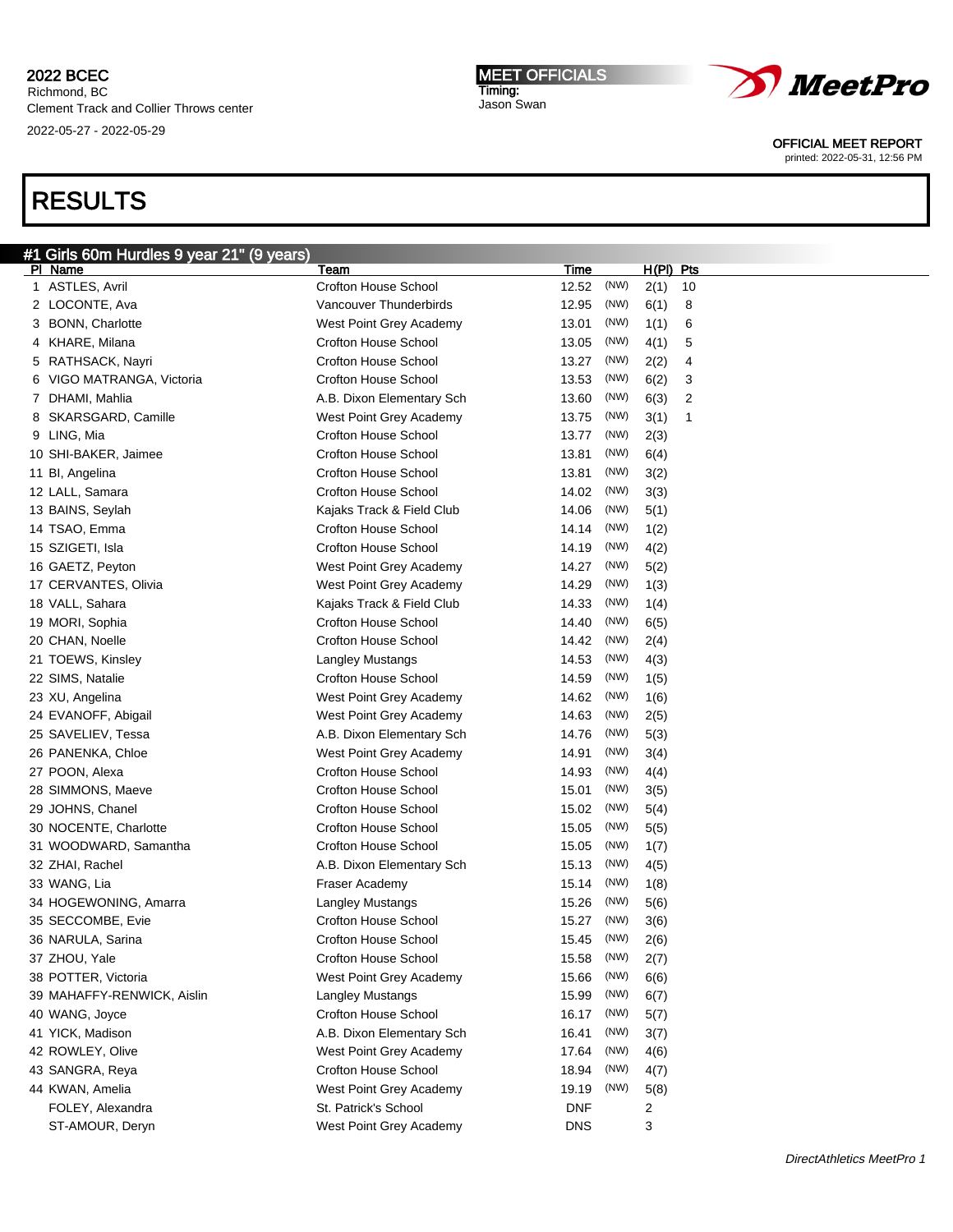Richmond, BC Clement Track and Collier Throws center 2022-05-27 - 2022-05-29

#### MEET OFFICIALS Timing: Jason Swan



OFFICIAL MEET REPORT

printed: 2022-05-31, 12:56 PM

|   | #1 Girls 60m Hurdles 9 year 21" (9 years) (cont'd) |                           |            |      |                |    |
|---|----------------------------------------------------|---------------------------|------------|------|----------------|----|
|   | PI Name                                            | Team                      | Time       |      | $H(PI)$ Pts    |    |
|   | TUPPER, Scarlett                                   | Vancouver Thunderbirds    | <b>DNS</b> |      | 4              |    |
|   | TUPPER, Rubi                                       | Vancouver Thunderbirds    | <b>DNS</b> |      | 6              |    |
|   |                                                    |                           |            |      |                |    |
|   | #2 Boys 60m Hurdles 9 yrs 21" (9 years)            |                           |            |      |                |    |
|   | PI Name                                            | Team                      | Time       |      | $H(PI)$ Pts    |    |
|   | KIRKER, Emmett                                     | St. George's School       | 12.43      | (NW) | 2(1)           | 10 |
|   | 2 ROCH, Kingston                                   | St. George's School       | 12.46      | (NW) | 3(1)           | 8  |
|   | 3 THOMSON, Kayden                                  | Kajaks Track & Field Club | 12.50      | (NW) | 1(1)           | 6  |
| 4 | GUDEWILL, Hayden                                   | St. George's School       | 12.86      | (NW) | 1(2)           | 5  |
|   | 5 KIM, Finnegan                                    | St. George's School       | 12.90      | (NW) | 3(2)           | 4  |
|   | CABRAL, Jordan                                     | Fraser Academy            | 13.16      | (NW) | 4(1)           | 3  |
|   | 7 KWAN, Bradley                                    | West Point Grey Academy   | 13.49      | (NW) | 2(2)           | 2  |
|   | 8 LOTFI, Darien                                    | West Point Grey Academy   | 13.99      | (NW) | 4(2)           | 1  |
| 9 | THIESSEN, Asher                                    | <b>Langley Mustangs</b>   | 14.19      | (NW) | 2(3)           |    |
|   | 10 CHANG, Ashton                                   | St. George's School       | 14.22      | (NW) | 4(3)           |    |
|   | 11 MOSHER, Nicholas                                | Kajaks Track & Field Club | 14.23      | (NW) | 4(4)           |    |
|   | 12 LEVINE, Beckem                                  | West Point Grey Academy   | 14.29      | (NW) | 3(3)           |    |
|   | 13 HAMILTON, Benjamin                              | St. George's School       | 14.31      | (NW) | 3(4)           |    |
|   | 14 TJOA, Harvey                                    | St. George's School       | 14.45      | (NW) | 4(5)           |    |
|   | 15 CHAN, Brayden                                   | St. George's School       | 14.50      | (NW) | 4(6)           |    |
|   | 16 SCOTT, Bowie                                    | West Point Grey Academy   | 14.52      | (NW) | 3(5)           |    |
|   | 17 LI, Desmond                                     | St. George's School       | 15.09      | (NW) | 2(4)           |    |
|   | 18 SAVELIEV, Roma                                  | A.B. Dixon Elementary Sch | 15.20      | (NW) | 1(3)           |    |
|   | 19 ALI, Zaidan                                     | West Point Grey Academy   | 15.25      | (NW) | 3(6)           |    |
|   | 20 HUNGERFORD, Will                                | St. George's School       | 15.39      | (NW) | 1(4)           |    |
|   | 21 MANGANINI, Nicholas                             | Vancouver Thunderbirds    | 16.07      | (NW) | 4(7)           |    |
|   | 22 WANG, Rick                                      | West Point Grey Academy   | 16.92      | (NW) | 3(7)           |    |
|   | SIAN, Sahil                                        | West Point Grey Academy   | <b>DNS</b> |      | 1              |    |
|   | LENNOX, Miles                                      | <b>Coquitlam Cheetahs</b> | <b>DNS</b> |      | 1              |    |
|   | MACAULAY, Owen                                     | Fraser Academy            | <b>DNS</b> |      | 2              |    |
|   | <b>HAMILTON, Nicholas</b>                          | St. George's School       | <b>DNS</b> |      | 2              |    |
|   | CHAN, Zachary                                      | Kajaks Track & Field Club | <b>DNS</b> |      | $\overline{2}$ |    |
|   |                                                    |                           |            |      |                |    |

|              | #3 Girls 60m Hurdles 10 years 24" (10 years) |                         |       |      |           |     |  |  |
|--------------|----------------------------------------------|-------------------------|-------|------|-----------|-----|--|--|
| PI Name      |                                              | Team                    | Time  |      | H(PI) Pts |     |  |  |
|              | LANE, Abbey                                  | Vancouver Thunderbirds  | 11.59 | (NW) | 2(1)      | 10  |  |  |
|              | 2 IP-JANSEN, Chloe                           | West Point Grey Academy | 11.72 | (NW) | 2(2)      | 8   |  |  |
|              | 3 DUHME, Emily                               | Crofton House School    | 12.00 | (NW) | 3(1) 6    |     |  |  |
|              | 4 HAMZE, Tamara                              | Vancouver Thunderbirds  | 12.23 | (NW) | 1(1)      | 5   |  |  |
|              | 5 MONCEY, Ayla                               | Vancouver Thunderbirds  | 12.41 | (NW) | 3(2)      | 4   |  |  |
|              | 6 KOWNACKI, Aria                             | Vancouver Thunderbirds  | 12.62 | (NW) | 3(3)      | -3  |  |  |
|              | 7 DAVIS, Ella                                | Vancouver Olympic Club  | 12.92 | (NW) | 3(4)      | - 2 |  |  |
|              | 8 HARROP LOPEZ, Ines                         | Crofton House School    | 12.99 | (NW) | 1(2)      |     |  |  |
|              | 9 HUMPHREY, Vivian                           | West Point Grey Academy | 13.19 | (NW) | 2(3)      |     |  |  |
| 10 ALI, Aria |                                              | West Point Grey Academy | 13.50 | (NW) | 2(4)      |     |  |  |
|              | 11 LAZARE, Chloe                             | Crofton House School    | 13.85 | (NW) | 1(3)      |     |  |  |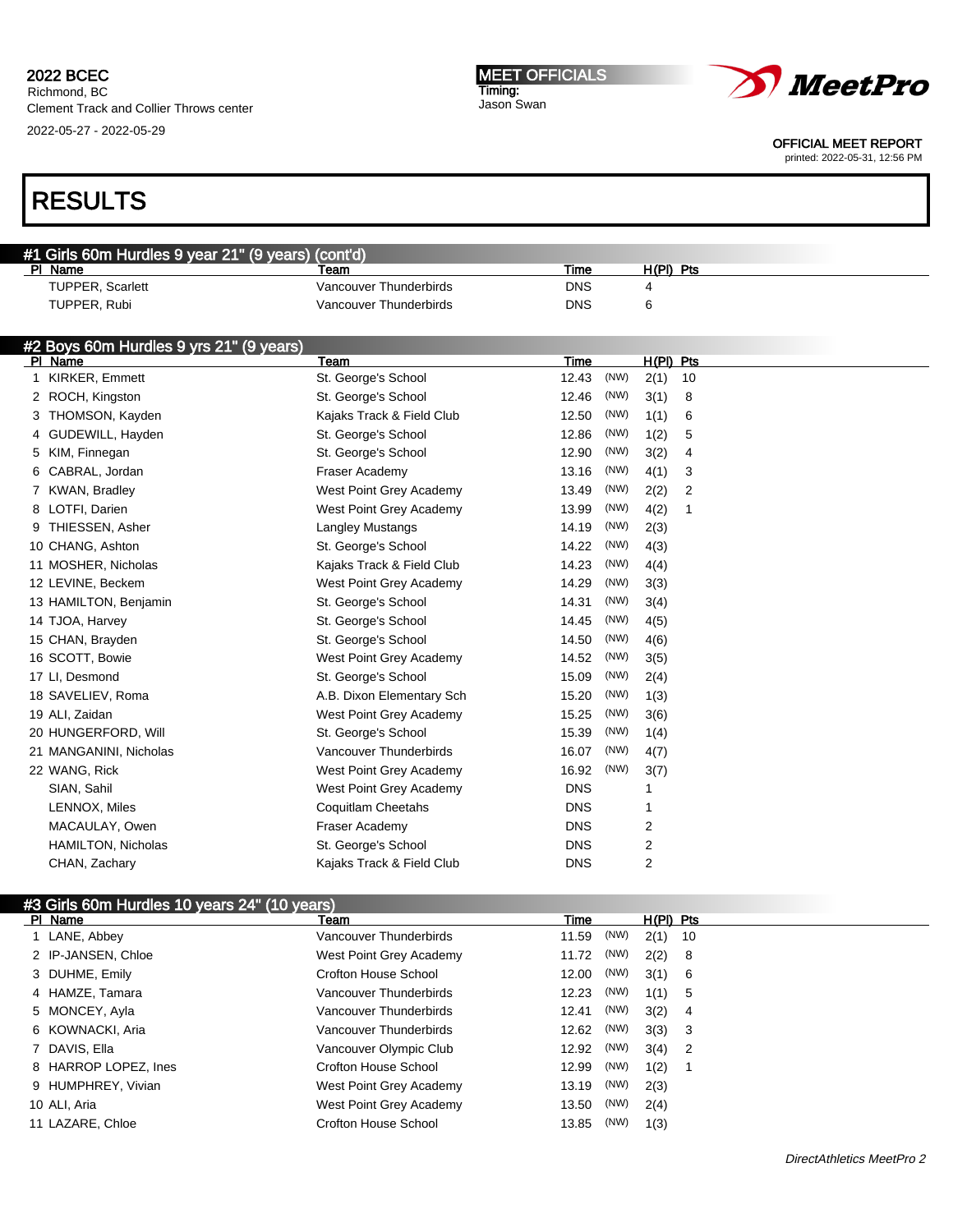MEET OFFICIALS Timing: Jason Swan



OFFICIAL MEET REPORT

printed: 2022-05-31, 12:56 PM

| #3 Girls 60m Hurdles 10 years 24" (10 years) (cont'd) |                             |                |      |             |    |
|-------------------------------------------------------|-----------------------------|----------------|------|-------------|----|
| PI Name                                               | Team                        | Time           |      | $H(PI)$ Pts |    |
| 12 ACEBEDO, Theresa                                   | St. Patrick's School        | 13.95          | (NW) | 1(4)        |    |
| 13 KELLY, Rose                                        | St. Patrick's School        | 14.12          | (NW) | 1(5)        |    |
| 14 WU, Emily                                          | West Point Grey Academy     | 14.21          | (NW) | 1(6)        |    |
| 15 LEE, Aryana                                        | Crofton House School        | 14.30          | (NW) | 2(5)        |    |
| 16 RANDALL, Renee                                     | West Point Grey Academy     | 14.58          | (NW) | 2(6)        |    |
| 17 HARA, Zoey                                         | <b>Crofton House School</b> | 15.39          | (NW) | 3(5)        |    |
| 18 RICHARDSON, Clara                                  | Langley Mustangs            | 16.00          | (NW) | 3(6)        |    |
|                                                       |                             |                |      |             |    |
| #4 Boys 60m Hurdles 10 years 24" (10 years)           |                             |                |      |             |    |
| PI Name                                               | Team                        | <u>Time</u>    |      | H(PI) Pts   |    |
| 1 MAVRITSAKIS, Billy                                  | Ocean Athletics Track & Fie | 10.72          | (NW) | 5(1)        | 10 |
| 2 SIMMONS, Micah                                      | St. George's School         | 11.93          | (NW) | 3(1)        | 8  |
| 3 TANG, Kasper                                        | St. George's School         | 11.93          | (NW) | 4(1)        | 6  |
| 4 LY, Oliver                                          | A.B. Dixon Elementary Sch   | 12.23          | (NW) | 2(1)        | 5  |
| 5 VARMA VITUG, Armaan                                 | St. George's School         | 12.35          | (NW) | 3(2)        | 4  |
| 6 RAY, Daniel                                         | St. Patrick's School        | 12.44          | (NW) | 2(2)        | 3  |
| 7 SAYLES, Maverick                                    | Langley Mustangs            | 12.55          | (NW) | 2(3)        | 2  |
| 8 WANG, Kingston                                      | St. George's School         | 12.74          | (NW) | 3(3)        | 1  |
| 9 COCCO, Alessandro                                   | West Point Grey Academy     | 12.85          | (NW) | 3(4)        |    |
| 10 IP, Aiden                                          | St. George's School         | 12.94          | (NW) | 1(1)        |    |
| 11 PANG, Darren                                       | St. George's School         | 13.02          | (NW) | 4(2)        |    |
| 12 MALIK, Kiyan                                       | St. George's School         | 13.37          | (NW) | 3(5)        |    |
| 13 JAGGER, Harrison                                   | St. George's School         | 13.39          | (NW) | 4(3)        |    |
| 14 HARDY, Ryan                                        | West Point Grey Academy     | 13.76          | (NW) | 1(2)        |    |
| 15 BURGOYNE, James                                    | West Point Grey Academy     | 13.83          | (NW) | 1(3)        |    |
| 16 YUAN, Jaydon                                       | Vancouver Thunderbirds      | 13.87          | (NW) | 4(4)        |    |
| 17 GODWIN, Ethan                                      | St. George's School         | 13.95          | (NW) | 5(2)        |    |
| 18 GONZALEZ, Caius                                    | Vancouver Thunderbirds      | 13.98          | (NW) | 1(4)        |    |
| 19 SANDER, Henry                                      | West Point Grey Academy     | 14.12          | (NW) | 2(4)        |    |
| 20 MULLER, Mason                                      | Fraser Academy              | 14.17          | (NW) | 1(5)        |    |
| 21 REID, Alexander                                    | Kajaks Track & Field Club   | 14.24          | (NW) | 4(5)        |    |
| 22 GEE, Isaac                                         | West Point Grey Academy     | 14.33          | (NW) | 4(6)        |    |
| 23 NEIL, Julien                                       | Fraser Academy              | 14.63          | (NW) | 2(5)        |    |
| 24 ZHANG, Keelyn                                      | St. George's School         | 14.74          | (NW) | 2(6)        |    |
| 25 MING-LUM, Matthew                                  | St. George's School         | 14.80          | (NW) | 1(6)        |    |
| 26 LEE, Tyler                                         | St. George's School         | 15.12          | (NW) | 2(7)        |    |
| 27 DURHAM, Elliot                                     | St. George's School         | 15.15          | (NW) | 5(3)        |    |
| 28 HO, Wesley                                         | St. Patrick's School        | 15.22          | (NW) | 5(4)        |    |
|                                                       | Vancouver Thunderbirds      |                | (NW) |             |    |
| 29 HUANG, Jayden                                      |                             | 15.48<br>15.79 | (NW) | 4(7)        |    |
| 30 ZHENG, Jason                                       | A.B. Dixon Elementary Sch   |                |      | 5(5)        |    |
| 31 CHEUNG, Lucas                                      | A.B. Dixon Elementary Sch   | 16.21          | (NW) | 3(6)        |    |
| FOSTER, Logan                                         | Vancouver Thunderbirds      | <b>DNS</b>     |      | 3           |    |
| RODRIGUEZ, Kyle                                       | St. Patrick's School        | DNS            |      | 5           |    |
| NG, Lucas                                             | St. George's School         | DNS            |      | 5           |    |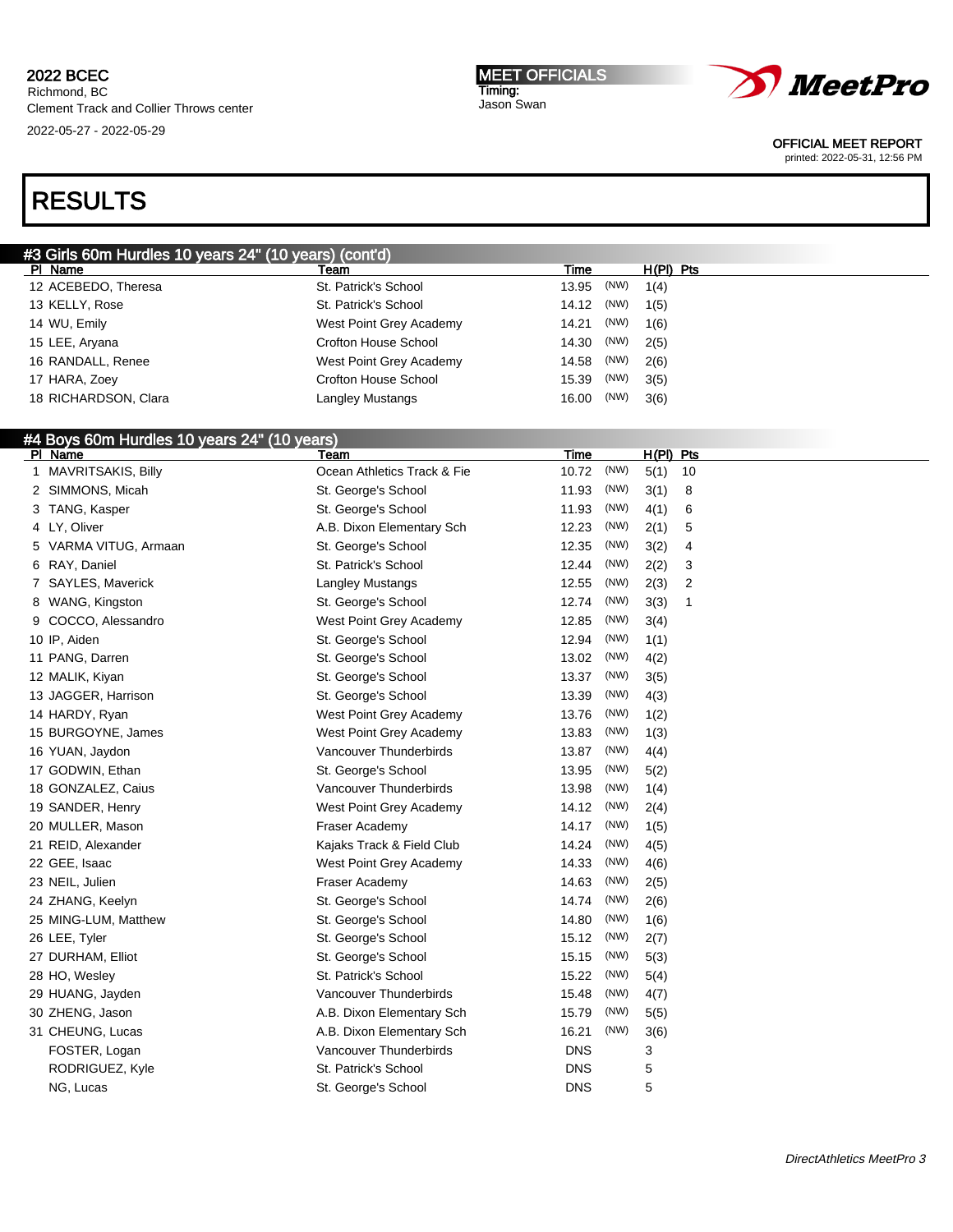$5.44 \text{ years}$   $24$ " (44  $\text{ years}$ )

MEET OFFICIALS Timing: Jason Swan



OFFICIAL MEET REPORT

printed: 2022-05-31, 12:56 PM

| <del>70</del> וויט CH וויט CH וויט <del>P</del> 3 DUI וויטס CH וויט |                             |            |      |             |                |  |
|---------------------------------------------------------------------|-----------------------------|------------|------|-------------|----------------|--|
| PI Name                                                             | Team                        | Time       |      | $H(PI)$ Pts |                |  |
| 1 ENCARNACION, Victoria Arta Ysobel                                 | New West Spartans Track     | 11.84      | (NW) | 3(1)        | 10             |  |
| 2 KEAY, Sloan                                                       | West Point Grey Academy     | 11.92      | (NW) | 1(1)        | 8              |  |
| 3 VORLICEK, Anya                                                    | Vancouver Olympic Club      | 12.05      | (NW) | 3(2)        | 6              |  |
| 4 POON, Madison                                                     | Crofton House School        | 12.14      | (NW) | 3(3)        | 5              |  |
| 5 TORONYI, Isla                                                     | St. Patrick's School        | 12.43      | (NW) | 1(2)        | 4              |  |
| 6 HUAMALI, Aaliyah                                                  | <b>Crofton House School</b> | 12.78      | (NW) | 4(1)        | 3              |  |
| 7 LEUNG, Zooev                                                      | <b>Crofton House School</b> | 12.81      | (NW) | 4(2)        | $\overline{2}$ |  |
| 8 CHAN, Daphne                                                      | <b>Crofton House School</b> | 12.86      | (NW) | 2(1)        | 1              |  |
| 9 COOPER, Elizabeth                                                 | <b>Crofton House School</b> | 13.16      | (NW) | 3(4)        |                |  |
| 10 LALARI, Sienna                                                   | West Point Grey Academy     | 13.25      | (NW) | 1(3)        |                |  |
| 11 MORSE, Aislin                                                    | West Point Grey Academy     | 13.34      | (NW) | 4(3)        |                |  |
| 12 LING, Chloe                                                      | <b>Crofton House School</b> | 13.72      | (NW) | 2(2)        |                |  |
| 13 CURTIS, Nora                                                     | St. Patrick's School        | 13.81      | (NW) | 4(4)        |                |  |
| 14 WANG, Ariel                                                      | Crofton House School        | 13.96      | (NW) | 3(5)        |                |  |
| 15 LOCONTE, Katia                                                   | Vancouver Thunderbirds      | 14.04      | (NW) | 1(4)        |                |  |
| 16 CAMPBELL, Samantha                                               | West Point Grey Academy     | 14.19      | (NW) | 2(3)        |                |  |
| 17 GAN, Natalie                                                     | West Point Grey Academy     | 14.24      | (NW) | 3(6)        |                |  |
| 18 MONTAGUE, Kate                                                   | West Point Grey Academy     | 14.25      | (NW) | 2(4)        |                |  |
| 19 LIU, Rebecca                                                     | West Point Grey Academy     | 14.40      | (NW) | 4(5)        |                |  |
| 20 LI, Amy                                                          | Crofton House School        | 14.45      | (NW) | 2(5)        |                |  |
| 21 GARG, Naya                                                       | West Point Grey Academy     | 14.54      | (NW) | 4(6)        |                |  |
| 22 DODD, Madelena                                                   | St. Patrick's School        | 14.65      | (NW) | 2(6)        |                |  |
| 23 NIU, Jocelyn                                                     | Crofton House School        | 14.75      | (NW) | 4(7)        |                |  |
| 24 PENSTOCK, Presley                                                | St. Patrick's School        | 15.75      | (NW) | 3(7)        |                |  |
| 25 JIANG, Aileen                                                    | Crofton House School        | 15.79      | (NW) | 2(7)        |                |  |
| 26 HO, Amanda                                                       | West Point Grey Academy     | 18.06      | (NW) | 3(8)        |                |  |
| ROWLEY, Luella                                                      | West Point Grey Academy     | <b>DNS</b> |      | 1           |                |  |
| GILL, Sahanna                                                       | Kajaks Track & Field Club   | <b>DNS</b> |      | 1           |                |  |
| SKARSGARD, Nicola                                                   | West Point Grey Academy     | <b>DNS</b> |      | 2           |                |  |
| <b>TADDEI, Alexis</b>                                               | West Point Grey Academy     | <b>DNS</b> |      | 4           |                |  |
|                                                                     |                             |            |      |             |                |  |

| #6 Boys 60m Hurdles 11 years 24" (11 years) |                           |       |      |             |                |
|---------------------------------------------|---------------------------|-------|------|-------------|----------------|
| PI Name                                     | Team                      | Time  |      | $H(PI)$ Pts |                |
| 1 BIRING, Arjan                             | Vancouver Olympic Club    | 11.34 | (NW) | 1(1)        | 10             |
| 2 KIM, Elliott                              | St. George's School       | 11.53 | (NW) | 2(1)        | - 8            |
| 3 PON, James                                | West Point Grey Academy   | 11.63 | (NW) | 3(1)        | 6              |
| 4 TEIFFEL, Miles                            | A.B. Dixon Elementary Sch | 11.71 | (NW) | 1(2)        | 5              |
| 5 BIRING, Armaan                            | Vancouver Olympic Club    | 11.77 | (NW) | 1(3)        | -4             |
| 6 EYRE, Lachlan                             | West Point Grey Academy   | 12.35 | (NW) | 2(2)        | -3             |
| 7 SINCLAIR, Teagan                          | West Point Grey Academy   | 12.61 | (NW) | 3(2)        | $\overline{2}$ |
| 8 SPENCE, Truemaine                         | Coquitlam Cheetahs        | 12.77 | (NW) | 1(4)        |                |
| 9 SHENG, Oscar                              | St. George's School       | 12.81 | (NW) | 2(3)        |                |
| 10 TEMPLETON, Jack                          | West Point Grey Academy   | 13.18 | (NW) | 2(4)        |                |
| 11 EVANOFF, Hugo                            | West Point Grey Academy   | 13.49 | (NW) | 3(3)        |                |
| 12 TJOA, Hagan                              | St. George's School       | 13.74 | (NW) | 1(5)        |                |
| 13 MACINTYRE, Jack                          | West Point Grey Academy   | 13.83 | (NW) | 3(4)        |                |
|                                             |                           |       |      |             |                |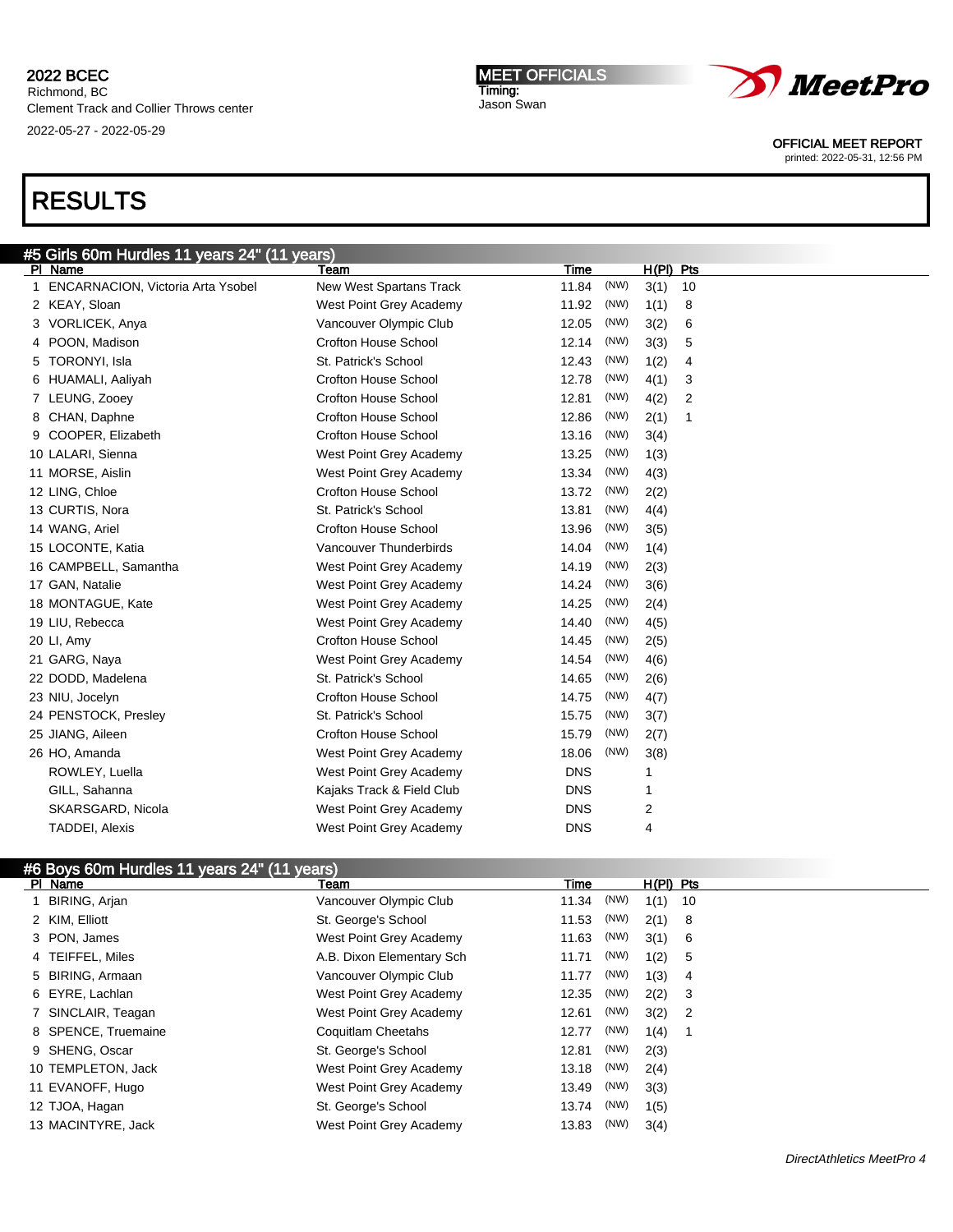MEET OFFICIALS Timing: Jason Swan



OFFICIAL MEET REPORT

printed: 2022-05-31, 12:56 PM

# RESULTS

| #6 Boys 60m Hurdles 11 years 24" (11 years) (cont'd) |  |
|------------------------------------------------------|--|

| PI Name            | Team                    | Time          | $H(PI)$ Pts |
|--------------------|-------------------------|---------------|-------------|
| 14 SCOTT, Aidan    | St. Patrick's School    | (NW)<br>13.90 | 1(6)        |
| 15 YANG, Jayden    | St. George's School     | (NW)<br>13.93 | 2(5)        |
| 16 LO, Jarred      | Vancouver Olympic Club  | (NW)<br>14.16 | 1(7)        |
| 17 MORI, Caleb     | St. George's School     | (NW)<br>14.31 | 2(6)        |
| 18 JOHNSTON, Wyatt | West Point Grey Academy | (NW)<br>14.47 | 2(7)        |
| 19 YUAN, Kingsley  | St. George's School     | (NW)<br>15.19 | 3(5)        |
| MCBEAN, Michael    | Coquitlam Cheetahs      | <b>DNS</b>    |             |
| PROL, Adrian       | West Point Grey Academy | <b>DNS</b>    | 3           |
| MINDELL, Essi      | St. George's School     | <b>DNS</b>    | 3           |
| MACDONOUGH, Tora   | West Point Grey Academy | <b>DNS</b>    | 3           |
|                    |                         |               |             |

# #7 Girls 80m hurdles 12 years 27" (12 years)

| PI Name               | Team                         | Time          | $H(PI)$ Pts |
|-----------------------|------------------------------|---------------|-------------|
| 1 ROGALSKI, Nicola    | <b>Golden Ears Athletics</b> | (NW)<br>13.97 | 3(1)<br>10  |
| 2 CHEUNG, Victoria    | Crofton House School         | (NW)<br>14.34 | 2(1)<br>8   |
| 3 CAO, Julia          | West Point Grey Academy      | (NW)<br>14.60 | 3(2)<br>6   |
| 4 ADAM, Ella          | Fraser Academy               | (NW)<br>15.05 | 3(3)<br>5   |
| 5 PON, Samantha       | West Point Grey Academy      | (NW)<br>15.23 | 2(2)<br>4   |
| 6 LANE, Carly         | Vancouver Thunderbirds       | (NW)<br>15.63 | 2(3)<br>3   |
| 7 JEFFERSON, Isabela  | St. Patrick's School         | (NW)<br>16.44 | 1(1)<br>2   |
| 8 CHATWOOD, Elizabeth | West Point Grey Academy      | (NW)<br>16.92 | 3(4)<br>1   |
| 9 MAY, Audrey         | Crofton House School         | (NW)<br>17.57 | 2(4)        |
| 10 YICK, Amber        | A.B. Dixon Elementary Sch    | (NW)<br>17.91 | 2(5)        |
| 11 WATSON, Gwyneth    | Crofton House School         | (NW)<br>18.10 | 1(2)        |
| 12 LEE, Chantelle     | West Point Grey Academy      | (NW)<br>18.24 | 1(3)        |
| 13 PASHBY, Carmen     | West Point Grey Academy      | (NW)<br>18.36 | 3(5)        |
| 14 LEE, Madeleine     | Crofton House School         | (NW)<br>18.84 | 2(6)        |
| 15 TROTMAN, Elle      | West Point Grey Academy      | (NW)<br>19.12 | 2(7)        |
| LAURENCE, Marlo       | Fraser Academy               | <b>DNS</b>    | 3           |
| DONKOR-LEH, Nayram    | Coquitlam Cheetahs           | <b>DNS</b>    |             |
| WALTON, Adelaide      | Fraser Academy               | <b>DNS</b>    |             |
| DENNIS, Jaylah        | Coquitlam Cheetahs           | <b>DNS</b>    | 3           |

| #8 Boys 80m hurdles 12 years 27" (12 years) |                           |       |      |             |                            |  |
|---------------------------------------------|---------------------------|-------|------|-------------|----------------------------|--|
| PI Name                                     | Team                      | Time  |      | $H(PI)$ Pts |                            |  |
| 1 LY, Tyler                                 | A.B. Dixon Elementary Sch | 14.24 | (NW) | 1(1)        | - 10                       |  |
| 2 BARILLARO, Lorenzo                        | Coquitlam Cheetahs        | 14.25 | (NW) | 1(2)        | - 8                        |  |
| 3 BRAR, Prabhdeep                           | Vancouver Thunderbirds    | 14.52 | (NW) | 2(1)        | - 6                        |  |
| 4 LAMMAM, Tarik                             | West Point Grey Academy   | 14.86 | (NW) | 2(2)        | - 5                        |  |
| 5 PINSONNEAULT, Bauer                       | St. Patrick's School      | 15.03 | (NW) | 2(3)        | $\overline{4}$             |  |
| 6 LINTERN, Luke                             | St. Patrick's School      | 15.04 | (NW) | 1(3)        | $_{3}$                     |  |
| 7 BRAR, Japinder                            | Vancouver Thunderbirds    | 15.46 | (NW) | 3(1)        | $\overline{\phantom{0}}^2$ |  |
| 8 RAY, Matthew                              | A.B. Dixon Elementary Sch | 15.99 | (NW) | 3(2)        |                            |  |
| 9 DU, Matthew                               | St. George's School       | 16.19 | (NW) | 3(3)        |                            |  |
| 10 KWAN, Andrew                             | West Point Grey Academy   | 16.33 | (NW) | 2(4)        |                            |  |
| 11 LEE, Nathan                              | St. George's School       | 16.33 | (NW) | 1(4)        |                            |  |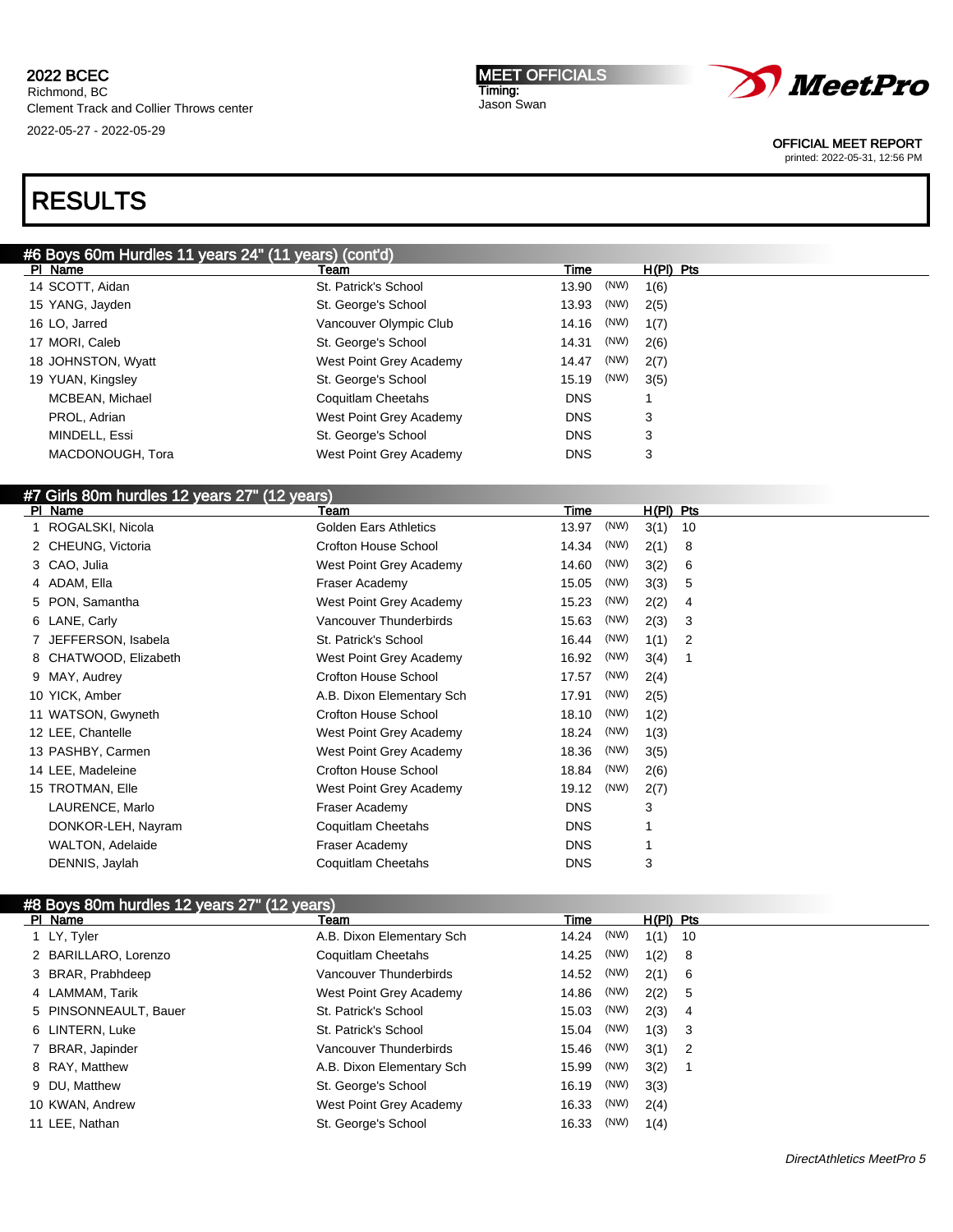MEET OFFICIALS Timing: Jason Swan



OFFICIAL MEET REPORT

printed: 2022-05-31, 12:56 PM

# RESULTS

# #8 Boys 80m hurdles 12 years 27" (12 years) (cont'd)

| PI Name                 | Team                      | Time          | $H(PI)$ Pts |
|-------------------------|---------------------------|---------------|-------------|
| 12 DING, Daniel         | St. George's School       | 16.63 (NW)    | 3(4)        |
| 13 BAHMANIA, Param Deep | Kajaks Track & Field Club | (NW)<br>16.66 | 3(5)        |
| 14 IP, Alexander        | West Point Grey Academy   | (NW)<br>17.65 | 1(5)        |
| 15 SIMMONS, Pierce      | St. George's School       | (NW)<br>17.88 | 3(6)        |
| 16 SIDDOO, Raehaan      | St. George's School       | (NW)<br>17.97 | 3(7)        |
| 17 YI, Aiden            | St. George's School       | (NW)<br>18.25 | 2(5)        |
| 18 KIRKER, Gray         | St. George's School       | 18.25 (NW)    | 2(6)        |
| 19 LIN, Kingsley        | West Point Grey Academy   | 18.40 (NW)    | 1(6)        |
| 20 WONG, Moses          | West Point Grey Academy   | (NW)<br>19.68 | 1(7)        |
| 21 EADE, Piper          | A.B. Dixon Elementary Sch | (NW)<br>22.17 | 2(7)        |
| MARTINDALE, John        | West Point Grey Academy   | NT            | 2           |
|                         |                           |               |             |

#### #9 Girls 80m Hurdles 13 years 30" (13 years) PI Name **The H(PI)** Pts Team Team Team Team Time H(PI) Pts

| PANG, Vanessa          | <b>Crofton House School</b> | (NW)<br>14.03 | 2(1) | 10 |
|------------------------|-----------------------------|---------------|------|----|
| 2 SZUCS, Elisse        | West Point Grey Academy     | (NW)<br>14.53 | 1(1) | 8  |
| 3 TRINH, Haley         | Vancouver Olympic Club      | (NW)<br>15.05 | 3(1) | 6  |
| 4 GARG, Sohana         | West Point Grey Academy     | (NW)<br>15.06 | 3(2) | 5  |
| 5 TAI, Zara            | <b>Crofton House School</b> | (NW)<br>15.19 | 1(2) | 4  |
| TEIFFEL, Mielle<br>6   | A.B. Dixon Elementary Sch   | (NW)<br>15.40 | 2(2) | 3  |
| 7 AULAKH-KAHLON, Tanaz | Ocean Athletics Track & Fie | (NW)<br>15.83 | 3(3) | 2  |
| 8 LYNN, Kalyna         | Vancouver Olympic Club      | (NW)<br>16.04 | 3(4) |    |
| 9 CASEY, Nyla          | Vancouver Olympic Club      | (NW)<br>16.19 | 1(3) |    |
| 10 KENNEDY, Katherine  | Kajaks Track & Field Club   | (NW)<br>16.45 | 2(3) |    |
| 11 FINLAYSON, Rose     | West Point Grey Academy     | (NW)<br>16.93 | 1(4) |    |
| 12 RENTZ, Kaliana      | <b>Crofton House School</b> | (NW)<br>17.27 | 2(4) |    |
| 13 MOU, Ariel          | West Point Grey Academy     | (NW)<br>17.54 | 3(5) |    |
| 14 LIN, Maya           | West Point Grey Academy     | (NW)<br>17.67 | 3(6) |    |
| 15 LIU, Alyssa         | Unattached                  | (NW)<br>19.56 | 2(5) |    |
| 16 LAM, Veronica       | A.B. Dixon Elementary Sch   | (NW)<br>20.72 | 2(6) |    |
| 17 THOMAS, Elle        | Fraser Academy              | (NW)<br>24.57 | 3(7) |    |
| HARDCASTLE, Elizabeth  | <b>Crofton House School</b> | <b>DNS</b>    |      |    |
| SCHEPER, Leena         | Langley Mustangs            | <b>DNS</b>    |      |    |
|                        |                             |               |      |    |

|                    | #10 Boys 80m Hurdles 13 years 30" (13 years) |       |      |             |                |  |
|--------------------|----------------------------------------------|-------|------|-------------|----------------|--|
| PI Name            | Team                                         | Time  |      | $H(PI)$ Pts |                |  |
| 1 XIAO, Robin      | St. George's School                          | 14.14 | (NW) | 3(1)        | - 10           |  |
| 2 RENTZ, Asher     | St. George's School                          | 14.26 | (NW) | 1(1)        | - 8            |  |
| 3 TYLER, lan       | St. George's School                          | 14.29 | (NW) | 1(2)        | - 6            |  |
| 4 YEN, Jaden       | St. George's School                          | 14.46 | (NW) | 2(1)        | - 5            |  |
| 5 TSE, Karlos      | West Point Grey Academy                      | 15.18 | (NW) | 3(2)        | -4             |  |
| 6 SJOHOLM, Felix   | St. George's School                          | 15.44 | (NW) | 2(2)        | - 3            |  |
| 7 KUSUMOTO, Markus | St. George's School                          | 15.45 | (NW) | 1(3)        | $\overline{2}$ |  |
| 8 XIAO, Michael    | St. George's School                          | 15.63 | (NW) | 1(4)        |                |  |
| 9 KUSUMOTO, Kayden | St. George's School                          | 15.92 | (NW) | 3(3)        |                |  |
| 10 LEXIER, Colton  | Kajaks Track & Field Club                    | 15.97 | (NW) | 2(3)        |                |  |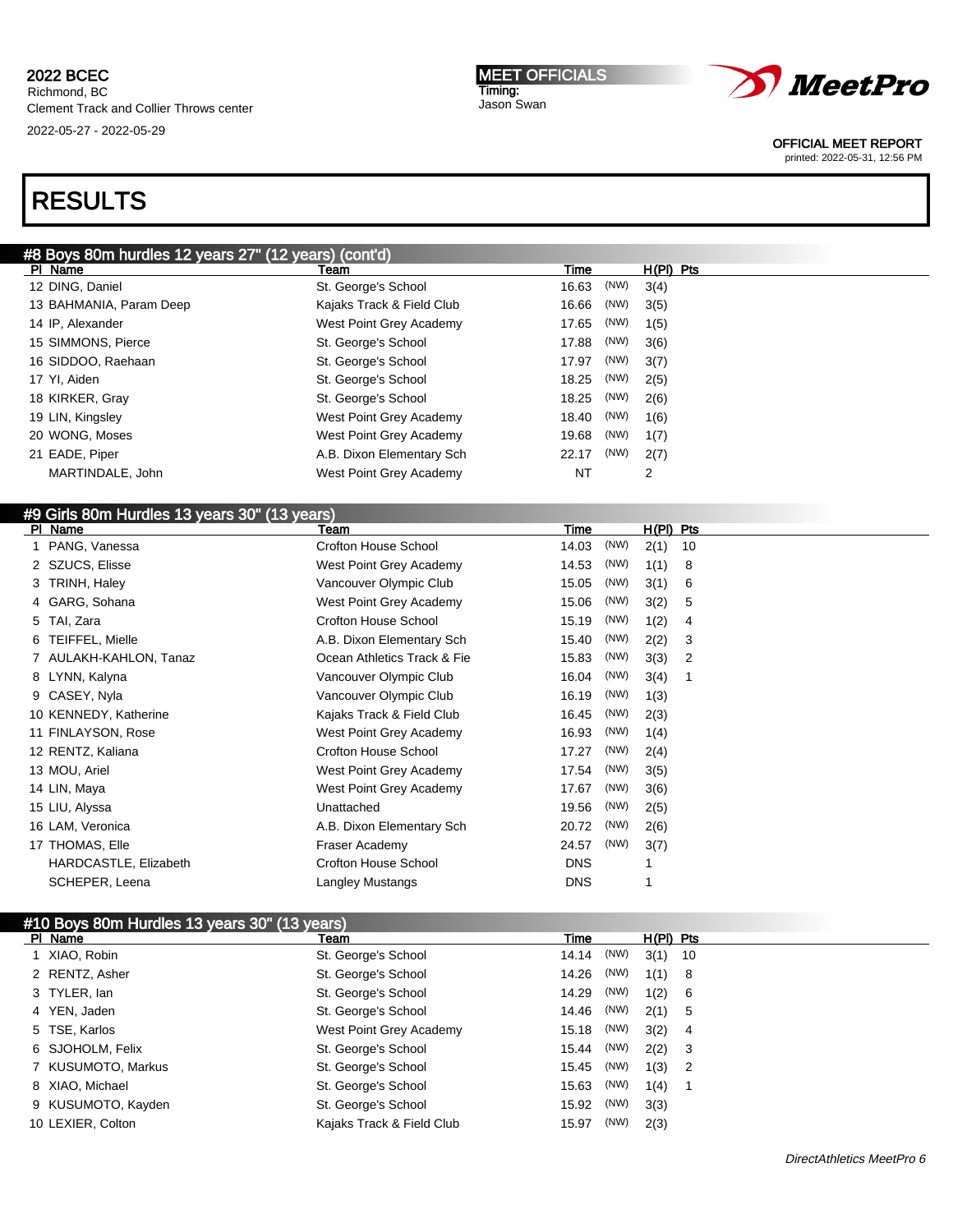MEET OFFICIALS Timing: Jason Swan



OFFICIAL MEET REPORT

printed: 2022-05-31, 12:56 PM

# RESULTS

| #10 Boys 80m Hurdles 13 years 30" (13 years) (cont'd) |                             |            |      |           |  |
|-------------------------------------------------------|-----------------------------|------------|------|-----------|--|
| PI Name                                               | Team                        | Time       |      | H(PI) Pts |  |
| 11 HUTCHISON, Lukas                                   | A.B. Dixon Elementary Sch   | 16.14      | (NW) | 2(4)      |  |
| 12 ROMAS, Fabian                                      | A.B. Dixon Elementary Sch   | 17.29      | (NW) | 2(5)      |  |
| 13 TORONYI, Alexander                                 | St. Patrick's School        | 17.99      | (NW) | 3(4)      |  |
| 14 LIN, Preston                                       | West Point Grey Academy     | 19.01      | (NW) | 3(5)      |  |
| 15 RAJMAIRA, Hanson                                   | St. George's School         | 21.85      | (NW) | 2(6)      |  |
| COCCO, Giuliano                                       | West Point Grey Academy     | <b>DNS</b> |      | 1         |  |
| CANNELL, Calder                                       | West Point Grey Academy     | <b>DNS</b> |      | 3         |  |
| #11 Girls 1000 Meters (9 years)                       |                             |            |      |           |  |
| PI Name                                               | Team                        | Time       |      | Pts       |  |
| 1 WASYLIW, Mckinley                                   | Vancouver Thunderbirds      | 4:00.19    |      | 10        |  |
| 2 LOCONTE, Ava                                        | Vancouver Thunderbirds      | 4:02.06    |      | 8         |  |
| 3 MORI, Sophia                                        | Crofton House School        | 4:18.04    |      | 6         |  |
| 4 WONG, Kate                                          | Our Lady of Perpetual Help  | 4:18.50    |      | 5         |  |
| 5 JOHNS, Chanel                                       | <b>Crofton House School</b> | 4:23.59    |      | 4         |  |
| 6 ASTLES, Avril                                       | Crofton House School        | 4:23.60    |      | 3         |  |
| 7 BRANDT, Caitlyn                                     | Collingwood                 | 4:24.99    |      | 2         |  |
| 8 SUELZLE, Lilly                                      | Our Lady of Perpetual Help  | 4:24.99    |      | 1         |  |
| 9 GREER, Lily                                         | Our Lady of Perpetual Help  | 4:27.53    |      |           |  |
| 10 ZHAI, Rachel                                       | A.B. Dixon Elementary Sch   | 4:28.91    |      |           |  |
| 11 YEN, Megan                                         | <b>York House School</b>    | 4:34.46    |      |           |  |
| 12 SHI-BAKER, Jaimee                                  | <b>Crofton House School</b> | 4:38.46    |      |           |  |
| 13 Bl, Angelina                                       | <b>Crofton House School</b> | 4:39.74    |      |           |  |
| 14 LAGGUI, Izzy                                       | Our Lady of Perpetual Help  | 4:39.86    |      |           |  |
| 15 UPTON, Avery                                       | York House School           | 4:58.28    |      |           |  |
| 16 DI PLACITO, Clara                                  | York House School           | 4:58.34    |      |           |  |
| 17 LI, Emma                                           | A.B. Dixon Elementary Sch   | 5:04.96    |      |           |  |
| 18 ZHANG, Brianna                                     | <b>York House School</b>    | 5:09.47    |      |           |  |
| 19 SIROUNIS, Georgia                                  | York House School           | 5:30.71    |      |           |  |
| TUPPER, Rubi                                          | Vancouver Thunderbirds      | <b>DNS</b> |      |           |  |
| KREEK, Victoria                                       | St. Patrick's School        | <b>DNS</b> |      |           |  |

## #12 Boys 1000 Meters (9 years)

| PI Name              | Team                       | Time    | Pts |
|----------------------|----------------------------|---------|-----|
| 1 WELLS, Landon      | <b>Langley Mustangs</b>    | 3:25.43 | 10  |
| 2 SOLON, Si          | Langley Mustangs           | 3:36.49 | 8   |
| 3 HUANG, Brandon     | Our Lady of Perpetual Help | 3:46.64 | 6   |
| 4 ARMSTRONG, John    | St. George's School        | 3:47.05 | 5   |
| 5 KIRKER, Emmett     | St. George's School        | 3:48.73 | 4   |
| 6 BRILL, Fraser      | A.B. Dixon Elementary Sch  | 3:50.72 | 3   |
| 7 LI. Daniel         | St. George's School        | 3:58.97 | 2   |
| 8 DHALIWAL, Zoraveer | St. George's School        | 4:04.56 |     |
| 9 HARITON, Kieran    | Cleveland Elementary (CLE  | 4:05.93 |     |
| 10 WANG, Rocky       | A.B. Dixon Elementary Sch  | 4:09.29 |     |
| 11 TANG, Lukas       | St. George's School        | 4:10.49 |     |
| 12 SHERGILL, Dean    | Kajaks Track & Field Club  | 4:13.01 |     |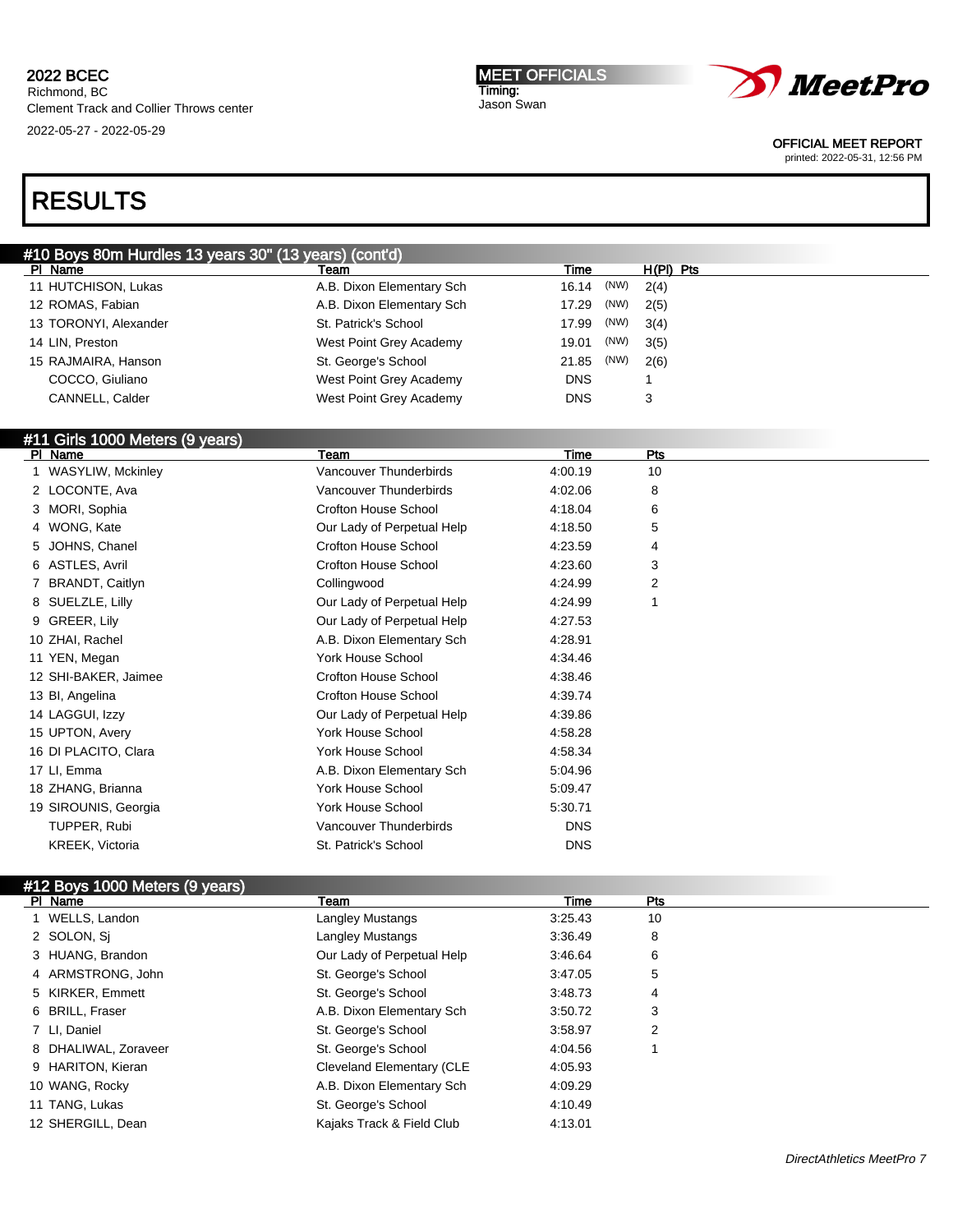MEET OFFICIALS Timing: Jason Swan



OFFICIAL MEET REPORT

printed: 2022-05-31, 12:56 PM

# RESULTS

# #12 Boys 1000 Meters (9 years) (cont'd) Pl Name Team Time Pts 13 KWAN, Bradley West Point Grey Academy 4:20.20 14 VALYEAR, Connor **Langley Mustangs** 4:20.20 15 WOZNY-BRITCH, Joey Our Lady of Perpetual Help 4:24.72 16 CHAN, Rylan **CHAN, Rylan CHAN, Rylan CHAN, Rylan** Our Lady of Perpetual Help 4:25.44 17 SCOTT, Bowie West Point Grey Academy 4:30.85 18 ZHU, Sunny West Point Grey Academy 4:33.29 19 LOTFI, Darien West Point Grey Academy 4:34.31 20 SAVELIEV, Roma **A.B. Dixon Elementary Sch** 4:39.68 21 WANG, Rick West Point Grey Academy 4:39.81 22 CHANG, Ashton St. George's School 4:40.13 KHAIRA, Sansaar **Kalamalka Secondary Scho** DNS CHAN, Zachary **CHAN, 2018** CHAN, 2019 WESIK, Lucas **St. George's School** DNS SIAN, Sahil West Point Grey Academy DNS

| #13 Girls 1000 Meters (10 years) |                             |            |     |  |
|----------------------------------|-----------------------------|------------|-----|--|
| PI Name                          | Team                        | Time       | Pts |  |
| 1 HAMZE, Tamara                  | Vancouver Thunderbirds      | 3:29.81    | 10  |  |
| 2 IP-JANSEN, Chloe               | West Point Grey Academy     | 3:49.09    | 8   |  |
| 3 OMSTEAD, Kaley                 | Ocean Athletics Track & Fie | 3:55.69    | 6   |  |
| 4 CHUAH, Audrey                  | <b>York House School</b>    | 3:56.45    | 5   |  |
| 5 JAGGER, Tamsen                 | Our Lady of Perpetual Help  | 3:56.47    | 4   |  |
| 6 MCCUTCHEON, Emma               | Vancouver Thunderbirds      | 3:58.12    | 3   |  |
| 7 DUHME, Emily                   | Crofton House School        | 4:00.19    | 2   |  |
| 8 CHESTERS, Brianna              | A.B. Dixon Elementary Sch   | 4:07.04    |     |  |
| 9 WARDLE, Audrey                 | <b>York House School</b>    | 4:09.39    |     |  |
| 10 JOHNS, Capri                  | Crofton House School        | 4:13.02    |     |  |
| 11 WONG, Kadence                 | West Point Grey Academy     | 4:21.44    |     |  |
| 12 DO, Reina                     | Crofton House School        | 4:26.32    |     |  |
| 13 KOPSTEIN, Alexandra           | <b>York House School</b>    | 4:30.40    |     |  |
| 14 BAO, Sissy                    | Crofton House School        | 4:33.54    |     |  |
| 15 WU, Emily                     | West Point Grey Academy     | 4:45.80    |     |  |
| 16 TARRANT, Mary                 | A.B. Dixon Elementary Sch   | 4:51.55    |     |  |
| 17 DELANEY, Nova                 | St. Patrick's School        | 5:01.70    |     |  |
| JOHNSON, Deryn                   | West Point Grey Academy     | <b>DNS</b> |     |  |

## #14 Boys 1000 Meters (10 years)

| PI Name               | Team                    | Time    | Pts |
|-----------------------|-------------------------|---------|-----|
| BAUMAN, Jackson       | Collingwood             | 3:46.48 | 10  |
| 2 TANG, Kasper        | St. George's School     | 3:51.73 | 8   |
| 3 YEO SMITH, Liam     | St. George's School     | 3:52.35 | 6   |
| 4 CUFF, Ezra          | Vancouver Thunderbirds  | 3:52.92 | 5   |
| 5 SHILLETTO, David    | St. George's School     | 3:54.82 | 4   |
| 6 VARMA VITUG, Armaan | St. George's School     | 3.56.15 | 3   |
| 7 MALIK, Kiyan        | St. George's School     | 4:01.49 |     |
| 8 BROWN, Jack         | West Point Grey Academy | 4:04.83 |     |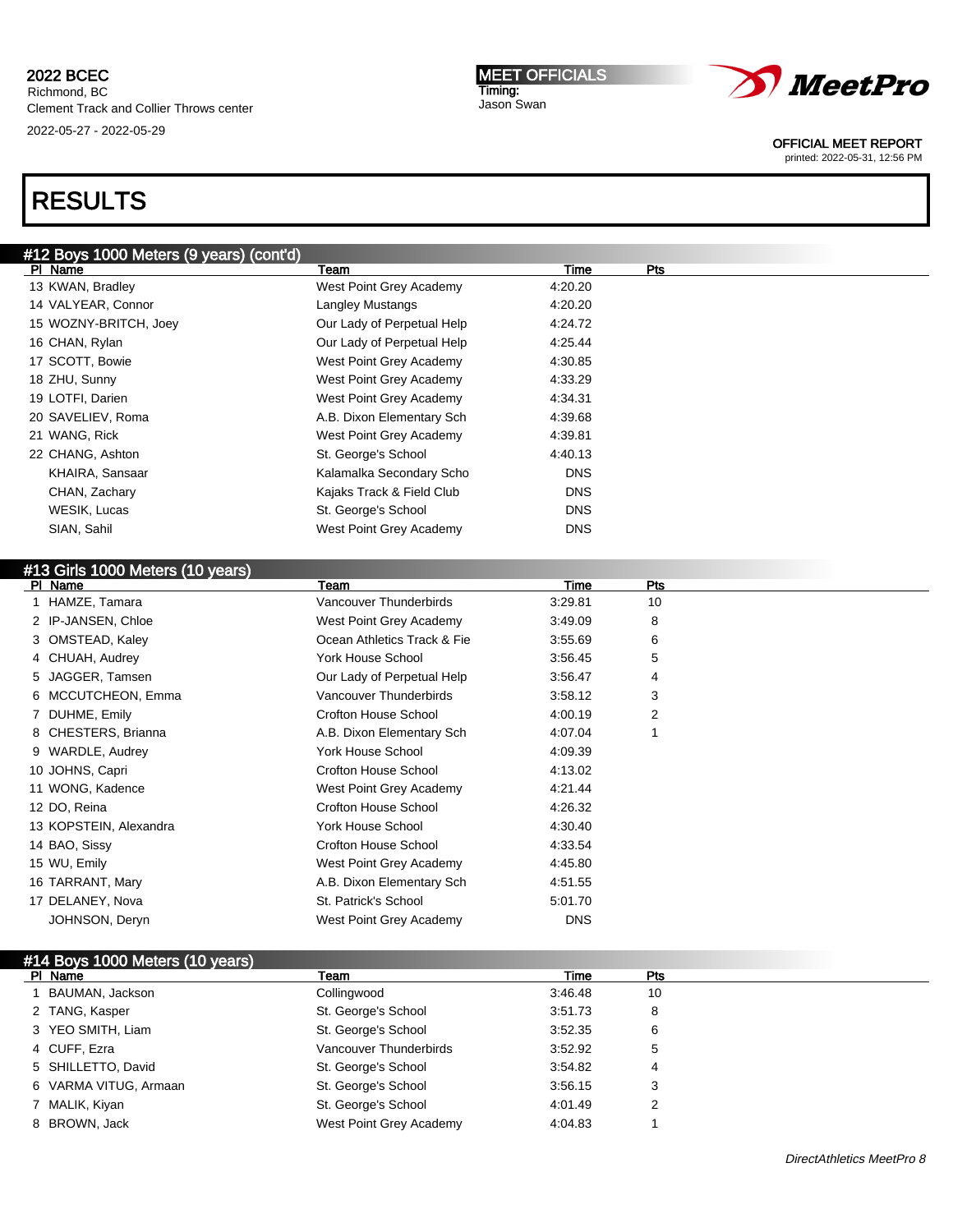#### MEET OFFICIALS Timing: Jason Swan



OFFICIAL MEET REPORT

printed: 2022-05-31, 12:56 PM

# RESULTS

| #14 Boys 1000 Meters (10 years) (cont'd) |                                  |            |     |
|------------------------------------------|----------------------------------|------------|-----|
| PI Name                                  | Team                             | Time       | Pts |
| 9 WU, Jaden                              | <b>Brighouse Elementary Scho</b> | 4:05.71    |     |
| 10 CANNON, Clive                         | St. George's School              | 4:06.60    |     |
| 11 HOTSON, Basil                         | St. George's School              | 4:07.65    |     |
| 12 KRPAN, Ivan                           | Our Lady of Perpetual Help       | 4:08.91    |     |
| 13 JAGGER, Harrison                      | St. George's School              | 4:09.74    |     |
| 14 AAMODT, Ethan                         | Vancouver Thunderbirds           | 4:10.06    |     |
| 15 BEVAN, Joel                           | Kajaks Track & Field Club        | 4:11.11    |     |
| 16 LEE, Tyler                            | St. George's School              | 4:11.42    |     |
| 17 VIRANI, Sterling                      | West Point Grey Academy          | 4:12.38    |     |
| 18 HONG, Tristan                         | Our Lady of Perpetual Help       | 4:14.36    |     |
| 19 WANG, Rickie                          | St. George's School              | 4:16.10    |     |
| 20 VALYEAR, Owen                         | Langley Mustangs                 | 4:17.91    |     |
| 21 LINTERN, Owen                         | St. Patrick's School             | 4:19.88    |     |
| 22 HO, Wesley                            | St. Patrick's School             | 4:25.30    |     |
| 23 MING-LUM, Matthew                     | St. George's School              | 4:27.01    |     |
| 24 XU, Micah                             | St. George's School              | 4:27.52    |     |
| 25 LIU, Tyler                            | Kajaks Track & Field Club        | 4:32.99    |     |
| NG, Lucas                                | St. George's School              | <b>DNS</b> |     |
|                                          |                                  |            |     |

# #15 Girls 1000 Meters (11 years)

| PI Name               | Team                       | Time       | Pts |  |
|-----------------------|----------------------------|------------|-----|--|
| 1 EYRE, Alexandra     | West Point Grey Academy    | 3:42.23    | 10  |  |
| 2 FAULDS, Avery       | Our Lady of Perpetual Help | 3:44.69    | 8   |  |
| 3 SUAREZ LEON, Romina | Our Lady of Perpetual Help | 3:46.42    | 6   |  |
| 4 MORSE, Aislin       | West Point Grey Academy    | 3:57.10    | 5   |  |
| 5 WOODWARD, Cecily    | Crofton House School       | 3:57.43    | 4   |  |
| 6 QUINLAN, Eliza      | York House School          | 3:57.51    | 3   |  |
| 7 HARITON, Sasha      | Cleveland Elementary (CLE  | 3:59.56    | 2   |  |
| 8 CAMPBELL, Samantha  | West Point Grey Academy    | 4:29.91    |     |  |
| 9 SIERECKI, Daniela   | Kajaks Track & Field Club  | 4:31.01    |     |  |
| 10 GAN, Natalie       | West Point Grey Academy    | 4:31.25    |     |  |
| 11 HUAMALI, Aaliyah   | Crofton House School       | 4:35.77    |     |  |
| 12 ANTONIOU, Helen    | St. Patrick's School       | 4:39.50    |     |  |
| 13 CHEN, Mia          | A.B. Dixon Elementary Sch  | 4:44.76    |     |  |
| 14 SHEN, Amy          | West Point Grey Academy    | 5:20.85    |     |  |
| 15 JIANG, Aileen      | Crofton House School       | 5:27.93    |     |  |
| NEILL, Claire         | West Point Grey Academy    | <b>DNS</b> |     |  |
|                       |                            |            |     |  |

| #16 Boys 1000 Meters (11 years) |                            |         |     |  |
|---------------------------------|----------------------------|---------|-----|--|
| PI Name                         | Team                       | Time    | Pts |  |
| 1 LOWTHER, Porter               | St. Patrick's School       | 3:30.15 | 10  |  |
| 2 KEATS, Kelly                  | Vancouver Thunderbirds     | 3:31.06 | 8   |  |
| 3 ZHAN, James                   | St. George's School        | 3:35.86 | 6   |  |
| 4 QUINLAN, Declan               | West Point Grey Academy    | 3:38.68 | 5   |  |
| 5 MINDELL, Essi                 | St. George's School        | 3:38.71 | 4   |  |
| 6 LAU, Ethan                    | Our Lady of Perpetual Help | 3:39.48 |     |  |
|                                 |                            |         |     |  |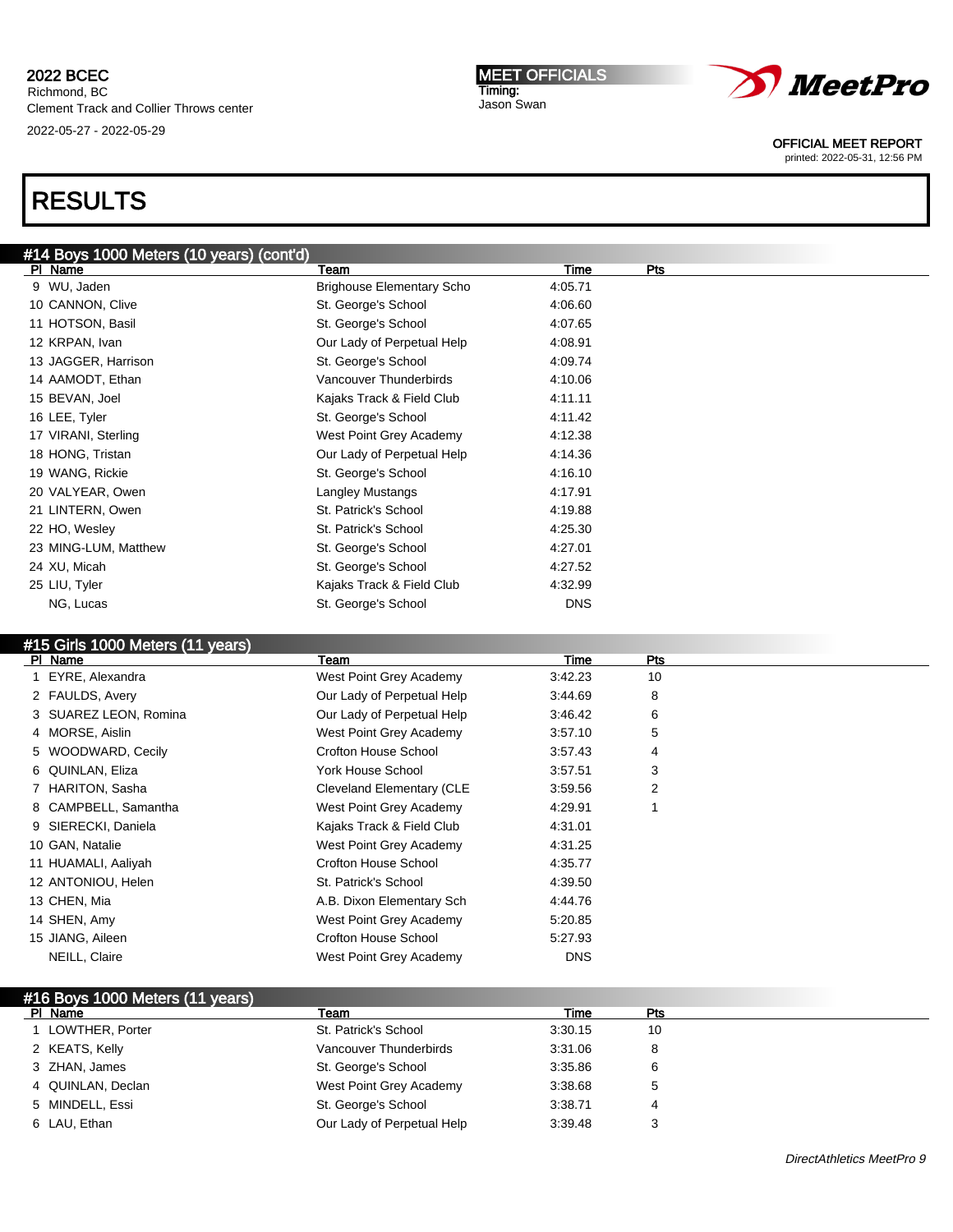MEET OFFICIALS Timing: Jason Swan



OFFICIAL MEET REPORT

printed: 2022-05-31, 12:56 PM

| #16 Boys 1000 Meters (11 years) (cont'd)<br>PI Name | Team                             | Time       | <b>Pts</b> |  |
|-----------------------------------------------------|----------------------------------|------------|------------|--|
| 7 TAYLOR-MACDONALD, Angus                           | St. George's School              | 3:40.29    | 2          |  |
| 8 MESOTOPITIS, Chris                                | Our Lady of Perpetual Help       | 3:43.65    |            |  |
| 9 EYRE, Lachlan                                     | West Point Grey Academy          | 3:46.07    |            |  |
| 10 HOWARD, Alex                                     | Vancouver Thunderbirds           | 3.47.57    |            |  |
| 11 NELSON, Ethan                                    | St. Patrick's School             | 3:48.88    |            |  |
| 12 HABERL, Matthew                                  | Our Lady of Perpetual Help       | 3.51.91    |            |  |
| 13 MORI, Caleb                                      | St. George's School              | 3:52.85    |            |  |
| 14 CLOUTIER, Léo                                    | Vancouver Thunderbirds           | 3:56.06    |            |  |
| 15 BRANDT, Charles                                  | Collingwood                      | 4:06.26    |            |  |
| 16 JOHNSTON, Wyatt                                  | West Point Grey Academy          | 4:12.31    |            |  |
| 17 ZUGE, Erik                                       | West Vancouver Track & Fi        | 4:15.95    |            |  |
| 18 HENDRA, James                                    | <b>General Currie Elementary</b> | 4:15.96    |            |  |
| WESIK, Theo                                         | St. George's School              | <b>DNS</b> |            |  |
| MCBEAN, Michael                                     | Coquitlam Cheetahs               | <b>DNS</b> |            |  |
| GREER, Ollie                                        | Our Lady of Perpetual Help       | <b>DNS</b> |            |  |

| #17 Girls 1200 Meters (12 years) |                                |            |     |  |
|----------------------------------|--------------------------------|------------|-----|--|
| PI Name                          | Team                           | Time       | Pts |  |
| <b>BLESCH, Madeleine</b>         | Vancouver Thunderbirds         | 4:18.87    | 10  |  |
| 2 LANG, Charlotte                | <b>York House School</b>       | 4:19.51    | 8   |  |
| 3 SEROWKA, Jane                  | Prairie Inn Harriers Racing    | 4:24.51    | 6   |  |
| 4 FERNHOUT, Ava                  | <b>Surrey Christian School</b> | 4:25.48    | 5   |  |
| 5 FERNHOUT, Isabella             | <b>Surrey Christian School</b> | 4:31.89    | 4   |  |
| 6 MCLEOD, Abby                   | Unattached                     | 4:33.40    | 3   |  |
| 7 KANUKA, Caillie                | West Vancouver Track & Fi      | 4:38.73    | 2   |  |
| 8 DIXON, Isla                    | West Point Grey Academy        | 4:41.63    |     |  |
| 9 CHUAH, Jocelyn                 | <b>York House School</b>       | 4:52.16    |     |  |
| 10 BASTIEN, Isabelle             | <b>York House School</b>       | 4:52.28    |     |  |
| 11 LIU, Bella                    | <b>Crofton House School</b>    | 4:53.39    |     |  |
| 12 ITUARTE, Maria                | Our Lady of Perpetual Help     | 5:11.17    |     |  |
| 13 CHESTER, Claire               | A.B. Dixon Elementary Sch      | 5:19.42    |     |  |
| 14 YICK, Amber                   | A.B. Dixon Elementary Sch      | 5:37.79    |     |  |
| YANG, Lucy                       | West Point Grey Academy        | <b>DNF</b> |     |  |
| ANDERSON, Ava                    | West Point Grey Academy        | <b>DNS</b> |     |  |
|                                  |                                |            |     |  |

| #18 Boys 1200 Meters (12 years) |                            |         |     |  |
|---------------------------------|----------------------------|---------|-----|--|
| PI Name                         | Team                       | Time    | Pts |  |
| DUHME, Markus                   | St. George's School        | 4:06.54 | 10  |  |
| 2 KANG, Jackson                 | St. George's School        | 4:09.58 | 8   |  |
| 3 LAMMAM, Tarik                 | West Point Grey Academy    | 4:09.90 | 6   |  |
| 4 MCCUTCHEON, Simon             | Vancouver Thunderbirds     | 4:10.35 | 5   |  |
| 5 RAY, Matthew                  | A.B. Dixon Elementary Sch  | 4:14.57 | 4   |  |
| 6 GOETZ, Matthias               | St. George's School        | 4:20.06 | 3   |  |
| 7 JAGGER, Stuart                | Vancouver Thunderbirds     | 4:20.58 | 2   |  |
| 8 PIENAAR, Reuben               | West Vancouver Track & Fi  | 4:21.03 |     |  |
| 9 KRAVARIOTIS, Niko             | Our Lady of Perpetual Help | 4:22.49 |     |  |
|                                 |                            |         |     |  |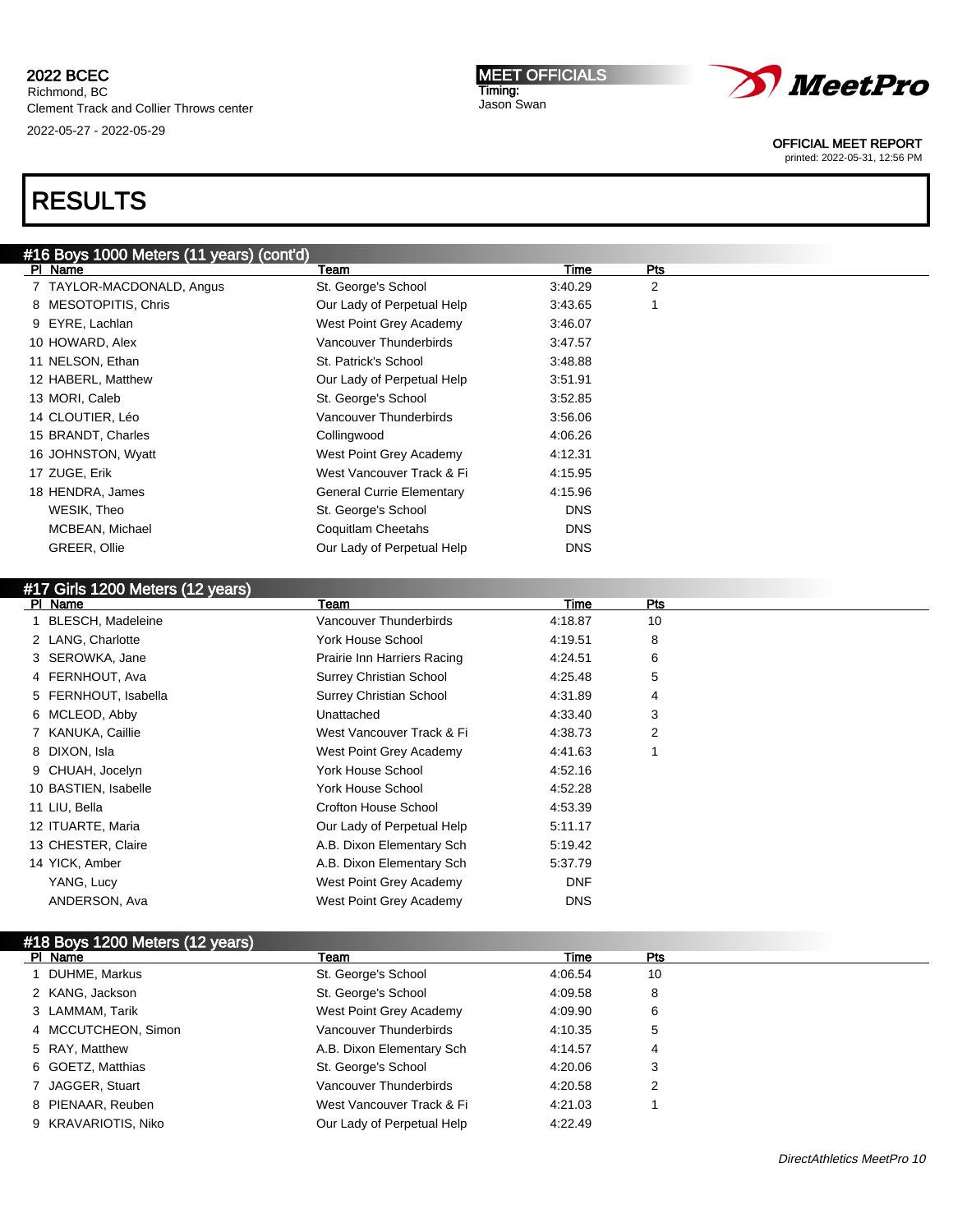**MEET OFFICIALS** Timing: Jason Swan



#### OFFICIAL MEET REPORT

printed: 2022-05-31, 12:56 PM

# RESULTS

| #18 Boys 1200 Meters (12 years) (cont'd) |                             |             |                |  |
|------------------------------------------|-----------------------------|-------------|----------------|--|
| PI Name                                  | Team                        | Time        | Pts            |  |
| 10 GRAFF, Kingsley                       | Kajaks Track & Field Club   | 4:25.51     |                |  |
| 11 JUBB, Keegan                          | St. Patrick's School        | 4:36.03     |                |  |
| 12 SIDDOO, Raehaan                       | St. George's School         | 4:37.67     |                |  |
| 13 BAHMANIA, Param Deep                  | Kajaks Track & Field Club   | 4:41.44     |                |  |
| 14 BLENCOWE, Henry                       | St. Patrick's School        | 4:41.84     |                |  |
| 15 MOSHER, William                       | St. Johns Eagles            | 4:41.89     |                |  |
| 16 HENDERSON, Finn                       | St. George's School         | 4:42.01     |                |  |
| 17 DULAY, Arjun                          | St. George's School         | 5:13.21     |                |  |
| MARTINDALE, John                         | West Point Grey Academy     | <b>DNS</b>  |                |  |
| BRAR, Prabhdeep                          | Vancouver Thunderbirds      | <b>DNS</b>  |                |  |
| #19 Girls 1200 Meters (13 years)         |                             |             |                |  |
| PI Name                                  | Team                        | <b>Time</b> | Pts            |  |
| 1 ARMSTRONG, Jaime                       | <b>York House School</b>    | 4:01.35     | 10             |  |
| 2 NAUDÉ, Tahlia                          | Sherwood Park               | 4:07.97     | 8              |  |
| 3 MINDELL, Lily                          | <b>York House School</b>    | 4:09.96     | 6              |  |
| 4 KENNEDY, Katherine                     | Kajaks Track & Field Club   | 4:15.08     | 5              |  |
| 5 FINLAYSON, Rose                        | West Point Grey Academy     | 4:21.30     | 4              |  |
| 6 RENTZ, Kaliana                         | <b>Crofton House School</b> | 4:25.77     | 3              |  |
| 7 GARG, Sohana                           | West Point Grey Academy     | 4:51.92     | $\overline{2}$ |  |
| 8 LEHMAN, Sara                           | Our Lady of Perpetual Help  | 4:55.29     | 1              |  |
| 9 GILL, Zoya                             | <b>Crofton House School</b> | 5:28.30     |                |  |
| 10 ZHANG, Ashley                         | Collingwood                 | 5:40.98     |                |  |
| SCHEPER, Leena                           | Langley Mustangs            | <b>DNS</b>  |                |  |
| #20 Boys 1200 Meters (13 years)          |                             |             |                |  |
| PI Name                                  | Team                        | <b>Time</b> | Pts            |  |
| 1 URBAN, Willem                          | St. George's School         | 3:57.65     | 10             |  |
| 2 BORRITT, Finn                          | St. George's School         | 3:58.04     | 8              |  |
| 3 XIAO, Robin                            | St. George's School         | 4:01.44     | 6              |  |
| 4 SO, Ethan                              | St. George's School         | 4:17.60     | 5              |  |
| 5 CARDONA, Samuel                        | Langley Mustangs            | 4:18.52     | 4              |  |
| 6 ANDERSON, Brendan                      | Vancouver Olympic Club      | 4:19.80     | 3              |  |
| 7 KIRKER, Declan                         | St. George's School         | 4:20.12     | 2              |  |
| 8 SHE, Preston                           | St. George's School         | 4:20.41     | 1              |  |
| 9 KUMAR, Arpith                          | A.B. Dixon Elementary Sch   | 4:28.94     |                |  |
| 10 AUSTIN, Leighton                      | West Point Grey Academy     | 4:30.06     |                |  |

11 GAO, David Unattached 4:30.68 12 GILLANDERS, Malcolm **A.B. Dixon Elementary Sch** 4:32.46 13 WU, Ryan and St. George's School 4:37.77 KUSUMOTO, Markus **NATE And Access Contract Contract St. George's School NT** CAMPBELL, Matthew West Point Grey Academy NT MARWAHA, Maahi **Namaruwa Nancouver Thunderbirds** NT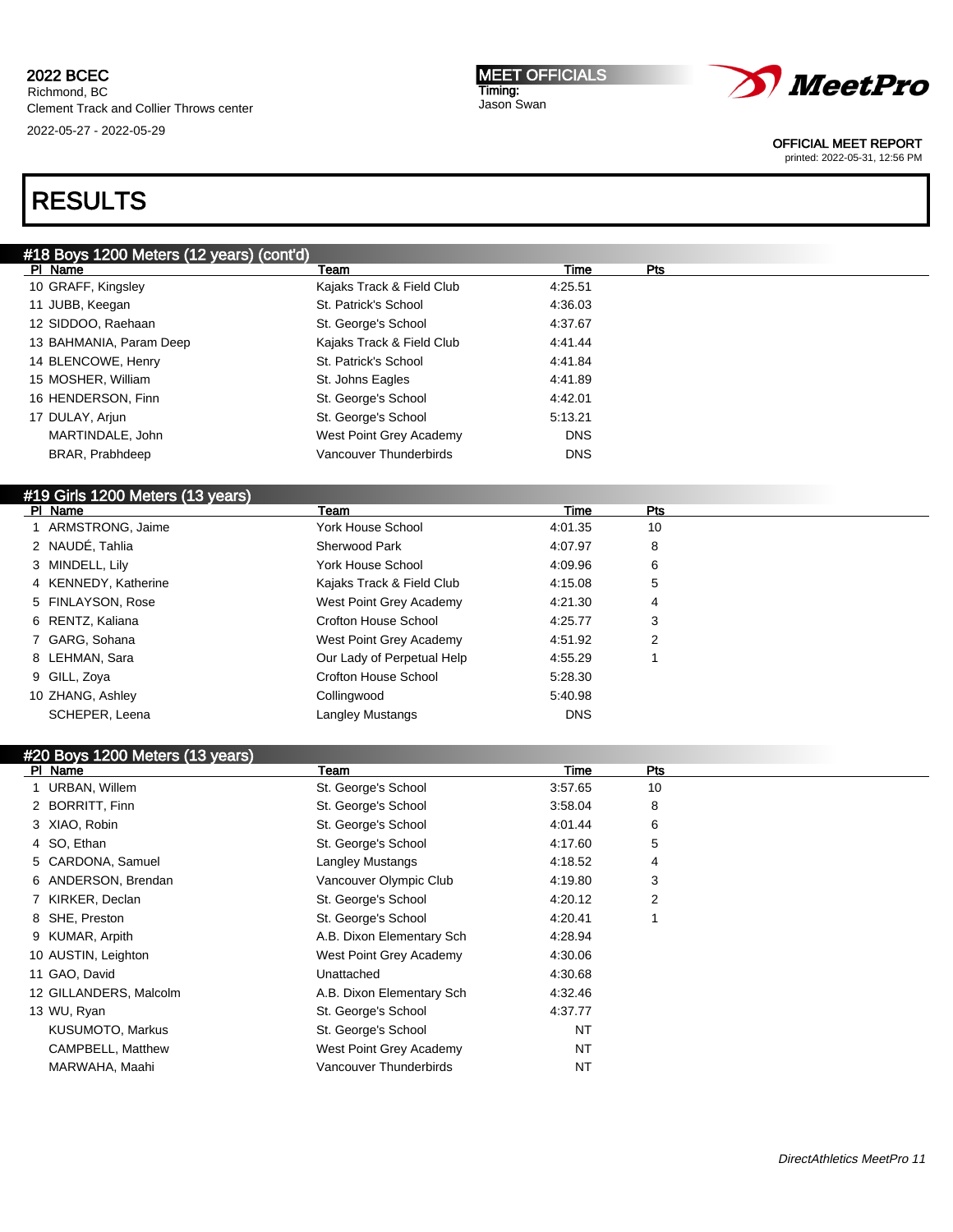#### MEET OFFICIALS Timing: Jason Swan



OFFICIAL MEET REPORT

printed: 2022-05-31, 12:56 PM

| #21 Boys' & Girls' 4 x 100m Relay (9 years)             |      |                 |           |
|---------------------------------------------------------|------|-----------------|-----------|
| PI Team                                                 |      | Time            | Pts       |
| 1 West Point Grey Academy (A)                           |      | 1:08.83         | 10        |
| 2 Our Lady of Perpetual Help (A)                        |      | 1:10.93         | 8         |
| 3 A.B. Dixon Elementary School (B)                      |      | 1:15.79         | 6         |
| 4 A.B. Dixon Elementary School (A)                      |      | 1:17.59         | 5         |
| 5 West Point Grey Academy (B)                           |      | 1:18.12         | 4         |
|                                                         |      |                 |           |
| #22 Boys' & Girls' 4 x 100m Relay (10 years)            |      |                 |           |
| PI Team                                                 |      | Time            | Pts       |
| 1 West Point Grey Academy (B)                           |      | 1:07.51         | 10        |
| 2 Our Lady of Perpetual Help (A)                        |      | 1:09.96         | 8         |
| 3 A.B. Dixon Elementary School (A)                      |      | 1:13.74         | 6         |
| 4 West Point Grey Academy (A)                           |      | 1:14.31         | 5         |
|                                                         |      |                 |           |
| #23 Boys' & Girls' 4 x 100m Relay (11 years)            |      |                 |           |
| PI Team                                                 |      | Time            | Pts       |
| 1 West Point Grey Academy (A)                           |      | 1:08.69         | 10        |
| 2 A.B. Dixon Elementary School (A)                      |      | 1:15.44         | 8         |
|                                                         |      |                 |           |
| #24 Boys' & Girls' 4 x 100m Relay (12 years)            |      |                 |           |
| PI Team<br>1 West Point Grey Academy (A)                |      | Time<br>1:03.09 | Pts<br>10 |
| 2 A.B. Dixon Elementary School (A)                      |      | 1:06.19         | 8         |
|                                                         |      |                 |           |
|                                                         |      |                 |           |
| #25 Boys' & Girls' 4 x 100m Relay (13 years)<br>PI Team |      | Time            | Pts       |
| 1 West Point Grey Academy (A)                           |      | 54.72           | 10        |
| 2 A.B. Dixon Elementary School (B)                      |      | 57.67           | 8         |
| 3 A.B. Dixon Elementary School (C)                      |      | 57.84           | 6         |
| 4 Blessed Sacrament - Vancouver (A)                     |      | 58.13           | 5         |
| 5 St. Joseph the Worker (A)                             |      | 58.52           | 4         |
| 6 Kajaks Track & Field Club (A)                         |      | 59.98           | 3         |
| 7 West Point Grey Academy (B)                           |      | 1:00.88         | 2         |
| 8 A.B. Dixon Elementary School (A)                      |      | 1:04.23         | 1         |
|                                                         |      |                 |           |
| #26 Girls 300 Meters (12 years)                         |      |                 |           |
| PI Name<br>Team                                         | Time | $H(PI)$ $Pfs$   |           |

| PI Name               | Team                        | Time    | $H(PI)$ Pts |  |
|-----------------------|-----------------------------|---------|-------------|--|
| 1 SEROWKA, Jane       | Prairie Inn Harriers Racing | 50.64   | $2(1)$ 10   |  |
| 2 ROBERTS, Tess       | Our Lady of Perpetual Help  | 51.36   | 1(1) 8      |  |
| 3 DIXON, Isla         | West Point Grey Academy     | 51.52   | 2(2) 6      |  |
| 4 PRYPUTCH, Savanna   | Our Lady of Perpetual Help  | 52.09   | 1(2) 5      |  |
| 5 DINGLASAN, Jaayda   | Our Lady of Perpetual Help  | 53.37   | 1(3) 4      |  |
| 6 LEE, Madeleine      | Crofton House School        | 53.72   | $2(3)$ 3    |  |
| 7 SUNDSET, Scarlett   | Langley Mustangs            | 54.27   | $2(4)$ 2    |  |
| 8 HOCHHALTER, Cassidy | St. Patrick's School        | 54.50   | 2(5)        |  |
| 9 RUDD, Ava           | Our Lady of Perpetual Help  | 55.02   | 2(6)        |  |
| 10 LEE, Claire        | York House School           | 56.43   | 1(4)        |  |
| 11 TSE, Ashley        | James Thompson Elementa     | 1:04.33 | 1(5)        |  |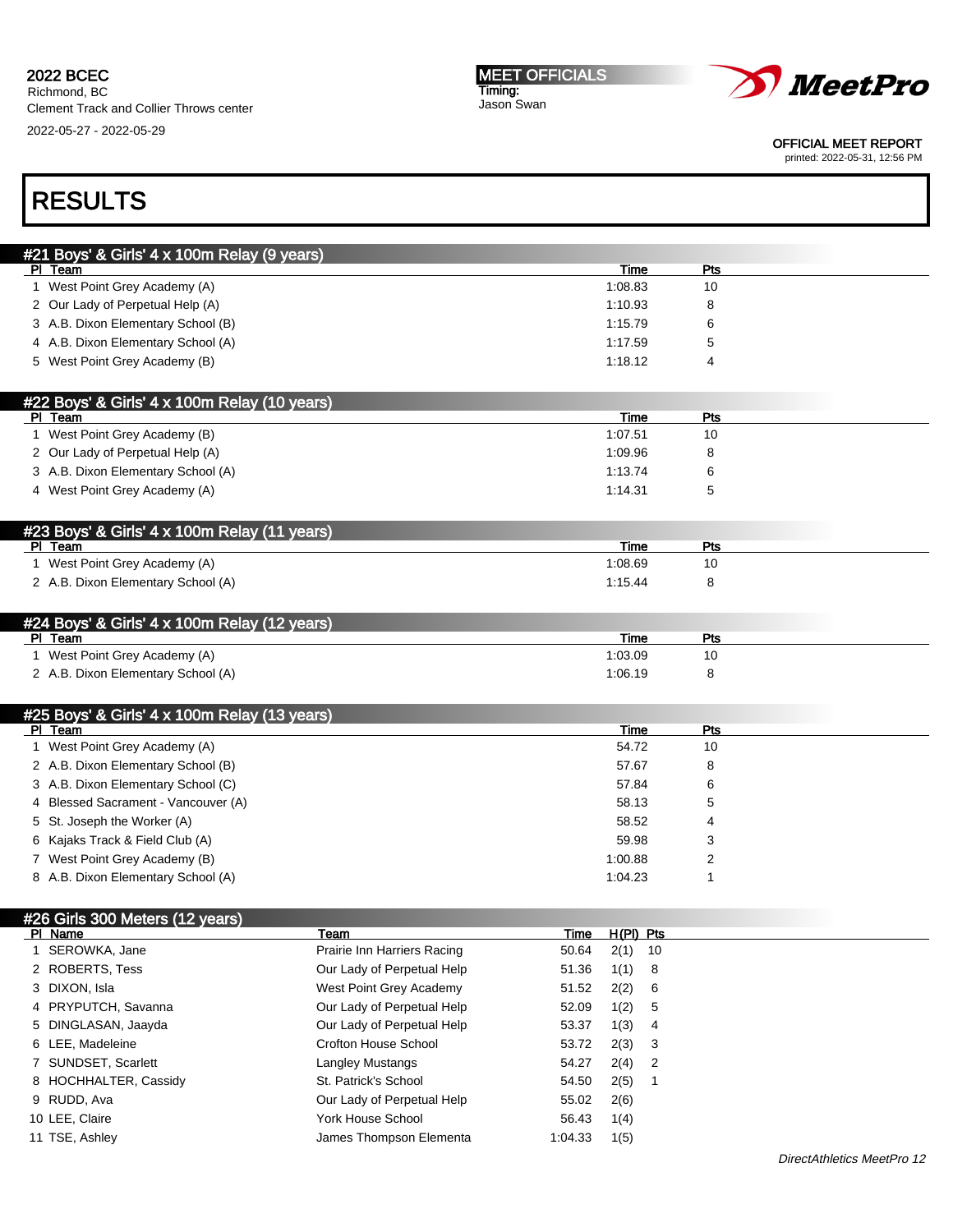Richmond, BC Clement Track and Collier Throws center 2022-05-27 - 2022-05-29

#### MEET OFFICIALS Timing: Jason Swan



OFFICIAL MEET REPORT

printed: 2022-05-31, 12:56 PM

| #26 Girls 300 Meters (12 years) (cont'd) |                           |            |                            |  |
|------------------------------------------|---------------------------|------------|----------------------------|--|
| PI Name                                  | Team                      | Time       | H(PI) Pts                  |  |
| DONKOR-LEH, Nayram                       | Coquitlam Cheetahs        | <b>DNS</b> |                            |  |
| MARCOS, Gia                              | Coquitlam Cheetahs        | <b>DNS</b> |                            |  |
| MAY, Audrey                              | Crofton House School      | <b>DNS</b> | $\overline{2}$             |  |
| ADAM, Ella                               | Fraser Academy            | <b>DNS</b> | $\overline{\phantom{0}}^2$ |  |
|                                          |                           |            |                            |  |
| #27 Boys 300 Meters (12 years)           |                           |            |                            |  |
| PI Name                                  | Team                      | Time       | $H(PI)$ Pts                |  |
| YANG, Ethan                              | St. George's School       | 45.91      | $3(1)$ 10                  |  |
| 2 TROLLIP, Jean-Luc                      | West Vancouver Track & Fi | 46.20      | 3(2)<br>- 8                |  |
| 3 WANG, Kevin                            | West Point Grey Academy   | 46.74      | 2(1)<br>- 6                |  |
| 4 SHEPHARD, Alexander                    | Coquitlam Cheetahs        | 47.29      | 2(2)<br>5                  |  |

| 4 SHEPHARD, Alexander | Coquitlam Cheetahs         | 47.29      | 2(2)     | -5 |
|-----------------------|----------------------------|------------|----------|----|
| 5 KANG, Jackson       | St. George's School        | 47.57      | 1(1)     | 4  |
| 6 DU, Matthew         | St. George's School        | 47.93      | $2(3)$ 3 |    |
| 7 GOETZ, Matthias     | St. George's School        | 48.31      | $1(2)$ 2 |    |
| 8 CAO, Matthew        | St. George's School        | 48.47      | 3(3)     |    |
| 9 LAM, Michael        | Vancouver Thunderbirds     | 48.56      | 1(3)     |    |
| 10 JUWAPE, David      | Unattached                 | 48.93      | 3(4)     |    |
| 11 LAU, Preston       | Kajaks Track & Field Club  | 49.95      | 3(5)     |    |
| 12 KRAVARIOTIS, Niko  | Our Lady of Perpetual Help | 49.97      | 1(4)     |    |
| 13 PANERIO, Wyatt     | Kajaks Track & Field Club  | 50.13      | 1(5)     |    |
| 14 WALKER, Alexei     | St. George's School        | 50.45      | 3(6)     |    |
| 15 LIU, Jackie        | St. George's School        | 51.14      | 2(4)     |    |
| 16 DUAN, Dylan        | St. George's School        | 58.70      | 2(5)     |    |
| IP, Alexander         | West Point Grey Academy    | <b>DNS</b> |          |    |
| WELZ, Oliver          | Pebble Hill                | <b>DNS</b> | - 2      |    |
|                       |                            |            |          |    |

| #28 Girls 300 Meters (13 years) |                             |       |             |    |  |
|---------------------------------|-----------------------------|-------|-------------|----|--|
| PI Name                         | Team                        | Time  | $H(PI)$ Pts |    |  |
| ARMSTRONG, Jaime                | <b>York House School</b>    | 44.60 | 2(1)        | 10 |  |
| 2 STEFANOVIC, Mina              | Southpointe Academy         | 44.95 | 4(1)        | 8  |  |
| 3 AULAKH-KAHLON, Tanaz          | Ocean Athletics Track & Fie | 45.92 | 3(1)        | 6  |  |
| 4 ROURKE, Kate                  | General Gordon              | 46.14 | 4(2)        | 5  |  |
| 5 GARG, Sohana                  | West Point Grey Academy     | 46.68 | 3(2)        | 4  |  |
| 6 GIL-HAO, Carmanah             | <b>Crofton House School</b> | 47.23 | 3(3)        | 3  |  |
| WOO, Kaila                      | Coquitlam Cheetahs          | 47.38 | 1(1)        | 2  |  |
| 8 VIPLER, Annika                | Ocean Athletics Track & Fie | 47.89 | 4(3)        |    |  |
| 9 MACNEILL, Calla               | Coquitlam Cheetahs          | 48.30 | 1(2)        |    |  |
| 10 BOECK, Zara                  | Vancouver Thunderbirds      | 48.54 | 2(2)        |    |  |
| 11 SZUCS, Elisse                | West Point Grey Academy     | 48.69 | 2(3)        |    |  |
| 12 CHOW, Christina              | Crofton House School        | 49.35 | 3(4)        |    |  |
| 13 CURTAIN, Clare               | Crofton House School        | 49.85 | 3(5)        |    |  |
| 14 KENNEDY, Katherine           | Kajaks Track & Field Club   | 49.94 | 4(4)        |    |  |
| 15 KUGELMAN-BARCELON, Soliel    | A.B. Dixon Elementary Sch   | 50.25 | 4(5)        |    |  |
| 16 RENTZ, Kaliana               | <b>Crofton House School</b> | 50.50 | 1(3)        |    |  |
| 17 FINLAYSON, Rose              | West Point Grey Academy     | 51.94 | 2(4)        |    |  |
| 18 GODWIN, Emma                 | <b>Crofton House School</b> | 52.07 | 2(5)        |    |  |
|                                 |                             |       |             |    |  |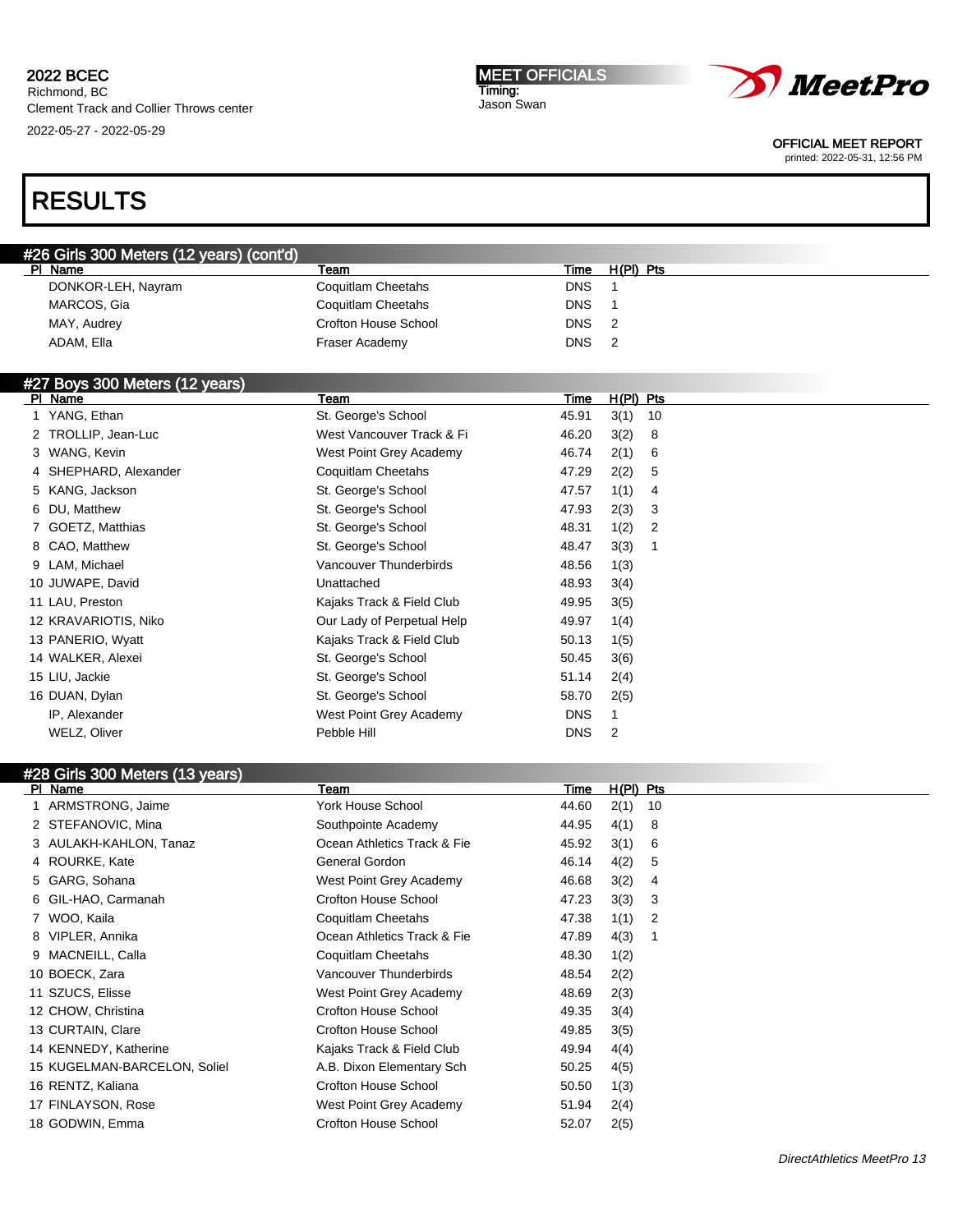MEET OFFICIALS Timing: Jason Swan



OFFICIAL MEET REPORT

printed: 2022-05-31, 12:56 PM

# RESULTS

| #28 Girls 300 Meters (13 years) (cont'd), |                           |         |             |  |
|-------------------------------------------|---------------------------|---------|-------------|--|
| PI Name                                   | Team                      | Time    | $H(PI)$ Pts |  |
| 19 TOEWS, Adriana                         | Langley Mustangs          | 52.14   | 1(4)        |  |
| 19 CHARLTON, Sienna                       | Crofton House School      | 52.14   | 3(6)        |  |
| 21 PACHECO, Nicole                        | A.B. Dixon Elementary Sch | 52.21   | 2(6)        |  |
| 22 EYRE, Leighton                         | Crofton House School      | 53.56   | 1(5)        |  |
| 23 FOX, Marisa                            | Coquitlam Cheetahs        | 53.78   | 4(6)        |  |
| 24 LAM, Veronica                          | A.B. Dixon Elementary Sch | 56.16   | 1(6)        |  |
| 25 SUN, Victoria                          | West Point Grey Academy   | 56.52   | 4(7)        |  |
| 26 DERKSEN, Rachel                        | St. Patrick's School      | 58.78   | 3(7)        |  |
| 27 PLANK, Kelsie                          | Coquitlam Cheetahs        | 1:00.11 | 2(7)        |  |
|                                           |                           |         |             |  |

### #29 Boys 300 Meters (13 years)

| PI Name               | Team                       | Time       | $H(PI)$ Pts |    |
|-----------------------|----------------------------|------------|-------------|----|
| 1 LI, Bradley         | St. George's School        | 42.62      | 2(1)        | 10 |
| 2 LAZARE, Henry       | St. George's School        | 43.65      | 3(1)        | 8  |
| 3 TYLER, lan          | St. George's School        | 43.85      | 2(2)        | 6  |
| 4 XIAO, Michael       | St. George's School        | 44.43      | 1(1)        | 5  |
| 5 HOWARD, Aidan       | St. George's School        | 45.01      | 3(2)        | 4  |
| 6 ONG, Joshua         | St. George's School        | 45.04      | 1(2)        | 3  |
| 7 RUCCHIN, Cyrus      | West Point Grey Academy    | 45.37      | 2(3)        | 2  |
| 8 WONG, Aidan         | Unattached                 | 47.24      | 3(3)        |    |
| 9 WONG, Joshua        | St. George's School        | 47.88      | 2(4)        |    |
| 10 KAPASI, Imran      | Southpointe Academy        | 48.07      | 1(3)        |    |
| 11 HUGHES, Alec       | West Point Grey Academy    | 50.99      | 1(4)        |    |
| 12 YE, Justin         | St. George's School        | 53.26      | 1(5)        |    |
| 13 DEMIRKOL, Kaan     | Vancouver Thunderbirds     | 54.11      | 2(5)        |    |
| 14 MAZANKOWSKI, Leo   | Our Lady of Perpetual Help | 55.98      | 1(6)        |    |
| ROMAS, Fabian         | A.B. Dixon Elementary Sch  | <b>DNS</b> | 2           |    |
| COLTELLARO, Francesco | St. George's School        | <b>DNS</b> | 3           |    |
| MARWAHA, Maahi        | Vancouver Thunderbirds     | <b>DNS</b> | 3           |    |
| WELZ, Oliver          | Pebble Hill                | <b>DNS</b> | 3           |    |
|                       |                            |            |             |    |

# #30 Girls 600 Meters (9 years)

| PI Name             | Team                        | Time    | $H(PI)$ Pts |                            |
|---------------------|-----------------------------|---------|-------------|----------------------------|
| 1 ASTLES, Avril     | Crofton House School        | 2:07.30 | 1(1)        | - 10                       |
| 2 WASYLIW, Mckinley | Vancouver Thunderbirds      | 2:10.13 | 1(2)        | - 8                        |
| 3 LOCONTE, Ava      | Vancouver Thunderbirds      | 2:10.43 | $2(1)$ 6    |                            |
| 4 TUPPER, Rubi      | Vancouver Thunderbirds      | 2:11.40 | 2(2)        | - 5                        |
| 5 KEAY, Parker      | West Point Grey Academy     | 2:17.28 | 1(3)        | - 4                        |
| 6 KHARE, Milana     | Crofton House School        | 2:18.41 | $2(3)$ 3    |                            |
| 7 WONG, Kate        | Our Lady of Perpetual Help  | 2:21.39 | 1(4)        | $\overline{\phantom{0}}^2$ |
| 8 SANDHU, Aria      | <b>York House School</b>    | 2:21.64 | 1(5)        | - 1                        |
| 9 MORI, Sophia      | <b>Crofton House School</b> | 2:21.67 | 1(6)        |                            |
| 10 CHUNG, Jasmine   | Langley Mustangs            | 2:22.29 | 2(4)        |                            |
| 11 KREEK, Victoria  | St. Patrick's School        | 2:25.18 | 1(7)        |                            |
| 12 RATHSACK, Nayri  | <b>Crofton House School</b> | 2:26.11 | 2(5)        |                            |
| 13 GREER, Lily      | Our Lady of Perpetual Help  | 2:26.83 | 2(6)        |                            |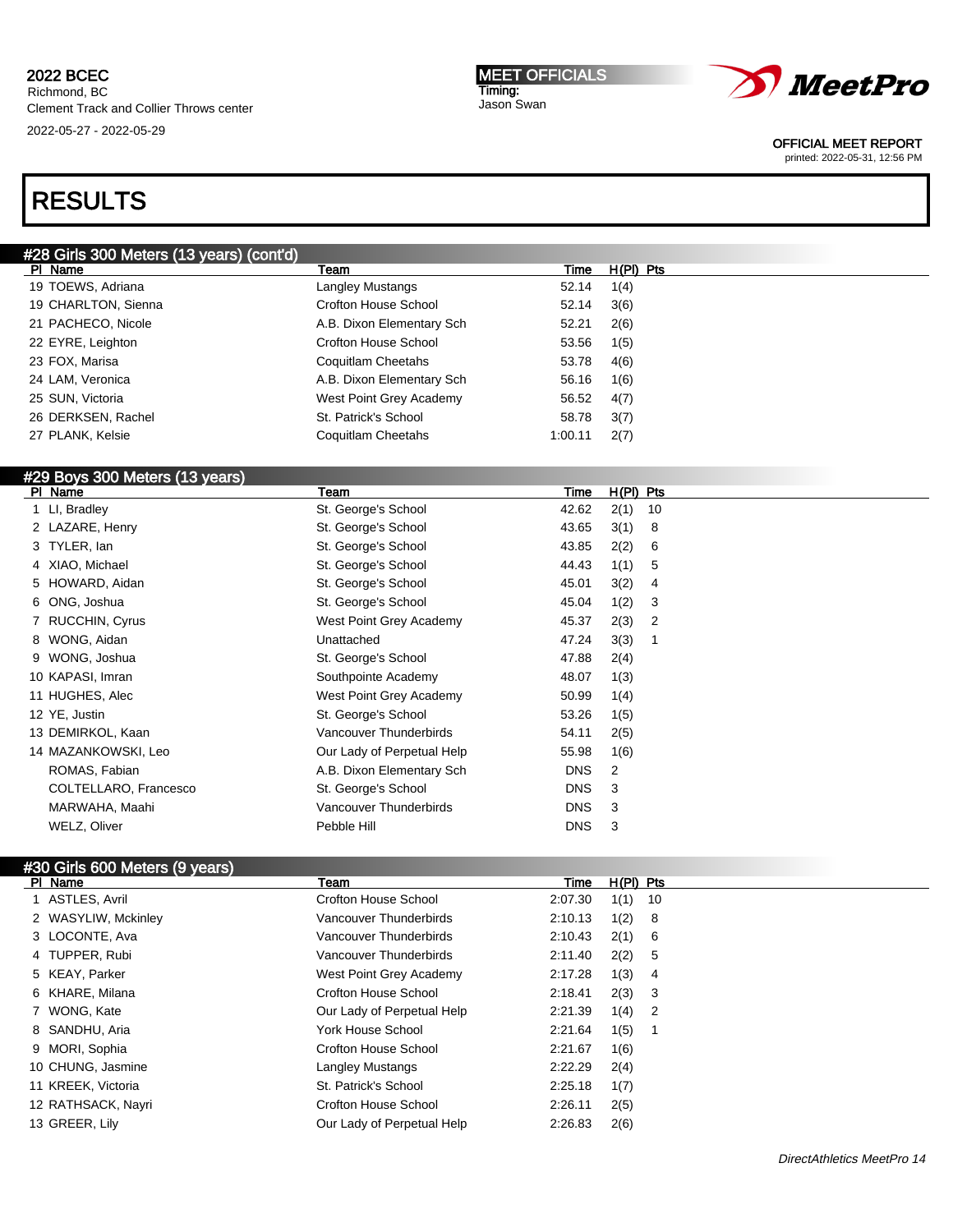#30 Girls 600 Meters (9 years) (cont'd)

PI Name **The H(PI) Pts** Team Team Team Team Time H(PI) Pts ZHOU, Yale Crofton House School 2:27.02 2(7)

KHAIRA, Sansaar **Kalamalka Secondary Scho** DNS 2

# RESULTS

| 15 MA, Gloria                 | West Point Grey Academy    | 2:27.46<br>2(8)                |  |
|-------------------------------|----------------------------|--------------------------------|--|
| 16 JOHNS, Chanel              | Crofton House School       | 2:27.58<br>2(9)                |  |
| 17 BRANDT, Caitlyn            | Collingwood                | 2:29.70<br>1(8)                |  |
| 18 ZHAI, Rachel               | A.B. Dixon Elementary Sch  | 2:29.77<br>1(9)                |  |
| 19 SUELZLE, Lilly             | Our Lady of Perpetual Help | 2:34.85<br>1(10)               |  |
| 20 YEN, Megan                 | York House School          | 2:36.85<br>1(11)               |  |
| 21 TSE, Adelyn                | James Thompson Elementa    | 2:37.08<br>1(12)               |  |
| 22 FOLEY, Alexandra           | St. Patrick's School       | 2:38.52<br>2(10)               |  |
| 23 LI, Lucy                   | York House School          | 2:42.39<br>1(13)               |  |
| 24 ZHANG, Brianna             | York House School          | 2:43.99<br>2(11)               |  |
| 25 WARDLE, Els                | St. Patrick's School       | 2:47.03<br>2(12)               |  |
| 26 SERVATI, Niki              | West Point Grey Academy    | 2:49.78<br>2(13)               |  |
| SHI-BAKER, Jaimee             | Crofton House School       | <b>DNS</b><br>$\overline{2}$   |  |
|                               |                            |                                |  |
| #31 Boys 600 Meters (9 years) |                            |                                |  |
| PI Name                       | Team                       | $H(PI)$ Pts<br>Time            |  |
| 1 CHAN, Zachary               | Kajaks Track & Field Club  | 2:04.39<br>1(1)<br>10          |  |
| 2 HUANG, Brandon              | Our Lady of Perpetual Help | 2:06.36<br>2(1)<br>8           |  |
| 3 ARMSTRONG, John             | St. George's School        | 2:09.66<br>2(2)<br>6           |  |
| 4 KIRKER, Emmett              | St. George's School        | 2:09.83<br>1(2)<br>5           |  |
| 5 DHALIWAL, Zoraveer          | St. George's School        | 2:14.70<br>2(3)<br>4           |  |
| 6 WONG, Sebastian             | Collingwood                | 2:15.01<br>1(3)<br>3           |  |
| 7 LAU, Jaden                  | St. Patrick's School       | 2:15.83<br>1(4)<br>2           |  |
| 8 LI, Daniel                  | St. George's School        | 2:16.32<br>2(4)<br>$\mathbf 1$ |  |
| 9 MAHAFFEY, Koa               | Our Lady of Perpetual Help | 2:17.98<br>1(5)                |  |
| 10 MOSHER, Nicholas           | Kajaks Track & Field Club  | 2:18.80<br>1(6)                |  |
| 11 GUDEWILL, Hayden           | St. George's School        | 2:19.74<br>1(7)                |  |
| 12 HOLMES, Benjamin           | Our Lady of Perpetual Help | 2:20.37<br>2(5)                |  |
| 13 TANG, Lukas                | St. George's School        | 2:21.82<br>2(6)                |  |
| 14 BOURNE, Emmitt             | A.B. Dixon Elementary Sch  | 2:22.46<br>1(8)                |  |
| 15 BAI, Michael               | West Point Grey Academy    | 2:23.93<br>1(9)                |  |
| 16 CHAN, Rylan                | Our Lady of Perpetual Help | 2:25.21<br>2(7)                |  |
| 17 YANG, Kenneth              | Collingwood                | 2:25.22<br>2(8)                |  |
| 18 ZHAO, Kyle                 | James Thompson Elementa    | 2:26.50<br>1(10)               |  |
| 19 SHERGILL, Dean             | Kajaks Track & Field Club  | 2:27.48<br>2(9)                |  |
| 20 Ll, Jayden                 | James Thompson Elementa    | 2:31.10<br>2(10)               |  |
| 21 VALYEAR, Connor            | Langley Mustangs           | 2:31.70<br>1(11)               |  |
| 22 WANG, Rick                 | West Point Grey Academy    | 2:35.33<br>1(12)               |  |
| 23 WANG, David                | St. George's School        | 2:36.45<br>2(11)               |  |
| 24 GHAG, Jagur                | St. George's School        | 2:41.28<br>2(12)               |  |
| 25 WONG, Sam                  | St. George's School        | 2:41.66<br>2(13)               |  |
| 26 GILL, Jake                 | St. Patrick's School       | 2:43.36<br>2(14)               |  |
| 27 GU, lan                    | West Point Grey Academy    | 2:50.45<br>1(13)               |  |
| 28 YAN, Dustin                | St. Patrick's School       | 3:07.68<br>1(14)               |  |



MEET OFFICIALS Timing: Jason Swan

OFFICIAL MEET REPORT printed: 2022-05-31, 12:56 PM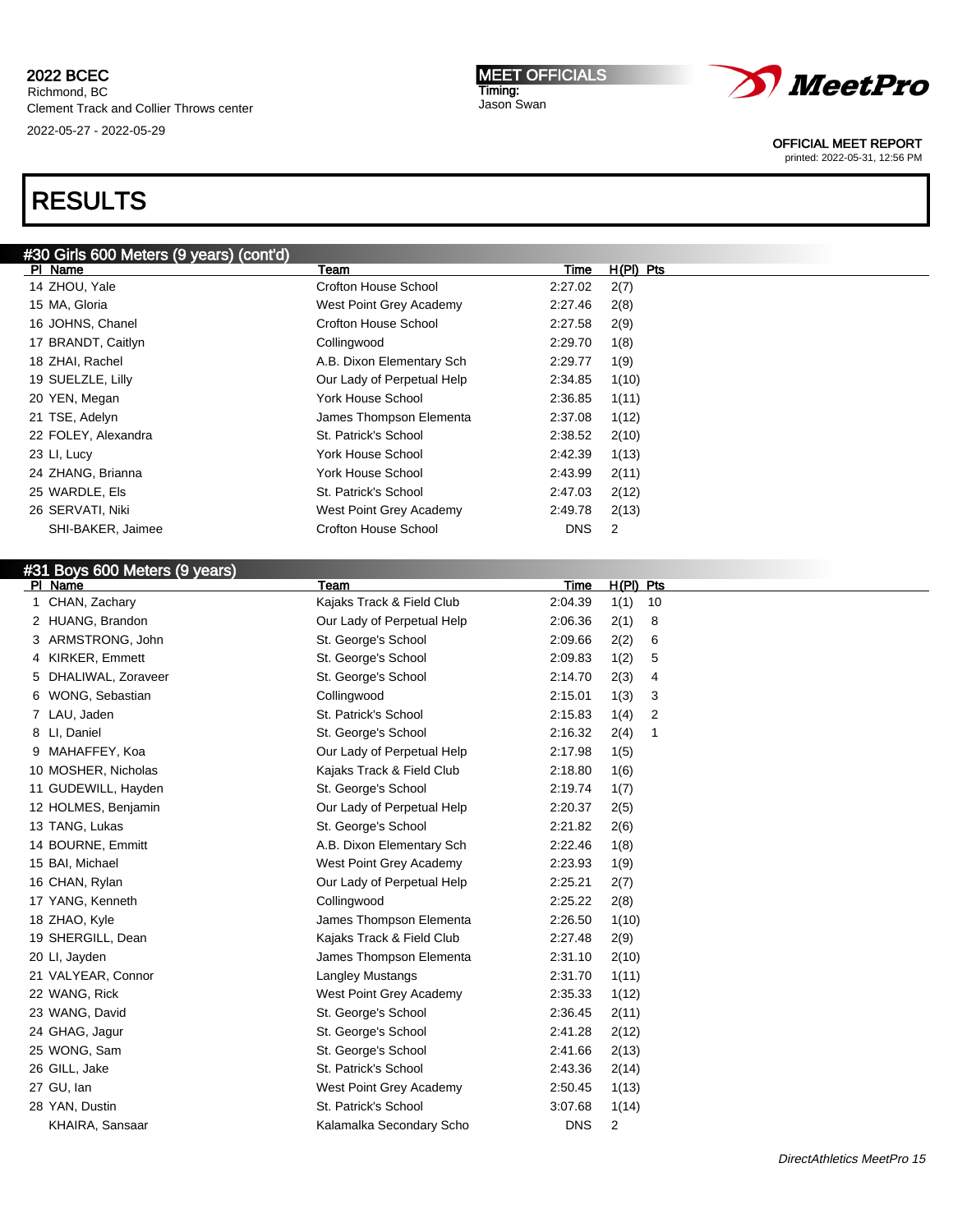Richmond, BC Clement Track and Collier Throws center 2022-05-27 - 2022-05-29

# RESULTS

| #32 Girls 600 Meters (10 years) |                          |                             |            |            |  |
|---------------------------------|--------------------------|-----------------------------|------------|------------|--|
|                                 | PI Name                  | Team                        | Time       | H(PI) Pts  |  |
|                                 | 1 HAMZE, Tamara          | Vancouver Thunderbirds      | 1:57.69    | 2(1)<br>10 |  |
|                                 | 2 DAVIS, Ella            | Vancouver Olympic Club      | 2:04.94    | 2(2)<br>8  |  |
|                                 | 3 MAKUZA UMUHIRE, Noella | Vancouver Thunderbirds      | 2:05.01    | 2(3)<br>6  |  |
|                                 | 4 CHUAH, Audrey          | York House School           | 2:05.43    | 1(1)<br>5  |  |
|                                 | 5 OMSTEAD, Kaley         | Ocean Athletics Track & Fie | 2:06.20    | 2(4)<br>4  |  |
|                                 | 6 KOWNACKI, Aria         | Vancouver Thunderbirds      | 2:07.15    | 2(5)<br>3  |  |
|                                 | 7 HOCHHALTER, Brighton   | St. Patrick's School        | 2:14.04    | 1(2)<br>2  |  |
|                                 | 8 JAGGER, Tamsen         | Our Lady of Perpetual Help  | 2:16.29    | 1(3)<br>1  |  |
|                                 | 9 MCINNIS, Kaitlin       | Collingwood                 | 2:17.17    | 1(4)       |  |
|                                 | 10 HUNDAL, Sukhmani      | Unattached                  | 2:18.03    | 2(6)       |  |
|                                 | 11 JOHNS, Capri          | Crofton House School        | 2:22.45    | 2(7)       |  |
|                                 | 12 WONG, Kadence         | West Point Grey Academy     | 2:23.65    | 2(8)       |  |
|                                 | 13 ROOPANI, Aiza         | <b>York House School</b>    | 2:25.66    | 2(9)       |  |
|                                 | 14 LANG, Chloe           | West Point Grey Academy     | 2:26.93    | 1(5)       |  |
|                                 | 15 SHING, Juliette       | James Thompson Elementa     | 2:31.67    | 2(10)      |  |
|                                 | 16 DE COTIIS, Emelia     | Collingwood                 | 2:32.11    | 1(6)       |  |
|                                 | 17 LAZARE, Chloe         | Crofton House School        | 2:32.41    | 1(7)       |  |
|                                 | 18 JOHNSON, Deryn        | West Point Grey Academy     | 2:40.77    | 2(11)      |  |
|                                 | 19 WU, Emily             | West Point Grey Academy     | 2:41.31    | 1(8)       |  |
|                                 | 20 TARRANT, Mary         | A.B. Dixon Elementary Sch   | 2:41.86    | 2(12)      |  |
|                                 | 21 HARA, Zoev            | Crofton House School        | 2:44.20    | 1(9)       |  |
|                                 | 22 GILL, Hannah          | Vancouver Thunderbirds      | 2:53.59    | 2(13)      |  |
|                                 | 23 DELANEY, Nova         | St. Patrick's School        | 2:55.54    | 1(10)      |  |
|                                 | DO, Reina                | Crofton House School        | <b>DNS</b> | 1          |  |
|                                 | ALI, Aria                | West Point Grey Academy     | <b>DNS</b> | 1          |  |
|                                 | CHESTERS, Brianna        | A.B. Dixon Elementary Sch   | <b>DNS</b> | 1          |  |

| PI Name |                       | Team                       | Time    | $H(PI)$ Pts |                |  |
|---------|-----------------------|----------------------------|---------|-------------|----------------|--|
|         | 1 TROLLIP, Alexander  | Unattached British Columbi | 1:58.55 | 3(1)        | 10             |  |
|         | 2 SIMMONS, Micah      | St. George's School        | 1:59.65 | 3(2)        | 8              |  |
|         | 3 BLACKSTOCK, Adrian  | West Point Grey Academy    | 2:05.28 | 2(1)        | 6              |  |
|         | 4 BAUMAN, Jackson     | Collingwood                | 2:07.33 | 3(3)        | 5              |  |
|         | 5 VERKAIK, Linden     | Langley Mustangs           | 2:09.01 | 2(2)        | 4              |  |
|         | 6 VARMA VITUG, Armaan | St. George's School        | 2:09.33 | 1(1)        | -3             |  |
|         | 7 TANG, Kasper        | St. George's School        | 2:09.34 | 3(4)        | $\overline{2}$ |  |
|         | 8 YEO SMITH, Liam     | St. George's School        | 2:10.81 | 3(5)        |                |  |
|         | 9 MALIK, Kiyan        | St. George's School        | 2:11.43 | 2(3)        |                |  |
|         | 10 TAYLOR, Owen       | St. Patrick's School       | 2:12.61 | 1(2)        |                |  |
|         | 10 DAHL, Mason        | Kajaks Track & Field Club  | 2:12.61 | 3(6)        |                |  |
|         | 12 KRPAN, Ivan        | Our Lady of Perpetual Help | 2:12.70 | 2(4)        |                |  |
|         | 13 WELZ, Jack         | Pebble Hill                | 2:13.37 | 1(3)        |                |  |
|         | 14 PANG, Darren       | St. George's School        | 2:13.73 | 2(5)        |                |  |
|         | 15 AILON, Chase       | West Point Grey Academy    | 2:13.77 | 3(7)        |                |  |
|         | 16 HOTSON, Basil      | St. George's School        | 2:15.04 | 3(8)        |                |  |
|         | 17 HARVEY, Owen       | West Point Grey Academy    | 2:15.37 | 1(4)        |                |  |



MEET OFFICIALS Timing: Jason Swan

OFFICIAL MEET REPORT printed: 2022-05-31, 12:56 PM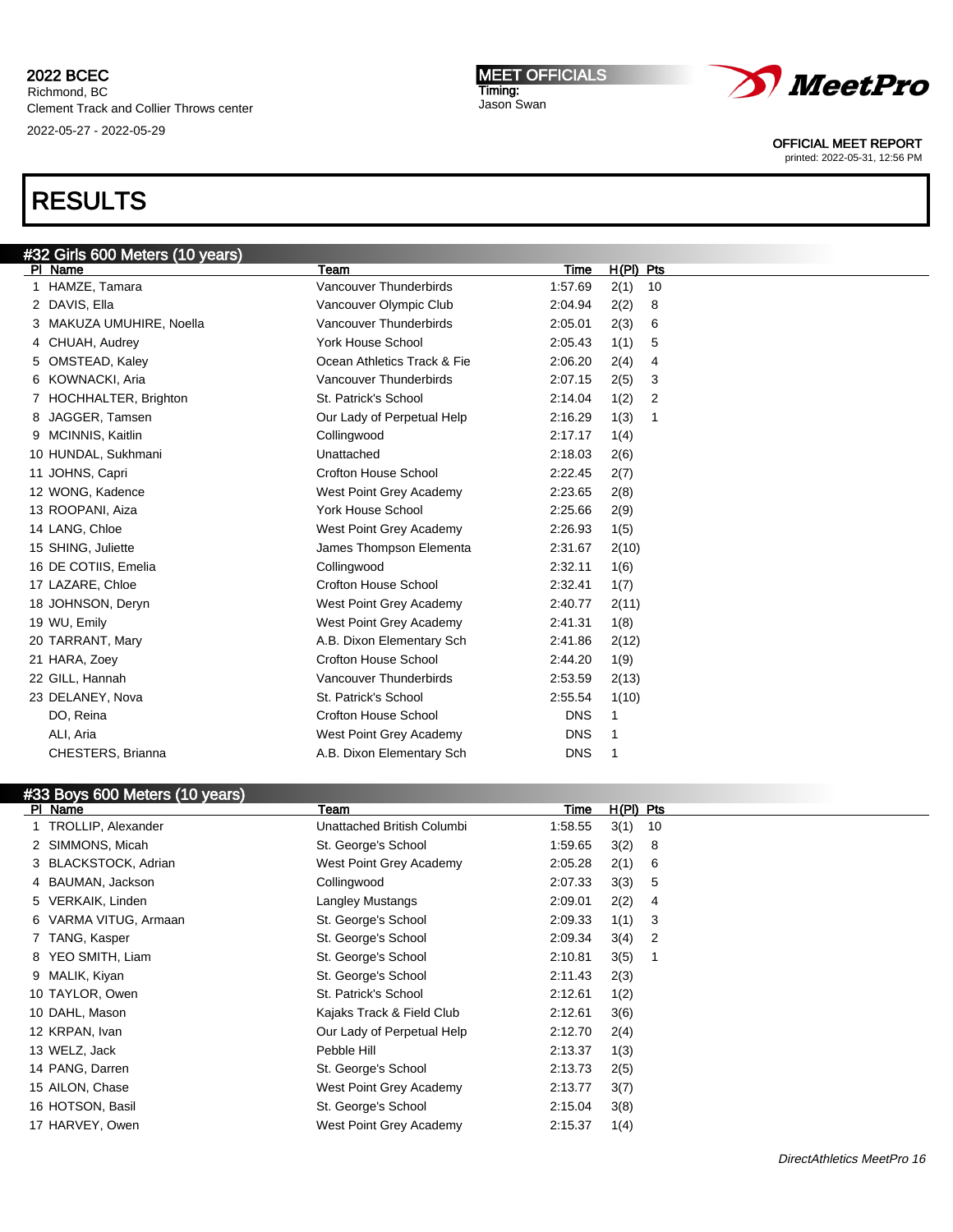# RESULTS

| #33 Boys 600 Meters (10 years) (cont'd) |                                  |            |             |
|-----------------------------------------|----------------------------------|------------|-------------|
| PI Name                                 | Team                             | Time       | $H(PI)$ Pts |
| 18 BROWN, Jack                          | West Point Grey Academy          | 2:15.40    | 3(9)        |
| 19 CARSWELL, Woody                      | St. Patrick's School             | 2:15.70    | 2(6)        |
| 20 NEIL, Julien                         | Fraser Academy                   | 2:16.08    | 2(7)        |
| 21 SANDER, Henry                        | West Point Grey Academy          | 2:16.27    | 1(5)        |
| 22 WU, Jaden                            | <b>Brighouse Elementary Scho</b> | 2:17.59    | 3(10)       |
| 23 WANG, Rickie                         | St. George's School              | 2:19.90    | 2(8)        |
| 24 CANNON, Clive                        | St. George's School              | 2:20.05    | 3(11)       |
| 25 HO, Wesley                           | St. Patrick's School             | 2:20.22    | 3(12)       |
| 26 AAMODT, Ethan                        | Vancouver Thunderbirds           | 2:20.71    | 1(6)        |
| 27 BOURNE, Bentley                      | A.B. Dixon Elementary Sch        | 2:21.88    | 1(7)        |
| 28 CAI, Brandon                         | James Thompson Elementa          | 2:23.36    | 1(8)        |
| 29 DURHAM, Elliot                       | St. George's School              | 2:24.17    | 1(9)        |
| 30 LINTERN, Owen                        | St. Patrick's School             | 2:26.09    | 1(10)       |
| 31 MING-LUM, Matthew                    | St. George's School              | 2:26.89    | 1(11)       |
| 32 XU, Micah                            | St. George's School              | 2:27.70    | 1(12)       |
| 33 HONG, James                          | West Point Grey Academy          | 2:30.01    | 2(9)        |
| 34 SUN, Leon                            | West Point Grey Academy          | 2:38.71    | 2(10)       |
| RODRIGUEZ, Kyle                         | St. Patrick's School             | <b>DNS</b> | 2           |
| ROSSNAGEL, Tate                         | Langley Mustangs                 | <b>DNS</b> | 2           |
|                                         |                                  |            |             |

### #34 Girls 600 Meters (11 years)

| PI Name                  | Team                        | Time       | $H(PI)$ Pts    |
|--------------------------|-----------------------------|------------|----------------|
| EYRE, Alexandra          | West Point Grey Academy     | 2:01.50    | 2(1)<br>10     |
| 2 FAULDS, Avery          | Our Lady of Perpetual Help  | 2:02.89    | 1(1)<br>8      |
| 3 HARDY, Rachel          | West Point Grey Academy     | 2:03.06    | 2(2)<br>6      |
| 4 SUAREZ LEON, Romina    | Our Lady of Perpetual Help  | 2:05.99    | 2(3)<br>5      |
| 5 KEAY, Sloan            | West Point Grey Academy     | 2:06.11    | 2(4)<br>4      |
| 6 DODD, Madelena         | St. Patrick's School        | 2:11.06    | 2(5)<br>3      |
| WOODWARD, Cecily         | <b>Crofton House School</b> | 2:12.34    | 1(2)<br>2      |
| 8 MORSE, Aislin          | West Point Grey Academy     | 2:12.59    | 2(6)<br>1      |
| QUINLAN, Eliza           | <b>York House School</b>    | 2:13.19    | 2(7)           |
| 10 NAPIER-SHANNON, Bella | Laura Secord Cougars        | 2:16.48    | 2(8)           |
| 11 SIERECKI, Daniela     | Kajaks Track & Field Club   | 2:17.77    | 1(3)           |
| 12 GIL-HAO, Lucia        | <b>Crofton House School</b> | 2:18.19    | 1(4)           |
| 13 HUAMALI, Aaliyah      | <b>Crofton House School</b> | 2:21.47    | 1(5)           |
| 14 LOCONTE, Katia        | Vancouver Thunderbirds      | 2:28.70    | 2(9)           |
| 15 MARKEY, Grace         | Laura Secord Cougars        | 2:29.64    | 1(6)           |
| 16 ANTONIOU, Helen       | St. Patrick's School        | 2:31.83    | 1(7)           |
| 17 LAM, Beatrice         | <b>Crofton House School</b> | 2:34.36    | 1(8)           |
| 18 NEILL, Claire         | West Point Grey Academy     | 2:37.32    | 1(9)           |
| 19 CHEN, Mia             | A.B. Dixon Elementary Sch   | 2:41.81    | 2(10)          |
| 20 LI, Amy               | Crofton House School        | 2:44.42    | 1(10)          |
| 21 NICOLA, Chloe         | <b>York House School</b>    | 2:49.42    | 2(11)          |
| <b>BHULLAR, Sahej</b>    | Cougar Canyon Elementary    | <b>DNS</b> |                |
| CAMPBELL, Samantha       | West Point Grey Academy     | <b>DNS</b> |                |
| MCKINNEY, Ali            | Our Lady of Perpetual Help  | <b>DNS</b> | $\overline{2}$ |
|                          |                             |            |                |

MEET OFFICIALS Timing: Jason Swan



OFFICIAL MEET REPORT

printed: 2022-05-31, 12:56 PM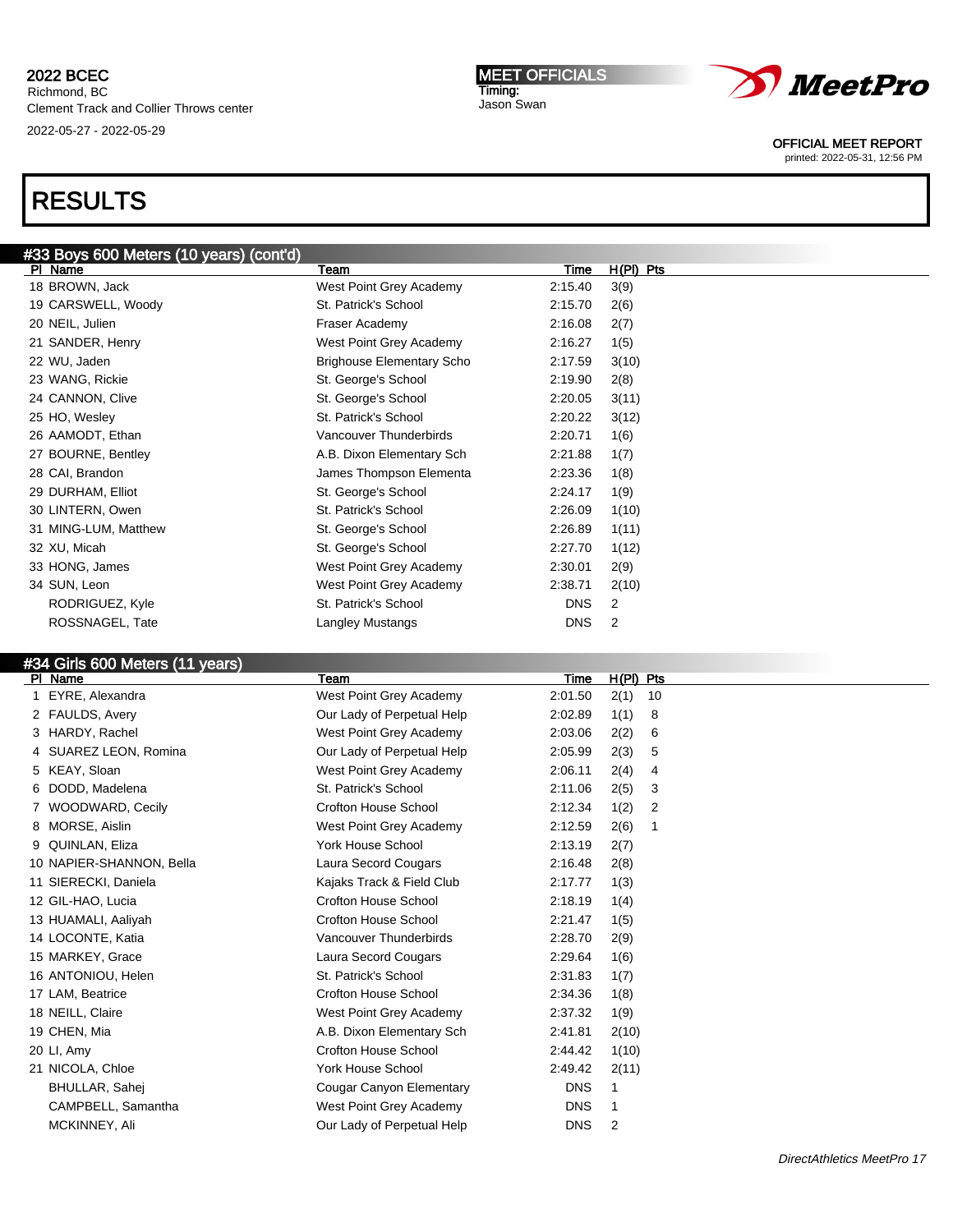Richmond, BC Clement Track and Collier Throws center 2022-05-27 - 2022-05-29

#### MEET OFFICIALS Timing: Jason Swan



OFFICIAL MEET REPORT

printed: 2022-05-31, 12:56 PM

| #35 Boys 600 Meters (11 years) |                            |            |                      |  |
|--------------------------------|----------------------------|------------|----------------------|--|
| PI Name                        | Team                       | Time       | $H(PI)$ Pts          |  |
| JUWAPE, Aaron                  | Unattached                 | 1:57.24    | 2(1)<br>10           |  |
| 2 LOWTHER, Porter              | St. Patrick's School       | 1:58.18    | 1(1)<br>8            |  |
| 3 PHILLIPS, Cristian           | Pebble Hill                | 1:59.50    | 1(2)<br>6            |  |
| 4 SHANKAR, Kriday              | St. George's School        | 2:02.21    | 2(2)<br>5            |  |
| 5 KEATS, Kelly                 | Vancouver Thunderbirds     | 2:02.43    | 2(3)<br>4            |  |
| 6 ZHAN, James                  | St. George's School        | 2:04.49    | 2(4)<br>3            |  |
| 7 TAYLOR-MACDONALD, Angus      | St. George's School        | 2:05.07    | 2(5)<br>2            |  |
| 8 MESOTOPITIS, Chris           | Our Lady of Perpetual Help | 2:05.50    | 2(6)<br>$\mathbf{1}$ |  |
| 9 EYRE, Lachlan                | West Point Grey Academy    | 2:05.91    | 1(3)                 |  |
| 10 HOWARD, Alex                | Vancouver Thunderbirds     | 2:06.25    | 2(7)                 |  |
| 11 HABERL, Matthew             | Our Lady of Perpetual Help | 2:08.40    | 1(4)                 |  |
| 12 THACKER, Grandon            | Langley Mustangs           | 2:09.04    | 2(8)                 |  |
| 13 ORTVED, Stellan             | Collingwood                | 2:09.55    | 2(9)                 |  |
| 14 WESIK, Theo                 | St. George's School        | 2:10.67    | 1(5)                 |  |
| 15 YUAN, Kingsley              | St. George's School        | 2:15.00    | 2(10)                |  |
| 16 BRANDT, Charles             | Collingwood                | 2:18.78    | 1(6)                 |  |
| 17 JOHNSTON, Wyatt             | West Point Grey Academy    | 2:21.08    | 1(7)                 |  |
| 18 PROL, Adrian                | West Point Grey Academy    | 2:21.54    | 1(8)                 |  |
| 19 DEMIRKOL, Efe               | Vancouver Thunderbirds     | 2:28.57    | 1(9)                 |  |
| 20 HASELDEN, Christian         | West Point Grey Academy    | 2:29.87    | 1(10)                |  |
| 21 LIU, Issac                  | West Point Grey Academy    | 2:31.38    | 1(11)                |  |
| YANG, Edward                   | West Point Grey Academy    | <b>DNS</b> | 2                    |  |
| GREER, Ollie                   | Our Lady of Perpetual Help | <b>DNS</b> | 2                    |  |
|                                |                            |            |                      |  |

| <b>PI</b> | Name                 | Team                         | Time    | $H(PI)$ Pts |  |
|-----------|----------------------|------------------------------|---------|-------------|--|
|           | ANDERSON, Ava        | West Point Grey Academy      | 2:40.03 | 1(1)<br>10  |  |
|           | 2 BLESCH, Madeleine  | Vancouver Thunderbirds       | 2:40.18 | 2(1)<br>8   |  |
|           | 3 LANG, Charlotte    | York House School            | 2:42.74 | 2(2)<br>6   |  |
|           | 4 SHEARCROFT, Sophia | <b>Golden Ears Athletics</b> | 2:45.85 | 2(3)<br>5   |  |
|           | 5 SEROWKA, Jane      | Prairie Inn Harriers Racing  | 2:49.15 | 2(4)<br>4   |  |
|           | 6 MURTHA, Shae       | West Vancouver Track & Fi    | 2:52.09 | 1(2)<br>3   |  |
|           | 7 MCLEOD, Abby       | Unattached                   | 2:57.85 | 2(5)<br>2   |  |
|           | 8 KHARE, Avani       | Crofton House School         | 2:58.31 | 1(3)        |  |
|           | 9 CHUAH, Jocelyn     | <b>York House School</b>     | 3:00.29 | 1(4)        |  |
|           | 10 DIXON, Isla       | West Point Grey Academy      | 3:02.57 | 1(5)        |  |
|           | 11 HALL, Anna        | NorWesters Track & Field C   | 3:04.13 | 1(6)        |  |
|           | 12 WANG, Alisa       | <b>Crofton House School</b>  | 3:06.81 | 1(7)        |  |
|           | 13 CHEUNG, Ava       | A.B. Dixon Elementary Sch    | 3:07.43 | 2(6)        |  |
|           | 14 LEE, Madeleine    | <b>Crofton House School</b>  | 3:12.07 | 2(7)        |  |
|           | 15 ITUARTE, Maria    | Our Lady of Perpetual Help   | 3:12.20 | 2(8)        |  |
|           | 16 CHESTER, Claire   | A.B. Dixon Elementary Sch    | 3:12.90 | 2(9)        |  |
|           | 17 BASTIEN, Isabelle | York House School            | 3:13.64 | 1(8)        |  |
|           | 18 YICK, Amber       | A.B. Dixon Elementary Sch    | 3:27.65 | 1(9)        |  |
|           | 19 TARRANT, Tiffany  | A.B. Dixon Elementary Sch    | 3:31.70 | 2(10)       |  |
|           |                      |                              |         |             |  |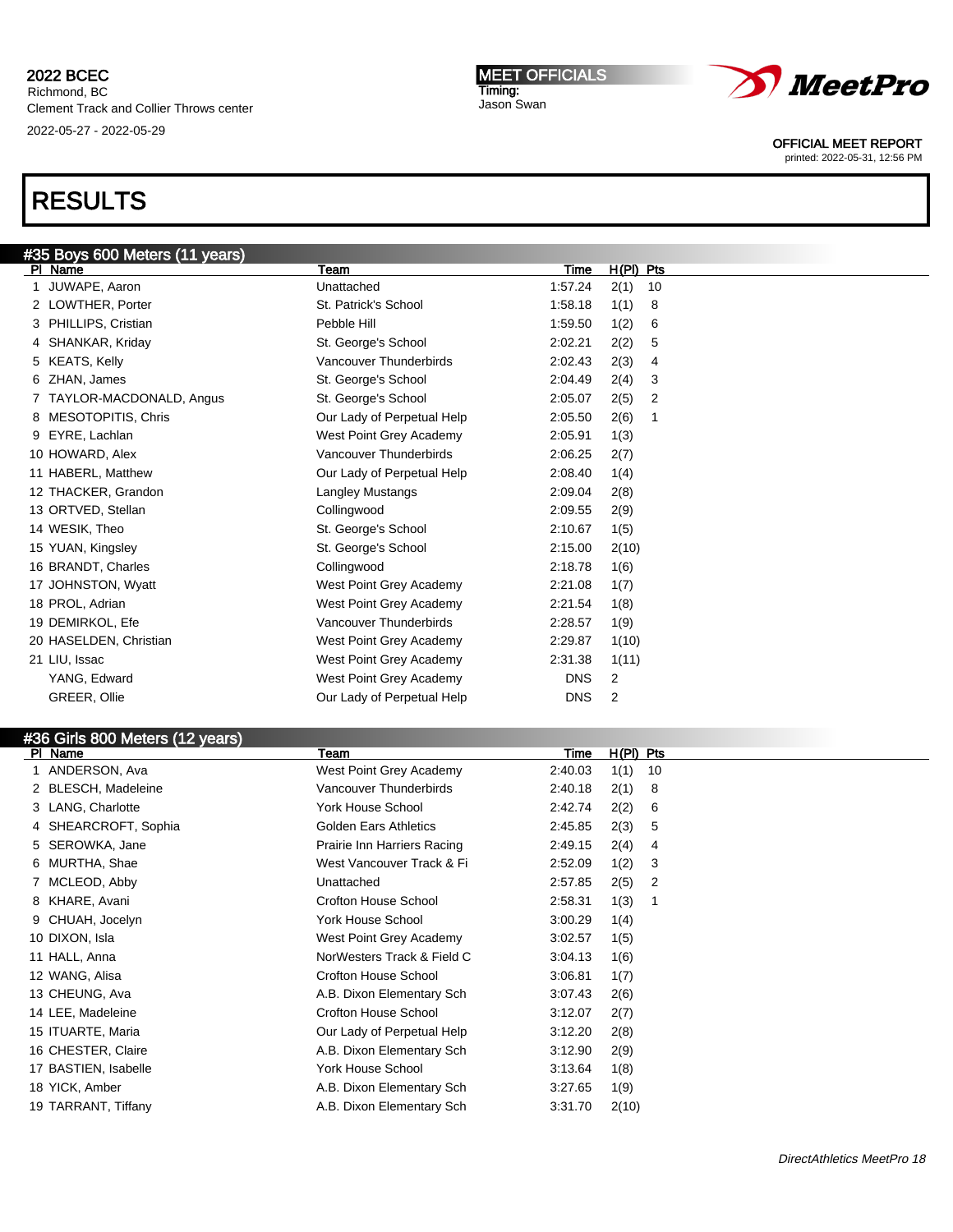Richmond, BC Clement Track and Collier Throws center 2022-05-27 - 2022-05-29

# RESULTS

| #37 Boys 800 Meters (12 years) |                                 |                            |            |             |    |  |
|--------------------------------|---------------------------------|----------------------------|------------|-------------|----|--|
|                                | PI Name                         | Team                       | Time       | $H(PI)$ Pts |    |  |
| 1.                             | DUHME, Markus                   | St. George's School        | 2:33.39    | 2(1)        | 10 |  |
|                                | 2 KANG, Jackson                 | St. George's School        | 2:34.46    | 2(2)        | 8  |  |
|                                | 3 LAM, Michael                  | Vancouver Thunderbirds     | 2:34.54    | 2(3)        | 6  |  |
|                                | 4 TROLLIP, Jean-Luc             | West Vancouver Track & Fi  | 2:41.45    | 1(1)        | 5  |  |
|                                | 5 BRAR, Prabhdeep               | Vancouver Thunderbirds     | 2:41.49    | 1(2)        | 4  |  |
|                                | 6 GRAFF, Kingsley               | Kajaks Track & Field Club  | 2:42.71    | 2(4)        | 3  |  |
|                                | SHEPHARD, Alexander             | Coquitlam Cheetahs         | 2:44.53    | 2(5)        | 2  |  |
|                                | 8 STEINKE, Nicky                | St. George's School        | 2:44.88    | 2(6)        | 1  |  |
| 9                              | GOETZ, Matthias                 | St. George's School        | 2:46.23    | 2(7)        |    |  |
|                                | 10 WELZ, Oliver                 | Pebble Hill                | 2:46.26    | 1(3)        |    |  |
|                                | 11 KRAVARIOTIS, Niko            | Our Lady of Perpetual Help | 2:47.35    | 2(8)        |    |  |
|                                | 12 BROOKS-HILL, Freddie         | St. George's School        | 2:48.88    | 2(9)        |    |  |
|                                | 13 JAGGER, Stuart               | Vancouver Thunderbirds     | 2:49.08    | 1(4)        |    |  |
|                                | 14 BLENCOWE, Henry              | St. Patrick's School       | 2:51.59    | 1(5)        |    |  |
|                                | 15 DU, Matthew                  | St. George's School        | 2:52.57    | 1(6)        |    |  |
|                                | 16 PANERIO, Wyatt               | Kajaks Track & Field Club  | 2:52.59    | 2(10)       |    |  |
|                                | 17 CHOI, Isaac                  | Kajaks Track & Field Club  | 2:53.68    | 1(7)        |    |  |
|                                | 18 CHANG, Jonathan              | Unattached                 | 2:53.69    | 1(8)        |    |  |
|                                | 19 MEDIANU, Eric                | Kajaks Track & Field Club  | 2:55.78    | 1(9)        |    |  |
|                                | 20 BAHMANIA, Param Deep         | Kajaks Track & Field Club  | 3:04.87    | 2(11)       |    |  |
|                                | 21 ENG, Michael                 | St. George's School        | 3:05.96    | 2(12)       |    |  |
|                                | 22 LOCONTE, Lorenzo             | Vancouver Thunderbirds     | 3:08.31    | 1(10)       |    |  |
|                                | 23 KALMAR, Peter                | Westside Montessori Acade  | 3:18.78    | 1(11)       |    |  |
|                                | 24 ZHANG, Jacob                 | St. George's School        | 3:26.98    | 2(13)       |    |  |
|                                | 25 DURHAM, Adrian               | St. George's School        | 3:29.78    | 1(12)       |    |  |
|                                | RAY, Matthew                    | A.B. Dixon Elementary Sch  | <b>DNS</b> | 1           |    |  |
|                                | WANG, Max                       | St. George's School        | <b>DNS</b> | 1           |    |  |
|                                |                                 |                            |            |             |    |  |
|                                | #38 Girls 800 Meters (13 years) |                            |            |             |    |  |
|                                | PI Name                         | Team                       | Time       | H(PI) Pts   |    |  |

|     | Геаm                                                                                                                                                                                                                                                                                                                                      | Time | $H(PI)$ Pts                                                                                                                                                                  |                |
|-----|-------------------------------------------------------------------------------------------------------------------------------------------------------------------------------------------------------------------------------------------------------------------------------------------------------------------------------------------|------|------------------------------------------------------------------------------------------------------------------------------------------------------------------------------|----------------|
|     | York House School                                                                                                                                                                                                                                                                                                                         |      | 2(1)                                                                                                                                                                         | 10             |
|     | General Gordon                                                                                                                                                                                                                                                                                                                            |      | 2(2)                                                                                                                                                                         | 8              |
|     | <b>Sherwood Park</b>                                                                                                                                                                                                                                                                                                                      |      | 1(1)                                                                                                                                                                         | -6             |
|     | York House School                                                                                                                                                                                                                                                                                                                         |      | 1(2)                                                                                                                                                                         | 5              |
|     | Kajaks Track & Field Club                                                                                                                                                                                                                                                                                                                 |      | 2(3)                                                                                                                                                                         | 4              |
|     | Sea to Sky Athletics                                                                                                                                                                                                                                                                                                                      |      | 2(4)                                                                                                                                                                         | -3             |
|     | Ocean Athletics Track & Fie                                                                                                                                                                                                                                                                                                               |      | 2(5)                                                                                                                                                                         | $\overline{2}$ |
|     | West Point Grey Academy                                                                                                                                                                                                                                                                                                                   |      | 2(6)                                                                                                                                                                         | -1             |
|     | Vancouver Olympic Club                                                                                                                                                                                                                                                                                                                    |      | 2(7)                                                                                                                                                                         |                |
|     | Langley Mustangs                                                                                                                                                                                                                                                                                                                          |      | 1(3)                                                                                                                                                                         |                |
|     | Coquitlam Cheetahs                                                                                                                                                                                                                                                                                                                        |      | 2(8)                                                                                                                                                                         |                |
|     | Surrey Christian School                                                                                                                                                                                                                                                                                                                   |      | 2(9)                                                                                                                                                                         |                |
|     | West Point Grey Academy                                                                                                                                                                                                                                                                                                                   |      | 2(10)                                                                                                                                                                        |                |
|     | Coquitlam Cheetahs                                                                                                                                                                                                                                                                                                                        |      | 2(11)                                                                                                                                                                        |                |
|     | Our Lady of Perpetual Help                                                                                                                                                                                                                                                                                                                |      | 1(4)                                                                                                                                                                         |                |
|     | Langley Mustangs                                                                                                                                                                                                                                                                                                                          |      | 1(4)                                                                                                                                                                         |                |
| PI. | Name<br>ARMSTRONG, Jaime<br>2 ROURKE, Kate<br>3 NAUDÉ, Tahlia<br>4 MINDELL, Lily<br>5 KENNEDY, Katherine<br>6 BURCH, Stella<br>7 VIPLER, Annika<br>8 FINLAYSON, Rose<br>9 LYNN, Kalyna<br>10 VERKAIK, Annika<br>11 MACNEILL, Calla<br>12 DEBOER, Taigan<br>13 WITTSTOCK, Olivia<br>14 WOO, Kaila<br>15 LEHMAN, Sara<br>15 VERKAIK, Claire |      | 2:30.27<br>2:35.38<br>2:35.81<br>2:36.50<br>2:36.76<br>2:39.60<br>2:41.29<br>2:45.56<br>2:46.27<br>2:46.68<br>2:47.04<br>2:51.48<br>2:52.02<br>2:54.81<br>2:58.84<br>2:58.84 |                |



OFFICIAL MEET REPORT

printed: 2022-05-31, 12:56 PM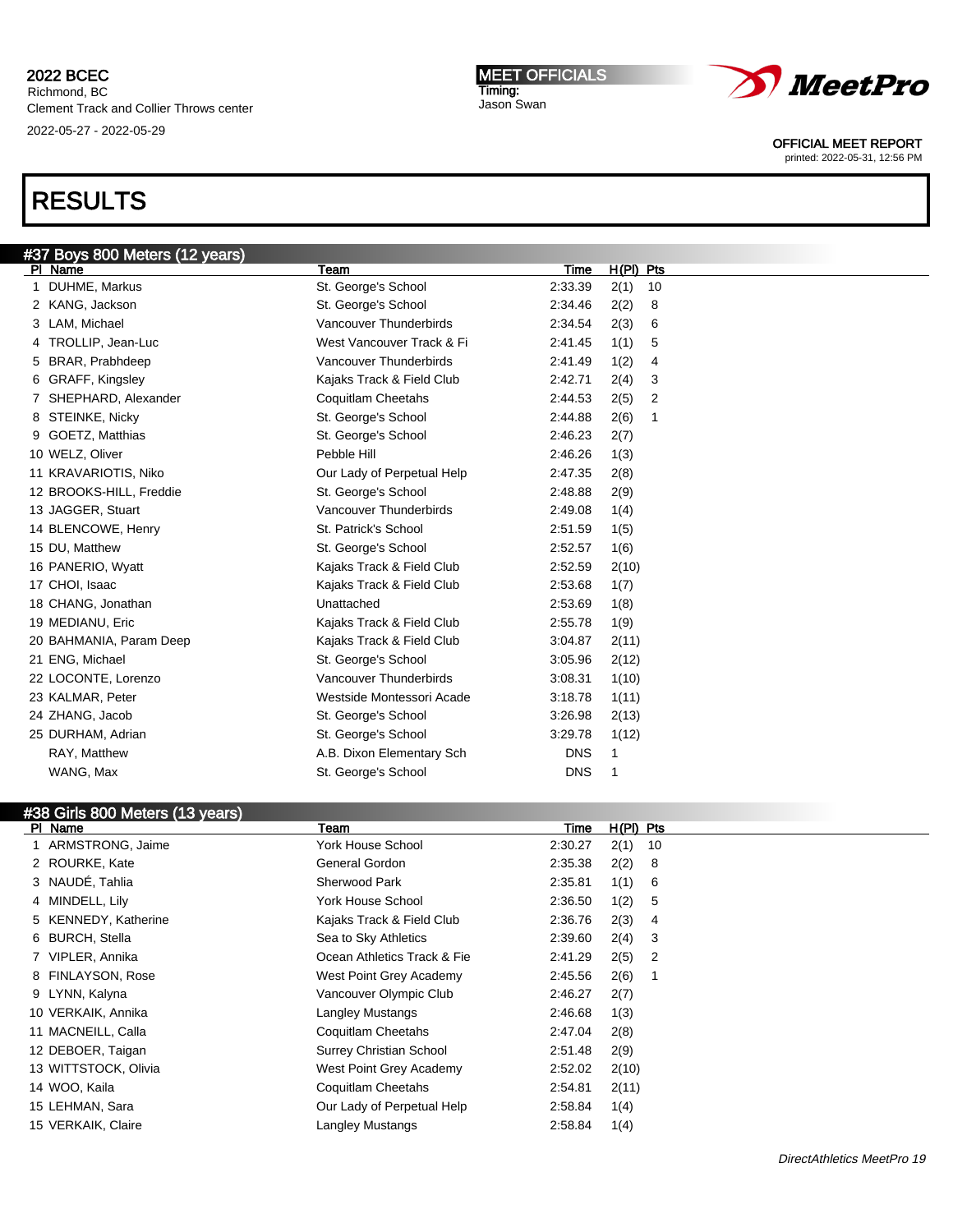Richmond, BC Clement Track and Collier Throws center 2022-05-27 - 2022-05-29

MEET OFFICIALS Timing: Jason Swan



OFFICIAL MEET REPORT

printed: 2022-05-31, 12:56 PM

# RESULTS

| #38 Girls 800 Meters (13 years) (cont'd) |                           |            |           |  |
|------------------------------------------|---------------------------|------------|-----------|--|
| PI Name                                  | Team                      | Time       | H(PI) Pts |  |
| 17 CHAN, Chloe                           | Kajaks Track & Field Club | 2:59.21    | 1(6)      |  |
| 18 WALES, Christina                      | A.B. Dixon Elementary Sch | 3:06.20    | 1(7)      |  |
| 19 CHARLTON, Sienna                      | Crofton House School      | 3:16.38    | 1(8)      |  |
| DAVISON, Elle                            | General Gordon            | <b>DNS</b> |           |  |
| GARG, Sohana                             | West Point Grey Academy   | <b>DNS</b> |           |  |
|                                          |                           |            |           |  |

# #39 Boys 800 Meters (13 years)

| <b>PI</b> | Name                    | Team                       | Time       | $H(PI)$ Pts |                |  |
|-----------|-------------------------|----------------------------|------------|-------------|----------------|--|
|           | 1 XIAO, Robin           | St. George's School        | 2:25.33    | 2(1)        | 10             |  |
|           | 2 URBAN, Willem         | St. George's School        | 2:30.24    | 2(2)        | 8              |  |
|           | 3 CHAI, Connor          | A.B. Dixon Elementary Sch  | 2:36.75    | 2(3)        | 6              |  |
|           | 4 SHE, Preston          | St. George's School        | 2:37.94    | 2(4)        | 5              |  |
|           | 5 CARDONA, Samuel       | Langley Mustangs           | 2.41.44    | 1(1)        | 4              |  |
|           | 6 KIRKER, Declan        | St. George's School        | 2:42.57    | 1(2)        | 3              |  |
|           | 7 PEREZ-FONTAN, Nicolas | Our Lady of Perpetual Help | 2:43.05    | 1(3)        | $\overline{2}$ |  |
|           | 8 KAPASI, Imran         | Southpointe Academy        | 2:43.18    | 2(5)        |                |  |
|           | 9 ONG, Joshua           | St. George's School        | 2:43.21    | 1(4)        |                |  |
|           | 10 WONG, Aidan          | Unattached                 | 2:46.17    | 1(5)        |                |  |
|           | 11 CANNELL, Calder      | West Point Grey Academy    | 2:46.57    | 2(6)        |                |  |
|           | 12 WONG, Joshua         | St. George's School        | 2:46.94    | 1(6)        |                |  |
|           | 13 CHIN, Byron          | St. George's School        | 2:49.21    | 2(7)        |                |  |
|           | 14 WU, Ryan             | St. George's School        | 2:52.23    | 2(8)        |                |  |
|           | 15 HUTCHISON, Lukas     | A.B. Dixon Elementary Sch  | 3:01.58    | 1(7)        |                |  |
|           | CAMPBELL, Matthew       | West Point Grey Academy    | <b>DNS</b> | 2           |                |  |
|           | WELZ, Oliver            | Pebble Hill                | NT         |             |                |  |
|           |                         |                            |            |             |                |  |

|    | #40 Girls 60 Meters (11 years)           |                             |       |      |             |                |  |  |  |
|----|------------------------------------------|-----------------------------|-------|------|-------------|----------------|--|--|--|
|    | PI Name                                  | Team                        | Time  |      | $H(PI)$ Pts |                |  |  |  |
| 1. | <b>ENCARNACION, Victoria Arta Ysobel</b> | New West Spartans Track     | 9.18  | (NW) | 1(1)        | 10             |  |  |  |
| 2  | KUSUMOTO, Meika                          | York House School           | 9.33  | (NW) | 1(2)        | 8              |  |  |  |
| 3. | UZOZIE, Chioma                           | Vancouver Thunderbirds      | 9.35  | (NW) | 4(1)        | 6              |  |  |  |
|    | POON, Madison                            | <b>Crofton House School</b> | 9.45  | (NW) | 3(1)        | 5              |  |  |  |
| 5  | CHAPMAN, Ryen                            | West Vancouver Track & Fi   | 9.48  | (NW) | 3(2)        | 4              |  |  |  |
| 6  | HARDY, Rachel                            | West Point Grey Academy     | 9.92  | (NW) | 3(3)        | 3              |  |  |  |
|    | SISGOREO, Thea                           | Vancouver Thunderbirds      | 10.01 | (NW) | 4(2)        | $\overline{2}$ |  |  |  |
| 8  | AULD, Ella                               | West Point Grey Academy     | 10.09 | (NW) | 3(4)        | 1              |  |  |  |
| 9  | GIL-HAO, Lucia                           | <b>Crofton House School</b> | 10.12 | (NW) | 2(1)        |                |  |  |  |
|    | 10 JOHNSON, Julia                        | York House School           | 10.21 | (NW) | 2(2)        |                |  |  |  |
| 11 | WANG, Ariel                              | <b>Crofton House School</b> | 10.23 | (NW) | 2(3)        |                |  |  |  |
|    | 12 GILL, Sahanna                         | Kajaks Track & Field Club   | 10.32 | (NW) | 1(3)        |                |  |  |  |
|    | 13 CHAN, Daphne                          | <b>Crofton House School</b> | 10.33 | (NW) | 2(4)        |                |  |  |  |
|    | 14 HENDY, Ivy                            | Langley Mustangs            | 10.38 | (NW) | 1(4)        |                |  |  |  |
|    | 14 DISBROW, Briar                        | York House School           | 10.38 | (NW) | 4(3)        |                |  |  |  |
|    | 16 SIERECKI, Daniela                     | Kajaks Track & Field Club   | 10.51 | (NW) | 2(5)        |                |  |  |  |
|    | 17 CURTIS, Nora                          | St. Patrick's School        | 10.58 | (NW) | 2(6)        |                |  |  |  |
|    | 18 COOPER, Elizabeth                     | <b>Crofton House School</b> | 10.66 | (NW) | 1(5)        |                |  |  |  |
|    |                                          |                             |       |      |             |                |  |  |  |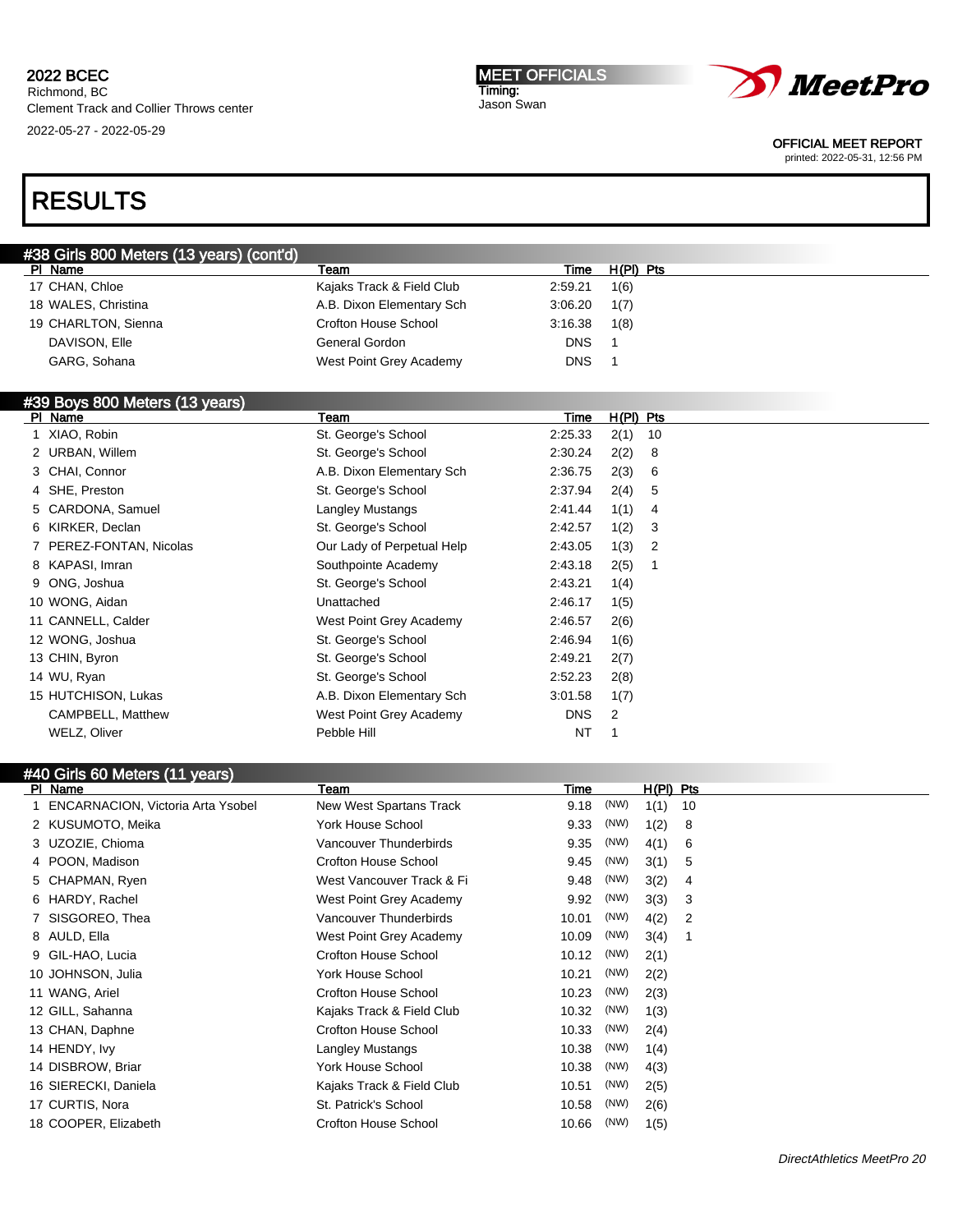# 2022 BCEC Richmond, BC Clement Track and Collier Throws center

2022-05-27 - 2022-05-29

# RESULTS

| IMEET OFFICIALS |
|-----------------|
| Timing:         |
| Jason Swan      |



OFFICIAL MEET REPORT

printed: 2022-05-31, 12:56 PM

| #40 Girls 60 Meters (11 years) (cont'd) |                             |                |             |    |
|-----------------------------------------|-----------------------------|----------------|-------------|----|
| PI Name                                 | Team                        | Time           | $H(PI)$ Pts |    |
| 19 HINES, Thea                          | Kajaks Track & Field Club   | (NW)<br>10.72  | 1(6)        |    |
| 20 NICOLA, Chloe                        | York House School           | (NW)<br>10.83  | 4(4)        |    |
| 21 LI, Amy                              | Crofton House School        | (NW)<br>10.88  | 4(5)        |    |
| 22 LOCONTE, Katia                       | Vancouver Thunderbirds      | (NW)<br>11.02  | 2(7)        |    |
| 23 WOOD, Elizabeth                      | West Point Grey Academy     | (NW)<br>11.40  | 3(5)        |    |
| 24 HO, Amanda                           | West Point Grey Academy     | (NW)<br>11.61  | 4(6)        |    |
| 25 GAREAU, Caiden                       | St. Patrick's School        | (NW)<br>11.70  | 4(7)        |    |
| 26 ANTONIOU, Helen                      | St. Patrick's School        | (NW)<br>11.81  | 1(7)        |    |
| 27 FRANCO, Liliana                      | St. Patrick's School        | 12.56<br>(NW)  | 3(6)        |    |
| HARDCASTLE, Emma                        | <b>Crofton House School</b> | <b>DNS</b>     | 2           |    |
| LOOS, Maria                             | St. Patrick's School        | <b>DNS</b>     | 3           |    |
| MAH, Cassandra                          | <b>Crofton House School</b> | <b>DNS</b>     | 3           |    |
| LIU, Rebecca                            | West Point Grey Academy     | <b>DNS</b>     | 4           |    |
|                                         |                             |                |             |    |
| #41 Boys 60 Meters (11 years)           |                             |                |             |    |
| PI Name                                 | Team                        | Time           | $H(PI)$ Pts |    |
| LY, Jacob                               | Southpointe Academy         | (NW)<br>9.35   | 5(1)        | 10 |
| 2 SHANKAR, Kriday                       | St. George's School         | (NW)<br>9.43   | 1(1)        | 8  |
| 3 HILL, Nick                            | St. George's School         | 9.50<br>(NW)   | 5(2)        | 6  |
| 4 CLARK, Maxwell                        | Kajaks Track & Field Club   | (NW)<br>9.64   | 2(1)        | 5  |
| 5 BIRING, Arjan                         | Vancouver Olympic Club      | (NW)<br>9.66   | 2(2)        | 4  |
| 6 LI, Matthew                           | St. George's School         | (NW)<br>9.68   | 3(1)        | 3  |
| 7 WONG, Adam                            | St. George's School         | (NW)<br>9.72   | 4(1)        | 2  |
| 8 PON, James                            | West Point Grey Academy     | (NW)<br>9.78   | 5(3)        | -1 |
| 9 EVANOFF, Hugo                         | West Point Grey Academy     | (NW)<br>9.88   | 2(3)        |    |
| 10 TAYLOR-MACDONALD, Angus              | St. George's School         | (NW)<br>9.90   | 3(2)        |    |
| 11 RRYANT Gray                          | Mast Point Gray Acadamy     | (NW)<br>10.02. | 3(3)        |    |

| 6 | LI, Matthew                | St. George's School       | 9.68       | (111) | 3(1) | 3 |
|---|----------------------------|---------------------------|------------|-------|------|---|
|   | WONG, Adam                 | St. George's School       | 9.72       | (NW)  | 4(1) | 2 |
| 8 | PON, James                 | West Point Grey Academy   | 9.78       | (NW)  | 5(3) | 1 |
| 9 | EVANOFF, Hugo              | West Point Grey Academy   | 9.88       | (NW)  | 2(3) |   |
|   | 10 TAYLOR-MACDONALD, Angus | St. George's School       | 9.90       | (NW)  | 3(2) |   |
|   | 11 BRYANT, Gray            | West Point Grey Academy   | 10.02      | (NW)  | 3(3) |   |
|   | 12 SINCLAIR, Teagan        | West Point Grey Academy   | 10.05      | (NW)  | 2(4) |   |
|   | 13 THACKER, Grandon        | <b>Langley Mustangs</b>   | 10.15      | (NW)  | 1(2) |   |
|   | 14 LO, Jarred              | Vancouver Olympic Club    | 10.25      | (NW)  | 1(3) |   |
|   | 15 ROUSSINOS, Constantine  | Unattached                | 10.31      | (NW)  | 5(4) |   |
|   | 16 LEUNG, Aden             | Collingwood               | 10.34      | (NW)  | 5(5) |   |
|   | 17 MORI, Caleb             | St. George's School       | 10.46      | (NW)  | 4(2) |   |
|   | 18 JOLY, Matt              | Coquitlam Cheetahs        | 10.48      | (NW)  | 3(4) |   |
|   | 19 MURRAY, Gus             | St. Patrick's School      | 10.54      | (NW)  | 2(5) |   |
|   | 20 LIU, Issac              | West Point Grey Academy   | 10.60      | (NW)  | 4(3) |   |
|   | 21 SCOTT, Aidan            | St. Patrick's School      | 10.66      | (NW)  | 2(6) |   |
|   | 22 JUBB, Rylan             | St. Patrick's School      | 10.87      | (NW)  | 1(4) |   |
|   | 23 DEMIRKOL, Efe           | Vancouver Thunderbirds    | 10.94      | (NW)  | 4(4) |   |
|   | 24 YAN, Ayden              | St. Patrick's School      | 10.99      | (NW)  | 5(6) |   |
|   | 25 STINSON, Oliver         | St. Patrick's School      | 11.38      | (NW)  | 4(5) |   |
|   | 26 PLANK, Aaron            | Coquitlam Cheetahs        | 11.63      | (NW)  | 4(6) |   |
|   | WANG, Eric Tian            | Kajaks Track & Field Club | <b>DNS</b> |       | 3    |   |
|   | ZUGE, Erik                 | West Vancouver Track & Fi | <b>DNS</b> |       | 2    |   |
|   | SPENCE, Truemaine          | Coquitlam Cheetahs        | <b>DNS</b> |       | 3    |   |
|   | MCDONOUGH, Torakichi       | West Point Grey Academy   | <b>DNS</b> |       | 1    |   |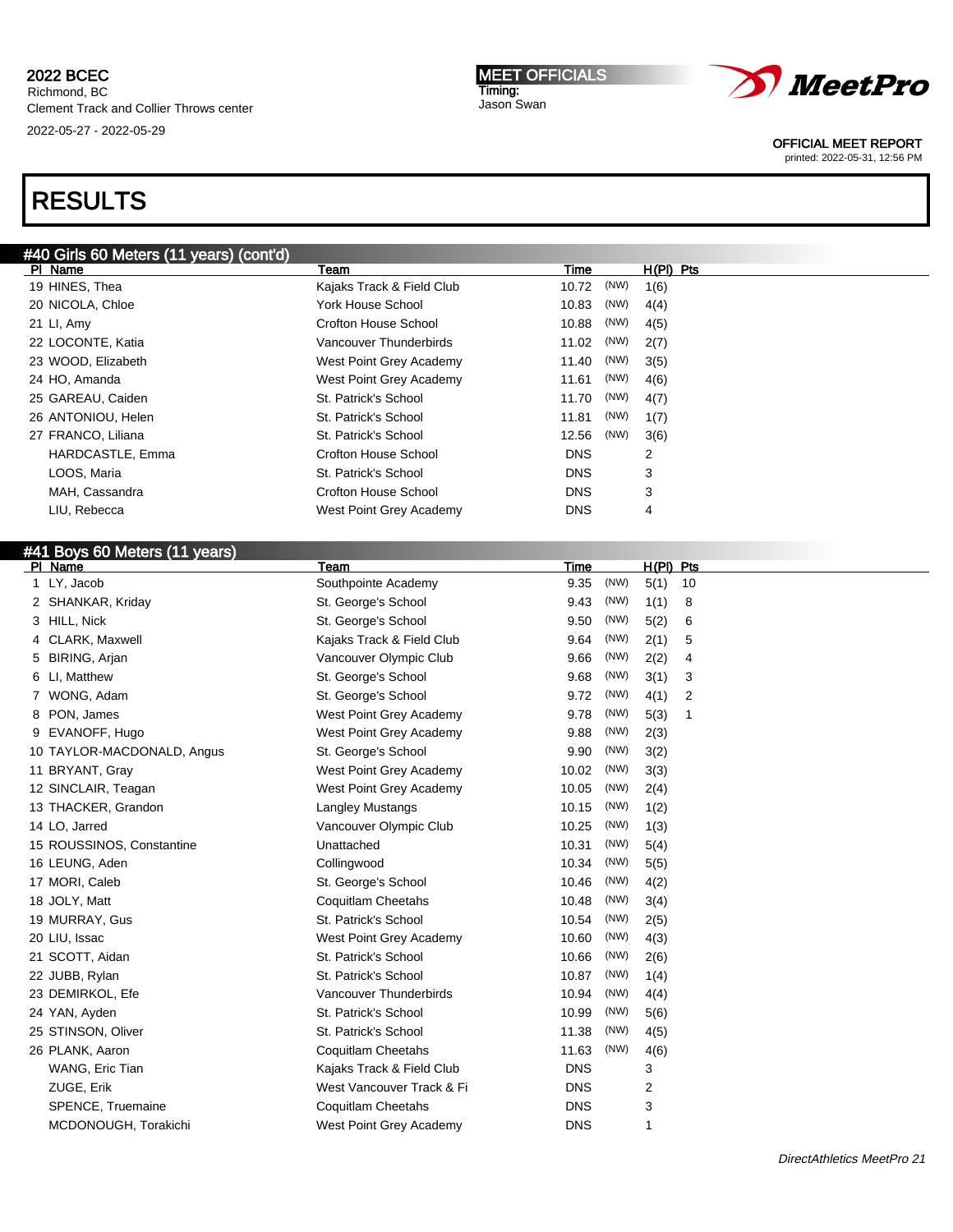Richmond, BC Clement Track and Collier Throws center 2022-05-27 - 2022-05-29

#### MEET OFFICIALS Timing: Jason Swan



OFFICIAL MEET REPORT

printed: 2022-05-31, 12:56 PM

# RESULTS

| #41 Boys 60 Meters (11 years) (cont'd) |                           |            |             |  |
|----------------------------------------|---------------------------|------------|-------------|--|
| PI Name                                | Team                      | Time       | $H(PI)$ Pts |  |
| TEIFFEL, Miles                         | A.B. Dixon Elementary Sch | <b>DNS</b> |             |  |
| <b>GRIFFIN, Emmett</b>                 | J.T. Errington            | DNS        | 4           |  |
| ORTVED, Stellan                        | Collingwood               | DNS        |             |  |

### #42 Girls 60 Meters (10 years)

| PI Name                    | Team                        | Time          | $H(PI)$ Pts            |  |
|----------------------------|-----------------------------|---------------|------------------------|--|
| IP-JANSEN, Chloe<br>1      | West Point Grey Academy     | (NW)<br>9.55  | 4(1)<br>10             |  |
| 2 BARRETT-STEWART, Grace   | Our Lady of Perpetual Help  | 9.58<br>(NW)  | 8<br>2(1)              |  |
| 3 HARROP LOPEZ, Ines       | <b>Crofton House School</b> | 9.59<br>(NW)  | 3(1)<br>6              |  |
| 4 DESJARDINS, Lillie       | York House School           | 9.75<br>(NW)  | 4(2)<br>5              |  |
| 5 LEIGH, Ganessa           | <b>Ladner Elementary</b>    | 9.78<br>(NW)  | 4<br>3(2)              |  |
| 6 LAI HAINSTOCK, Kaya      | Our Lady of Perpetual Help  | 9.94<br>(NW)  | 1(1)<br>3              |  |
| 7 MONCEY, Ayla             | Vancouver Thunderbirds      | 10.08<br>(NW) | 7(1)<br>$\overline{2}$ |  |
| 8 HUNDAL, Sukhmani         | Unattached                  | (NW)<br>10.11 | 1(2)<br>1              |  |
| 9 CHU, Gabriella           | <b>Crofton House School</b> | (NW)<br>10.13 | 5(1)                   |  |
| 10 BOOTH, Annabelle        | <b>York House School</b>    | 10.23<br>(NW) | 2(2)                   |  |
| 10 LOUIE, Abby             | <b>York House School</b>    | (NW)<br>10.23 | 3(3)                   |  |
| 10 CHUAH, Audrey           | <b>York House School</b>    | 10.23<br>(NW) | 7(2)                   |  |
| 13 WANG, Lilliana          | <b>Crofton House School</b> | 10.40<br>(NW) | 6(1)                   |  |
| 14 LUI, Reese              | West Point Grey Academy     | (NW)<br>10.42 | 1(3)                   |  |
| 15 JACQUES, Ivy            | Our Lady of Perpetual Help  | 10.45<br>(NW) | 1(4)                   |  |
| 16 CONDON, Eilee           | Coquitlam Cheetahs          | (NW)<br>10.58 | 5(2)                   |  |
| 17 HENDERSON, Elizabeth    | <b>York House School</b>    | (NW)<br>10.61 | 2(3)                   |  |
| 18 PETERSON, Beatrix       | Vancouver Thunderbirds      | (NW)<br>10.66 | 5(3)                   |  |
| 18 BANATH, Riley           | West Point Grey Academy     | 10.66<br>(NW) | 6(2)                   |  |
| 20 HOCHHALTER, Brighton    | St. Patrick's School        | 10.68<br>(NW) | 4(3)                   |  |
| 21 BREALEY, Stella         | <b>York House School</b>    | 10.69<br>(NW) | 5(4)                   |  |
| 22 LIU, Natalie            | West Point Grey Academy     | 10.78<br>(NW) | 7(3)                   |  |
| 23 LEE, Aryana             | <b>Crofton House School</b> | 10.81<br>(NW) | 6(3)                   |  |
| 24 MA, Kathy               | James Thompson Elementa     | (NW)<br>10.82 | 1(5)                   |  |
| 25 GILL, Jayden            | West Point Grey Academy     | (NW)<br>10.89 | 7(4)                   |  |
| 26 HOUSSIAN, Bea           | <b>York House School</b>    | 10.94<br>(NW) | 3(4)                   |  |
| 27 LAZARE, Chloe           | <b>Crofton House School</b> | 10.96<br>(NW) | 7(5)                   |  |
| 28 NG, Grace               | St. Patrick's School        | 10.98<br>(NW) | 7(6)                   |  |
| 29 DO, Reina               | <b>Crofton House School</b> | (NW)<br>11.01 | 7(7)                   |  |
| 30 BASTIEN, Carly          | Our Lady of Perpetual Help  | (NW)<br>11.07 | 4(4)                   |  |
| 31 OBERTI, Annamaria       | West Vancouver Track & Fi   | (NW)<br>11.17 | 6(4)                   |  |
| 32 KELLY, Rose             | St. Patrick's School        | (NW)<br>11.19 | 6(5)                   |  |
| 33 ARIAS-NEUMEYER, Allegra | <b>Crofton House School</b> | (NW)<br>11.37 | 6(6)                   |  |
| 34 MTANGA, Maka            | St. Patrick's School        | 11.38<br>(NW) | 5(5)                   |  |
| 35 MOTLEY, Isy             | St. Patrick's School        | (NW)<br>11.44 | 5(6)                   |  |
| 36 WONG, Kadence           | West Point Grey Academy     | (NW)<br>11.45 | 3(5)                   |  |
| 36 RICHARDSON, Clara       | Langley Mustangs            | (NW)<br>11.45 | 7(8)                   |  |
| 38 MASON, Cassandra        | St. Patrick's School        | (NW)<br>11.50 | 4(5)                   |  |
| 39 RANDALL, Renee          | West Point Grey Academy     | (NW)<br>11.53 | 3(6)                   |  |
| 40 HE, Nicole              | <b>Crofton House School</b> | (NW)<br>11.55 | 3(7)                   |  |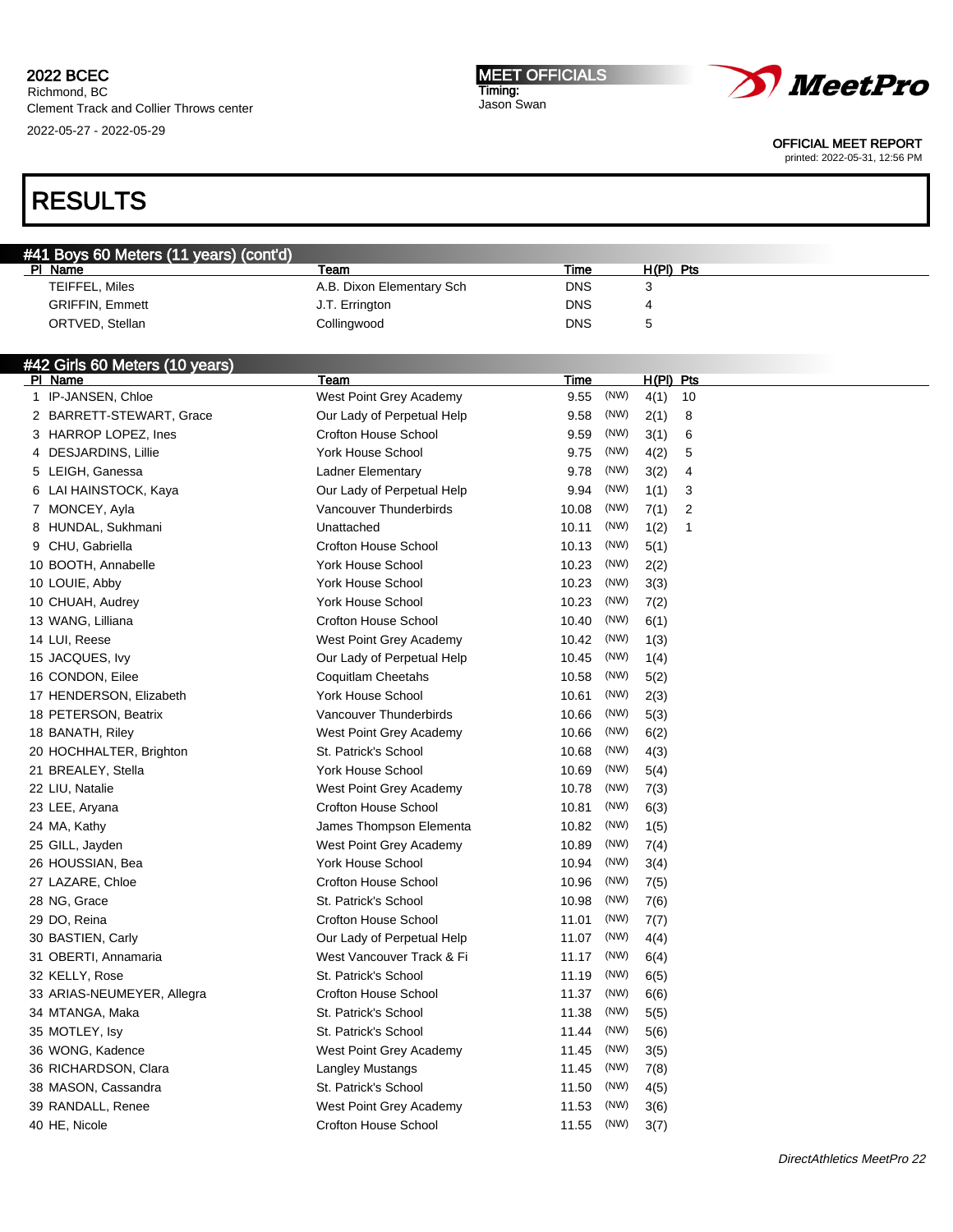MEET OFFICIALS Timing: Jason Swan



OFFICIAL MEET REPORT

printed: 2022-05-31, 12:56 PM

| #42 Girls 60 Meters (10 years) (cont'd)  |                             |                            |  |
|------------------------------------------|-----------------------------|----------------------------|--|
| PI Name                                  | Team                        | $H(PI)$ Pts<br><b>Time</b> |  |
| 41 JIANG, Helen                          | <b>Crofton House School</b> | (NW)<br>11.59<br>2(4)      |  |
| 42 ZAMAN, Fatima                         | Unattached British Columbi  | 11.62<br>(NW)<br>2(5)      |  |
| 43 HARA, Zoey                            | <b>Crofton House School</b> | 11.69<br>(NW)<br>3(8)      |  |
| 44 WANG, Christina                       | <b>Crofton House School</b> | 11.71<br>(NW)<br>5(7)      |  |
| 45 HUAMALI, Alexis                       | <b>Crofton House School</b> | 11.81<br>(NW)<br>5(8)      |  |
| 46 BAIRD, Aleeya                         | West Point Grey Academy     | 12.01<br>(NW)<br>6(7)      |  |
| 47 WEBBER, Alexandra                     | York House School           | 12.81<br>(NW)<br>6(8)      |  |
| DE COTIIS, Emelia                        | Collingwood                 | <b>DNS</b><br>2            |  |
| SZUCS, Emma                              | West Point Grey Academy     | <b>DNS</b><br>4            |  |
| LEE, Minah                               | St. Patrick's School        | DNS<br>4                   |  |
|                                          |                             |                            |  |
|                                          |                             |                            |  |
| #43 Boys 60 Meters (10 years)<br>PI Name | Team                        | $H(PI)$ Pts<br><u>Time</u> |  |
| TROLLIP, Alexander<br>1                  | Unattached British Columbi  | (NW)<br>9.42<br>1(1)<br>10 |  |
| 2 BLACKSTOCK, Adrian                     | West Point Grey Academy     | (NW)<br>9.64<br>1(2)<br>8  |  |
| 3 LAM, Travis                            | A.B. Dixon Elementary Sch   | 9.69<br>(NW)<br>2(1)<br>6  |  |
| 4 RAY, Daniel                            | St. Patrick's School        | 9.76<br>(NW)<br>5(1)<br>5  |  |
| WELZ, Jack<br>5                          | Pebble Hill                 | 9.81<br>(NW)<br>1(3)<br>4  |  |
| SAYLES, Maverick<br>6                    | Langley Mustangs            | (NW)<br>9.88<br>2(2)<br>3  |  |
| 7 KRPAN, Ivan                            | Our Lady of Perpetual Help  | (NW)<br>9.94<br>2          |  |
| TANG, Kasper                             |                             | 5(2)<br>(NW)<br>1          |  |
| 8                                        | St. George's School         | 9.95<br>4(1)<br>(NW)       |  |
| 9 PANG, Darren                           | St. George's School         | 9.96<br>1(4)               |  |
| 10 SIMMONS, Micah                        | St. George's School         | 9.99<br>(NW)<br>2(3)       |  |
| 11 ZHAO, Marshall                        | St. George's School         | 10.02<br>(NW)<br>6(1)      |  |
| 12 MALIK, Kiyan                          | St. George's School         | 10.03<br>(NW)<br>2(4)      |  |
| 13 TORIBIO, Maximo                       | Port Guichon                | 10.04<br>(NW)<br>4(2)      |  |
| 14 LY, Oliver                            | A.B. Dixon Elementary Sch   | 10.07<br>(NW)<br>3(1)      |  |
| 15 WANG, Kingston                        | St. George's School         | (NW)<br>10.10<br>2(5)      |  |
| 16 VARMA VITUG, Armaan                   | St. George's School         | 10.12<br>(NW)<br>3(2)      |  |
| 17 COCCO, Alessandro                     | West Point Grey Academy     | 10.14<br>(NW)<br>1(5)      |  |
| 18 CASTRO, Caio                          | Vancouver Thunderbirds      | 10.35<br>(NW)<br>6(2)      |  |
| 19 IP, Aiden                             | St. George's School         | 10.41<br>(NW)<br>4(3)      |  |
| 20 SINGH, Akaash                         | St. George's School         | (NW)<br>10.63<br>3(3)      |  |
| 21 MEDIANU, Luca                         | Kajaks Track & Field Club   | 10.68<br>(NW)<br>6(3)      |  |
| 22 MULLER, Mason                         | Fraser Academy              | (NW)<br>10.71<br>5(3)      |  |
| 23 CAI, Brandon                          | James Thompson Elementa     | 10.74<br>(NW)<br>4(4)      |  |
| 24 MUNRO, Sloan                          | St. Patrick's School        | (NW)<br>10.78<br>4(5)      |  |
| 24 THOMAS, Caleb                         | Our Lady of Perpetual Help  | 10.78<br>(NW)<br>5(4)      |  |
| 24 DAHL, Mason                           | Kajaks Track & Field Club   | 10.78<br>(NW)<br>6(4)      |  |
| 27 BROWN, Jack                           | West Point Grey Academy     | 10.81<br>(NW)<br>3(4)      |  |
| 28 SUN, Leon                             | West Point Grey Academy     | (NW)<br>10.86<br>2(6)      |  |
| 29 MADDEN, Jack                          | Our Lady of Perpetual Help  | 10.90<br>(NW)<br>4(6)      |  |
| 30 TAYLOR, Owen                          | St. Patrick's School        | 10.92<br>(NW)<br>6(5)      |  |
| 31 VIRANI, Sterling                      | West Point Grey Academy     | 10.99<br>(NW)<br>3(5)      |  |
| 32 KOCHIS, Lucas                         | Our Lady of Perpetual Help  | 11.00<br>(NW)<br>6(6)      |  |
| 33 REID, Alexander                       | Kajaks Track & Field Club   | 11.06<br>(NW)<br>4(7)      |  |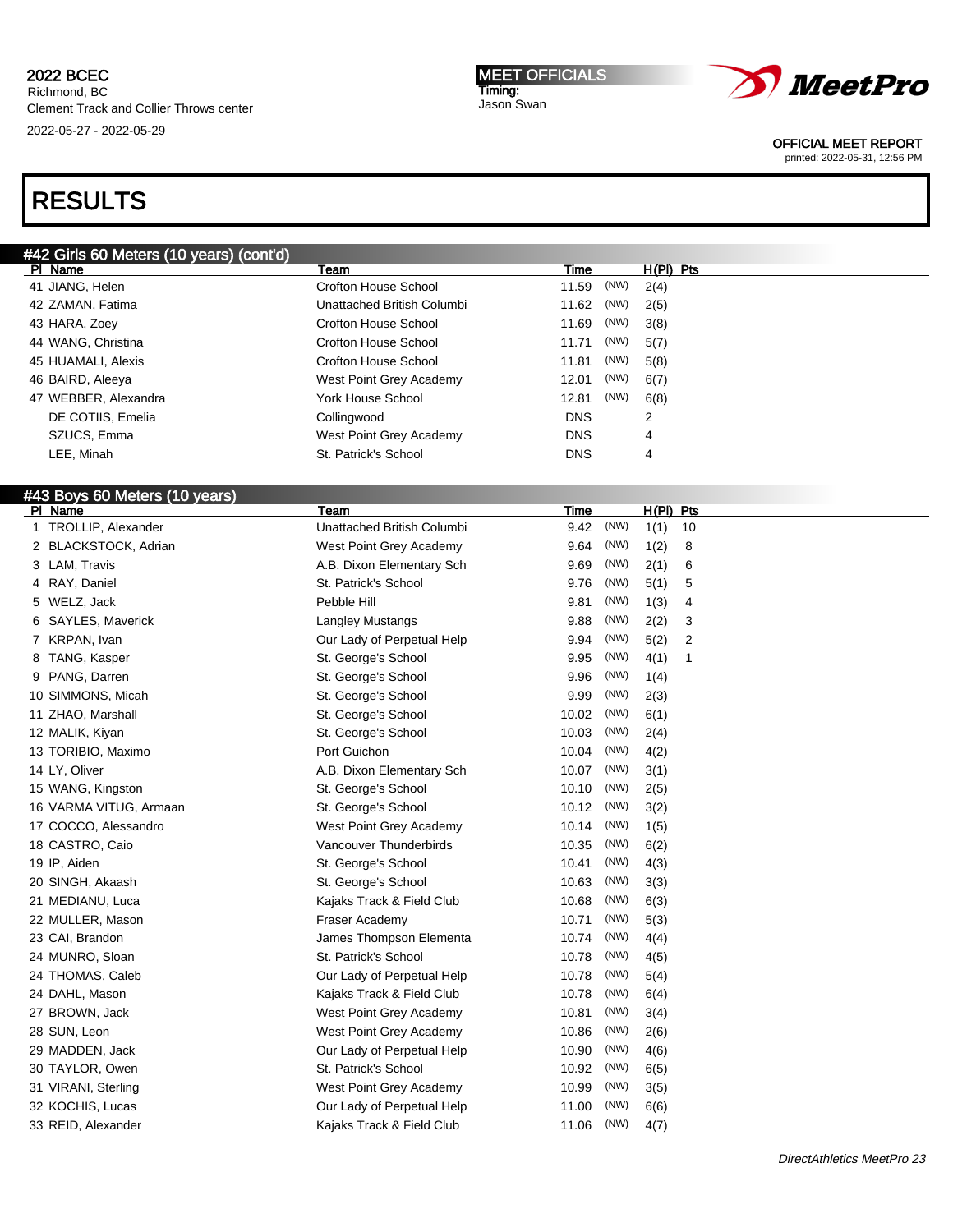boxs excellent (control  $\mu$ )

# RESULTS

| <b>#43 DOYS OU MELETS (TO YEARS) (CONTRA)</b> |                             |                                                          |                               |
|-----------------------------------------------|-----------------------------|----------------------------------------------------------|-------------------------------|
| PI Name                                       | Team                        | Time                                                     | $H(PI)$ Pts                   |
| 34 HARDY, Ryan                                | West Point Grey Academy     | (NW)<br>11.09                                            | 1(6)                          |
| 35 HARVEY, Owen                               | West Point Grey Academy     | (NW)<br>11.11                                            | 3(6)                          |
| 36 HONG, James                                | West Point Grey Academy     | 11.13<br>(NW)                                            | 2(7)                          |
| 37 CHEUNG, Riley                              | West Point Grey Academy     | (NW)<br>11.20                                            | 3(7)                          |
| 38 BOURNE, Bentley                            | A.B. Dixon Elementary Sch   | (NW)<br>11.24                                            | 5(5)                          |
| 39 FUNG, Nicholas                             | St. George's School         | 11.42<br>(NW)                                            | 6(7)                          |
| 40 PAUL, Declan                               | St. Patrick's School        | (NW)<br>11.49                                            | 5(6)                          |
| 41 GEE, Isaac                                 | West Point Grey Academy     | 11.56<br>(NW)                                            | 5(7)                          |
| 42 ZHENG, Jason                               | A.B. Dixon Elementary Sch   | (NW)<br>12.16                                            | 3(8)                          |
| 43 KARIM, Izaan                               | West Point Grey Academy     | (NW)<br>13.13                                            | 2(8)                          |
| ROSSNAGEL, Tate                               | Langley Mustangs            | <b>DNS</b>                                               |                               |
| ALI, Ashur                                    | West Point Grey Academy     | <b>DNS</b>                                               |                               |
| BURGOYNE, James                               | West Point Grey Academy     | <b>DNS</b>                                               | 4                             |
| CHAN, Aaron                                   | West Point Grey Academy     | <b>DNS</b>                                               | 5                             |
| FOSTER, Logan                                 | Vancouver Thunderbirds      | <b>DNS</b>                                               | 6                             |
|                                               |                             |                                                          |                               |
| #44 Girls 60 Meters (9 years)                 |                             |                                                          |                               |
| PI Name                                       | Team                        | <b>Time</b>                                              | H(PI) Pts                     |
| LOCONTE, Ava                                  | Vancouver Thunderbirds      | (NW)<br>10.08                                            | 2(1)<br>10                    |
| 2 ASTLES, Avril                               | <b>Crofton House School</b> | 10.09<br>(NW)                                            | 1(1)<br>8                     |
| 3 KHARE, Milana                               | <b>Crofton House School</b> | 10.18<br>(NW)                                            | 2(2)<br>6                     |
| 4 POON, Alexa                                 | <b>Crofton House School</b> | (NW)<br>10.26                                            | 7(1)<br>5                     |
| T1100000001                                   |                             | $(\mathbf{N} \mathbf{N})$<br>$\sim$ $\sim$ $\sim$ $\sim$ | $\sim$ $\prime$ $\sim$ $\sim$ |

|   | POON, Alexa                | <b>Crofton House School</b> | 10.26 | (NW) | 7(1) | 5   |
|---|----------------------------|-----------------------------|-------|------|------|-----|
|   | 5 TUPPER, Rubi             | Vancouver Thunderbirds      | 10.54 | (NW) | 3(1) | 3.5 |
| 5 | LING, Mia                  | <b>Crofton House School</b> | 10.54 | (NW) | 6(1) | 3.5 |
|   | 7 KEAY, Parker             | West Point Grey Academy     | 10.61 | (NW) | 5(1) | 2   |
|   | 8 LALL, Samara             | Crofton House School        | 10.75 | (NW) | 2(3) | 1   |
| 9 | SANDHU, Aria               | <b>York House School</b>    | 10.76 | (NW) | 9(1) |     |
|   | 10 SINCLAIR, Camille       | <b>York House School</b>    | 10.79 | (NW) | 5(2) |     |
|   | 10 VIGO MATRANGA, Victoria | Crofton House School        | 10.79 | (NW) | 7(2) |     |
|   | 12 TSAO, Emma              | Crofton House School        | 10.85 | (NW) | 6(2) |     |
|   | 13 KATO, Mona              | <b>York House School</b>    | 10.87 | (NW) | 2(4) |     |
|   | 13 WVONG, Kormella         | Our Lady of Perpetual Help  | 10.87 | (NW) | 8(1) |     |
|   | 15 SKARSGARD, Camille      | West Point Grey Academy     | 10.91 | (NW) | 4(1) |     |
|   | 16 DHAMI, Mahlia           | A.B. Dixon Elementary Sch   | 10.93 | (NW) | 5(3) |     |
|   | 17 BAINS, Seylah           | Kajaks Track & Field Club   | 11.02 | (NW) | 9(2) |     |
|   | 18 RATHSACK, Nayri         | Crofton House School        | 11.03 | (NW) | 9(3) |     |
|   | 19 KARIM, Nisa             | West Point Grey Academy     | 11.14 | (NW) | 9(4) |     |
|   | 20 WONG, Rya               | Burnaby Striders Track & Fi | 11.18 | (NW) | 9(5) |     |
|   | 21 ZHOU, Yale              | Crofton House School        | 11.27 | (NW) | 8(2) |     |
|   | 22 WONG, Kate              | Our Lady of Perpetual Help  | 11.28 | (NW) | 3(2) |     |
|   | 23 UPTON, Avery            | <b>York House School</b>    | 11.31 | (NW) | 8(3) |     |
|   | 24 LI, Skylar              | Crofton House School        | 11.35 | (NW) | 6(3) |     |
|   | 25 GAETZ, Peyton           | West Point Grey Academy     | 11.38 | (NW) | 4(2) |     |
|   | 25 MORI, Sophia            | Crofton House School        | 11.38 | (NW) | 4(2) |     |
|   | 27 ALAM, Richelle          | York House School           | 11.43 | (NW) | 5(4) |     |
|   | 28 MAHAFFY-RENWICK, Aislin | Langley Mustangs            | 11.50 | (NW) | 4(4) |     |
|   |                            |                             |       |      |      |     |

MEET OFFICIALS Timing: Jason Swan



OFFICIAL MEET REPORT

printed: 2022-05-31, 12:56 PM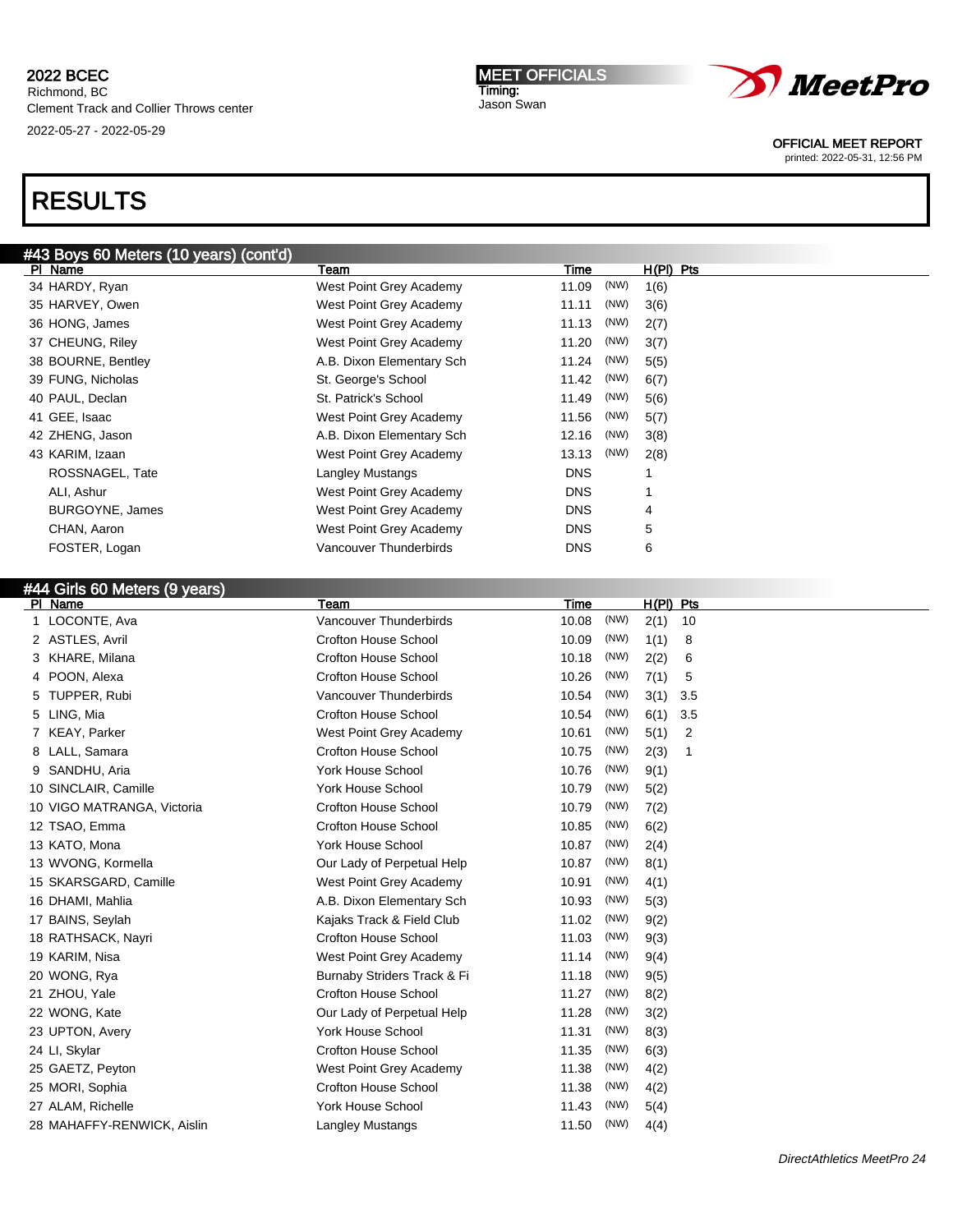# RESULTS

| #44 Girls 60 Meters (9 years) (cont'd) |                             |               |             |
|----------------------------------------|-----------------------------|---------------|-------------|
| PI Name                                | Team                        | Time          | $H(PI)$ Pts |
| 29 PANENKA, Chloe                      | West Point Grey Academy     | (NW)<br>11.54 | 7(3)        |
| 30 SUELZLE, Lilly                      | Our Lady of Perpetual Help  | (NW)<br>11.56 | 2(5)        |
| 31 MCCONNELL, Katherine                | <b>Crofton House School</b> | (NW)<br>11.57 | 7(4)        |
| 31 VALL, Sahara                        | Kajaks Track & Field Club   | (NW)<br>11.57 | 8(4)        |
| 33 NARULA, Sarina                      | Crofton House School        | 11.58<br>(NW) | 1(2)        |
| 34 SANGRA, Reya                        | <b>Crofton House School</b> | 11.59<br>(NW) | 4(5)        |
| 35 TOEWS, Kinsley                      | Langley Mustangs            | (NW)<br>11.61 | 5(5)        |
| 36 WANG, Lia                           | Fraser Academy              | 11.62<br>(NW) | 4(6)        |
| 36 SZIGETI, Isla                       | <b>Crofton House School</b> | (NW)<br>11.62 | 6(4)        |
| 38 EVANOFF, Abigail                    | West Point Grey Academy     | 11.65<br>(NW) | 2(6)        |
| 38 XU, Angelina                        | West Point Grey Academy     | (NW)<br>11.65 | 6(5)        |
| 40 KONG, Alycia                        | Our Lady of Perpetual Help  | (NW)<br>11.70 | 1(3)        |
| 41 SIMS, Natalie                       | <b>Crofton House School</b> | (NW)<br>11.78 | 3(3)        |
| 42 GREER, Lily                         | Our Lady of Perpetual Help  | (NW)<br>11.83 | 3(4)        |
| 43 WOODWARD, Samantha                  | Crofton House School        | 11.88<br>(NW) | 1(4)        |
| 43 POTTER, Victoria                    | West Point Grey Academy     | (NW)<br>11.88 | 5(6)        |
| 45 BRATCH, Shaiya                      | <b>York House School</b>    | (NW)<br>11.98 | 8(5)        |
| 46 YEN, Megan                          | <b>York House School</b>    | (NW)<br>12.01 | 3(5)        |
| 47 JOHNS, Chanel                       | <b>Crofton House School</b> | (NW)<br>12.08 | 8(6)        |
| 48 BERNASCHEK, Aria                    | York House School           | (NW)<br>12.12 | 8(7)        |
| 49 LI, Lucy                            | <b>York House School</b>    | 12.17<br>(NW) | 2(7)        |
| 50 SECCOMBE, Evie                      | <b>Crofton House School</b> | (NW)<br>12.18 | 8(8)        |
| 51 SIMMONS, Maeve                      | Crofton House School        | 12.21<br>(NW) | 7(5)        |
| 52 HOGEWONING, Amarra                  | Langley Mustangs            | 12.23<br>(NW) | 5(7)        |
| 53 KARIM, Khaliya                      | West Point Grey Academy     | (NW)<br>12.30 | 5(8)        |
| 53 SIROUNIS, Georgia                   | <b>York House School</b>    | (NW)<br>12.30 | 7(6)        |
| 55 WALJEE, Leila                       | <b>York House School</b>    | (NW)<br>12.33 | 4(7)        |
| 56 ZHANG, Brianna                      | <b>York House School</b>    | 12.38<br>(NW) | 1(5)        |
| 57 NOCENTE, Charlotte                  | <b>Crofton House School</b> | 12.42<br>(NW) | 9(6)        |
| 58 KWAN, Amelia                        | West Point Grey Academy     | (NW)<br>12.53 | 3(6)        |
| 59 BASTIEN, Alexandra                  | <b>York House School</b>    | 12.62<br>(NW) | 4(8)        |
| 60 BLACKADER, Stella                   | York House School           | (NW)<br>12.66 | 6(6)        |
| 61 HENDY, Cypress                      | Langley Mustangs            | (NW)<br>12.81 | 7(7)        |
| 62 TUPPER, Scarlett                    | Vancouver Thunderbirds      | (NW)<br>12.87 | 1(6)        |
| 63 YICK, Madison                       | A.B. Dixon Elementary Sch   | (NW)<br>13.49 | 1(7)        |
| VARMA, Shaila                          | York House School           | <b>DNS</b>    | 3           |
| ERICKSON, Georgia                      | Langley Mustangs            | <b>DNS</b>    | 6           |
| SERVATI, Niki                          | West Point Grey Academy     | <b>DNS</b>    | 6           |
| CHUNG, Jasmine                         | Langley Mustangs            | <b>DNS</b>    | 7           |
| SHI-BAKER, Jaimee                      | <b>Crofton House School</b> | <b>DNS</b>    | 9           |
|                                        |                             |               |             |

|     | #45 Boys 60 Meters (9 years) |                           |                     |                |             |  |
|-----|------------------------------|---------------------------|---------------------|----------------|-------------|--|
| PI. | Name                         | Team                      | Time                |                | $H(PI)$ Pts |  |
|     | O'DONNELL, Finn (finnlay)    | West Vancouver Track & Fi | 9.95                | $(NW)$ 2(1) 10 |             |  |
|     | 2 WONG, Sebastian            | Collingwood               | 10.00 (NW) $4(1)$ 8 |                |             |  |
|     | 3 DAWE, Philip               | West Point Grey Academy   | 10.05 (NW) $3(1)$ 6 |                |             |  |

| _______                 |                   |  |  |
|-------------------------|-------------------|--|--|
| West Point Grey Academy | 10.05 (NW) 3(1) 6 |  |  |
|                         |                   |  |  |



OFFICIAL MEET REPORT

printed: 2022-05-31, 12:56 PM

MEET OFFICIALS Timing: Jason Swan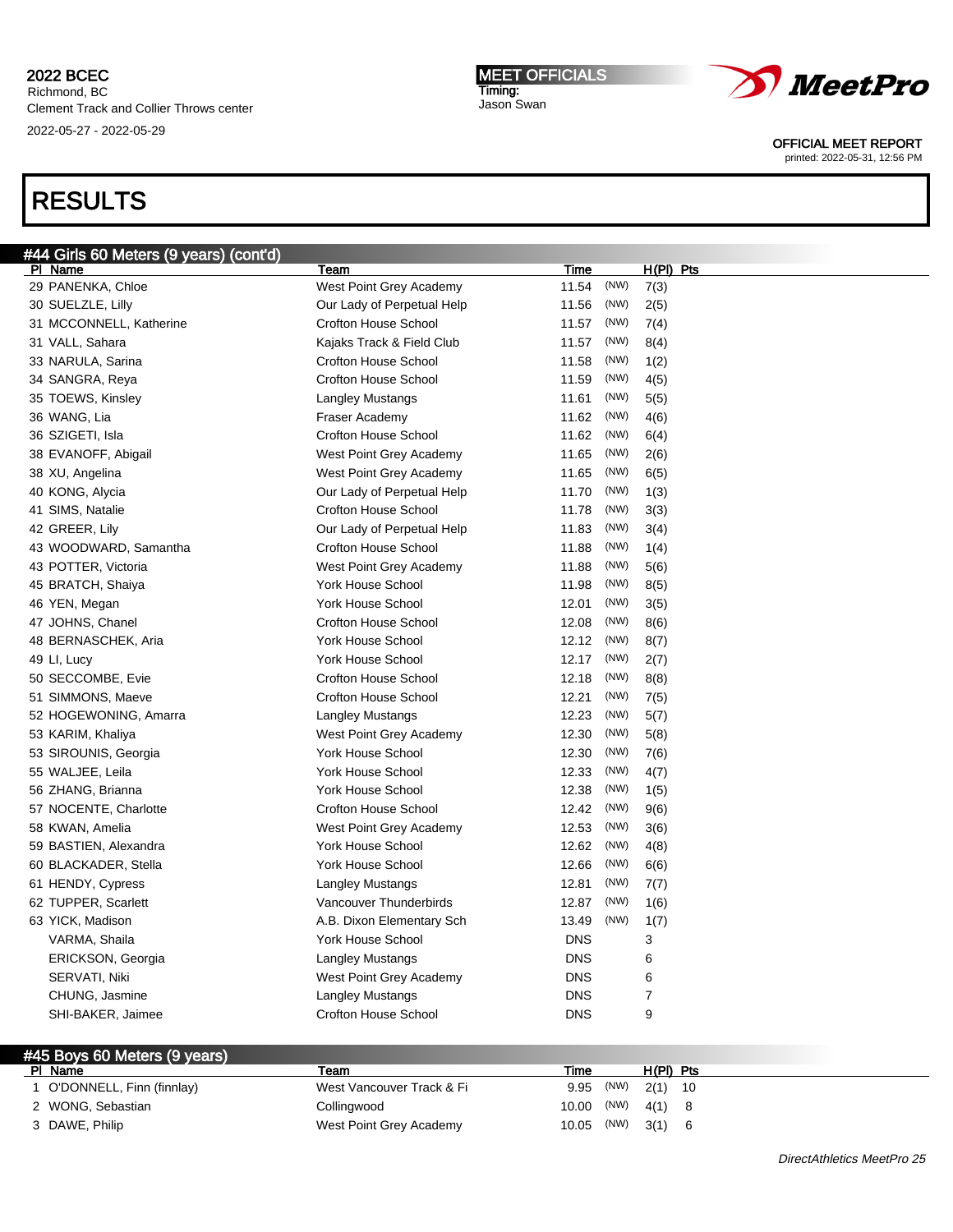Richmond, BC Clement Track and Collier Throws center 2022-05-27 - 2022-05-29

# RESULTS

| <b>MEET OFFICIAL</b> |  |
|----------------------|--|
| Timing:              |  |
| Jason Swan           |  |



OFFICIAL MEET REPORT

printed: 2022-05-31, 12:56 PM

| #45 Boys 60 Meters (9 years) (cont'd) |                            |            |      |             |   |
|---------------------------------------|----------------------------|------------|------|-------------|---|
| PI Name                               | Team                       | Time       |      | $H(PI)$ Pts |   |
| 4 ROCH, Kingston                      | St. George's School        | 10.08      | (NW) | 3(2)        | 5 |
| 5 WANG, Rocky                         | A.B. Dixon Elementary Sch  | 10.11      | (NW) | 4(2)        | 4 |
| 6 CHAN, Rylan                         | Our Lady of Perpetual Help | 10.13      | (NW) | 2(2)        | 3 |
| 7 LAU, Jaden                          | St. Patrick's School       | 10.17      | (NW) | 4(3)        | 2 |
| 8 KIM, Finnegan                       | St. George's School        | 10.37      | (NW) | 2(3)        | 1 |
| 9 ONG, Levi                           | St. George's School        | 10.41      | (NW) | 2(4)        |   |
| 10 CABRAL, Jordan                     | Fraser Academy             | 10.44      | (NW) | 7(1)        |   |
| 11 KIRKER, Emmett                     | St. George's School        | 10.45      | (NW) | 6(1)        |   |
| 12 THOMSON, Kayden                    | Kajaks Track & Field Club  | 10.48      | (NW) | 6(2)        |   |
| 13 TANG, Lukas                        | St. George's School        | 10.49      | (NW) | 5(1)        |   |
| 14 HOLMES, Benjamin                   | Our Lady of Perpetual Help | 10.51      | (NW) | 7(2)        |   |
| 15 HUANG, Brandon                     | Our Lady of Perpetual Help | 10.53      | (NW) | 4(4)        |   |
| 15 DHALIWAL, Zoraveer                 | St. George's School        | 10.53      | (NW) | 7(3)        |   |
| 17 WONG, Quintus                      | A.B. Dixon Elementary Sch  | 10.63      | (NW) | 7(4)        |   |
| 18 PANTON, Charlie                    | St. Patrick's School       | 10.79      | (NW) | 5(2)        |   |
| 19 CHANG, Ashton                      | St. George's School        | 10.80      | (NW) | 7(5)        |   |
| 20 GUDEWILL, Hayden                   | St. George's School        | 10.81      | (NW) | 6(3)        |   |
| 21 SHERGILL, Dean                     | Kajaks Track & Field Club  | 10.82      | (NW) | 1(1)        |   |
| 22 LEVINE, Beckem                     | West Point Grey Academy    | 10.87      | (NW) | 1(2)        |   |
| 23 WESIK, Lucas                       | St. George's School        | 10.89      | (NW) | 4(5)        |   |
| 24 GUIZZO, Dominic                    | Our Lady of Perpetual Help | 10.95      | (NW) | 6(4)        |   |
| 25 GHAG, Jagur                        | St. George's School        | 10.98      | (NW) | 5(3)        |   |
| 26 LIM, Theodore Alexander            | West Point Grey Academy    | 11.02      | (NW) | 6(5)        |   |
| 27 WEISHAAR, Brixton                  | A.B. Dixon Elementary Sch  | 11.07      | (NW) | 4(6)        |   |
| 28 CHAN, Brayden                      | St. George's School        | 11.29      | (NW) | 3(3)        |   |
| 28 SCOTT, Bowie                       | West Point Grey Academy    | 11.29      | (NW) | 3(3)        |   |
| 30 LEUNG, Ryan                        | West Point Grey Academy    | 11.35      | (NW) | 3(5)        |   |
| 31 MACAULAY, Owen                     | Fraser Academy             | 11.42      | (NW) | 1(3)        |   |
| 32 WANG, Rick                         | West Point Grey Academy    | 11.45      | (NW) | 4(7)        |   |
| 33 XIAO, Gavin                        | St. George's School        | 11.56      | (NW) | 1(4)        |   |
| 33 WEI, Kingsley                      | Collingwood                | 11.56      | (NW) | 7(6)        |   |
| 35 BOURNE, Emmitt                     | A.B. Dixon Elementary Sch  | 11.59      | (NW) | 3(6)        |   |
| 36 HAMILTON, Benjamin                 | St. George's School        | 11.74      | (NW) | 5(4)        |   |
| 37 LAI, Frank                         | St. George's School        | 11.81      | (NW) | 2(5)        |   |
| 38 ALI, Zaidan                        | West Point Grey Academy    | 11.87      | (NW) | 5(5)        |   |
| 39 HAMILTON, Nicholas                 | St. George's School        | 11.88      | (NW) | 7(7)        |   |
| 40 LIN, Brian                         | West Point Grey Academy    | 11.97      | (NW) | 2(6)        |   |
| 41 BO, Derrick                        | St. George's School        | 12.07      | (NW) | 6(6)        |   |
| 42 ESSER, Erik                        | St. Patrick's School       | 12.09      | (NW) | 1(5)        |   |
| 43 GU, lan                            | West Point Grey Academy    | 12.42      | (NW) | 1(6)        |   |
| 44 GILL, Jake                         | St. Patrick's School       | 12.44      | (NW) | 5(6)        |   |
| 45 LIU, Christopher                   | St. George's School        | 12.93      | (NW) | 7(8)        |   |
| 46 LINDBERG, Baye                     | St. Patrick's School       | 13.03      | (NW) | 5(7)        |   |
| 47 TUNG, Hudson                       | St. George's School        | 13.26      | (NW) | 6(7)        |   |
| KALPAKIAN, Jake                       | St. George's School        | DQ         |      | 3           |   |
| KHAIRA, Sansaar                       | Kalamalka Secondary Scho   | <b>DNS</b> |      | 2           |   |
|                                       |                            |            |      |             |   |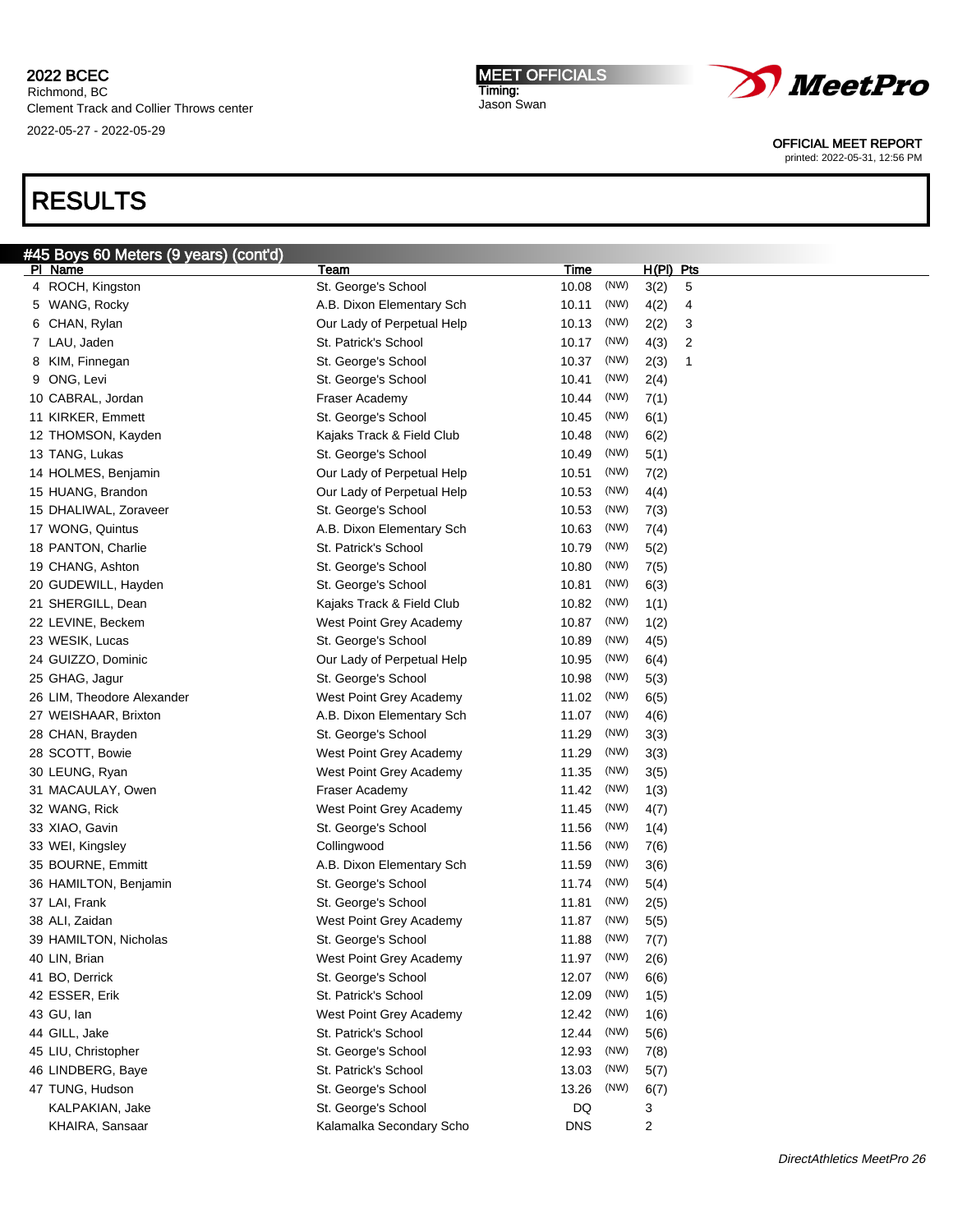Richmond, BC Clement Track and Collier Throws center 2022-05-27 - 2022-05-29

MEET OFFICIALS Timing: Jason Swan



OFFICIAL MEET REPORT

printed: 2022-05-31, 12:56 PM

| <b>#45 Boys 60 Meters (9 years) (cont'd)</b> |                            |            |           |  |
|----------------------------------------------|----------------------------|------------|-----------|--|
| PI Name                                      | Team                       | Time       | H(PI) Pts |  |
| LOOS, Thomas                                 | St. Patrick's School       | <b>DNS</b> |           |  |
| LENNOX, Miles                                | Coquitlam Cheetahs         | <b>DNS</b> |           |  |
| MAHAFFEY, Koa                                | Our Lady of Perpetual Help | <b>DNS</b> |           |  |
| PRESA, Cristobal                             | A.B. Dixon Elementary Sch  | <b>DNS</b> | 6         |  |

| #46 Girls 100 Meters (13 years) |                             |       |      |             |                |  |
|---------------------------------|-----------------------------|-------|------|-------------|----------------|--|
| PI Name                         | Team                        | Time  |      | $H(PI)$ Pts |                |  |
| 1 FRASER, Taya                  | Coquitlam Cheetahs          | 13.76 | (NW) | 6(1)        | 10             |  |
| 2 WOO, Kaila                    | Coquitlam Cheetahs          | 13.80 | (NW) | 3(1)        | 8              |  |
| 3 BAILEY, Paige                 | Vancouver Thunderbirds      | 13.81 | (NW) | 3(2)        | 6              |  |
| 4 AULAKH-KAHLON, Tanaz          | Ocean Athletics Track & Fie | 13.87 | (NW) | 7(1)        | 5              |  |
| 5 STEFANOVIC, Mina              | Southpointe Academy         | 13.89 | (NW) | 8(1)        | 4              |  |
| 6 PANG, Vanessa                 | <b>Crofton House School</b> | 13.92 | (NW) | 6(2)        | 3              |  |
| 7 ROBINSON, Olivia              | Vancouver Thunderbirds      | 13.95 | (NW) | 8(2)        | $\overline{2}$ |  |
| 8 DEDA, Eleni                   | Unattached                  | 14.12 | (NW) | 8(3)        | $\mathbf{1}$   |  |
| 9 MOU, Ariel                    | West Point Grey Academy     | 14.14 | (NW) | 4(1)        |                |  |
| 10 BLANCO, Javana               | St. Patrick's School        | 14.30 | (NW) | 7(2)        |                |  |
| 11 GIL-HAO, Carmanah            | <b>Crofton House School</b> | 14.36 | (NW) | 6(3)        |                |  |
| 12 GARG, Sohana                 | West Point Grey Academy     | 14.37 | (NW) | 1(1)        |                |  |
| 13 OWEN, Mairead                | Our Lady of Perpetual Help  | 14.47 | (NW) | 4(2)        |                |  |
| 14 POPOVA, Theodora             | Kajaks Track & Field Club   | 14.50 | (NW) | 6(4)        |                |  |
| 15 CHOW, Christina              | <b>Crofton House School</b> | 14.55 | (NW) | 1(2)        |                |  |
| 16 TRINH, Haley                 | Vancouver Olympic Club      | 14.65 | (NW) | 8(4)        |                |  |
| 17 BURCH, Stella                | Sea to Sky Athletics        | 14.66 | (NW) | 8(5)        |                |  |
| 18 CHEN, Ina                    | Kajaks Track & Field Club   | 14.69 | (NW) | 4(3)        |                |  |
| 19 THOMAS, Elle                 | Fraser Academy              | 14.79 | (NW) | 5(1)        |                |  |
| 20 TEIFFEL, Mielle              | A.B. Dixon Elementary Sch   | 14.84 | (NW) | 1(3)        |                |  |
| 21 WENGLOWSKI, Audrey           | Kajaks Track & Field Club   | 14.96 | (NW) | 4(4)        |                |  |
| 22 HARVEY, Kaia                 | York House School           | 15.04 | (NW) | 6(5)        |                |  |
| 23 JOHNSON, Kristin             | <b>York House School</b>    | 15.05 | (NW) | 7(3)        |                |  |
| 24 CHARLTON, Sienna             | <b>Crofton House School</b> | 15.08 | (NW) | 6(6)        |                |  |
| 25 KUGELMAN-BARCELON, Soliel    | A.B. Dixon Elementary Sch   | 15.12 | (NW) | 6(7)        |                |  |
| 25 XU, Amice                    | Unattached                  | 15.12 | (NW) | 8(6)        |                |  |
| 27 WONG, Mackensie              | <b>York House School</b>    | 15.17 | (NW) | 2(1)        |                |  |
| 28 CASEY, Nyla                  | Vancouver Olympic Club      | 15.19 | (NW) | 7(4)        |                |  |
| 29 NG, Kaitlin                  | York House School           | 15.25 | (NW) | 4(5)        |                |  |
| 30 DAMIANO PATERSON, Elisa      | A.B. Dixon Elementary Sch   | 15.29 | (NW) | 2(2)        |                |  |
| 30 MIYANJI, Mahdiya             | <b>Crofton House School</b> | 15.29 | (NW) | 7(5)        |                |  |
| 32 SMITH, Bryanna               | Kajaks Track & Field Club   | 15.32 | (NW) | 3(3)        |                |  |
| 33 WITTSTOCK, Olivia            | West Point Grey Academy     | 15.34 | (NW) | 4(6)        |                |  |
| 34 TAI, Zara                    | <b>Crofton House School</b> | 15.38 | (NW) | 8(7)        |                |  |
| 35 WALES, Christina             | A.B. Dixon Elementary Sch   | 15.61 | (NW) | 3(4)        |                |  |
| 36 LEHMAN, Sara                 | Our Lady of Perpetual Help  | 15.72 | (NW) | 7(6)        |                |  |
| 37 PACHECO, Nicole              | A.B. Dixon Elementary Sch   | 15.78 | (NW) | 2(3)        |                |  |
| 38 YOUNG, Maddi                 | Vancouver Thunderbirds      | 15.81 | (NW) | 5(2)        |                |  |
| 39 FOX, Marisa                  | Coquitlam Cheetahs          | 15.88 | (NW) | 3(5)        |                |  |
|                                 |                             |       |      |             |                |  |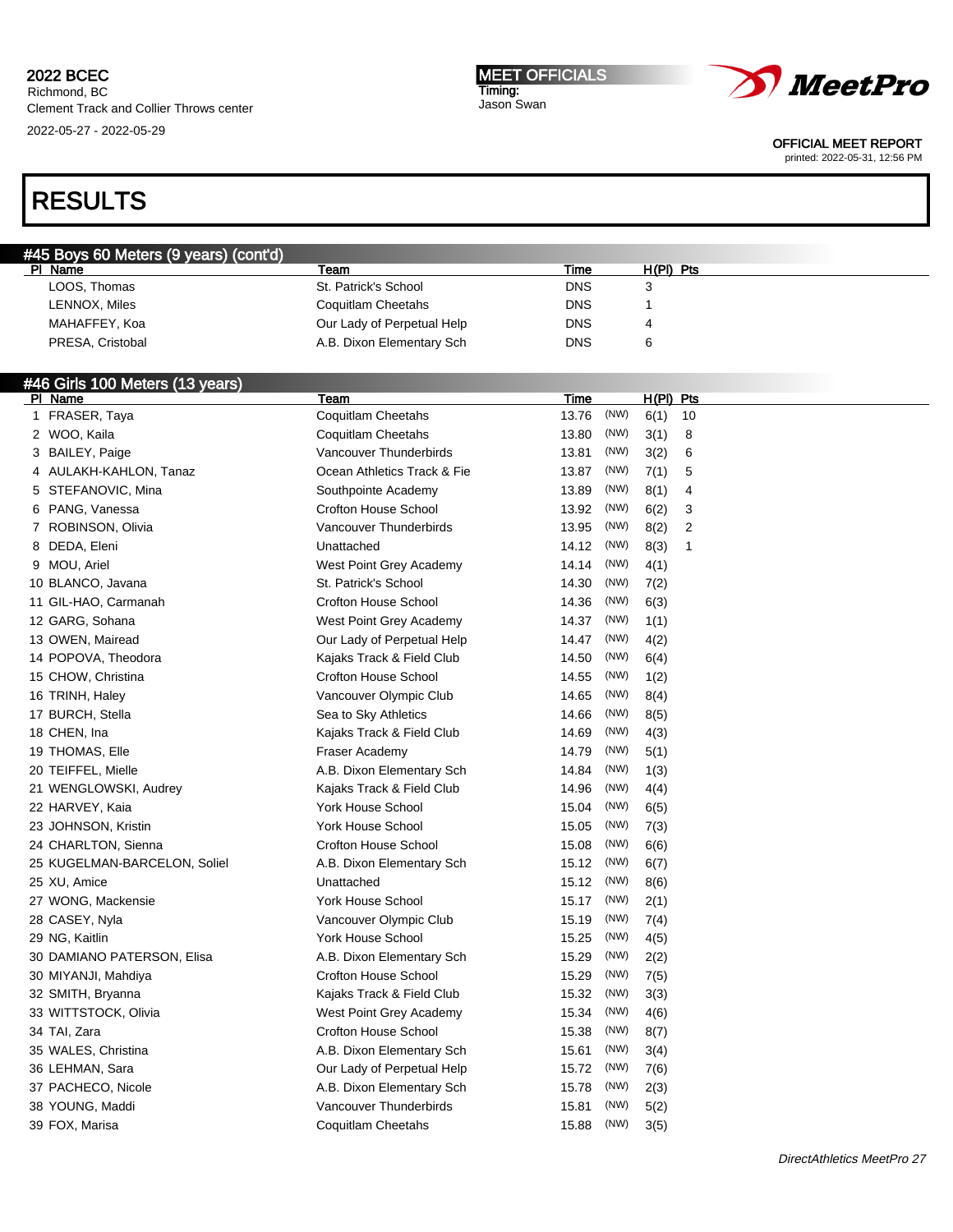#### 2022 BCEC Richmond, BC

Clement Track and Collier Throws center 2022-05-27 - 2022-05-29

#### MEET OFFICIALS Timing: Jason Swan



OFFICIAL MEET REPORT

printed: 2022-05-31, 12:56 PM

|   | #46 Girls 100 Meters (13 years) (cont'd) |                             |             |      |                     |
|---|------------------------------------------|-----------------------------|-------------|------|---------------------|
|   | PI Name                                  | Team                        | Time        |      | $H(PI)$ Pts         |
|   | 40 CHEEMA, Aria                          | Kajaks Track & Field Club   | 15.92       | (NW) | 3(6)                |
|   | 41 HE, Jessica                           | <b>Crofton House School</b> | 15.97       | (NW) | 2(4)                |
|   | 41 TOEWS, Adriana                        | Langley Mustangs            | 15.97       | (NW) | 2(4)                |
|   | 43 KENNEDY, Katherine                    | Kajaks Track & Field Club   | 15.98       | (NW) | 4(7)                |
|   | 44 LIN, Hannah                           | Unknown                     | 16.01       | (NW) | 2(6)                |
|   | 45 LIN, Maya                             | West Point Grey Academy     | 16.10       | (NW) | 5(3)                |
|   | 46 SIDDIQUI, Ayesha                      | Crofton House School        | 16.16       | (NW) | 3(7)                |
|   | 47 HONG, Tara                            | Our Lady of Perpetual Help  | 16.18       | (NW) | 7(7)                |
|   | 48 SUN, Victoria                         | West Point Grey Academy     | 16.21       | (NW) | 5(4)                |
|   | 49 IVANOVIC, Stella                      | Our Lady of Perpetual Help  | 16.38       | (NW) | 4(8)                |
|   | 50 ALAGHEBAND, Sophie                    | Vancouver Thunderbirds      | 16.42       | (NW) | 1(4)                |
|   | 51 LAM, Veronica                         | A.B. Dixon Elementary Sch   | 16.85       | (NW) | 5(5)                |
|   | 52 WATSON, Stella                        | West Point Grey Academy     | 16.98       | (NW) | 5(6)                |
|   | 53 PLANK, Kelsie                         | <b>Coquitlam Cheetahs</b>   | 17.00       | (NW) | 5(7)                |
|   | 54 DERKSEN, Rachel                       | St. Patrick's School        | 17.09       | (NW) | 1(5)                |
|   | 55 LAI, Jade                             | Unattached                  | 17.39       | (NW) | 8(8)                |
|   | 56 MAVRIKOS, Aria                        | St. Patrick's School        | 18.02       | (NW) | 2(7)                |
|   | WITTENBERG, Sydney                       | York House School           | <b>DNS</b>  |      | 5                   |
|   | HARDCASTLE, Elizabeth                    | <b>Crofton House School</b> | <b>DNS</b>  |      | 1                   |
|   | EYRE, Leighton                           | <b>Crofton House School</b> | <b>DNS</b>  |      | 3                   |
|   | ABHARI, Renata                           | <b>Coquitlam Cheetahs</b>   | <b>DNS</b>  |      | 1                   |
|   | FLETCHER-BOSTWICK, Aja                   | <b>Coquitlam Cheetahs</b>   | <b>DNS</b>  |      | 6                   |
|   | MACNEILL, Calla                          | Coquitlam Cheetahs          | <b>DNS</b>  |      | $\overline{7}$      |
|   |                                          |                             |             |      |                     |
|   | #47 Boys 100 Meters (13 years)           |                             |             |      |                     |
|   | PI Name                                  | Team                        | <b>Time</b> |      | H(PI)<br><b>Pts</b> |
|   | COLTELLARO, Francesco                    | St. George's School         | 13.09       | (NW) | 4(1)<br>10          |
|   | 2 NAKAMURA, Eric                         | Vancouver Olympic Club      | 13.15       | (NW) | 4(2)<br>8           |
|   | 3 LI, Bradley                            | St. George's School         | 13.16       | (NW) | 7(1)<br>6           |
| 4 | UDE, David                               | Vancouver Thunderbirds      | 13.30       | (NW) | 9(1)<br>5           |
|   | TYLER. Ian                               | St. George's School         | 13.54       | (NW) | 5(1)<br>4           |
|   | 6 LAZARE, Henry                          | St. George's School         | 13.58       | (NW) | 8(1)<br>3           |
|   |                                          |                             |             |      |                     |

|   | 6 LAZARE, Henry     | St. George's School        | 13.58 | (NW) | 8(1) | 3 |
|---|---------------------|----------------------------|-------|------|------|---|
| 7 | XIAO, Robin         | St. George's School        | 13.70 | (NW) | 7(2) | 2 |
| 8 | XIAO, Michael       | St. George's School        | 13.73 | (NW) | 1(1) | 1 |
| 9 | ACEBEDO, Manny      | St. Patrick's School       | 13.76 | (NW) | 5(2) |   |
|   | 10 YEN, Aiden       | Kajaks Track & Field Club  | 13.85 | (NW) | 5(3) |   |
|   | 11 LO, Timothy      | West Point Grey Academy    | 13.87 | (NW) | 6(1) |   |
|   | 12 ONG, Joshua      | St. George's School        | 13.93 | (NW) | 2(1) |   |
|   | 13 SANGHA, Gurshaan | Unattached                 | 13.96 | (NW) | 3(1) |   |
|   | 14 RUCCHIN, Cyrus   | West Point Grey Academy    | 14.00 | (NW) | 8(2) |   |
|   | 15 TURNBULL, Angus  | Fraser Academy             | 14.02 | (NW) | 8(3) |   |
|   | 16 LAU, Clarence    | Our Lady of Perpetual Help | 14.04 | (NW) | 4(3) |   |
|   | 17 URBAN, Willem    | St. George's School        | 14.11 | (NW) | 9(2) |   |
|   | 18 NAYAK, Shaan     | New West Spartans Track    | 14.13 | (NW) | 5(4) |   |
|   | 19 JANG, Noah       | A.B. Dixon Elementary Sch  | 14.14 | (NW) | 5(5) |   |
|   | 20 BRACE, Elliott   | West Point Grey Academy    | 14.20 | (NW) | 1(2) |   |
|   |                     |                            |       |      |      |   |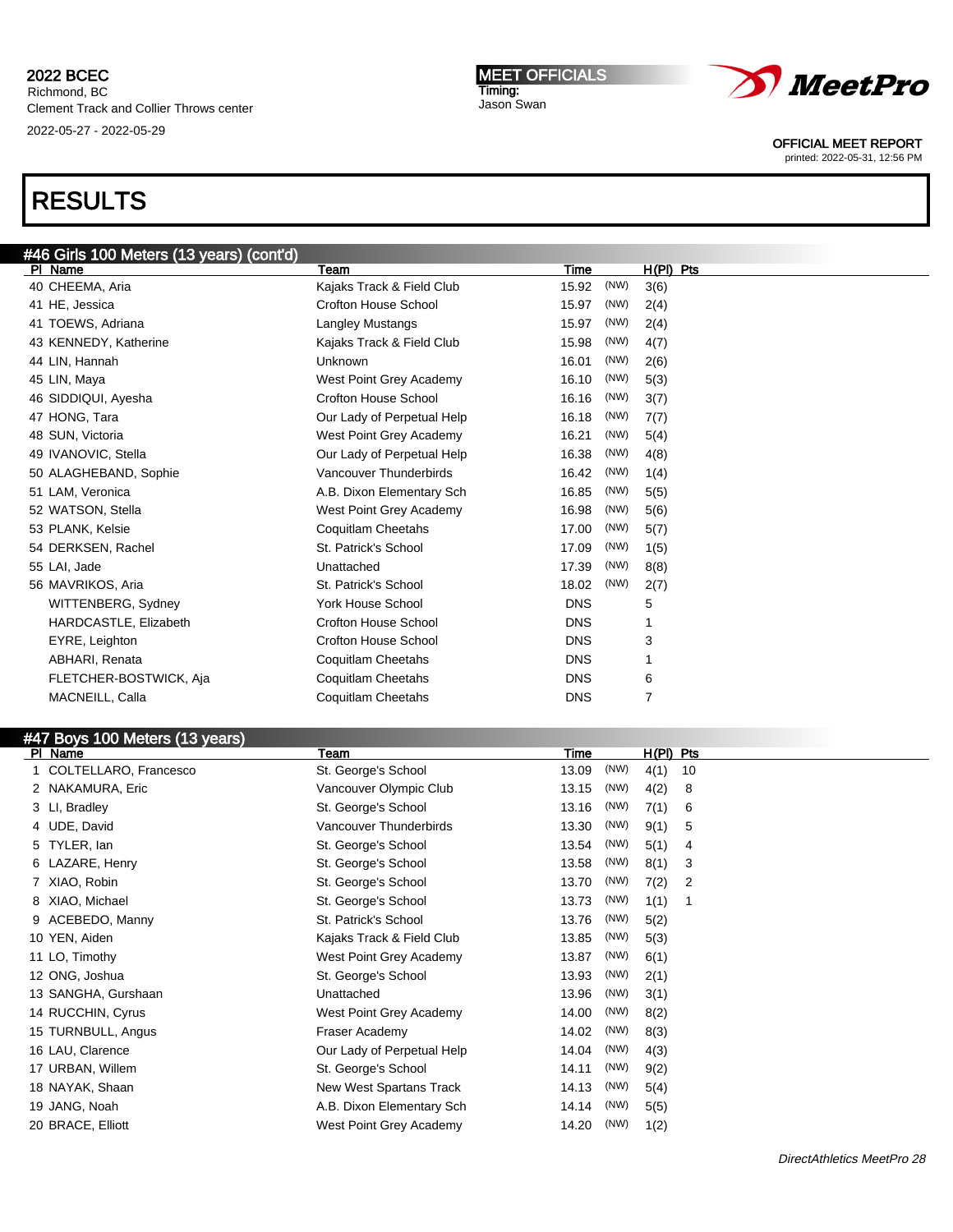Richmond, BC Clement Track and Collier Throws center 2022-05-27 - 2022-05-29

# RESULTS

| #47 Boys 100 Meters (13 years) (cont'd)   |                                                      |                |      |      |             |
|-------------------------------------------|------------------------------------------------------|----------------|------|------|-------------|
| PI Name                                   | Team                                                 | <u>Time</u>    |      |      | $H(PI)$ Pts |
| 21 TSE, Karlos                            | West Point Grey Academy                              | 14.21          | (NW) | 7(3) |             |
| 22 LAN, Sean                              | St. George's School                                  | 14.31          | (NW) | 2(2) |             |
| 23 SCHWARTZ, Noah                         | St. George's School                                  | 14.32          | (NW) | 6(2) |             |
| 24 TIU, Roehm                             | Our Lady of Perpetual Help                           | 14.33          | (NW) | 2(3) |             |
| 25 MARTIN, Drew                           | St. Patrick's School                                 | 14.36          | (NW) | 8(4) |             |
| 26 BOOTH, Alexander                       | St. George's School                                  | 14.37          | (NW) | 8(5) |             |
| 27 SO, Ethan                              | St. George's School                                  | 14.38          | (NW) | 4(4) |             |
| 28 KONG, Nathan                           | A.B. Dixon Elementary Sch                            | 14.40          | (NW) | 9(3) |             |
| 29 CHIN, Byron                            | St. George's School                                  | 14.44          | (NW) | 3(2) |             |
| 30 HOWARD, Aidan                          | St. George's School                                  | 14.46          | (NW) | 2(4) |             |
| 31 WANG, Tom                              | St. George's School                                  | 14.48          | (NW) | 7(4) |             |
| 32 PAN, Cobre                             | Unattached                                           | 14.56          | (NW) | 6(3) |             |
| 33 WONG, Aidan                            | Unattached                                           | 14.57          | (NW) | 4(5) |             |
| 34 CHAI, Connor                           | A.B. Dixon Elementary Sch                            | 14.58          | (NW) | 4(6) |             |
| 34 KUMAR, Aryan                           | A.B. Dixon Elementary Sch                            | 14.58          | (NW) | 5(6) |             |
| 36 RENTZ, Asher                           | St. George's School                                  | 14.65          | (NW) | 1(3) |             |
| 36 SCHWARTZ, Jacob                        | St. George's School                                  | 14.65          | (NW) | 7(5) |             |
| 38 CARDONA, Samuel                        | Langley Mustangs                                     | 14.69          | (NW) | 6(4) |             |
| 39 WERNER, Eric                           | Our Lady of Perpetual Help                           | 14.74          | (NW) | 5(7) |             |
| 40 SULEMAN, Mattie                        | St. George's School                                  | 14.77          | (NW) | 1(4) |             |
| 41 AMARAL DE ASIS, Caio                   | St. Patrick's School                                 | 14.79          | (NW) | 3(3) |             |
| 42 KUSUMOTO, Kayden                       | St. George's School                                  | 14.82          | (NW) | 9(4) |             |
| 43 NAGATA, Connor                         | A.B. Dixon Elementary Sch                            | 14.86          | (NW) | 2(5) |             |
| 44 SJOHOLM, Felix                         | St. George's School                                  | 14.88          | (NW) | 3(4) |             |
| 45 PEREZ-FONTAN, Nicolas                  | Our Lady of Perpetual Help                           | 14.97          | (NW) | 6(5) |             |
| 46 SHE, Preston                           | St. George's School                                  | 15.01          | (NW) | 4(7) |             |
| 46 NUCA, George                           | A.B. Dixon Elementary Sch                            | 15.01          | (NW) | 8(6) |             |
| 48 HUANG, Winston                         | St. George's School                                  | 15.02          | (NW) | 1(5) |             |
| 49 WILBECK, Gabriel                       | Our Lady of Perpetual Help                           | 15.06          | (NW) | 6(6) |             |
| 50 HOWARD, Ryan                           | West Point Grey Academy                              | 15.10          | (NW) | 6(7) |             |
| 51 HUGHES, Alec                           | West Point Grey Academy                              | 15.34          | (NW) |      |             |
| 52 GILLANDERS, Malcolm                    | A.B. Dixon Elementary Sch                            | 15.38          | (NW) | 3(5) |             |
| 53 HENRY, Jaxon                           | St. Patrick's School                                 | 15.50          | (NW) | 9(5) |             |
|                                           |                                                      |                | (NW) | 6(8) |             |
| 54 COCCO, Giuliano<br>54 HUTCHISON, Lukas | West Point Grey Academy<br>A.B. Dixon Elementary Sch | 15.53<br>15.53 | (NW) | 5(8) |             |
|                                           |                                                      |                | (NW) | 9(6) |             |
| 56 CANNELL, Calder                        | West Point Grey Academy                              | 15.54          | (NW) | 3(6) |             |
| 57 AKSMANOVIC, Marcus                     | St. George's School                                  | 15.64          |      | 1(6) |             |
| 58 KAPASI, Imran                          | Southpointe Academy                                  | 15.67          | (NW) | 8(7) |             |
| 59 WELZ, Oliver                           | Pebble Hill                                          | 15.87          | (NW) | 7(6) |             |
| 60 WASSON, James                          | St. George's School                                  | 16.29          | (NW) | 9(7) |             |
| 61 TORONYI, Alexander                     | St. Patrick's School                                 | 16.31          | (NW) | 4(8) |             |
| 62 SHENG, Alvin                           | St. George's School                                  | 16.45          | (NW) | 8(8) |             |
| 63 DEMIRKOL, Kaan                         | Vancouver Thunderbirds                               | 16.51          | (NW) | 2(6) |             |
| 64 MILLER, Micheal                        | St. George's School                                  | 16.53          | (NW) | 7(7) |             |
| 65 MAZANKOWSKI, Leo                       | Our Lady of Perpetual Help                           | 16.94          | (NW) | 7(8) |             |
| 66 ARANGO-SMITH, Sama                     | St. George's School                                  | 17.37          | (NW) | 3(7) |             |





OFFICIAL MEET REPORT printed: 2022-05-31, 12:56 PM

DirectAthletics MeetPro 29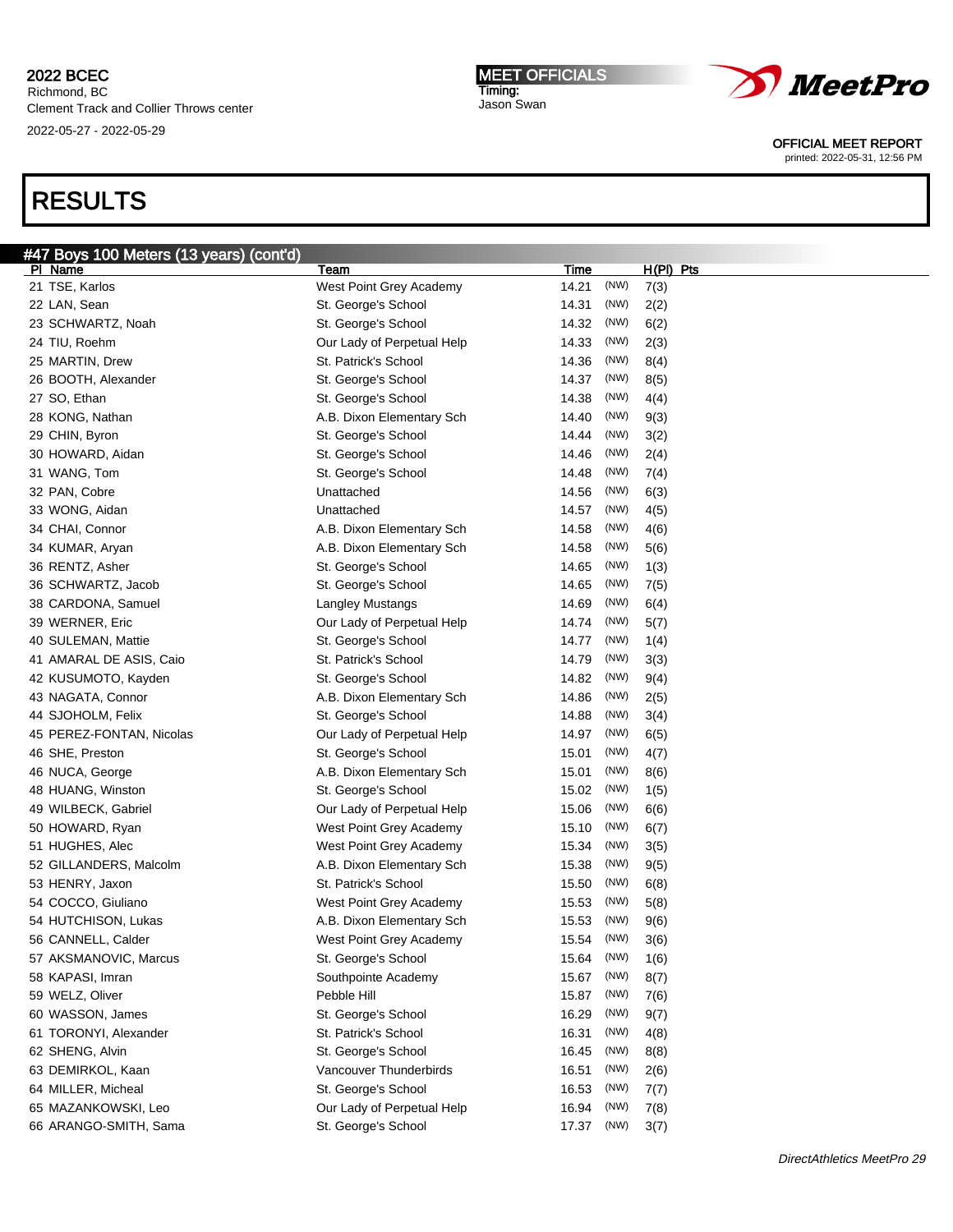Richmond, BC Clement Track and Collier Throws center 2022-05-27 - 2022-05-29

#### MEET OFFICIALS Timing: Jason Swan



OFFICIAL MEET REPORT

printed: 2022-05-31, 12:56 PM

# RESULTS

| #47 Boys 100 Meters (13 years) (cont'd) |                         |      |           |  |
|-----------------------------------------|-------------------------|------|-----------|--|
| PL<br>Name                              | Team                    | Time | H(PI) Pts |  |
| MARWAHA, Maahi                          | Vancouver Thunderbirds  | DNS  |           |  |
| WANG, Harold                            | West Point Grey Academy | DNS  |           |  |
| NEEDOBA, Oscar                          | Vancouver Thunderbirds  | DNS  |           |  |

### #48 Girls 100 Meters (12 years)

| PI Name                | Team                         | Time  |      | $H(PI)$ Pts |                |
|------------------------|------------------------------|-------|------|-------------|----------------|
| 1 DENNIS, Jaylah       | Coquitlam Cheetahs           | 14.10 | (NW) | 3(1)        | 10             |
| 2 KANAVOS, Georgia     | Vancouver Thunderbirds       | 14.32 | (NW) | 8(1)        | 8              |
| 3 BATISTA, Sophia      | Holly Elementary School      | 14.37 | (NW) | 8(2)        | 6              |
| 4 CHEUNG, Victoria     | <b>Crofton House School</b>  | 14.44 | (NW) | 1(1)        | 5              |
| 5 ADAM, Ella           | Fraser Academy               | 14.65 | (NW) | 7(1)        | 3.5            |
| 5 SALONGA, Francesca   | Coquitlam Cheetahs           | 14.65 | (NW) | 7(1)        | 3.5            |
| 7 ROGALSKI, Nicola     | <b>Golden Ears Athletics</b> | 14.70 | (NW) | 8(3)        | $\overline{2}$ |
| 8 ANDERSON, Ava        | West Point Grey Academy      | 14.71 | (NW) | 4(1)        | $\mathbf{1}$   |
| 9 ZHANG, Nicole        | James Thompson Elementa      | 14.78 | (NW) | 6(1)        |                |
| 9 PETKOV, Karina       | Vancouver Thunderbirds       | 14.78 | (NW) | 8(4)        |                |
| 11 BUDHIRAJA, Jiya     | Vancouver Thunderbirds       | 15.08 | (NW) | 8(5)        |                |
| 12 JESUS, Nevaeh       | Unattached                   | 15.09 | (NW) | 6(2)        |                |
| 13 JEFFERSON, Isabela  | St. Patrick's School         | 15.15 | (NW) | 5(1)        |                |
| 14 PON, Samantha       | West Point Grey Academy      | 15.19 | (NW) | 8(6)        |                |
| 15 KHARE, Avani        | <b>Crofton House School</b>  | 15.40 | (NW) | 2(1)        |                |
| 16 ZHOU, Joanna        | West Point Grey Academy      | 15.59 | (NW) | 2(2)        |                |
| 17 LAURENCE, Marlo     | Fraser Academy               | 15.61 | (NW) | 3(2)        |                |
| 18 DINGLASAN, Jaayda   | Our Lady of Perpetual Help   | 15.68 | (NW) | 1(2)        |                |
| 19 PRYPUTCH, Savanna   | Our Lady of Perpetual Help   | 15.85 | (NW) | 4(2)        |                |
| 20 KAPOOR, Sarina      | <b>Crofton House School</b>  | 15.87 | (NW) | 6(3)        |                |
| 21 VERMA, Anya         | York House School            | 15.88 | (NW) | 3(3)        |                |
| 22 MARCOS, Gia         | Coquitlam Cheetahs           | 15.89 | (NW) | 1(3)        |                |
| 22 YU, Ha Yan          | Lord Byng                    | 15.89 | (NW) | 1(3)        |                |
| 24 ROBERTS, Tess       | Our Lady of Perpetual Help   | 15.90 | (NW) | 3(4)        |                |
| 25 RUDD, Ava           | Our Lady of Perpetual Help   | 15.93 | (NW) | 5(2)        |                |
| 26 ABRAHAMS, Oke       | <b>Crofton House School</b>  | 15.94 | (NW) | 3(5)        |                |
| 27 HOCHHALTER, Cassidy | St. Patrick's School         | 15.96 | (NW) | 7(3)        |                |
| 28 ZHANG, Leyang       | West Point Grey Academy      | 16.11 | (NW) | 2(3)        |                |
| 29 LEE, Madeleine      | <b>Crofton House School</b>  | 16.12 | (NW) | 2(4)        |                |
| 29 LEE, Claire         | York House School            | 16.12 | (NW) | 5(3)        |                |
| 31 SUNDSET, Scarlett   | Langley Mustangs             | 16.16 | (NW) | 6(4)        |                |
| 32 KELLY, Ceola        | Collingwood                  | 16.21 | (NW) | 5(4)        |                |
| 33 TSAI, Brielle       | <b>Crofton House School</b>  | 16.23 | (NW) | 1(5)        |                |
| 34 XIA, Alice          | York House School            | 16.28 | (NW) | 7(4)        |                |
| 35 LIU, Bella          | <b>Crofton House School</b>  | 16.34 | (NW) | 3(6)        |                |
| 36 PETKOV, Eva         | Vancouver Thunderbirds       | 16.35 | (NW) | 8(7)        |                |
| 37 MAY, Audrey         | <b>Crofton House School</b>  | 16.38 | (NW) | 8(8)        |                |
| 38 MATHISON, Ava       | <b>Crofton House School</b>  | 16.60 | (NW) | 2(5)        |                |
| 39 ZHENG, Natalie      | West Point Grey Academy      | 16.63 | (NW) | 4(3)        |                |
| 40 CHAN, Aisha         | York House School            | 16.65 | (NW) | 4(4)        |                |
|                        |                              |       |      |             |                |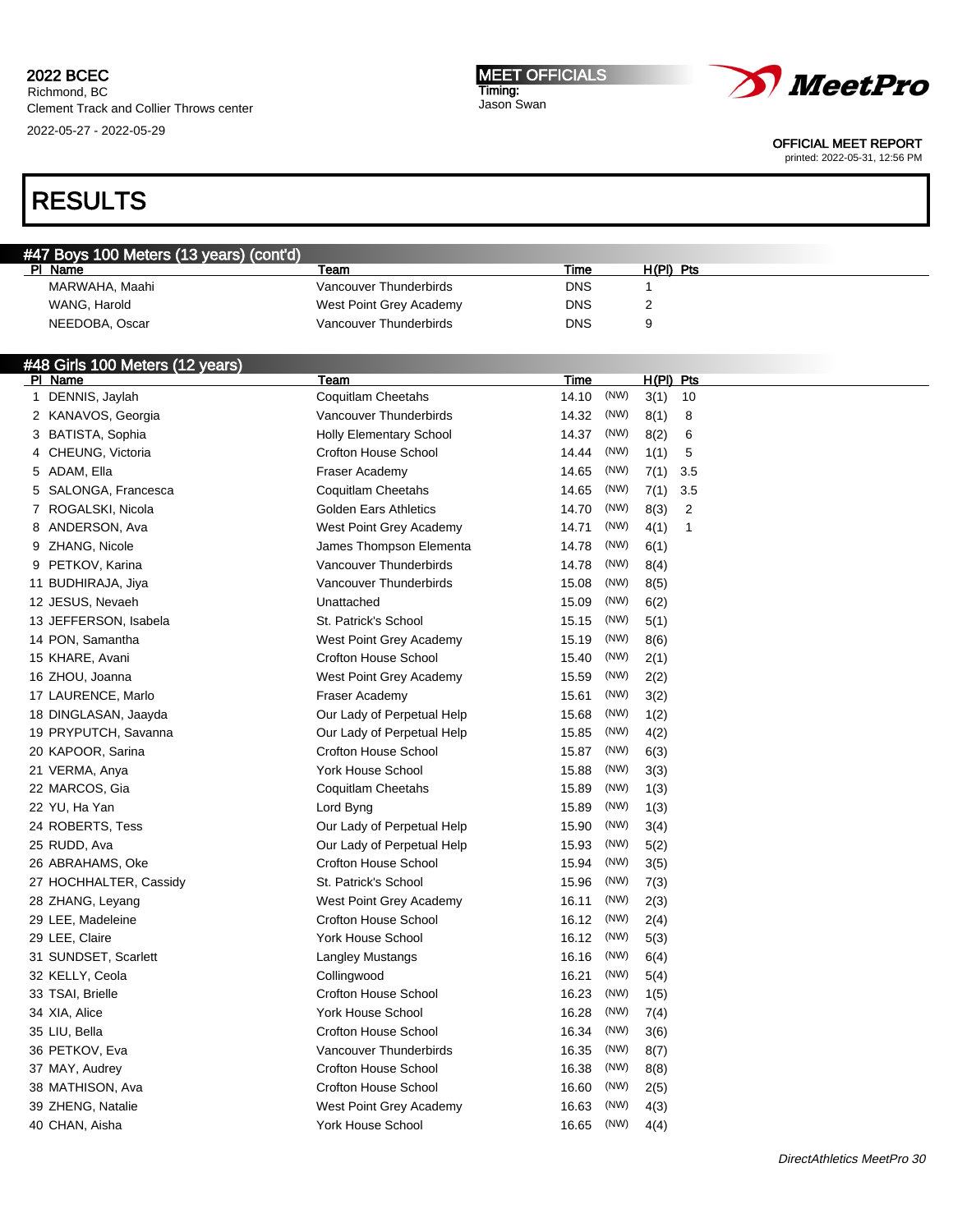# RESULTS

# #48 Girls 100 Meters (12 years) (cont'd)

| PI Name               | Team                        | Time       |      | H(PI) Pts |  |
|-----------------------|-----------------------------|------------|------|-----------|--|
| 41 MOHAPEL, Ana       | St. Patrick's School        | 16.66      | (NW) | 3(7)      |  |
| 42 YANG, Lucy         | West Point Grey Academy     | 16.80      | (NW) | 6(5)      |  |
| 43 LEE, Chantelle     | West Point Grey Academy     | 16.92      | (NW) | 7(5)      |  |
| 44 LIANG, Carrie      | <b>Crofton House School</b> | 17.19      | (NW) | 4(5)      |  |
| 45 DERY, Brianna      | St. Patrick's School        | 17.21      | (NW) | 1(6)      |  |
| 46 TROTMAN, Elle      | West Point Grey Academy     | 17.22      | (NW) | 2(6)      |  |
| 47 YICK, Amber        | A.B. Dixon Elementary Sch   | 17.23      | (NW) | 7(6)      |  |
| 48 TARRANT, Tiffany   | A.B. Dixon Elementary Sch   | 18.09      | (NW) | 6(6)      |  |
| 49 BAUMAN, Soleil     | <b>Crofton House School</b> | 18.28      | (NW) | 6(7)      |  |
| 50 YARDLEY, Lucy      | York House School           | 19.02      | (NW) | 4(6)      |  |
| 51 LIU, Mandy         | St. Patrick's School        | 19.09      | (NW) | 4(7)      |  |
| KONG, Ethan           | A.B. Dixon Elementary Sch   | <b>DNS</b> |      | 5         |  |
| DONKOR-LEH, Nayram    | Coquitlam Cheetahs          | <b>DNS</b> |      | 5         |  |
| PASHBY, Carmen        | West Point Grey Academy     | <b>DNS</b> |      | 5         |  |
| TAKAI, Kaede          | Coquitlam Cheetahs          | <b>DNS</b> |      | 2         |  |
| PANSEGRAU, Elise      | York House School           | <b>DNS</b> |      | 7         |  |
| <b>FENRICK, Ciara</b> | Coquitlam Cheetahs          | <b>DNS</b> |      | 7         |  |
|                       |                             |            |      |           |  |

# #49 Boys 100 Meters (12 years)

| PI Name                | Team                       | Time          | H(PI) Pts   |
|------------------------|----------------------------|---------------|-------------|
| LORD, Jayden           | Unattached British Columbi | (NW)<br>14.06 | 6(1)<br>10  |
| YANG, Ethan<br>2       | St. George's School        | (NW)<br>14.11 | 1(1)<br>8   |
| LAMMAM, Tarik          | West Point Grey Academy    | (NW)<br>14.26 | 5(1)<br>5.5 |
| CARNATE, Braiden       | Unattached British Columbi | (NW)<br>14.26 | 6(2)<br>5.5 |
| 5 CHAU, Princeton      | St. George's School        | (NW)<br>14.48 | 3(1)<br>4   |
| LINTERN, Luke<br>6     | St. Patrick's School       | (NW)<br>14.61 | 3(2)<br>3   |
| 7 LY, Tyler            | A.B. Dixon Elementary Sch  | (NW)<br>14.66 | 3(3)<br>2   |
| 8 LAU, Preston         | Kajaks Track & Field Club  | (NW)<br>14.70 | 6(3)<br>1   |
| BARILLARO, Lorenzo     | Coquitlam Cheetahs         | (NW)<br>14.71 | 2(1)        |
| 10 CAO, Matthew        | St. George's School        | (NW)<br>14.73 | 2(2)        |
| 10 DU, Matthew         | St. George's School        | (NW)<br>14.73 | 4(1)        |
| 12 DUHME, Markus       | St. George's School        | (NW)<br>14.77 | 5(2)        |
| 13 WANG, Kevin         | West Point Grey Academy    | (NW)<br>14.85 | 1(2)        |
| 14 ZHAO, Lucas         | St. George's School        | (NW)<br>14.97 | 2(3)        |
| 15 GOETZ, Matthias     | St. George's School        | (NW)<br>15.02 | 4(2)        |
| 16 PINSONNEAULT, Bauer | St. Patrick's School       | (NW)<br>15.08 | 1(3)        |
| 17 STEINKE, Nicky      | St. George's School        | 15.24<br>(NW) | 4(3)        |
| 18 DING, Daniel        | St. George's School        | (NW)<br>15.37 | 2(4)        |
| 19 LIU, Jackie         | St. George's School        | (NW)<br>15.44 | 1(4)        |
| 20 PANERIO, Wyatt      | Kajaks Track & Field Club  | (NW)<br>15.48 | 3(4)        |
| 21 KIM, Eames          | Collingwood                | (NW)<br>15.50 | 4(4)        |
| 22 SU, Ryo             | Our Lady of Perpetual Help | (NW)<br>15.66 | 3(5)        |
| 23 JOHNSON, Callum     | West Point Grey Academy    | (NW)<br>15.72 | 2(5)        |
| 24 CHAN, Nolan         | Our Lady of Perpetual Help | (NW)<br>15.88 | 5(3)        |
| 25 JUBB, Keegan        | St. Patrick's School       | (NW)<br>15.96 | 6(4)        |
| 26 SCOTT-ASHE, Blake   | St. George's School        | (NW)<br>15.98 | 1(5)        |
|                        |                            |               |             |



OFFICIAL MEET REPORT

printed: 2022-05-31, 12:56 PM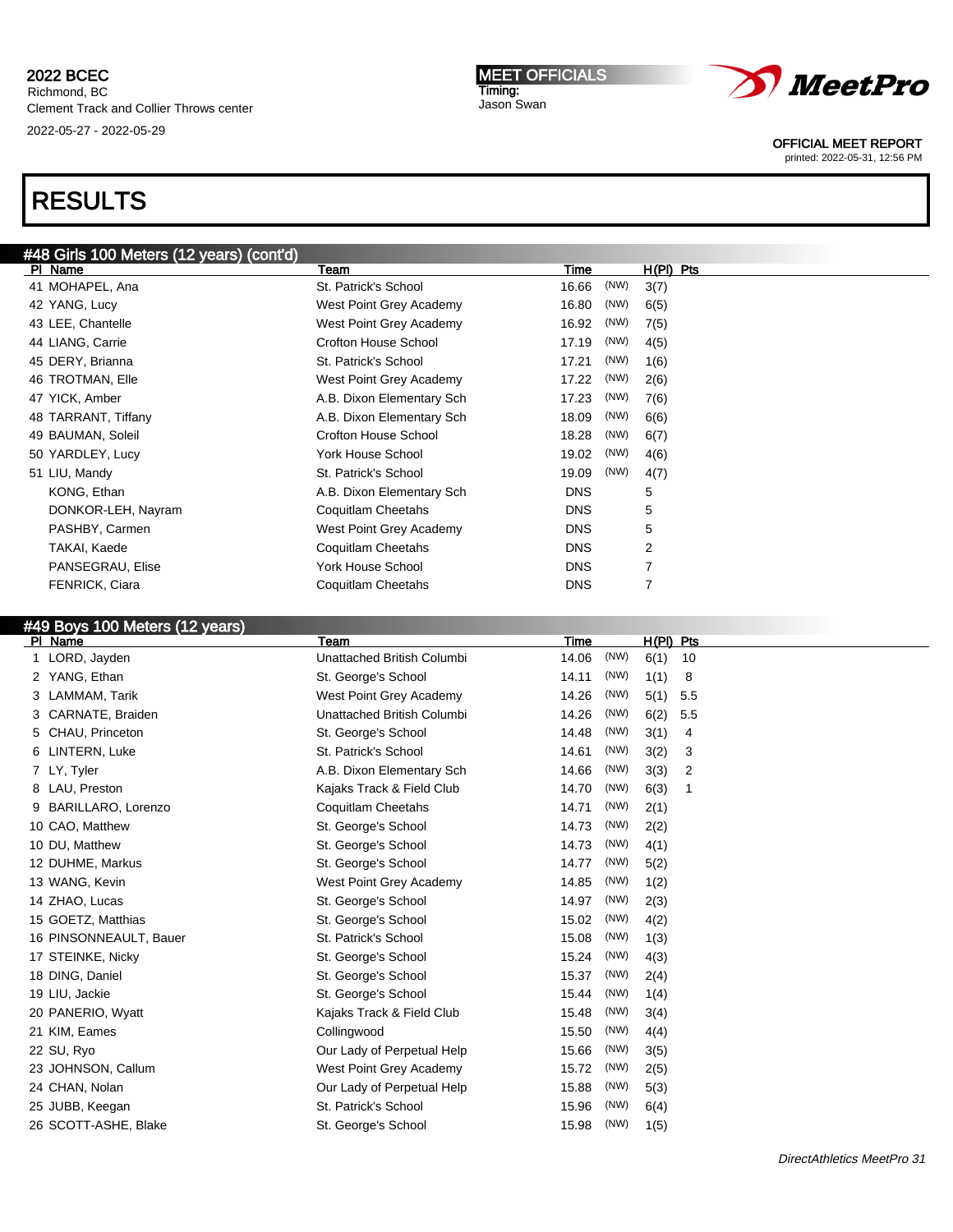# RESULTS

| #49 Boys 100 Meters (12 years) (cont'd)<br>Team<br>PI Name |                            | Time       |      |             |
|------------------------------------------------------------|----------------------------|------------|------|-------------|
|                                                            |                            |            |      | $H(PI)$ Pts |
| 26 KONG, Ethan                                             | A.B. Dixon Elementary Sch  | 15.98      | (NW) | 2(6)        |
| 28 SANTOS, Jacob                                           | Our Lady of Perpetual Help | 16.02      | (NW) | 1(6)        |
| 28 KLANN, Connor                                           | St. George's School        | 16.02      | (NW) | 5(4)        |
| 30 LOCONTE, Lorenzo                                        | Vancouver Thunderbirds     | 16.04      | (NW) | 1(7)        |
| 31 ZHANG, Jacob                                            | St. George's School        | 16.11      | (NW) | 3(6)        |
| 32 TUNNELL, Simon                                          | St. Patrick's School       | 16.24      | (NW) | 2(7)        |
| 33 EADE, Piper                                             | A.B. Dixon Elementary Sch  | 16.53      | (NW) | 5(5)        |
| 34 LIN, Kingsley                                           | West Point Grey Academy    | 16.64      | (NW) | 5(6)        |
| 35 LEW, Kaiden                                             | West Point Grey Academy    | 16.78      | (NW) | 2(8)        |
| 36 MEDIANU, Eric                                           | Kajaks Track & Field Club  | 16.86      | (NW) | 6(5)        |
| 37 JIA, Dan                                                | West Point Grey Academy    | 16.87      | (NW) | 3(7)        |
| 38 SUELZLE, Cohen                                          | Our Lady of Perpetual Help | 17.60      | (NW) | 4(5)        |
| 39 WONG, Moses                                             | West Point Grey Academy    | 17.79      | (NW) | 4(6)        |
| ZHU, Ryan                                                  | St. George's School        | <b>DNS</b> |      | 3           |
| YU, Ryan                                                   | St. George's School        | <b>DNS</b> |      | 4           |
| TEIFFEL, Miles                                             | A.B. Dixon Elementary Sch  | <b>DNS</b> |      | 4           |
| BURGOYNE, Max                                              | West Point Grey Academy    | <b>DNS</b> |      | 5           |
| WELZ, Oliver                                               | Pebble Hill                | <b>DNS</b> |      | 5           |
| WALKER, Alexei                                             | St. George's School        | <b>DNS</b> |      | 6           |
| KANG, Jackson                                              | St. George's School        | <b>DNS</b> |      | 6           |
| CONBERE, Owen                                              | West Vancouver Track & Fi  | <b>DNS</b> |      | 6           |

### #50 Girls 100 Meters (11 years)

| <b>PI</b><br><b>Name</b>                 | Team                        | Time          | <u>H(PI) Pts</u> |    |
|------------------------------------------|-----------------------------|---------------|------------------|----|
| <b>ENCARNACION, Victoria Arta Ysobel</b> | New West Spartans Track     | (NW)<br>14.81 | 2(1)             | 10 |
| 2 UZOZIE, Chioma                         | Vancouver Thunderbirds      | (NW)<br>15.15 | 5(1)             | 8  |
| 3 CHAPMAN, Ryen                          | West Vancouver Track & Fi   | (NW)<br>15.45 | 1(1)             | 6  |
| 4 POON, Madison                          | <b>Crofton House School</b> | (NW)<br>15.51 | 5(2)             | 5  |
| KUSUMOTO, Meika<br>5.                    | York House School           | (NW)<br>15.57 | 4(1)             | 4  |
| EYRE, Alexandra<br>6.                    | West Point Grey Academy     | (NW)<br>15.66 | 1(2)             | 3  |
| 7 KEAY, Sloan                            | West Point Grey Academy     | (NW)<br>15.90 | 5(3)             | 2  |
| HAMILTON, Iben                           | St. Patrick's School        | (NW)<br>15.95 | 1(3)             |    |
| 9 HARDY, Rachel                          | West Point Grey Academy     | (NW)<br>16.04 | 2(2)             |    |
| 10 FRANKS, Siena                         | Our Lady of Perpetual Help  | (NW)<br>16.35 | 2(3)             |    |
| 10 LEUNG, Zooey                          | <b>Crofton House School</b> | (NW)<br>16.35 | 5(4)             |    |
| 12 SISGOREO, Thea                        | Vancouver Thunderbirds      | (NW)<br>16.39 | 5(5)             |    |
| 13 FAULDS, Avery                         | Our Lady of Perpetual Help  | (NW)<br>16.52 | 5(6)             |    |
| 14 GIL-HAO, Lucia                        | <b>Crofton House School</b> | (NW)<br>16.53 | 3(1)             |    |
| 15 AULD, Ella                            | West Point Grey Academy     | (NW)<br>16.55 | 3(2)             |    |
| 16 SUAREZ LEON, Romina                   | Our Lady of Perpetual Help  | (NW)<br>16.85 | 4(2)             |    |
| 17 NAPIER-SHANNON, Bella                 | Laura Secord Cougars        | (NW)<br>16.86 | 4(3)             |    |
| 18 LEE, Teagan                           | Our Lady of Perpetual Help  | (NW)<br>16.90 | 4(4)             |    |
| 19 TORONYI, Isla                         | St. Patrick's School        | (NW)<br>17.17 | 1(4)             |    |
| 19 SIERECKI, Daniela                     | Kajaks Track & Field Club   | (NW)<br>17.17 | 2(4)             |    |
| 21 ZHUANG, Jenny                         | A.B. Dixon Elementary Sch   | (NW)<br>17.18 | 4(5)             |    |
| 22 HUAMALI, Aaliyah                      | <b>Crofton House School</b> | (NW)<br>17.19 | 4(6)             |    |
|                                          |                             |               |                  |    |

MEET OFFICIALS Timing: Jason Swan



OFFICIAL MEET REPORT

printed: 2022-05-31, 12:56 PM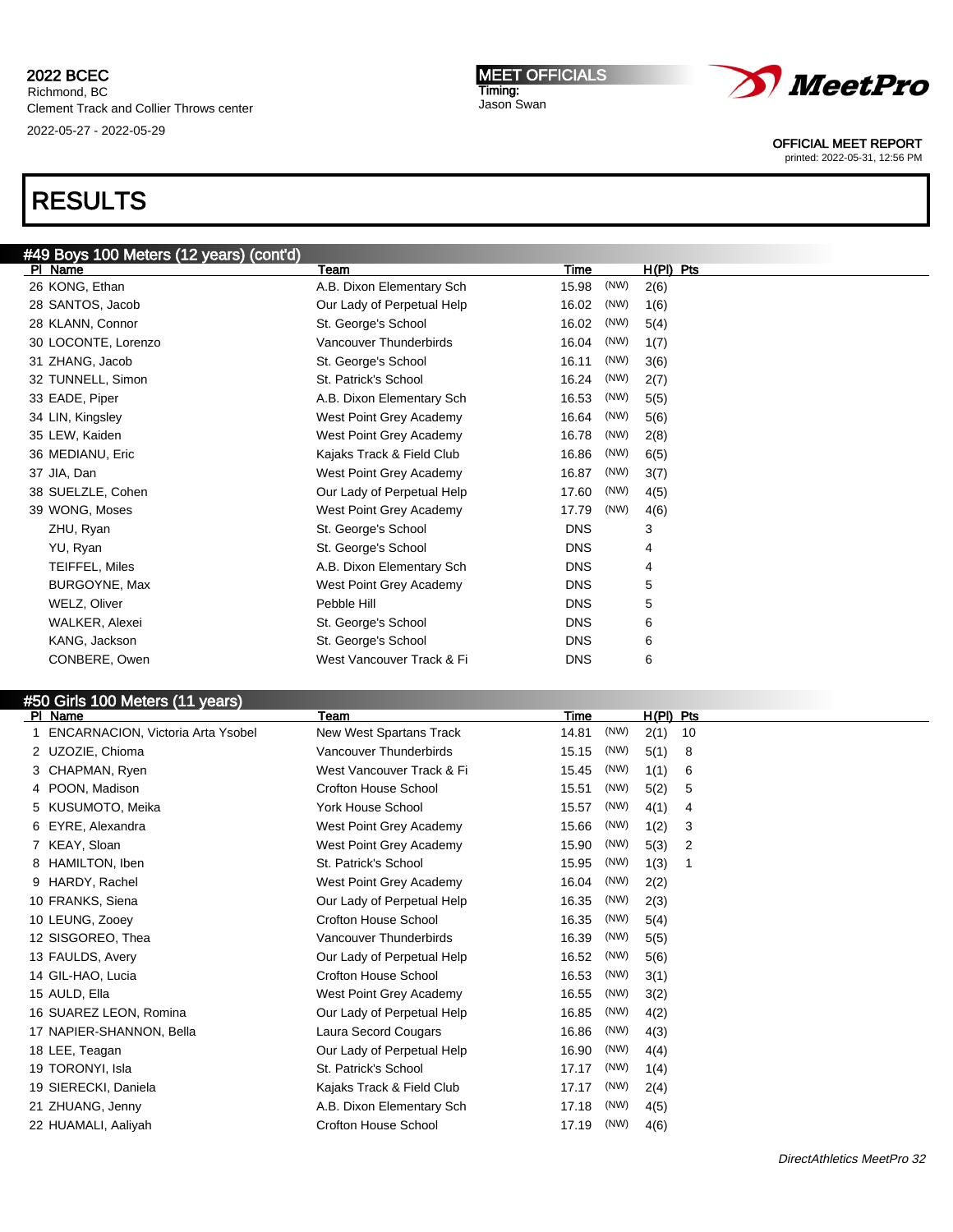#### MEET OFFICIALS Timing: Jason Swan



OFFICIAL MEET REPORT

printed: 2022-05-31, 12:56 PM

# RESULTS

| #50 Girls 100 Meters (11 years) (cont'd) |                            |               |                |
|------------------------------------------|----------------------------|---------------|----------------|
| PI Name                                  | Team                       | Time          | $H(PI)$ Pts    |
| 23 CHAN, Daphne                          | Crofton House School       | (NW)<br>17.30 | 3(3)           |
| 24 BHULLAR, Sahej                        | Cougar Canyon Elementary   | 17.39<br>(NW) | 5(7)           |
| 25 YU, Nicole                            | <b>York House School</b>   | 17.50<br>(NW) | 2(5)           |
| 26 HINES, Thea                           | Kajaks Track & Field Club  | 17.88<br>(NW) | 3(4)           |
| 27 NICOLA, Chloe                         | <b>York House School</b>   | (NW)<br>17.94 | 3(5)           |
| 28 GUIZZO, Carmela                       | Our Lady of Perpetual Help | (NW)<br>17.95 | 3(6)           |
| 29 MARKEY, Grace                         | Laura Secord Cougars       | (NW)<br>17.99 | 2(6)           |
| 30 LALARI, Sienna                        | West Point Grey Academy    | 18.39<br>(NW) | 5(8)           |
| 31 MONTAGUE, Kate                        | West Point Grey Academy    | (NW)<br>18.57 | 1(5)           |
| 32 WOOD, Elizabeth                       | West Point Grey Academy    | 18.72<br>(NW) | 1(6)           |
| 33 CHEN, Mia                             | A.B. Dixon Elementary Sch  | 18.92<br>(NW) | 4(7)           |
| 34 LALANI, Emerson                       | Crofton House School       | (NW)<br>19.04 | 2(7)           |
| 35 PENSTOCK, Presley                     | St. Patrick's School       | (NW)<br>19.91 | 1(7)           |
| DHALIWAL, Maya                           | Unattached                 | <b>DNS</b>    | 3              |
| HARDCASTLE, Emma                         | Crofton House School       | <b>DNS</b>    | 3              |
| LOOS, Maria                              | St. Patrick's School       | <b>DNS</b>    | $\overline{2}$ |
| LOCONTE, Katia                           | Vancouver Thunderbirds     | <b>DNS</b>    | 4              |
|                                          |                            |               |                |

# #51 Boys 100 Meters (11 years)

| PI Name                    | Team                       | Time  |      | $H(PI)$ Pts |    |
|----------------------------|----------------------------|-------|------|-------------|----|
| JUWAPE, Aaron              | Unattached                 | 14.33 | (NW) | 2(1)        | 10 |
| 2 LIANGA, Tahsi            | St. Patrick's School       | 14.87 | (NW) | 2(2)        | 8  |
| <b>GRIFFIN, Emmett</b>     | J.T. Errington             | 14.90 | (NW) | 5(1)        | 6  |
| SHANKAR, Kriday<br>4       | St. George's School        | 15.42 | (NW) | 1(1)        | 5  |
| 5 LI, Matthew              | St. George's School        | 15.49 | (NW) | 2(3)        | 4  |
| HILL, Nick<br>6.           | St. George's School        | 15.64 | (NW) | 6(1)        | 3  |
| RAHN, Adam                 | Our Lady of Perpetual Help | 15.65 | (NW) | 3(1)        | 2  |
| 8 LY, Jacob                | Southpointe Academy        | 15.69 | (NW) | 6(2)        | -1 |
| 9 KIM, Elliott             | St. George's School        | 15.74 | (NW) | 4(1)        |    |
| 10 LEE, Benjamin           | Unattached British Columbi | 15.80 | (NW) | 4(2)        |    |
| 11 CLARK, Maxwell          | Kajaks Track & Field Club  | 15.89 | (NW) | 3(2)        |    |
| 12 TEIFFEL, Miles          | A.B. Dixon Elementary Sch  | 15.95 | (NW) | 1(2)        |    |
| 13 LAU, Ethan              | Our Lady of Perpetual Help | 15.97 | (NW) | 1(3)        |    |
| 14 BIRING, Arjan           | Vancouver Olympic Club     | 15.98 | (NW) | 5(2)        |    |
| 15 WONG, Adam              | St. George's School        | 16.01 | (NW) | 3(3)        |    |
| 16 FOX, Liam               | Coquitlam Cheetahs         | 16.12 | (NW) | 2(4)        |    |
| 17 TEMPLETON, Jack         | West Point Grey Academy    | 16.38 | (NW) | 2(5)        |    |
| 18 BEAULAC, Owen           | St. Patrick's School       | 16.47 | (NW) | 5(3)        |    |
| 19 BIRING, Armaan          | Vancouver Olympic Club     | 16.57 | (NW) | 4(3)        |    |
| 20 TAYLOR-MACDONALD, Angus | St. George's School        | 16.63 | (NW) | 6(3)        |    |
| 21 SINCLAIR, Teagan        | West Point Grey Academy    | 16.69 | (NW) | 1(4)        |    |
| 22 MOCKETT, Eddie          | Our Lady of Perpetual Help | 16.71 | (NW) | 3(4)        |    |
| 23 YUNG, Timothy           | Our Lady of Perpetual Help | 16.77 | (NW) | 3(5)        |    |
| 24 SHENG, Oscar            | St. George's School        | 16.80 | (NW) | 6(4)        |    |
| 25 KROONDYK, Aidan         | Our Lady of Perpetual Help | 16.80 | (NW) | 3(6)        |    |
| 26 BRYANT, Gray            | West Point Grey Academy    | 16.84 | (NW) | 3(7)        |    |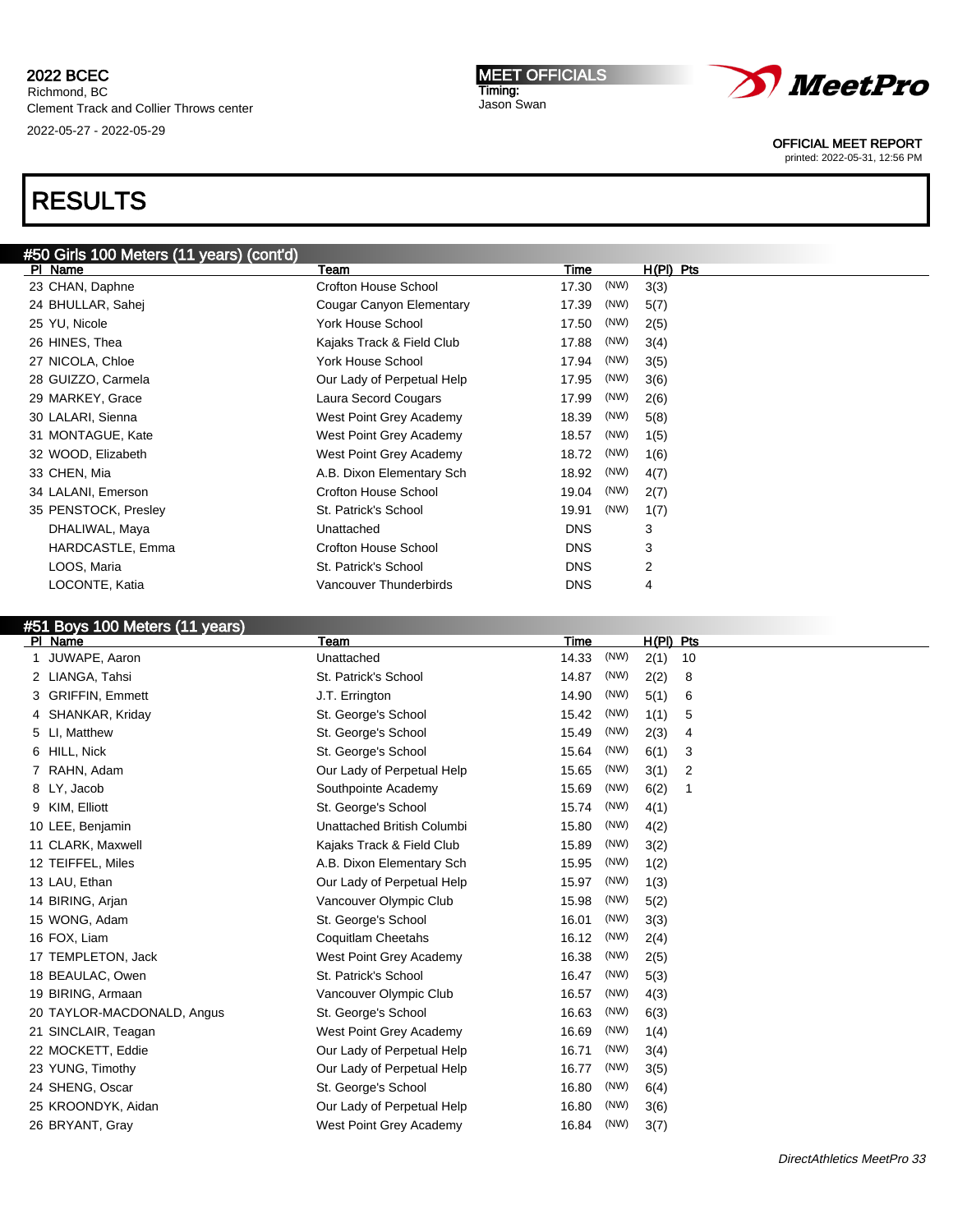#### MEET OFFICIALS Timing: Jason Swan



OFFICIAL MEET REPORT

printed: 2022-05-31, 12:56 PM

# RESULTS

| #51 Boys 100 Meters (11 years) (cont'd) |                                  |            |      |           |  |
|-----------------------------------------|----------------------------------|------------|------|-----------|--|
| PI Name                                 | Team                             | Time       |      | H(PI) Pts |  |
| 27 JOLY, Matt                           | Coquitlam Cheetahs               | 16.89      | (NW) | 5(4)      |  |
| 28 LO, Jarred                           | Vancouver Olympic Club           | 17.17      | (NW) | 4(4)      |  |
| 29 SPENCE, Truemaine                    | Coquitlam Cheetahs               | 17.18      | (NW) | 6(5)      |  |
| 30 TJOA, Hagan                          | St. George's School              | 17.23      | (NW) | 6(6)      |  |
| 31 SCOTT, Aidan                         | St. Patrick's School             | 17.66      | (NW) | 1(5)      |  |
| 32 LEUNG, Aden                          | Collingwood                      | 17.73      | (NW) | 3(8)      |  |
| 33 MURRAY, Gus                          | St. Patrick's School             | 17.98      | (NW) | 5(5)      |  |
| 34 LIU, Issac                           | West Point Grey Academy          | 18.37      | (NW) | 4(5)      |  |
| 34 JUBB, Rylan                          | St. Patrick's School             | 18.37      | (NW) | 4(5)      |  |
| 36 PEGADO, Nathaniel                    | St. Patrick's School             | 18.43      | (NW) | 2(6)      |  |
| 37 YANG, Edward                         | West Point Grey Academy          | 18.55      | (NW) | 1(6)      |  |
| 38 STINSON, Oliver                      | St. Patrick's School             | 18.60      | (NW) | 4(7)      |  |
| 39 YAN, Ayden                           | St. Patrick's School             | 18.75      | (NW) | 4(8)      |  |
| PRESA, Santiago                         | A.B. Dixon Elementary Sch        | <b>DNS</b> |      | 1         |  |
| PLANK, Aaron                            | Coquitlam Cheetahs               | <b>DNS</b> |      | 1         |  |
| THACKER, Grandon                        | Langley Mustangs                 | <b>DNS</b> |      | 2         |  |
| WESIK, Theo                             | St. George's School              | <b>DNS</b> |      | 5         |  |
| ORTVED, Stellan                         | Collingwood                      | <b>DNS</b> |      | 5         |  |
| WANG, Eric Tian                         | Kajaks Track & Field Club        | <b>DNS</b> |      | 5         |  |
| HENDRA, James                           | <b>General Currie Elementary</b> | <b>DNS</b> |      | 6         |  |
| <b>BRYNGELSON, Eli</b>                  | <b>Langley Mustangs</b>          | <b>DNS</b> |      | 6         |  |
|                                         |                                  |            |      |           |  |

# #52 Girls 4 x 100m Relay (9 years)

| <b>PI</b> | Team                                | Time       | $H(PI)$ Pts |     |
|-----------|-------------------------------------|------------|-------------|-----|
|           | Crofton House School (D)            | 1:08.86    | 1(1)        | 10  |
|           | 2 West Point Grey Academy (B)       | 1:09.45    | 1(2)        | 8   |
|           | 3 Crofton House School (E)          | 1:15.38    | 1(3)        | 6   |
|           | 4 Crofton House School (C)          | 1:15.43    | 1(4)        | 5   |
|           | 5 York House School (C)             | 1:15.78    | 1(5)        | 4   |
|           | 6 Our Lady of Perpetual Help (A)    | 1:15.84    | 1(6)        | -3  |
|           | 7 West Point Grey Academy (C)       | 1:17.51    | 2(1)        | - 2 |
|           | 8 Crofton House School (B)          | 1:17.86    | 2(2)        | -1  |
|           | 9 York House School (A)             | 1:19.27    | 2(3)        |     |
|           | 10 York House School (B)            | 1:19.85    | 1(7)        |     |
|           | 11 A.B. Dixon Elementary School (A) | 1:20.47    | 2(4)        |     |
|           | 12 West Point Grey Academy (A)      | 1:20.91    | 2(5)        |     |
|           | 13 St. Patrick's School (A)         | 1:22.97    | 1(8)        |     |
|           | 14 Crofton House School (A)         | 1:30.60    | 2(6)        |     |
|           | Kajaks Track & Field Club (A)       | <b>DNS</b> | 2           |     |
|           |                                     |            |             |     |

### #53 Boys 4 x 100m Relay (9 years) Pl Team Time H(Pl) Pts 1 St. George's School (A) 1:06.48 1(1) 10 2 West Point Grey Academy (A) 2 West Point Grey Academy (A) 3 St. George's School (B) 1:09.28 2(1) 6 4 Our Lady of Perpetual Help (A) 1:09.87 1(3) 5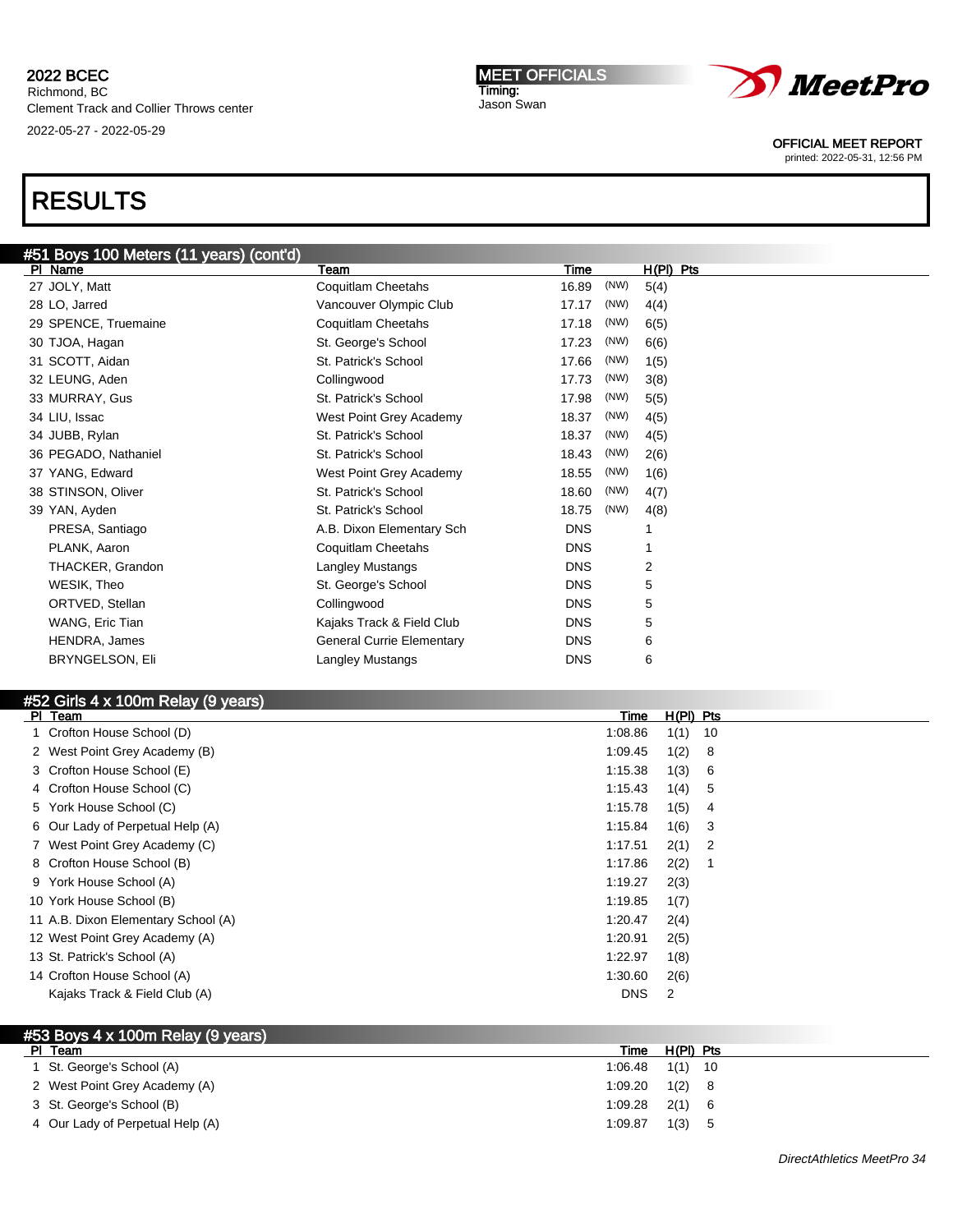#### 2022 BCEC Richmond, BC

Clement Track and Collier Throws center 2022-05-27 - 2022-05-29

#### MEET OFFICIALS Timing: Jason Swan



OFFICIAL MEET REPORT

printed: 2022-05-31, 12:56 PM

# RESULTS

| <b>#53 Boys 4 x 100m Relay (9 years) (cont'd)</b> |         |           |  |
|---------------------------------------------------|---------|-----------|--|
| PI Team                                           | Time    | H(PI) Pts |  |
| 5 A.B. Dixon Elementary School (A)                | 1.10.46 | $1(4)$ 4  |  |
| 6 James Thompson Elementary School (A)            | 1:13.28 | 2(2)      |  |
| 7 St. Patrick's School (B)                        | 1:19.15 | 2(3)      |  |
| 8 West Point Grey Academy (B)                     | 1:19.36 | 2(4)      |  |
| 9 St. Patrick's School (A)                        | 1:19.72 | 1(5)      |  |
|                                                   |         |           |  |

# #54 Girls 4 x 100m Relay (10 years)

| PI Team                                | Time    | $H(PI)$ Pts |                            |
|----------------------------------------|---------|-------------|----------------------------|
| 1 Crofton House School (C)             | 1:04.67 | 1(1)        | - 10                       |
| 2 Our Lady of Perpetual Help (A)       | 1:04.97 | 1(2)        | - 8                        |
| 3 York House School (B)                | 1:05.01 | 1(3)        | - 6                        |
| 4 Vancouver Thunderbirds (A)           | 1:06.25 | $2(1)$ 5    |                            |
| 5 West Point Grey Academy (A)          | 1:09.79 | 1(4)        | -4                         |
| 6 Crofton House School (B)             | 1:10.31 | 1(5)        | - 3                        |
| 7 St. Patrick's School (A)             | 1:11.38 | 1(6)        | $\overline{\phantom{0}}^2$ |
| 8 James Thompson Elementary School (A) | 1:12.50 | 2(2)        |                            |
| 9 York House School (A)                | 1:15.12 | 2(3)        |                            |
| 10 Crofton House School (A)            | 1:16.64 | 2(4)        |                            |
| 11 West Point Grey Academy (B)         | 1:17.73 | 2(5)        |                            |
| 12 St. Patrick's School (B)            | 1:23.57 | 2(6)        |                            |

# #55 Boys 4 x 100m Relay (10 years)

| PI Team | $\frac{1}{2}$ . The contract of $\frac{1}{2}$ (i.e., $\frac{1}{2}$ ) which is the contract of $\frac{1}{2}$ | Time       | $H(PI)$ Pts |                            |
|---------|-------------------------------------------------------------------------------------------------------------|------------|-------------|----------------------------|
|         | 1 Our Lady of Perpetual Help (A)                                                                            | 1:04.26    | 1(1)        | 10                         |
|         | 2 St. George's School (B)                                                                                   | 1:04.50    | 1(2)        | - 8                        |
|         | 3 St. George's School (A)                                                                                   | 1:05.31    | 2(1)        | - 6                        |
|         | 4 West Point Grey Academy (D)                                                                               | 1:06.18    | 1(3)        | -5                         |
|         | 5 A.B. Dixon Elementary School (A)                                                                          | 1:06.65    | 2(2)        | -4                         |
|         | 6 James Thompson Elementary School (B)                                                                      | 1:07.21    | 1(4)        | -3                         |
|         | 7 Vancouver Thunderbirds (A)                                                                                | 1:07.25    | 1(5)        | $\overline{\phantom{0}}^2$ |
|         | 8 St. Patrick's School (A)                                                                                  | 1:07.35    | 1(6)        |                            |
|         | 9 West Point Grey Academy (B)                                                                               | 1:11.07    | 1(7)        |                            |
|         | 10 Kajaks Track & Field Club (A)                                                                            | 1:11.44    | 2(3)        |                            |
|         | 11 St. Patrick's School (B)                                                                                 | 1:13.99    | 2(4)        |                            |
|         | 12 West Point Grey Academy (C)                                                                              | 1:14.97    | 2(5)        |                            |
|         | James Thompson Elementary School (A)                                                                        | <b>DNS</b> | 2           |                            |
|         | West Point Grey Academy (A)                                                                                 | <b>DNS</b> | 2           |                            |

### #56 Girls 4 x 100m Relay (11 years) Pl Team Time H(Pl) Pts Crofton House School (C) 1:03.42 1(1) 10 West Point Grey Academy (A) 31:04.55 1(2) 8 Our Lady of Perpetual Help (A) 1:05.50 1(3) 6 York House School (A) 1:06.06 1(4) 5 Crofton House School (A) 1:07.98 2(1) 4 West Point Grey Academy (B) 1:08.28 2(2) 3 St. Patrick's School (C) 2012 1:09.04 1:09.04 1:09.04 1:09.04 1:09.04 1:09.04 1:09.04 1:09.04 1:09.04 1:09.04 1:09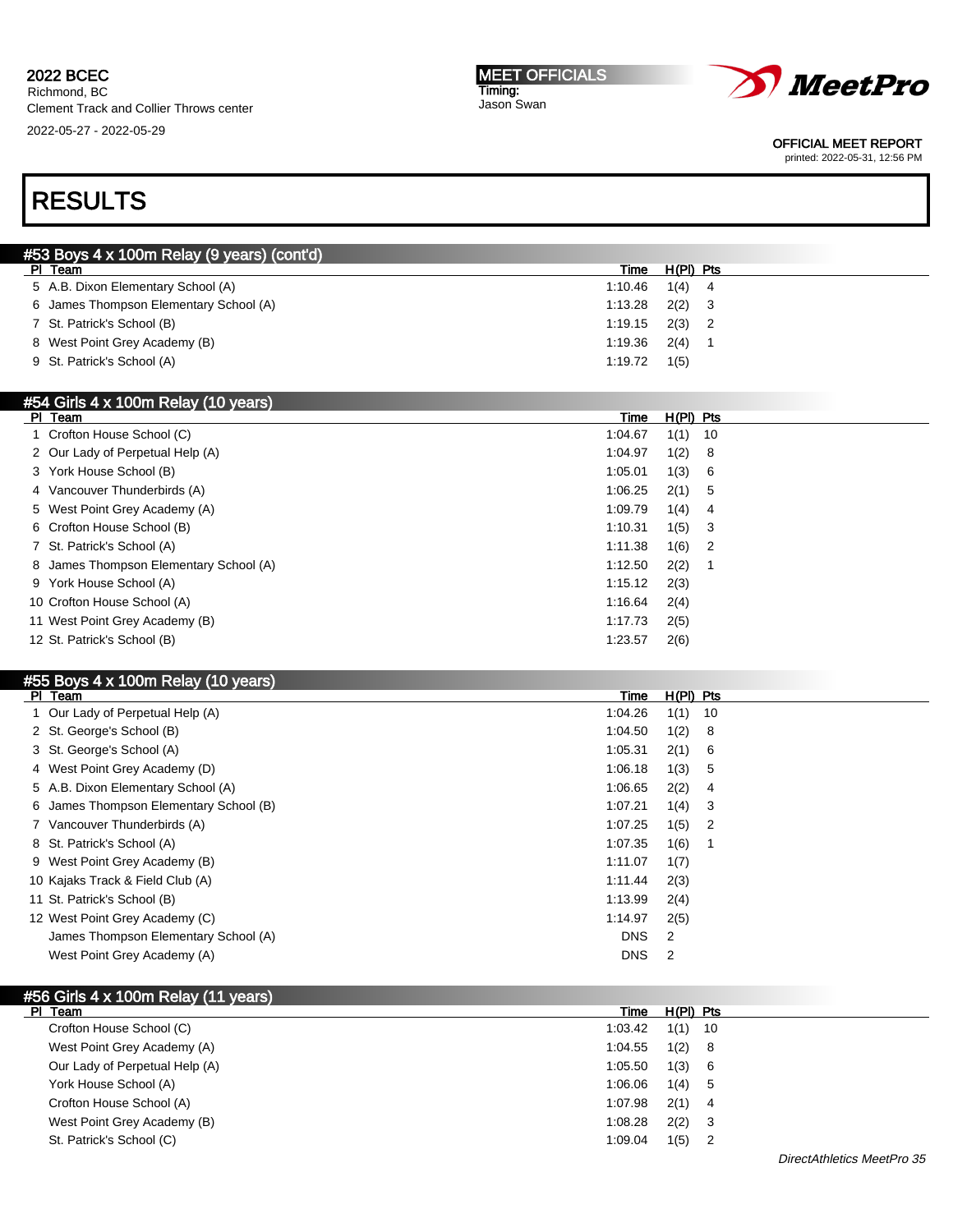| <b>MEET OFFICIALS</b> |
|-----------------------|
| Timing:               |
| Jason Swan            |



OFFICIAL MEET REPORT

printed: 2022-05-31, 12:56 PM

# RESULTS

| #56 Girls 4 x 100m Relay (11 years) (cont'd) |                              |
|----------------------------------------------|------------------------------|
| PI Team                                      | H(PI) Pts<br>Time            |
| York House School (B)                        | 2(3)<br>1:09.32              |
| Crofton House School (B)                     | 2(4)<br>1:11.80              |
| St. Patrick's School (B)                     | 1(6)<br>1:17.91              |
| St. Patrick's School (A)                     | <b>DNS</b><br>- 2            |
| Vancouver Thunderbirds (A)                   | <b>DNS</b><br>$\overline{2}$ |
|                                              |                              |

| <b>FOT DOYS 4 X TUUTH REERY (TT YEARS)</b> |         |             |  |
|--------------------------------------------|---------|-------------|--|
| PI Team                                    | Time    | $H(PI)$ Pts |  |
| 1 Unattached British Columbia (A)          | 59.73   | $1(1)$ 10   |  |
| 2 St. George's School (A)                  | 1:00.73 | 1(2) 8      |  |
| 3 St. George's School (B)                  | 1:01.97 | 2(1) 6      |  |
| 4 St. Patrick's School (A)                 | 1:02.77 | 1(3) 5      |  |
| 5 Our Lady of Perpetual Help (A)           | 1.04.44 | $1(4)$ 4    |  |
| 6 West Point Grey Academy (B)              | 1:04.77 | $2(2)$ 3    |  |
| 7 West Point Grey Academy (A)              | 1:07.35 | $2(3)$ 2    |  |
| 8 St. Patrick's School (C)                 | 1:08.41 | 2(4)        |  |
| 9 St. Patrick's School (B)                 | 1:14.08 | 1(5)        |  |
|                                            |         |             |  |

### #58 Girls 4 x 100m Relay (12 years)

 $\mathbf{5}$   $\mathbf{6}$   $\mathbf{7}$   $\mathbf{8}$   $\mathbf{7}$   $\mathbf{8}$   $\mathbf{8}$   $\mathbf{8}$   $\mathbf{9}$   $\mathbf{1}$   $\mathbf{1}$   $\mathbf{1}$   $\mathbf{1}$   $\mathbf{1}$   $\mathbf{1}$   $\mathbf{1}$   $\mathbf{1}$   $\mathbf{1}$   $\mathbf{1}$   $\mathbf{1}$   $\mathbf{1}$   $\mathbf{1}$   $\mathbf{1}$   $\mathbf{1}$   $\mathbf{$ 

| PI Team                          | Time    | $H(PI)$ Pts |                            |
|----------------------------------|---------|-------------|----------------------------|
| 1 Vancouver Thunderbirds (B)     | 58.53   | $2(1)$ 10   |                            |
| 2 West Point Grey Academy (A)    | 59.20   | 1(1)        | $_{\rm 8}$                 |
| 3 Crofton House School (B)       | 59.44   | 1(2)        | - 6                        |
| 4 Vancouver Thunderbirds (A)     | 1:01.21 | 1(3)        | - 5                        |
| 5 Our Lady of Perpetual Help (A) | 1:01.59 | 2(2)        | - 4                        |
| 6 York House School (A)          | 1:03.18 | 1(4)        | - 3                        |
| 7 Crofton House School (C)       | 1:03.48 | 2(3)        | $\overline{\phantom{0}}^2$ |
| 8 West Point Grey Academy (B)    | 1:04.93 | 1(5)        |                            |
| 9 St. Patrick's School (A)       | 1:05.58 | 1(6)        |                            |
| 10 Crofton House School (A)      | 1:07.08 | 2(4)        |                            |
| 11 West Point Grey Academy (C)   | 1:07.09 | 2(5)        |                            |
| 12 York House School (B)         | 1:07.12 | 2(6)        |                            |
|                                  |         |             |                            |

| #59 Boys 4 x 100m Relay (12 years) |  |  |  |
|------------------------------------|--|--|--|
|                                    |  |  |  |

| PI Team                            | Time       | Pts |  |
|------------------------------------|------------|-----|--|
| 1 St. George's School (B)          | 56.78      | 10  |  |
| 2 St. George's School (A)          | 58.87      | 8   |  |
| 3 St. Patrick's School (A)         | 1:00.70    | 6   |  |
| 4 West Point Grey Academy (A)      | 1:02.82    | 5   |  |
| 5 A.B. Dixon Elementary School (A) | 1:03.13    | 4   |  |
| 6 Kajaks Track & Field Club (A)    | 1:03.70    | 3   |  |
| 7 Our Lady of Perpetual Help (A)   | 1:03.74    | 2   |  |
| West Point Grey Academy (B)        | <b>DNS</b> |     |  |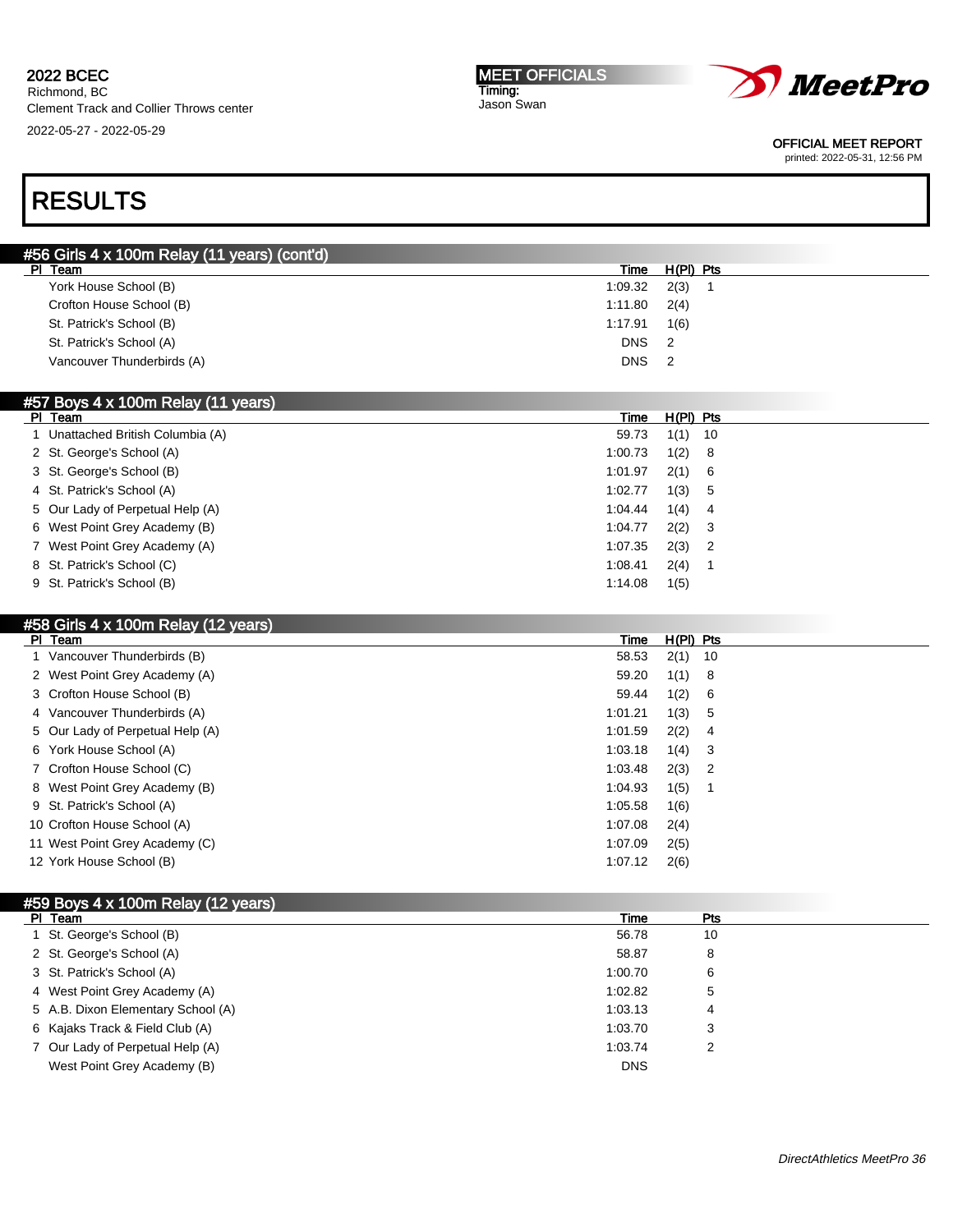#### MEET OFFICIALS Timing: Jason Swan



OFFICIAL MEET REPORT

printed: 2022-05-31, 12:56 PM

# RESULTS

| #60 Girls 4 x 100m Relay (13 years) |            |             |                |
|-------------------------------------|------------|-------------|----------------|
| PI Team                             | Time       | $H(PI)$ Pts |                |
| 1 St. Joseph the Worker (A)         | 56.15      | 2(1)        | 10             |
| 2 Crofton House School (C)          | 56.69      | 1(1)        | - 8            |
| 3 York House School (B)             | 57.23      | 1(2)        | -6             |
| 4 Coquitlam Cheetahs (A)            | 57.88      | 2(2)        | -5             |
| 5 West Point Grey Academy (A)       | 58.54      | 1(3)        | 4              |
| 6 A.B. Dixon Elementary School (B)  | 58.66      | 1(4)        | 3              |
| 7 General Gordon (A)                | 1:00.24    | 2(3)        | $\overline{2}$ |
| 8 Crofton House School (A)          | 1:00.25    | 1(5)        |                |
| 9 Our Lady of Perpetual Help (A)    | 1:01.21    | 2(4)        |                |
| 10 Kajaks Track & Field Club (A)    | 1:01.24    | 1(6)        |                |
| 11 York House School (A)            | 1:01.44    | 2(5)        |                |
| 12 Vancouver Thunderbirds (A)       | 1:01.63    | 1(7)        |                |
| 13 A.B. Dixon Elementary School (A) | 1:06.04    | 2(6)        |                |
| Crofton House School (B)            | <b>DNS</b> | 2           |                |
| Unattached British Columbia (A)     | <b>DNS</b> | 2           |                |
|                                     |            |             |                |

### #61 Boys 4 x 100m Relay (13 years)

| PI Team                            | Time    | <b>Pts</b> |  |
|------------------------------------|---------|------------|--|
| 1 St. George's School (A)          | 52.90   | 10         |  |
| 2 St. George's School (B)          | 54.47   | 8          |  |
| 3 St. Patrick's School (A)         | 56.88   | 6          |  |
| 4 West Point Grey Academy (A)      | 56.92   | 5          |  |
| 5 A.B. Dixon Elementary School (B) | 57.10   | 4          |  |
| 6 Our Lady of Perpetual Help (A)   | 57.46   | 3          |  |
| 7 A.B. Dixon Elementary School (A) | 1:01.38 | n          |  |

| #62 Girls 4 x 100m Relay (multi)   |            |             |                |
|------------------------------------|------------|-------------|----------------|
| PI Team                            | Time       | $H(PI)$ Pts |                |
| 1 West Point Grey Academy (A)      | 59.56      | 2(1)        | 10             |
| 2 Crofton House School (E)         | 1:00.01    | 1(1)        | 8              |
| 3 St. Patrick's School (B)         | 1:02.15    | 1(2)        | 6              |
| 4 Crofton House School (D)         | 1:03.37    | 1(3)        | 5              |
| 5 Crofton House School (B)         | 1:04.35    | 1(4)        | 4              |
| 6 York House School (A)            | 1:06.89    | 1(5)        | 3              |
| 7 St. Patrick's School (A)         | 1:08.39    | 2(2)        | $\overline{2}$ |
| 8 A.B. Dixon Elementary School (A) | 1:09.73    | 1(6)        |                |
| 9 A.B. Dixon Elementary School (B) | 1:09.87    | 1(7)        |                |
| 10 Crofton House School (C)        | 1:11.67    | 2(3)        |                |
| Crofton House School (A)           | DQ         | 2           |                |
| Kajaks Track & Field Club (A)      | <b>DNS</b> | 2           |                |
| Vancouver Thunderbirds (A)         | <b>DNS</b> | 2           |                |
|                                    |            |             |                |

# #63 Boys 4 x 100m Relay (multi)

| PI Team                    | Time  | Pts |  |
|----------------------------|-------|-----|--|
| 1 St. George's School (A)  | 58.00 | 10  |  |
| 2 St. George's School (B)  | 58.78 | 8   |  |
| 3 St. Patrick's School (B) | 59.61 |     |  |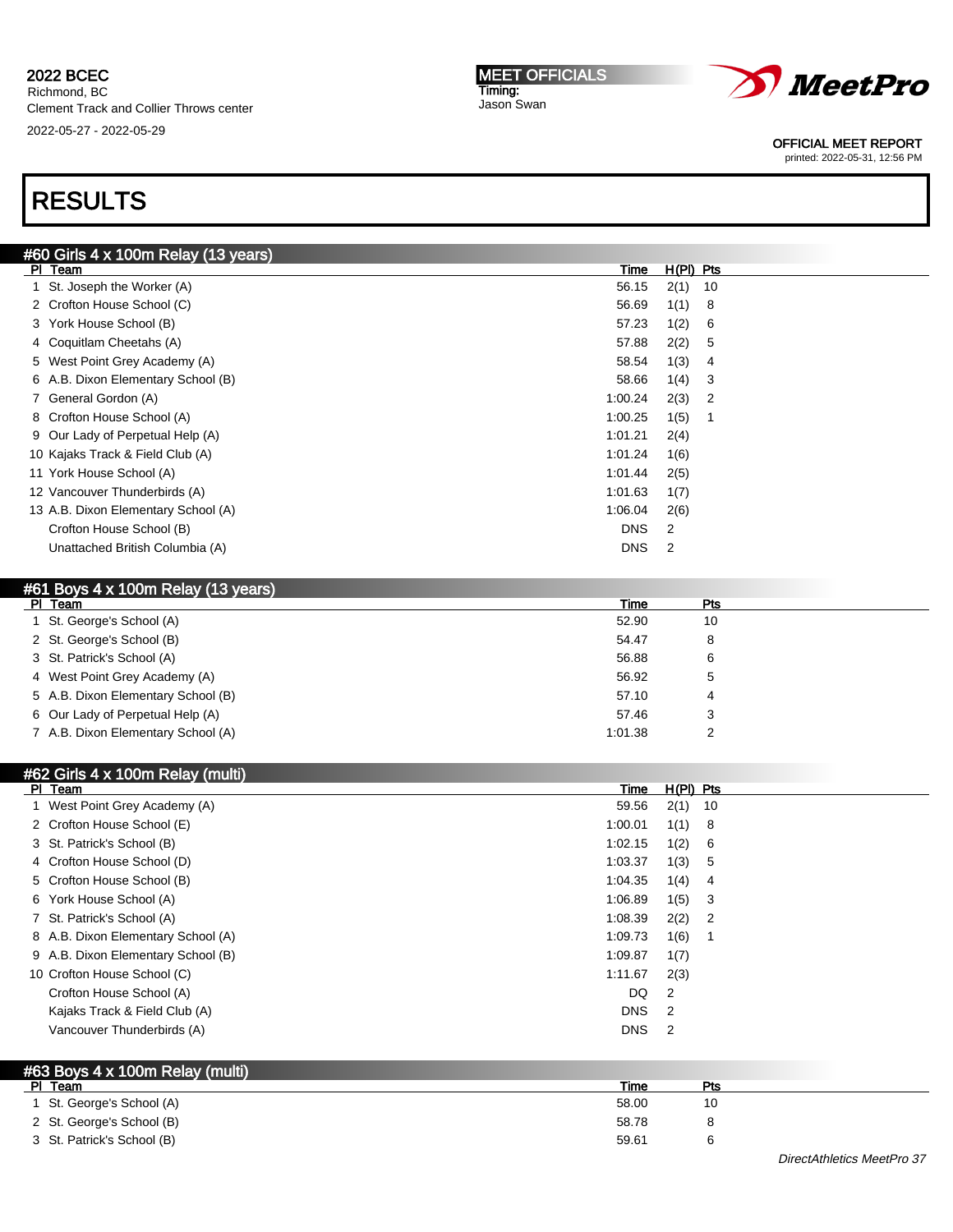Richmond, BC Clement Track and Collier Throws center 2022-05-27 - 2022-05-29

#### MEET OFFICIALS Timing: Jason Swan



OFFICIAL MEET REPORT

printed: 2022-05-31, 12:56 PM

# RESULTS

| #63 Boys 4 x 100m Relay (multi) (cont'd) |         |     |  |  |  |
|------------------------------------------|---------|-----|--|--|--|
| PI Team                                  | Time    | Pts |  |  |  |
| 4 St. Patrick's School (A)               | 1:00.57 |     |  |  |  |
| 5 West Point Grey Academy (B)            | 1:00.62 |     |  |  |  |
| 6 A.B. Dixon Elementary School (B)       | 1:01.40 |     |  |  |  |
| 7 A.B. Dixon Elementary School (A)       | 1:08.72 |     |  |  |  |
|                                          |         |     |  |  |  |

| PI Name<br>Time<br>Pts<br>Team                                    |
|-------------------------------------------------------------------|
|                                                                   |
| BAILEY, Paige<br>7:42.98<br>Vancouver Thunderbirds<br>10          |
| 2 KENNEDY, Katherine<br>Kajaks Track & Field Club<br>7:47.26<br>8 |
| York House School<br>3 LANG, Charlotte<br>7:54.63<br>6            |
| 4 LEHMAN, Sara<br>Our Lady of Perpetual Help<br>8:24.86<br>5      |
| Crofton House School<br>EYRE, Leighton<br><b>DNS</b>              |
| NAUDÉ, Tahlia<br><b>DNS</b><br><b>Sherwood Park</b>               |

### #65 Men's 2000 Meters (13 years)

| PI Name                  | Team                             | Time       | Pts |  |
|--------------------------|----------------------------------|------------|-----|--|
| NISHI, Colin             | Homma Elementary School          | 6:46.36    | 10  |  |
| 2 BORRITT, Finn          | St. George's School              | 7:06.11    | 8   |  |
| 3 URBAN, Willem          | St. George's School              | 7:29.12    | 6   |  |
| 4 CHAI, Connor           | A.B. Dixon Elementary Sch        | 7:31.86    | 5   |  |
| 5 GOMEZ, Rafael          | <b>Blessed Sacrament - Vanco</b> | 7:35.79    | 4   |  |
| 6 KIRKER, Declan         | St. George's School              | 7:37.84    | 3   |  |
| 7 HARVEY, Kian           | St. George's School              | 7:56.21    | 2   |  |
| 8 SHE, Preston           | St. George's School              | 7:56.83    |     |  |
| 9 XIAO, Michael          | St. George's School              | 7:56.83    |     |  |
| <b>CAMPBELL, Matthew</b> | West Point Grey Academy          | <b>DNS</b> |     |  |

| #66 Girls 4 x 60 shuttle 9 yrs (9 years) |            |             |                          |
|------------------------------------------|------------|-------------|--------------------------|
| PI Team                                  | Time       | $H(PI)$ Pts |                          |
| 1 Crofton House School (C)               | 43.56      | 1(1)        | - 10                     |
| 2 Crofton House School (D)               | 43.62      | 1(2)        | - 8                      |
| 3 York House School (C)                  | 44.24      | 1(3)        | - 6                      |
| 4 Crofton House School (A)               | 45.74      | 2(1)        | - 5                      |
| 5 York House School (A)                  | 45.93      | 2(2)        | -4                       |
| 6 Our Lady of Perpetual Help (A)         | 46.03      | 1(4)        | - 3                      |
| 7 Crofton House School (B)               | 46.55      | 1(5)        | $\overline{\phantom{a}}$ |
| 8 Crofton House School (E)               | 46.70      | 2(3)        |                          |
| 9 A.B. Dixon Elementary School (A)       | 48.11      | 2(4)        |                          |
| 10 West Point Grey Academy (A)           | 48.76      | 2(5)        |                          |
| 11 St. Patrick's School (A)              | 49.18      | 1(6)        |                          |
| 12 York House School (B)                 | 50.05      | 2(6)        |                          |
| Kajaks Track & Field Club (A)            | <b>DNS</b> |             |                          |
|                                          |            |             |                          |

## #67 boys 4x60 shuttle 9 yrs (9 years)

| PI Team                          | Time  | D÷ |  |
|----------------------------------|-------|----|--|
| 1 St. George's School (A)        | 41.01 | 10 |  |
| 2 Our Lady of Perpetual Help (A) | 42.54 |    |  |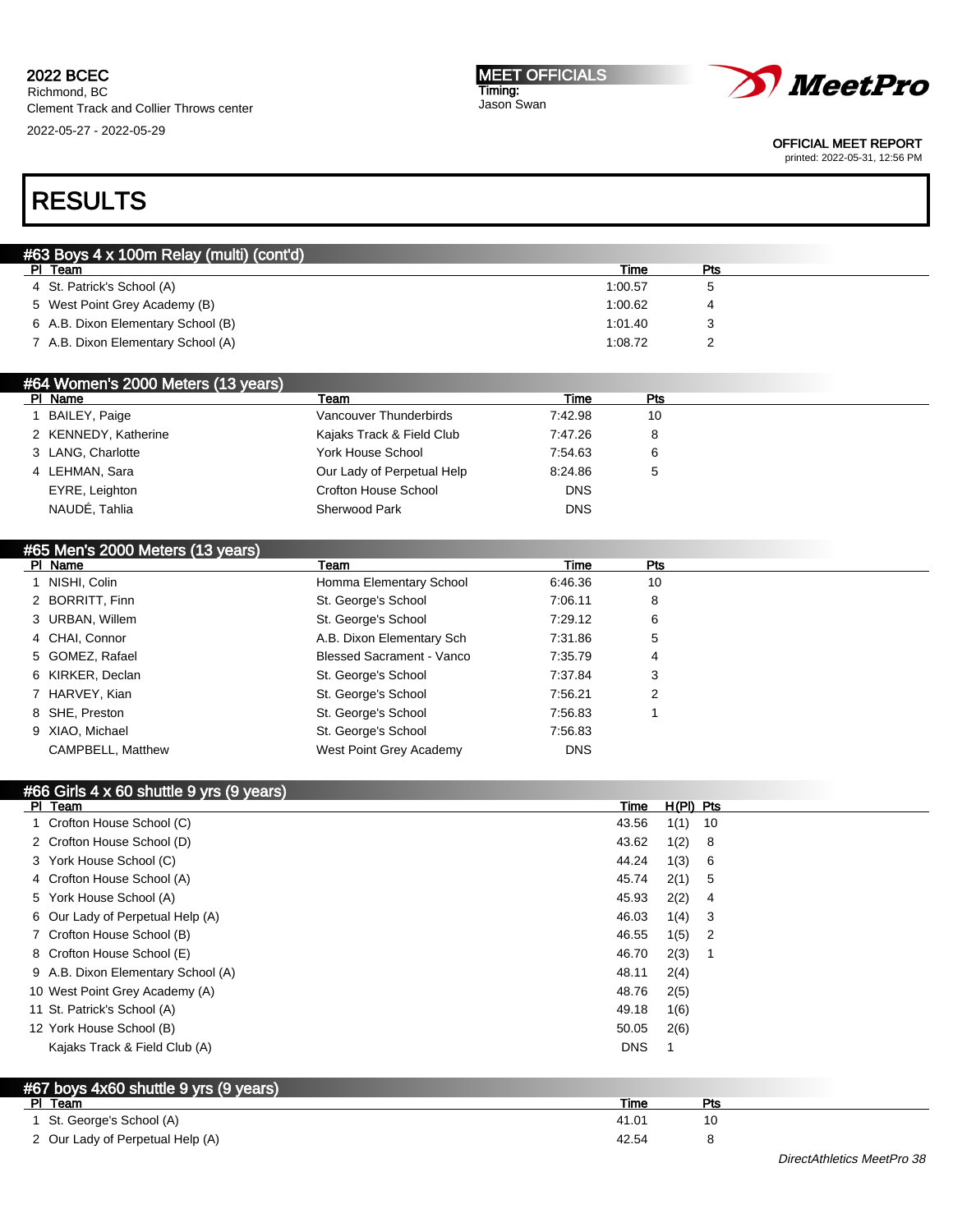#### 2022 BCEC Richmond, BC

Clement Track and Collier Throws center 2022-05-27 - 2022-05-29

| <b>IMEET OFFICIALS</b> |  |
|------------------------|--|
| Timing:                |  |
| Jason Swan             |  |



OFFICIAL MEET REPORT

printed: 2022-05-31, 12:56 PM

# RESULTS

| #67 boys 4x60 shuttle 9 yrs (9 years) (cont'd) |       |     |  |  |
|------------------------------------------------|-------|-----|--|--|
| PI Team                                        | Time  | Pts |  |  |
| 3 St. George's School (B)                      | 42.56 |     |  |  |
| 4 St. Patrick's School (A)                     | 43.23 | 5   |  |  |
| 5 West Point Grey Academy (A)                  | 43.26 | 4   |  |  |
| 6 A.B. Dixon Elementary School (A)             | 43.41 |     |  |  |
| 7 St. Patrick's School (B)                     | 48.26 |     |  |  |
|                                                |       |     |  |  |

| #68 girls 4x60 shuttle 10yrs (10 years) |       |             |     |
|-----------------------------------------|-------|-------------|-----|
| PI Team                                 | Time  | $H(PI)$ Pts |     |
| Our Lady of Perpetual Help (A)          | 40.63 | 1(1)        | 10  |
| 2 York House School (A)                 | 41.80 | 2(1) 8      |     |
| 3 Crofton House School (B)              | 42.64 | 1(2)        | - 6 |
| 4 St. Patrick's School (B)              | 43.27 | 1(3) 5      |     |
| 5 York House School (B)                 | 44.21 | 2(2)        | - 4 |
| 6 Crofton House School (C)              | 44.65 | $1(4)$ 3    |     |
| 7 Crofton House School (A)              | 45.10 | $2(3)$ 2    |     |
| 8 West Point Grey Academy (A)           | 45.48 | 2(4)        |     |
| 9 St. Patrick's School (A)              | 47.07 | 2(5)        |     |

### #69 boys 4x60 shuttle 10yrs (10 years)

| PI Team                            | Time  | Pts |  |
|------------------------------------|-------|-----|--|
| 1 St. George's School (A)          | 39.35 | 10  |  |
| 2 St. George's School (B)          | 40.36 | 8   |  |
| 3 St. Patrick's School (B)         | 41.30 | 6   |  |
| 4 Our Lady of Perpetual Help (A)   | 44.10 | 5   |  |
| 5 A.B. Dixon Elementary School (A) | 44.63 | 4   |  |
| 6 West Point Grey Academy (B)      | 45.31 | 3   |  |
| 7 St. Patrick's School (A)         | 46.04 | ົ   |  |

### #70 Girls 4x60 shuttle 11yrs (11 years)

| PI Team                            | Time  | Pts          |
|------------------------------------|-------|--------------|
| 1 Our Lady of Perpetual Help (A)   | 40.39 | 10           |
| 2 Crofton House School (A)         | 40.63 | 8            |
| 3 Crofton House School (B)         | 40.91 | 6            |
| 4 Crofton House School (C)         | 41.26 | $\mathbf{5}$ |
| 5 St. Patrick's School (A)         | 42.28 | 4            |
| 6 St. Patrick's School (B)         | 43.25 | 3            |
| 7 A.B. Dixon Elementary School (A) | 49.45 | ົ            |

| $\frac{1}{2}$ #71 Boys 4x60 shuttle 11yrs (11 years) |       |     |  |
|------------------------------------------------------|-------|-----|--|
| PI.<br>Team                                          | Time  | Pts |  |
| St. Patrick's School (A)                             | 38.63 | 10  |  |
| 2 Unattached British Columbia (A)                    | 38.90 | 8   |  |
| 3 Our Lady of Perpetual Help (A)                     | 39.52 | 6   |  |
| 4 St. Patrick's School (B)                           | 42.05 |     |  |
| 5 St. Patrick's School (C)                           | 43.63 | 4   |  |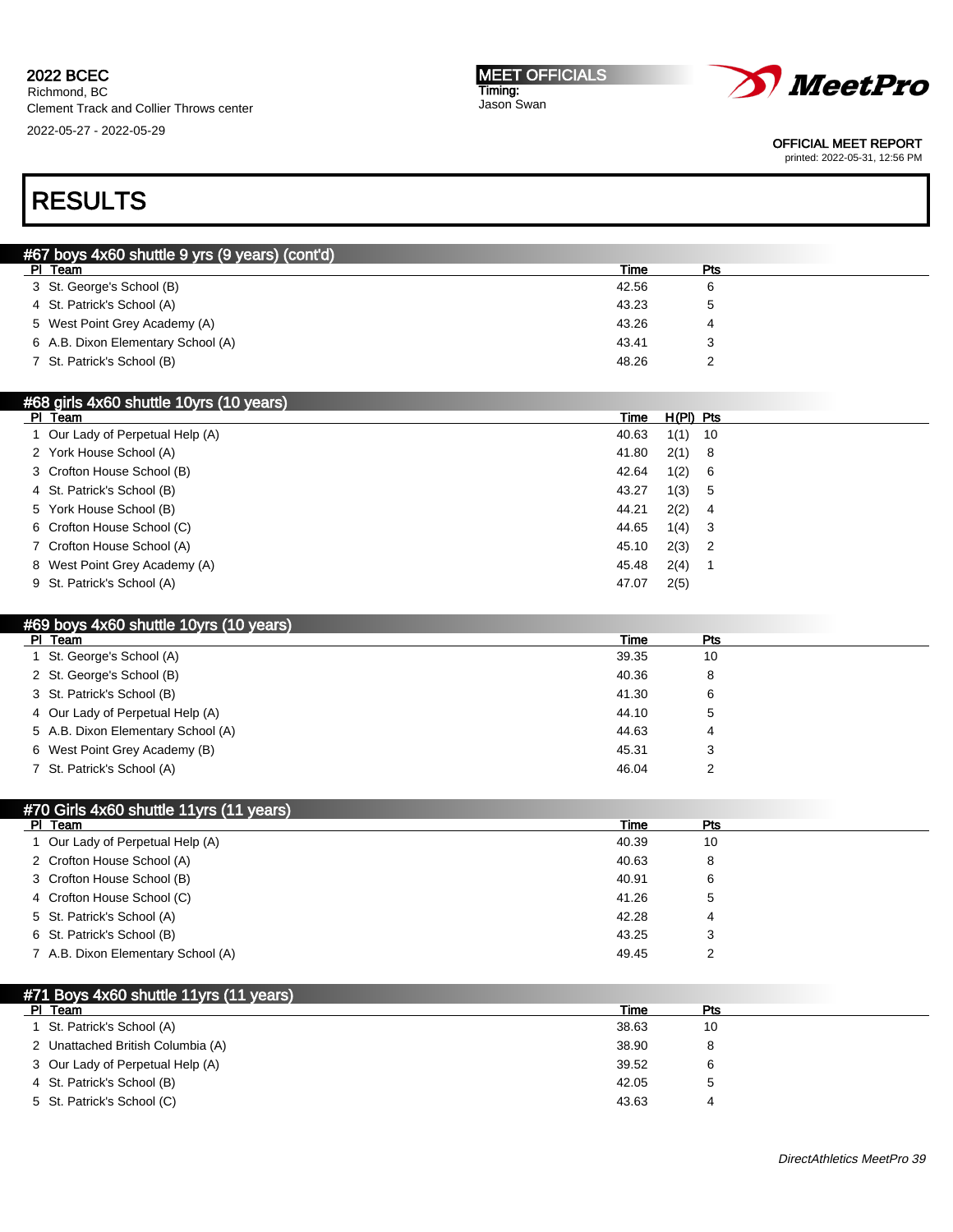Richmond, BC Clement Track and Collier Throws center 2022-05-27 - 2022-05-29

# RESULTS

| <u>#72 Girls 100 Mete</u> rs (9 years) |                             |             |      |             |    |
|----------------------------------------|-----------------------------|-------------|------|-------------|----|
| PI Name                                | Team                        | <u>Time</u> |      | $H(PI)$ Pts |    |
| 1 ASTLES, Avril                        | <b>Crofton House School</b> | 16.14       | (NW) | 7(1)        | 10 |
| 2 POON, Alexa                          | <b>Crofton House School</b> | 16.66       | (NW) | 4(1)        | 8  |
| 3 TUPPER, Rubi                         | Vancouver Thunderbirds      | 16.92       | (NW) | 3(1)        | 6  |
| 4 KHARE, Milana                        | <b>Crofton House School</b> | 17.01       | (NW) | 5(1)        | 5  |
| 5 SANDHU, Aria                         | <b>York House School</b>    | 17.12       | (NW) | 1(1)        | 4  |
| 6 LING, Mia                            | <b>Crofton House School</b> | 17.14       | (NW) | 5(2)        | 3  |
| 7 BI, Angelina                         | <b>Crofton House School</b> | 17.45       | (NW) | 2(1)        | 2  |
| 8 RATHSACK, Nayri                      | <b>Crofton House School</b> | 17.59       | (NW) | 5(3)        | 1  |
| 9 TSAO, Emma                           | <b>Crofton House School</b> | 17.71       | (NW) | 1(2)        |    |
| 10 VIGO MATRANGA, Victoria             | <b>Crofton House School</b> | 17.79       | (NW) | 3(2)        |    |
| 11 SINCLAIR, Camille                   | <b>York House School</b>    | 17.83       | (NW) | 7(2)        |    |
| 12 LALL, Samara                        | <b>Crofton House School</b> | 17.94       | (NW) | 5(4)        |    |
| 13 ALAM, Richelle                      | York House School           | 18.07       | (NW) | 3(3)        |    |
| 14 LAGGUI, Izzy                        | Our Lady of Perpetual Help  | 18.10       | (NW) | 1(3)        |    |
| 15 BAINS, Seylah                       | Kajaks Track & Field Club   | 18.13       | (NW) | 2(2)        |    |
| 16 MA, Gloria                          | West Point Grey Academy     | 18.15       | (NW) | 4(2)        |    |
| 17 KEAY, Parker                        | West Point Grey Academy     | 18.25       | (NW) | 6(1)        |    |
| 18 LI, Skylar                          | <b>Crofton House School</b> | 18.36       | (NW) | 3(4)        |    |
| 19 ZHOU, Yale                          | <b>Crofton House School</b> | 18.42       | (NW) | 4(3)        |    |
| 20 DHAMI, Mahlia                       | A.B. Dixon Elementary Sch   | 18.43       | (NW) | 1(4)        |    |
| 21 WONG, Kate                          | Our Lady of Perpetual Help  | 18.51       | (NW) | 7(3)        |    |
| 22 KATO, Mona                          | York House School           | 18.51       | (NW) | 4(4)        |    |
| 23 VALL, Sahara                        | Kajaks Track & Field Club   | 18.63       | (NW) | 4(5)        |    |
| 24 LUM, Franky                         | <b>York House School</b>    | 18.67       | (NW) | 2(3)        |    |
| 25 MORI, Sophia                        | <b>Crofton House School</b> | 18.71       | (NW) | 4(6)        |    |
| 26 WANG, Lia                           | Fraser Academy              | 18.74       | (NW) | 2(4)        |    |
| 27 KARIM, Nisa                         | West Point Grey Academy     | 18.77       | (NW) | 6(2)        |    |
| 28 ESKANDARI, Kimia                    | <b>York House School</b>    | 18.78       | (NW) | 5(5)        |    |
| 29 NARULA, Sarina                      | Crofton House School        | 18.79       | (NW) | 6(3)        |    |
| 30 MAHAFFY-RENWICK, Aislin             | Langley Mustangs            | 18.80       | (NW) | 1(5)        |    |
| 31 ANDERSON, Maya                      | York House School           | 18.86       | (NW) | 2(5)        |    |
| 32 SANGRA, Reya                        | <b>Crofton House School</b> | 18.91       | (NW) | 3(5)        |    |
| 33 MCCONNELL, Katherine                | Crofton House School        | 19.22       | (NW) | 2(6)        |    |
| 34 GREER, Lily                         | Our Lady of Perpetual Help  | 19.25       | (NW) | 5(6)        |    |
| 35 JOHNS, Chanel                       | Crofton House School        | 19.36       | (NW) | 3(6)        |    |
| 36 SUELZLE, Lilly                      | Our Lady of Perpetual Help  | 19.48       | (NW) | 1(6)        |    |
| 37 BERNASCHEK, Aria                    | York House School           | 19.49       | (NW) | 1(7)        |    |
| 38 WOODWARD, Samantha                  | <b>Crofton House School</b> | 19.98       | (NW) | 7(4)        |    |
| 39 YEN, Megan                          | <b>York House School</b>    | 19.99       | (NW) | 3(7)        |    |
| 40 ZHEN, Valentina                     | West Point Grey Academy     | 20.14       | (NW) | 5(7)        |    |
| 41 LAWRENCE, Siena                     | Crofton House School        | 20.15       | (NW) | 3(8)        |    |
| 42 ZHANG, Brianna                      | York House School           | 20.37       | (NW) | 6(4)        |    |
| 43 SIMMONS, Maeve                      | Crofton House School        | 20.39       | (NW) | 4(7)        |    |
| 44 NOCENTE, Charlotte                  | <b>Crofton House School</b> | 20.52       | (NW) | 7(5)        |    |
| 45 SIMS, Natalie                       | Crofton House School        | 20.54       | (NW) | 6(5)        |    |
| 46 WARDLE, Els                         | St. Patrick's School        | 20.58       | (NW) | 6(6)        |    |
|                                        |                             |             |      |             |    |

MEET OFFICIALS Timing: Jason Swan

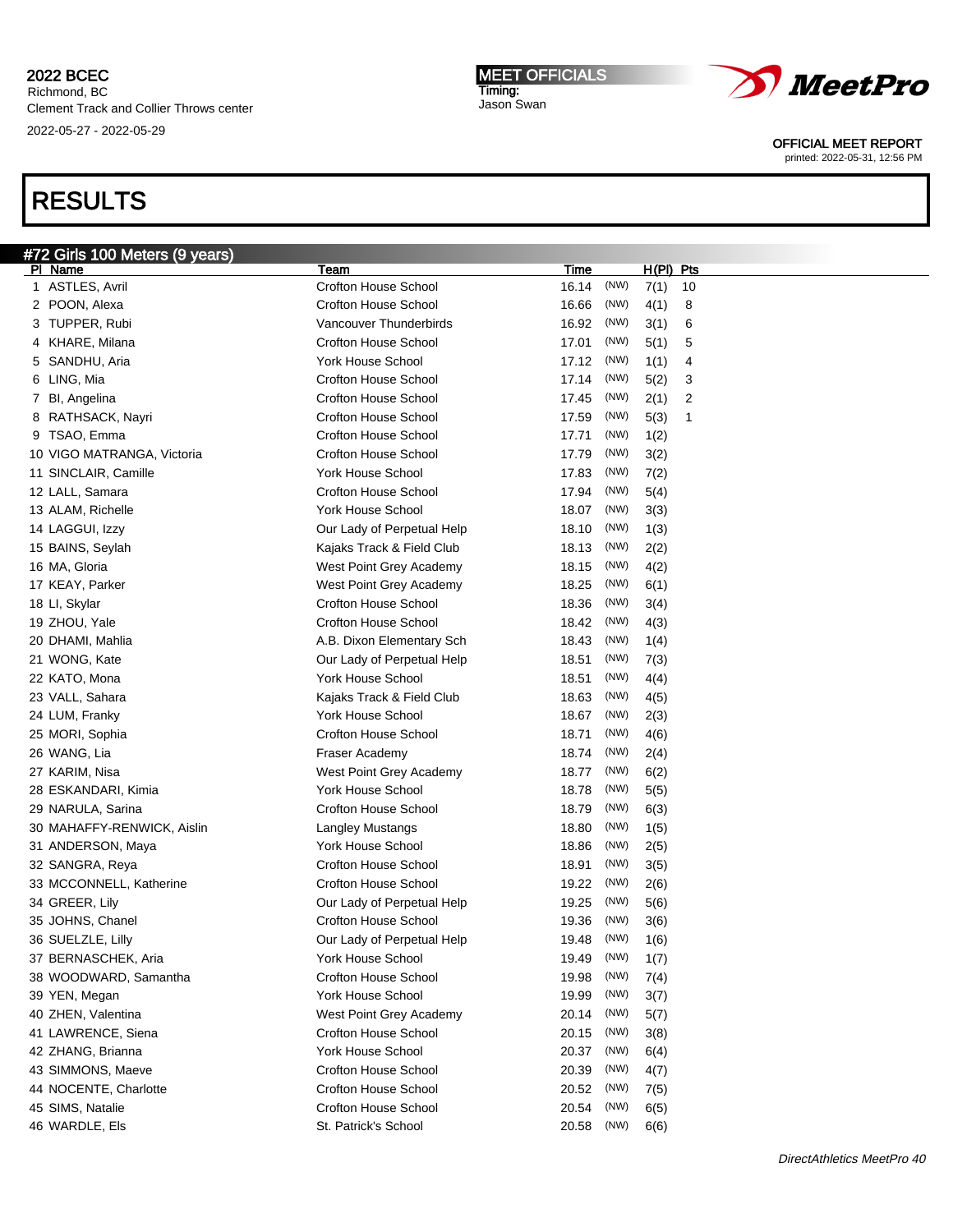Richmond, BC Clement Track and Collier Throws center 2022-05-27 - 2022-05-29





OFFICIAL MEET REPORT

printed: 2022-05-31, 12:56 PM

# RESULTS

| #72 Girls 100 Meters (9 years) (cont'd) |                           |               |             |
|-----------------------------------------|---------------------------|---------------|-------------|
| PI Name                                 | Team                      | Time          | $H(PI)$ Pts |
| 47 CROSBY, Ella                         | York House School         | (NW)<br>20.59 | 6(7)        |
| 48 KARIM, Khaliya                       | West Point Grey Academy   | (NW)<br>20.70 | 7(6)        |
| 49 SIROUNIS, Georgia                    | York House School         | (NW)<br>21.02 | 2(7)        |
| SZIGETI, Isla                           | Crofton House School      | DQ            |             |
| DI PLACITO, Clara                       | York House School         | <b>DNS</b>    |             |
| SY. Natalia                             | A.B. Dixon Elementary Sch | <b>DNS</b>    | 5           |
| ROWLEY, Olive                           | West Point Grey Academy   | <b>DNS</b>    | 6           |
|                                         |                           |               |             |

## #73 Boys 100 Meters (9 years)

| PI Name                     | Team                       | Time  |      | H(PI) Pts |    |
|-----------------------------|----------------------------|-------|------|-----------|----|
| 1 CHAN, Zachary             | Kajaks Track & Field Club  | 16.13 | (NW) | 6(1)      | 10 |
| 2 WONG, Sebastian           | Collingwood                | 16.22 | (NW) | 5(1)      | 8  |
| 3 DAWE, Philip              | West Point Grey Academy    | 16.40 | (NW) | 7(1)      | 6  |
| 4 BAXTER, Sebastian         | West Point Grey Academy    | 16.40 | (NW) | 2(1)      | 5  |
| 5 O'DONNELL, Finn (finnlay) | West Vancouver Track & Fi  | 16.57 | (NW) | 1(1)      | 4  |
| 6 ONG, Levi                 | St. George's School        | 16.59 | (NW) | 7(2)      | 3  |
| 7 CHAN, Rylan               | Our Lady of Perpetual Help | 16.60 | (NW) | 6(2)      | 2  |
| 8 LAU, Jaden                | St. Patrick's School       | 16.67 | (NW) | 2(2)      | 1  |
| 9 DHALIWAL, Zoraveer        | St. George's School        | 16.73 | (NW) | 2(3)      |    |
| 10 WOZNY-BRITCH, Joey       | Our Lady of Perpetual Help | 16.81 | (NW) | 6(3)      |    |
| 11 NELSON, Cole             | Unattached British Columbi | 16.83 | (NW) | 5(2)      |    |
| 12 TANG, Lukas              | St. George's School        | 16.87 | (NW) | 7(3)      |    |
| 13 ROCH, Kingston           | St. George's School        | 16.91 | (NW) | 7(4)      |    |
| 14 KIRKER, Emmett           | St. George's School        | 17.01 | (NW) | 5(3)      |    |
| 15 WONG, Quintus            | A.B. Dixon Elementary Sch  | 17.27 | (NW) | 2(4)      |    |
| 16 GUDEWILL, Hayden         | St. George's School        | 17.42 | (NW) | 4(1)      |    |
| 17 LI, Jayden               | James Thompson Elementa    | 17.43 | (NW) | 2(5)      |    |
| 18 SAVELIEV, Roma           | A.B. Dixon Elementary Sch  | 17.61 | (NW) | 7(5)      |    |
| 19 PANTON, Charlie          | St. Patrick's School       | 17.96 | (NW) | 1(2)      |    |
| 20 ZHAO, Kyle               | James Thompson Elementa    | 18.01 | (NW) | 5(4)      |    |
| 21 ARMSTRONG, John          | St. George's School        | 18.27 | (NW) | 1(3)      |    |
| 22 WANG, David              | St. George's School        | 18.29 | (NW) | 5(5)      |    |
| 23 MANGANINI, Nicholas      | Vancouver Thunderbirds     | 18.30 | (NW) | 7(6)      |    |
| 24 LEUNG, Ryan              | West Point Grey Academy    | 18.30 | (NW) | 1(4)      |    |
| 25 THIESSEN, Asher          | Langley Mustangs           | 18.39 | (NW) | 6(4)      |    |
| 26 YANG, Kenneth            | Collingwood                | 18.42 | (NW) | 4(2)      |    |
| 27 KALPAKIAN, Jake          | St. George's School        | 18.49 | (NW) | 3(1)      |    |
| 28 CHANG, Ashton            | St. George's School        | 18.58 | (NW) | 3(2)      |    |
| 29 ZHU, Sunny               | West Point Grey Academy    | 18.59 | (NW) | 7(7)      |    |
| 30 FORDYCE, Finlay          | St. George's School        | 18.83 | (NW) | 5(6)      |    |
| 31 SHERGILL, Dean           | Kajaks Track & Field Club  | 18.86 | (NW) | 4(3)      |    |
| 32 BRILL, Fraser            | A.B. Dixon Elementary Sch  | 18.93 | (NW) | 3(3)      |    |
| 33 BO, Derrick              | St. George's School        | 19.26 | (NW) | 2(6)      |    |
| 34 LAI, Frank               | St. George's School        | 19.36 | (NW) | 3(4)      |    |
| 35 HAMILTON, Linden         | St. George's School        | 19.49 | (NW) | 4(4)      |    |
| 36 WEI, Kingsley            | Collingwood                | 19.78 | (NW) | 1(5)      |    |
|                             |                            |       |      |           |    |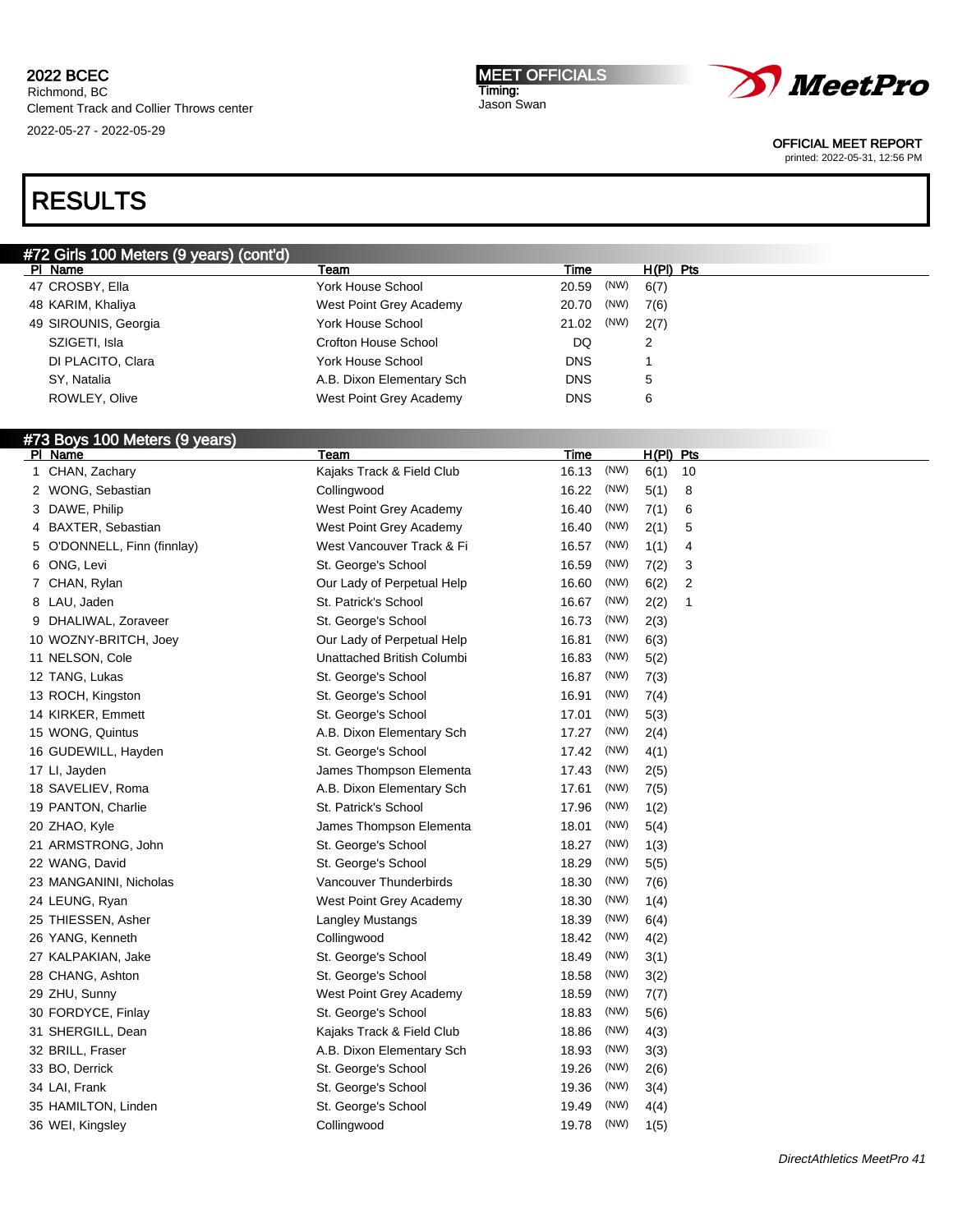## 2022 BCEC Richmond, BC

Clement Track and Collier Throws center 2022-05-27 - 2022-05-29

# RESULTS

|         | <b>MEET OFFICIALS</b> |
|---------|-----------------------|
| Timing: |                       |

Jason Swan



OFFICIAL MEET REPORT

printed: 2022-05-31, 12:56 PM

| #73 Boys 100 Meters (9 years) (cont'd) |                            |               |                |  |  |
|----------------------------------------|----------------------------|---------------|----------------|--|--|
| PI Name                                | Team                       | Time          | $H(PI)$ Pts    |  |  |
| 37 HAMILTON, Nicholas                  | St. George's School        | (NW)<br>19.82 | 6(5)           |  |  |
| 38 ALI, Zaidan                         | West Point Grey Academy    | (NW)<br>20.06 | 1(6)           |  |  |
| 39 ESSER, Erik                         | St. Patrick's School       | (NW)<br>20.08 | 5(7)           |  |  |
| 40 HAMILTON, Benjamin                  | St. George's School        | (NW)<br>20.25 | 1(7)           |  |  |
| 41 GILL, Jake                          | St. Patrick's School       | (NW)<br>20.54 | 3(5)           |  |  |
| 42 YAN, Dustin                         | St. Patrick's School       | (NW)<br>20.77 | 7(8)           |  |  |
| 43 JING, Kevin                         | James Thompson Elementa    | (NW)<br>22.07 | 3(6)           |  |  |
| 44 LINDBERG, Baye                      | St. Patrick's School       | (NW)<br>22.40 | 3(7)           |  |  |
| CABRAL, Jordan                         | Fraser Academy             | <b>DNS</b>    | 2              |  |  |
| PRESA, Cristobal                       | A.B. Dixon Elementary Sch  | <b>DNS</b>    | $\overline{2}$ |  |  |
| MACAULAY, Owen                         | Fraser Academy             | <b>DNS</b>    | 3              |  |  |
| MARTINEZ, Alexander                    | Coquitlam Cheetahs         | <b>DNS</b>    | 4              |  |  |
| LOOS, Thomas                           | St. Patrick's School       | <b>DNS</b>    | 4              |  |  |
| WESIK, Lucas                           | St. George's School        | <b>DNS</b>    | 4              |  |  |
| HUNGERFORD, Will                       | St. George's School        | <b>DNS</b>    | 5              |  |  |
| GUIZZO, Dominic                        | Our Lady of Perpetual Help | <b>DNS</b>    | 6              |  |  |
| KHAIRA, Sansaar                        | Kalamalka Secondary Scho   | <b>DNS</b>    | 6              |  |  |

## #74 Girls 100 Meters (10 years)

| PI Name                  | Team                        | <b>Time</b> |      | $H(PI)$ Pts |    |
|--------------------------|-----------------------------|-------------|------|-------------|----|
| 1 LANE, Abbey            | Vancouver Thunderbirds      | 15.46       | (NW) | 5(1)        | 10 |
| 2 BARRETT-STEWART, Grace | Our Lady of Perpetual Help  | 15.55       | (NW) | 3(1)        | 8  |
| DESJARDINS, Lillie<br>3  | <b>York House School</b>    | 15.57       | (NW) | 3(2)        | 6  |
| VROOMAN, Dawson          | Pebble Hill                 | 15.96       | (NW) | 1(1)        | 5  |
| DUHME, Emily<br>5        | <b>Crofton House School</b> | 16.05       | (NW) | 4(1)        | 4  |
| MONCEY, Ayla<br>6        | Vancouver Thunderbirds      | 16.21       | (NW) | 1(2)        | 3  |
| HARROP LOPEZ, Ines       | <b>Crofton House School</b> | 16.30       | (NW) | 6(1)        | 2  |
| 8 LAI HAINSTOCK, Kaya    | Our Lady of Perpetual Help  | 16.46       | (NW) | 1(3)        | -1 |
| ROOPANI, Aiza            | <b>York House School</b>    | 16.90       | (NW) | 2(1)        |    |
| 10 LUI, Reese            | West Point Grey Academy     | 16.91       | (NW) | 1(4)        |    |
| 11 LAVIN, Amaya          | <b>York House School</b>    | 16.91       | (NW) | 2(2)        |    |
| 12 CONDON, Eilee         | Coquitlam Cheetahs          | 17.09       | (NW) | 4(2)        |    |
| 13 BOOTH, Annabelle      | <b>York House School</b>    | 17.15       | (NW) | 4(3)        |    |
| 14 WANG, Lilliana        | <b>Crofton House School</b> | 17.20       | (NW) | 3(3)        |    |
| 15 ACEBEDO, Theresa      | St. Patrick's School        | 17.38       | (NW) | 5(2)        |    |
| 16 LEE, Olivia           | York House School           | 17.42       | (NW) | 4(4)        |    |
| 17 JACQUES, Ivy          | Our Lady of Perpetual Help  | 17.62       | (NW) | 2(3)        |    |
| 18 CHEN, Chelsea         | <b>York House School</b>    | 17.97       | (NW) | 3(4)        |    |
| 19 BREALEY, Stella       | <b>York House School</b>    | 17.98       | (NW) | 3(5)        |    |
| 20 LAUW, Joanne          | James Thompson Elementa     | 18.12       | (NW) | 2(4)        |    |
| 21 KELLY, Rose           | St. Patrick's School        | 18.12       | (NW) | 5(3)        |    |
| 22 TERRELL, Ella         | Unattached                  | 18.12       | (NW) | 6(2)        |    |
| 23 MTANGA, Maka          | St. Patrick's School        | 18.13       | (NW) | 5(4)        |    |
| 24 RAFIEI, Kate          | <b>York House School</b>    | 18.24       | (NW) | 4(5)        |    |
| 25 BAO, Sissy            | <b>Crofton House School</b> | 18.29       | (NW) | 4(6)        |    |
| 26 MOTLEY, Isv           | St. Patrick's School        | 18.44       | (NW) | 1(5)        |    |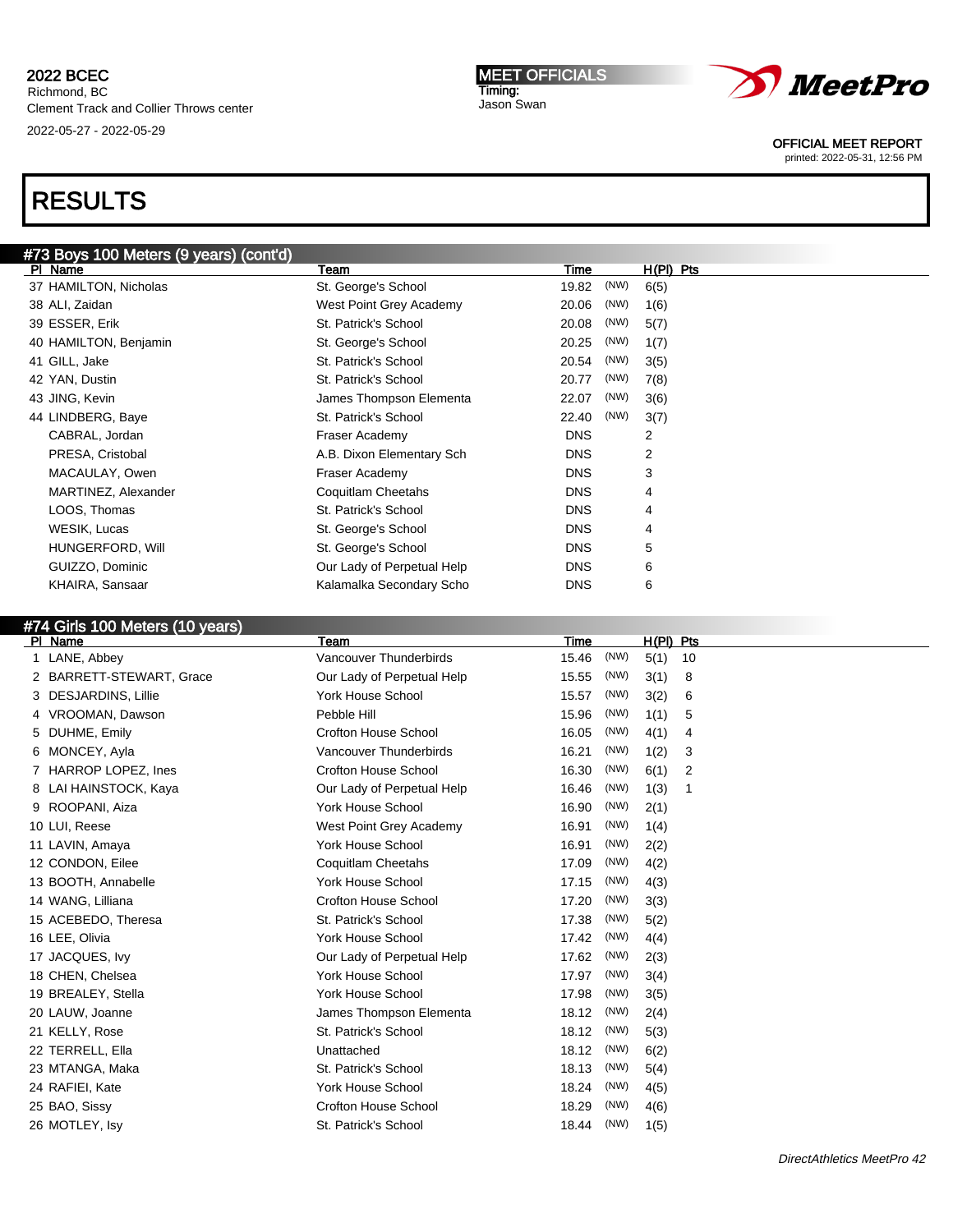2022-05-27 - 2022-05-29

# RESULTS

#### MEET OFFICIALS Timing: Jason Swan



OFFICIAL MEET REPORT

printed: 2022-05-31, 12:56 PM

### #74 Girls 100 Meters (10 years) (cont'd) PI Name **The H(PI)** Pts Team Team Team Team Time H(PI) Pts 27 HOUSSIAN, Bea **York House School** 18.48 (NW) 6(3) 28 XU, Kiki **XVI, Kiki York House School** 18.85 (NW) 5(5) 29 BASTIEN, Carly **Carly Carly Carly Concerned Carly Concerned Help** 18.87 (NW) 3(6) 30 HUAMALI, Alexis Crofton House School 18.95 (NW) 1(6) 31 NG, Grace St. Patrick's School 18.95 (NW) 6(4) 32 JOHNS, Capri Crofton House School 19.03 (NW) 4(7) 33 KALTENBRUNER, Violet Crofton House School 19.32 (NW) 3(7) 34 TARRANT, Mary **A.B. Dixon Elementary Sch** 19.48 (NW) 5(6) 35 MASON, Cassandra **St. Patrick's School** 19.52 (NW) 6(5) 36 BRANKSTON, Fiona **York House School** 19.77 (NW) 1(7) 37 JIANG, Helen **19.85** (NW) 2(5) Crofton House School 19.85 (NW) 2(5) 38 BAIRD, Aleeya West Point Grey Academy 20.72 (NW) 2(6) PETERSON, Beatrix **CONSISTERSON, Beatrix CONSISTERS** ON Vancouver Thunderbirds **CONSISTERS** ALI, Aria West Point Grey Academy DNS 2 MARCOS, Mia **Coquitlam Cheetahs** DNS 5 LEE, Minah **St. Patrick's School** DNS 6 ARIAS-NEUMEYER, Allegra Crofton House School DNS 6

## #75 Boys 100 Meters (10 years)

| PI Name                      | Team                        | Time          | $H(PI)$ Pts |    |
|------------------------------|-----------------------------|---------------|-------------|----|
| MAVRITSAKIS, Billy           | Ocean Athletics Track & Fie | (NW)<br>14.66 | 7(1)        | 10 |
| 2 HETHERINGTON, Parker       | Unattached                  | (NW)<br>15.36 | 7(2)        | 8  |
| LAM, Travis<br>3             | A.B. Dixon Elementary Sch   | (NW)<br>15.76 | 7(3)        | 6  |
| ZHAO, Marshall               | St. George's School         | (NW)<br>15.96 | 6(1)        | 5  |
| SIMMONS, Micah<br>5          | St. George's School         | (NW)<br>15.99 | 5(1)        | 4  |
| <b>BURCH, Sebastian</b><br>6 | Sea to Sky Athletics        | (NW)<br>16.01 | 6(2)        | 3  |
| VARMA VITUG, Armaan          | St. George's School         | (NW)<br>16.08 | 5(2)        | 2  |
| TORIBIO, Maximo              | Port Guichon                | (NW)<br>16.11 | 1(1)        | -1 |
| ZHAI, Ethan                  | James Thompson Elementa     | (NW)<br>16.18 | 7(4)        |    |
| 10 WELZ, Jack                | Pebble Hill                 | (NW)<br>16.20 | 6(3)        |    |
| 11 LY, Oliver                | A.B. Dixon Elementary Sch   | (NW)<br>16.23 | 6(4)        |    |
| 12 MALIK, Kiyan              | St. George's School         | (NW)<br>16.30 | 6(5)        |    |
| 13 SAYLES, Maverick          | <b>Langley Mustangs</b>     | (NW)<br>16.33 | 1(2)        |    |
| 14 TANG, Kasper              | St. George's School         | (NW)<br>16.38 | 3(1)        |    |
| 15 XAUSA, Gray               | St. George's School         | (NW)<br>16.43 | 4(1)        |    |
| 16 RAY, Daniel               | St. Patrick's School        | (NW)<br>16.45 | 7(5)        |    |
| 17 HOTSON, Basil             | St. George's School         | (NW)<br>16.46 | 5(3)        |    |
| 18 KRPAN, Ivan               | Our Lady of Perpetual Help  | (NW)<br>16.51 | 2(1)        |    |
| 19 PANG, Darren              | St. George's School         | (NW)<br>16.73 | 3(2)        |    |
| 20 IP, Aiden                 | St. George's School         | (NW)<br>16.93 | 1(3)        |    |
| 21 WANG, Kingston            | St. George's School         | (NW)<br>16.98 | 6(6)        |    |
| 22 WANG, Rickie              | St. George's School         | (NW)<br>17.08 | 4(2)        |    |
| 23 COCCO, Alessandro         | West Point Grey Academy     | (NW)<br>17.11 | 3(3)        |    |
| 24 DAHL, Mason               | Kajaks Track & Field Club   | (NW)<br>17.11 | 2(2)        |    |
| 25 LIU, Ted                  | St. George's School         | (NW)<br>17.18 | 2(3)        |    |
| 26 WRIGHT, Miller            | St. George's School         | (NW)<br>17.21 | 2(4)        |    |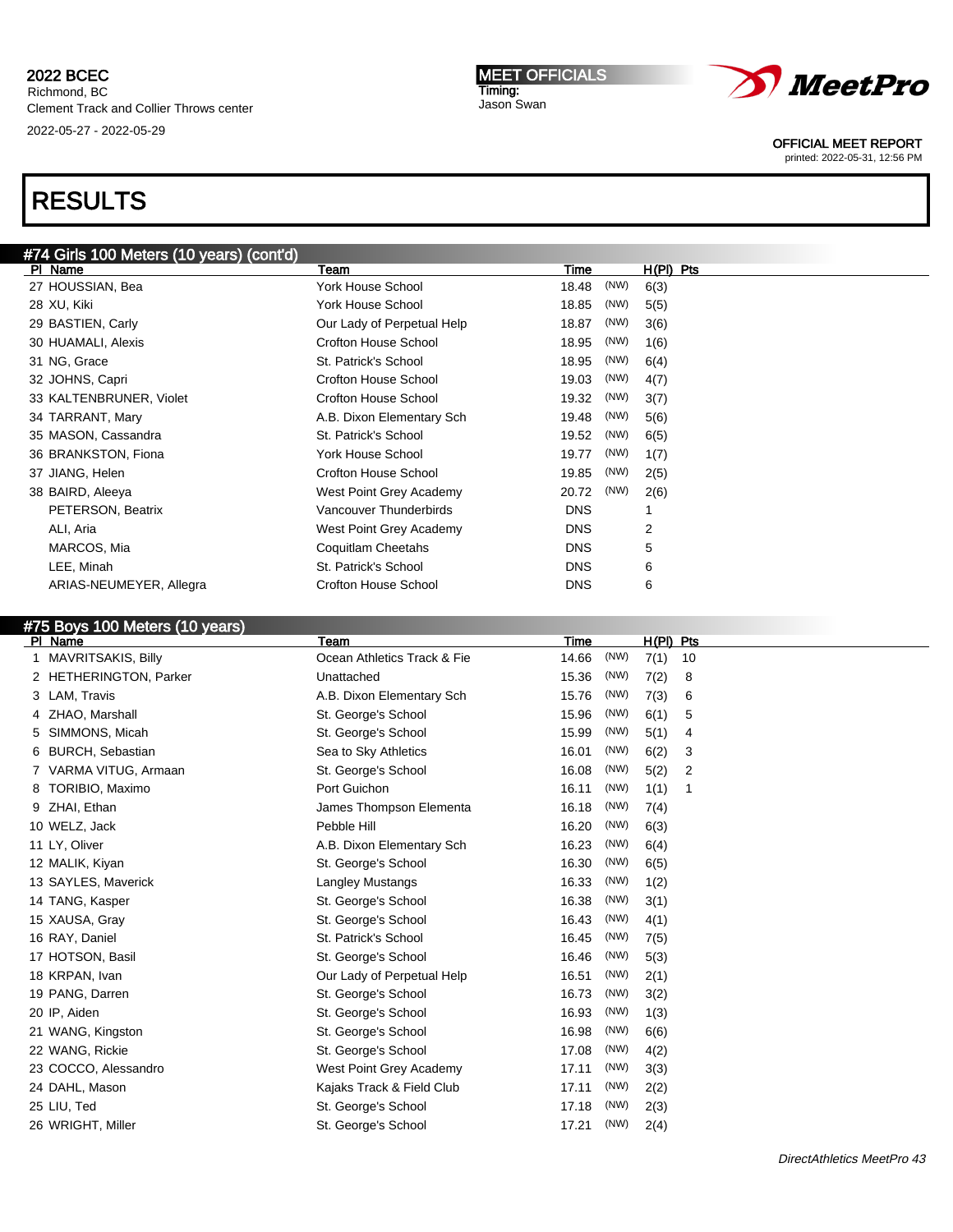# RESULTS

| #75 Boys 100 Meters (10 years) (cont'd) |                            |            |      |                |  |
|-----------------------------------------|----------------------------|------------|------|----------------|--|
| PI Name                                 | Team                       | Time       |      | $H(PI)$ Pts    |  |
| 27 CUFF, Ezra                           | Vancouver Thunderbirds     | 17.22      | (NW) | 3(4)           |  |
| 28 SINGH, Akaash                        | St. George's School        | 17.50      | (NW) | 5(4)           |  |
| 29 MUNRO, Sloan                         | St. Patrick's School       | 17.52      | (NW) | 5(5)           |  |
| 30 MULLER, Mason                        | Fraser Academy             | 17.55      | (NW) | 4(3)           |  |
| 31 MADDEN, Jack                         | Our Lady of Perpetual Help | 17.58      | (NW) | 1(4)           |  |
| 32 THOMAS, Caleb                        | Our Lady of Perpetual Help | 17.67      | (NW) | 4(4)           |  |
| 33 MEDIANU, Luca                        | Kajaks Track & Field Club  | 17.74      | (NW) | 4(5)           |  |
| 34 JAGGER, Harrison                     | St. George's School        | 17.76      | (NW) | 4(6)           |  |
| 35 WANG, Ethan                          | St. Patrick's School       | 17.80      | (NW) | 6(7)           |  |
| 36 ZHANG, Keelyn                        | St. George's School        | 17.80      | (NW) | 1(5)           |  |
| 37 BEVAN, Joel                          | Kajaks Track & Field Club  | 17.90      | (NW) | 2(5)           |  |
| 38 NEIL, Julien                         | Fraser Academy             | 18.02      | (NW) | 2(6)           |  |
| 39 CHAN, Aaron                          | West Point Grey Academy    | 18.03      | (NW) | 1(6)           |  |
| 40 HARVEY, Owen                         | West Point Grey Academy    | 18.12      | (NW) | 4(7)           |  |
| 41 KOCHIS, Lucas                        | Our Lady of Perpetual Help | 18.17      | (NW) | 3(5)           |  |
| 42 HARDY, Ryan                          | West Point Grey Academy    | 18.18      | (NW) | 2(7)           |  |
| 43 GODWIN, Ethan                        | St. George's School        | 18.23      | (NW) | 6(8)           |  |
| 44 FUNG, Carson                         | St. George's School        | 18.43      | (NW) | 3(6)           |  |
| 45 DURHAM, Elliot                       | St. George's School        | 18.56      | (NW) | 1(7)           |  |
| 46 PAUL, Declan                         | St. Patrick's School       | 19.11      | (NW) | 5(6)           |  |
| 47 KARIM, Izaan                         | West Point Grey Academy    | 22.09      | (NW) | 7(6)           |  |
| REID, Alexander                         | Kajaks Track & Field Club  | <b>DNS</b> |      | 3              |  |
| ALI, Ashur                              | West Point Grey Academy    | <b>DNS</b> |      | 5              |  |
| FOSTER, Logan                           | Vancouver Thunderbirds     | <b>DNS</b> |      | $\overline{7}$ |  |
| CANNON, Clive                           | St. George's School        | <b>DNS</b> |      | $\overline{7}$ |  |
|                                         |                            |            |      |                |  |

| #76 Girls 200 Meters (11 years) |                            |       |      |             |    |
|---------------------------------|----------------------------|-------|------|-------------|----|
| PI Name                         | Team                       | Time  |      | $H(PI)$ Pts |    |
| STAMM, Elaina                   | St. Johns Eagles           | 31.69 | (NW) | 4(1)        | 10 |
| 2 LEVINS, Ava                   | Unattached                 | 31.92 | (NW) | 1(1)        | 8  |
| 3 KEAY, Sloan                   | West Point Grey Academy    | 32.28 | (NW) | 3(1)        | 6  |
| 4 KUSUMOTO, Meika               | <b>York House School</b>   | 32.42 | (NW) | 4(2)        | 5  |
| 5 EYRE, Alexandra               | West Point Grey Academy    | 32.95 | (NW) | 2(1)        | 4  |
| 6 HARDY, Rachel                 | West Point Grey Academy    | 33.28 | (NW) | 3(2)        | 3  |
| REIMER, Jackie                  | Unattached                 | 33.41 | (NW) | 4(3)        | 2  |
| 8 FAULDS, Avery                 | Our Lady of Perpetual Help | 33.62 | (NW) | 1(2)        |    |
| 9 JOHNSON, Julia                | <b>York House School</b>   | 34.17 | (NW) | 1(3)        |    |
| 10 LEE, Teagan                  | Our Lady of Perpetual Help | 34.31 | (NW) | 4(4)        |    |
| 11 GILL, Sahanna                | Kajaks Track & Field Club  | 34.86 | (NW) | 1(4)        |    |
| 12 NAPIER-SHANNON, Bella        | Laura Secord Cougars       | 35.24 | (NW) | 2(2)        |    |
| 13 WANG, Ariel                  | Crofton House School       | 35.43 | (NW) | 2(3)        |    |
| 14 FRANKS, Siena                | Our Lady of Perpetual Help | 35.54 | (NW) | 1(5)        |    |
| 15 HUAMALI, Aaliyah             | Crofton House School       | 35.97 | (NW) | 4(5)        |    |
| 16 JIANG, Iris                  | Crofton House School       | 36.17 | (NW) | 2(4)        |    |
| 17 GAN, Natalie                 | West Point Grey Academy    | 36.57 | (NW) | 4(6)        |    |
| 18 COOPER, Elizabeth            | Crofton House School       | 37.05 | (NW) | 3(3)        |    |
|                                 |                            |       |      |             |    |

MEET OFFICIALS Timing: Jason Swan



OFFICIAL MEET REPORT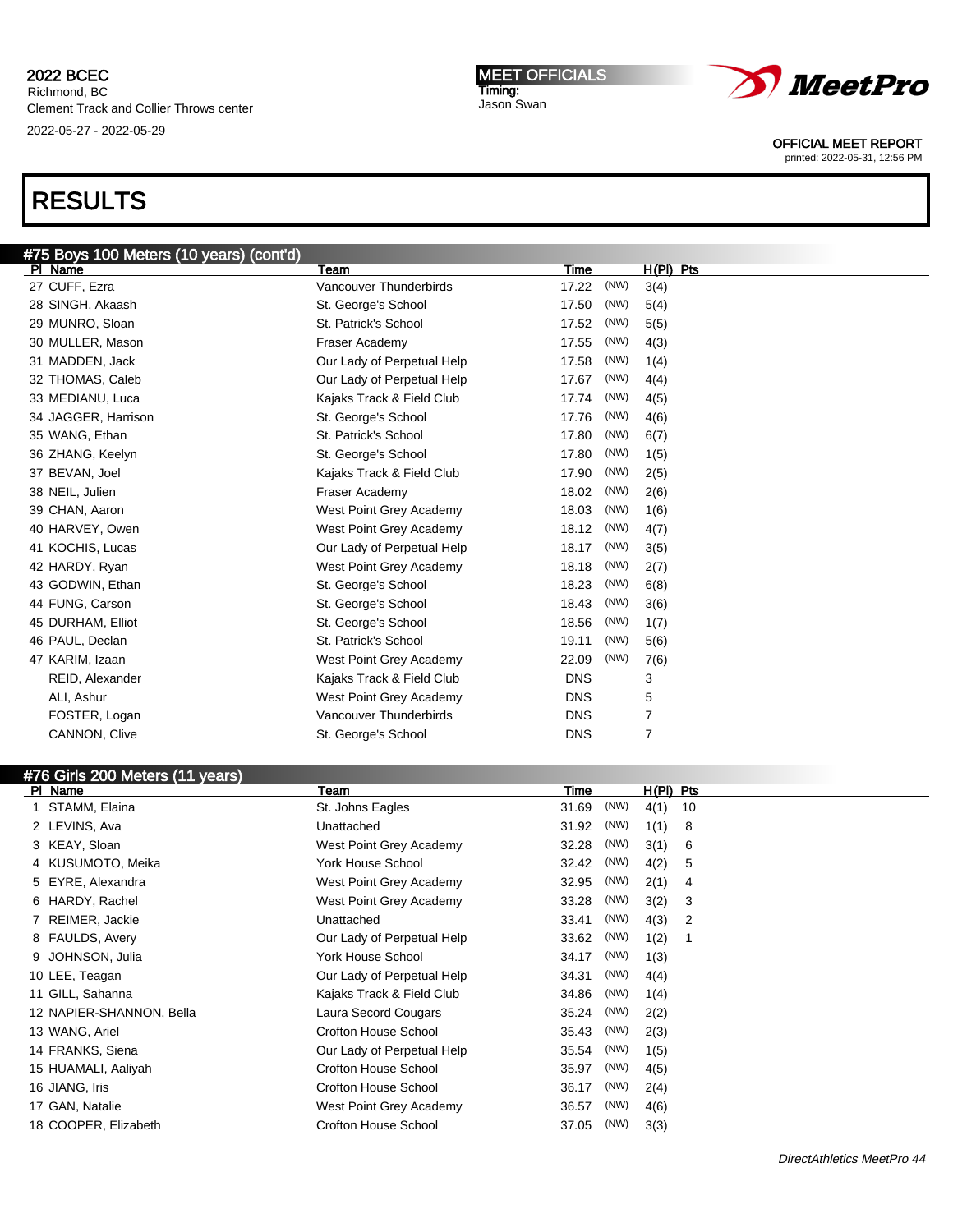#### MEET OFFICIALS Timing: Jason Swan



OFFICIAL MEET REPORT

printed: 2022-05-31, 12:56 PM

# RESULTS

| #76 Girls 200 Meters (11 years) (cont'd) |                            |               |            |  |
|------------------------------------------|----------------------------|---------------|------------|--|
| PI Name                                  | Team                       | Time          | H(PI) Pts  |  |
| 19 MARKEY, Grace                         | Laura Secord Cougars       | (NW)<br>37.24 | 3(4)       |  |
| 20 GARG, Naya                            | West Point Grey Academy    | (NW)<br>37.56 | 3(5)       |  |
| 21 WOODWARD, Cecily                      | Crofton House School       | (NW)<br>37.71 | 3(6)       |  |
| 22 LALARI, Sienna                        | West Point Grey Academy    | (NW)<br>37.78 | 3(7)       |  |
| 23 LI, Amy                               | Crofton House School       | (NW)<br>39.09 | 1(6)       |  |
| 24 WINTER, Coco                          | York House School          | (NW)<br>39.47 | 3(8)       |  |
| 25 NICOLA, Chloe                         | York House School          | (NW)<br>40.39 | 4(7)       |  |
| NEILL, Claire                            | West Point Grey Academy    | <b>DNS</b>    |            |  |
| CHAPMAN, Ryen                            | West Vancouver Track & Fi  | <b>DNS</b>    | 2          |  |
| BHULLAR, Sahej                           | Cougar Canyon Elementary   | <b>DNS</b>    | 2          |  |
| DHALIWAL, Maya                           | Unattached                 | <b>DNS</b>    | 2          |  |
| MCKINNEY, Ali                            | Our Lady of Perpetual Help | <b>DNS</b>    | 4          |  |
| #77 Boys 200 Meters (11 years)           |                            |               |            |  |
| PI Name                                  | Team                       | Time          | H(PI) Pts  |  |
| JUWAPE, Aaron                            | Unattached                 | (NW)<br>30.38 | 2(1)<br>10 |  |
| 2 SHANKAR, Kriday                        | St. George's School        | (NW)<br>30.87 | 4(1)<br>8  |  |
| $2$ $110NCA$ Tobei                       | <b>C+ Dotrick's Cohool</b> | (NW)<br>21.60 | 2(2)<br>G  |  |

| 2 SHANKAR, Kriday         | St. George's School              | 30.87      | (111) | 4(1) | ರ  |
|---------------------------|----------------------------------|------------|-------|------|----|
| 3 LIANGA, Tahsi           | St. Patrick's School             | 31.60      | (NW)  | 2(2) | 6  |
| 4 WONG, Adam              | St. George's School              | 31.83      | (NW)  | 1(1) | 5  |
| 5 LEE, Benjamin           | Unattached British Columbi       | 31.95      | (NW)  | 3(1) | 4  |
| 6 LI, Matthew             | St. George's School              | 32.21      | (NW)  | 3(2) | 3  |
| 7 MARESCU, Lucas          | Unattached                       | 32.22      | (NW)  | 1(2) | 2  |
| 8 TAYLOR-MACDONALD, Angus | St. George's School              | 32.51      | (NW)  | 1(3) | -1 |
| 9 LAU, Ethan              | Our Lady of Perpetual Help       | 32.84      | (NW)  | 4(2) |    |
| 10 LY, Jacob              | Southpointe Academy              | 32.90      | (NW)  | 4(3) |    |
| 11 SHENG, Oscar           | St. George's School              | 33.02      | (NW)  | 4(4) |    |
| 12 JOLY, Matt             | Coquitlam Cheetahs               | 33.96      | (NW)  | 1(4) |    |
| 13 BIRING, Armaan         | Vancouver Olympic Club           | 34.15      | (NW)  | 2(3) |    |
| 14 BEAULAC, Owen          | St. Patrick's School             | 34.45      | (NW)  | 3(3) |    |
| 15 NELSON, Ethan          | St. Patrick's School             | 34.66      | (NW)  | 3(4) |    |
| 16 HENDRA, James          | <b>General Currie Elementary</b> | 37.87      | (NW)  | 2(4) |    |
| 17 LIU, Issac             | West Point Grey Academy          | 39.03      | (NW)  | 2(5) |    |
| 18 PEGADO, Nathaniel      | St. Patrick's School             | 39.73      | (NW)  | 3(5) |    |
| 19 ALBUMHEDEE, Ali        | Unattached                       | 40.54      | (NW)  | 2(6) |    |
| WESIK, Theo               | St. George's School              | <b>DNS</b> |       | 1    |    |
| PRESA, Santiago           | A.B. Dixon Elementary Sch        | <b>DNS</b> |       | 2    |    |
| MCDONOUGH, Thomas         | St. Patrick's School             | <b>DNS</b> |       | 3    |    |
| TEIFFEL, Miles            | A.B. Dixon Elementary Sch        | <b>DNS</b> |       | 3    |    |
| SPENCE, Truemaine         | Coquitlam Cheetahs               | <b>DNS</b> |       | 4    |    |
| HILL, Nick                | St. George's School              | <b>DNS</b> |       | 4    |    |
| SHANG, Lucas              | St. George's School              | <b>DNS</b> |       | 4    |    |
|                           |                                  |            |       |      |    |

| #78 Girls 200 Meters (12 years) |                                |                   |                  |  |
|---------------------------------|--------------------------------|-------------------|------------------|--|
| PI Name                         | Team                           | Time              | $H(PI)$ Pts      |  |
| DENNIS, Jaylah                  | Coquitlam Cheetahs             | 28.31             | , $(NW)$ 3(1) 10 |  |
| 2 BATISTA, Sophia               | <b>Holly Elementary School</b> | 29.22 (NW) 5(1) 8 |                  |  |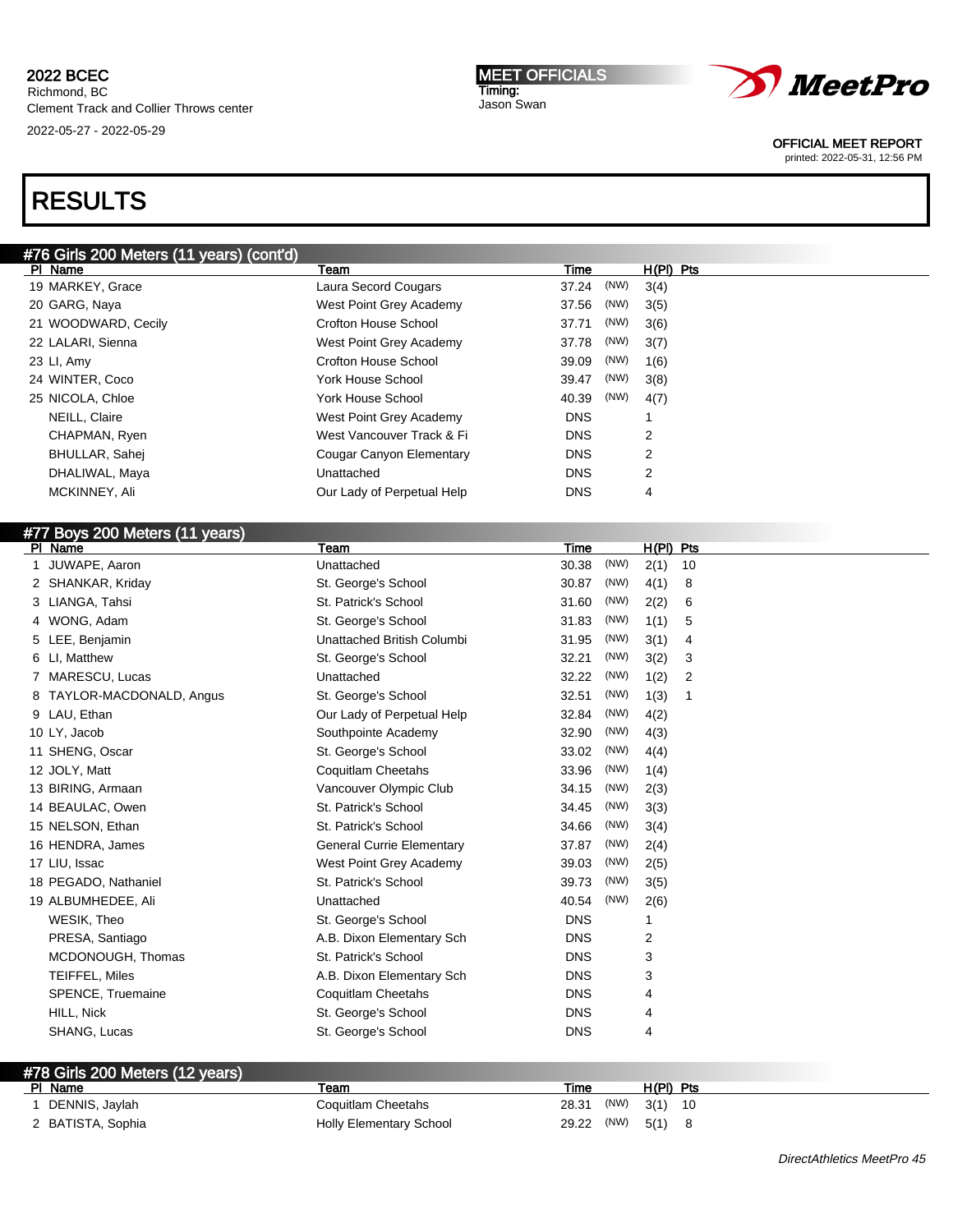Richmond, BC Clement Track and Collier Throws center 2022-05-27 - 2022-05-29

### MEET OFFICIALS Timing:

Jason Swan



OFFICIAL MEET REPORT

printed: 2022-05-31, 12:56 PM

# RESULTS

| #78 Girls 200 Meters (12 years) (cont'd) |                              |            |      |           |   |
|------------------------------------------|------------------------------|------------|------|-----------|---|
| PI Name                                  | Team                         | Time       |      | H(PI) Pts |   |
| 3 ROGALSKI, Nicola                       | <b>Golden Ears Athletics</b> | 29.47      | (NW) | 5(2)      | 6 |
| 4 CAO, Julia                             | West Point Grey Academy      | 30.78      | (NW) | 5(3)      | 5 |
| 5 ZHANG, Nicole                          | James Thompson Elementa      | 30.92      | (NW) | 3(2)      | 4 |
| DINGLASAN, Jaayda                        | Our Lady of Perpetual Help   | 31.49      | (NW) | 1(1)      | 3 |
| POLIQUIN, Beatrice                       | <b>Crofton House School</b>  | 31.66      | (NW) | 4(1)      | 2 |
| 8 LANE, Carly                            | Vancouver Thunderbirds       | 31.71      | (NW) | 2(1)      | 1 |
| 9 ROBERTS, Tess                          | Our Lady of Perpetual Help   | 31.90      | (NW) | 4(2)      |   |
| 10 PRYPUTCH, Savanna                     | Our Lady of Perpetual Help   | 32.23      | (NW) | 5(4)      |   |
| 11 LAURENCE, Marlo                       | Fraser Academy               | 32.33      | (NW) | 3(3)      |   |
| 12 RUDD, Ava                             | Our Lady of Perpetual Help   | 33.05      | (NW) | 1(2)      |   |
| 13 CHUAH, Jocelyn                        | <b>York House School</b>     | 33.07      | (NW) | 5(5)      |   |
| 14 ABRAHAMS, Oke                         | Crofton House School         | 33.08      | (NW) | 5(6)      |   |
| 15 LEE, Madeleine                        | <b>Crofton House School</b>  | 33.53      | (NW) | 1(3)      |   |
| 16 LEE, Claire                           | York House School            | 33.62      | (NW) | 4(3)      |   |
| 17 MAY, Audrey                           | <b>Crofton House School</b>  | 34.26      | (NW) | 5(7)      |   |
| 18 ZHENG, Natalie                        | West Point Grey Academy      | 34.40      | (NW) | 2(2)      |   |
| 19 CHEUNG, Ava                           | A.B. Dixon Elementary Sch    | 35.83      | (NW) | 1(4)      |   |
| 20 LIANG, Carrie                         | <b>Crofton House School</b>  | 35.90      | (NW) | 4(4)      |   |
| 21 RAFIEI, Sophie                        | York House School            | 35.98      | (NW) | 2(3)      |   |
| 22 MOHAPEL, Ana                          | St. Patrick's School         | 36.19      | (NW) | 1(5)      |   |
| 23 DERY, Brianna                         | St. Patrick's School         | 36.29      | (NW) | 3(4)      |   |
| 24 ZHU, Alice                            | <b>Crofton House School</b>  | 39.24      | (NW) | 3(5)      |   |
| 25 TARRANT, Tiffany                      | A.B. Dixon Elementary Sch    | 40.09      | (NW) | 3(6)      |   |
| LIU, Mandy                               | St. Patrick's School         | <b>DNS</b> |      | 1         |   |
| <b>WALTON, Adelaide</b>                  | Fraser Academy               | <b>DNS</b> |      | 2         |   |
| MARCOS, Gia                              | <b>Coquitlam Cheetahs</b>    | <b>DNS</b> |      | 2         |   |
| TAKAI, Kaede                             | <b>Coquitlam Cheetahs</b>    | <b>DNS</b> |      | 2         |   |
| ADAM, Ella                               | Fraser Academy               | <b>DNS</b> |      | 3         |   |
| KANUKA, Caillie                          | West Vancouver Track & Fi    | <b>DNS</b> |      | 4         |   |
| YANG, Lucy                               | West Point Grey Academy      | <b>DNS</b> |      | 4         |   |
| DONKOR-LEH, Nayram                       | <b>Coquitlam Cheetahs</b>    | <b>DNS</b> |      | 4         |   |

## #79 Boys 200 Meters (12 years)

| PI Name            | Team                       | Time  |      | $H(PI)$ Pts |     |
|--------------------|----------------------------|-------|------|-------------|-----|
| 1 YANG, Ethan      | St. George's School        | 28.36 | (NW) | $4(1)$ 10   |     |
| 2 LAMMAM, Tarik    | West Point Grey Academy    | 28.67 | (NW) | 1(1) 8      |     |
| 3 DUHME, Markus    | St. George's School        | 29.18 | (NW) | 1(2)        | - 6 |
| 4 LAU, Preston     | Kajaks Track & Field Club  | 29.21 | (NW) | $6(1)$ 5    |     |
| 5 KANG, Jackson    | St. George's School        | 29.30 | (NW) | 2(1)        | - 4 |
| 6 WANG, Kevin      | West Point Grey Academy    | 29.70 | (NW) | $5(1)$ 3    |     |
| 7 LORD, Jayden     | Unattached British Columbi | 29.77 | (NW) | $6(2)$ 2    |     |
| 8 CAO, Matthew     | St. George's School        | 29.80 | (NW) | 6(3)        |     |
| 9 DIAL, Aikam      | Unattached                 | 29.87 | (NW) | 6(4)        |     |
| 10 CHAU, Princeton | St. George's School        | 29.89 | (NW) | 3(1)        |     |
| 11 HOANG, Nathan   | Vancouver Thunderbirds     | 30.03 | (NW) | 4(2)        |     |
| 12 LY, Tyler       | A.B. Dixon Elementary Sch  | 30.26 | (NW) | 2(2)        |     |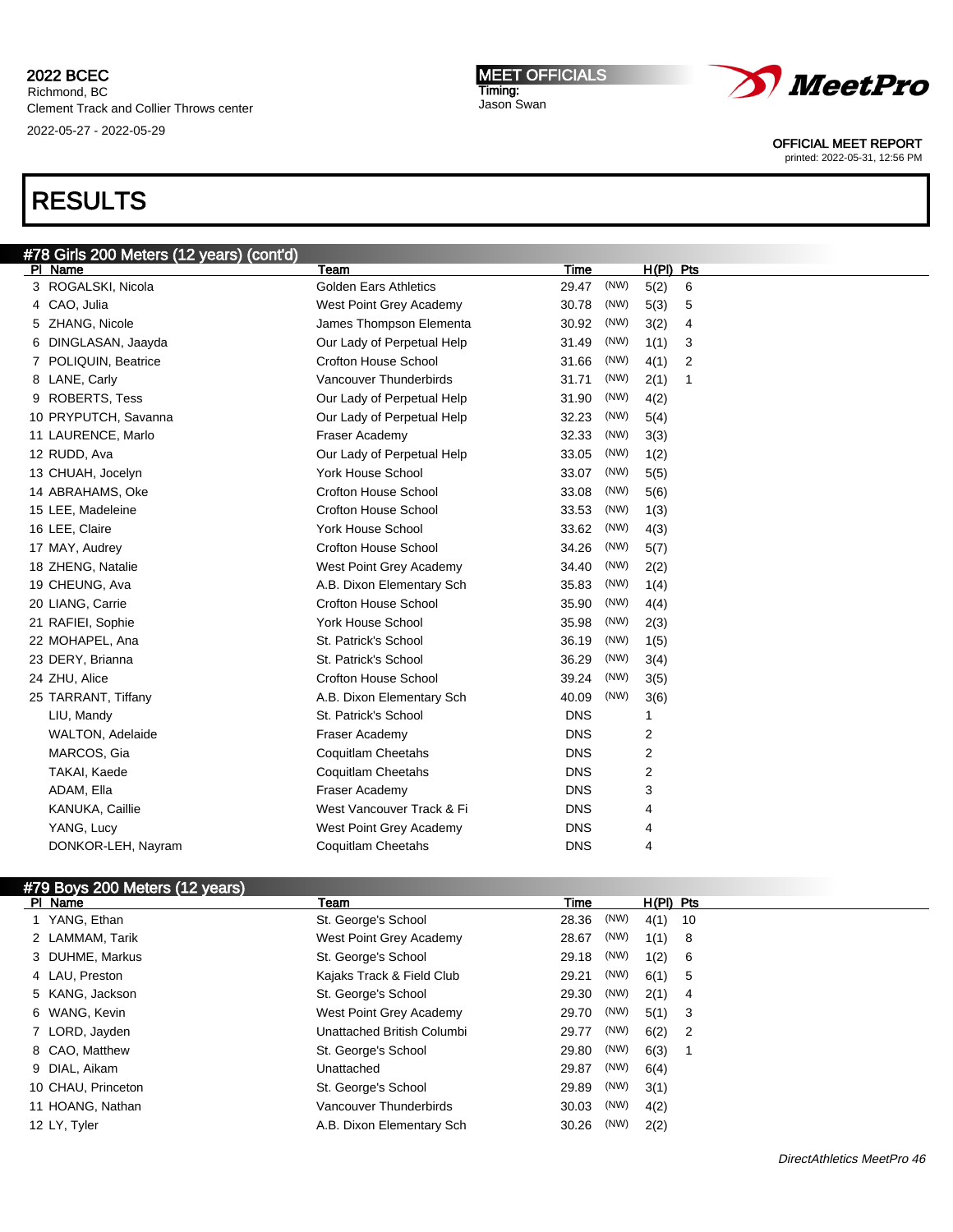Richmond, BC Clement Track and Collier Throws center 2022-05-27 - 2022-05-29

# RESULTS

| #79 Boys 200 Meters (12 years) (cont'd) |                            |               |              |
|-----------------------------------------|----------------------------|---------------|--------------|
| PI Name                                 | Team                       | Time          | $H(PI)$ Pts  |
| 13 BARILLARO, Lorenzo                   | <b>Coquitlam Cheetahs</b>  | (NW)<br>30.33 | 2(3)         |
| 14 JUWAPE, David                        | Unattached                 | 30.38<br>(NW) | 3(2)         |
| 15 SHIMMURA, Jun                        | St. George's School        | (NW)<br>30.66 | 3(3)         |
| 16 STEINKE, Nicky                       | St. George's School        | (NW)<br>30.73 | 5(2)         |
| 17 DU, Matthew                          | St. George's School        | (NW)<br>30.99 | 4(3)         |
| 18 KIM, Eames                           | Collingwood                | (NW)<br>31.71 | 6(5)         |
| 19 DING, Daniel                         | St. George's School        | (NW)<br>31.89 | 4(4)         |
| 20 PANERIO, Wyatt                       | Kajaks Track & Field Club  | (NW)<br>31.90 | 6(6)         |
| 21 SU, Ryo                              | Our Lady of Perpetual Help | (NW)<br>32.26 | 5(3)         |
| 22 IP, Alexander                        | West Point Grey Academy    | 32.29<br>(NW) | 1(3)         |
| 23 TUNNELL, Simon                       | St. Patrick's School       | 32.59<br>(NW) | 1(4)         |
| 24 CHAN, Nolan                          | Our Lady of Perpetual Help | (NW)<br>32.75 | 6(7)         |
| 25 JOHNSON, Callum                      | West Point Grey Academy    | (NW)<br>32.87 | 2(4)         |
| 26 SANTOS, Jacob                        | Our Lady of Perpetual Help | (NW)<br>32.94 | 5(4)         |
| 27 HUA, Ryan                            | St. George's School        | (NW)<br>33.44 | 2(5)         |
| 28 GRAFF, Kingsley                      | Kajaks Track & Field Club  | (NW)<br>33.48 | 4(5)         |
| 29 CHOI, Isaac                          | Kajaks Track & Field Club  | (NW)<br>33.70 | 1(5)         |
| 30 ZHANG, Jacob                         | St. George's School        | 34.05<br>(NW) | 3(4)         |
| 31 LEW, Kaiden                          | West Point Grey Academy    | 34.53<br>(NW) | 4(6)         |
| 32 MACKENZIE, Callum                    | St. George's School        | (NW)<br>34.56 | 2(6)         |
| 33 LIN, Kingsley                        | West Point Grey Academy    | (NW)<br>34.59 | 3(5)         |
| 34 KUNDI, Parnav                        | St. George's School        | 37.04<br>(NW) | 2(7)         |
| 35 SUELZLE, Cohen                       | Our Lady of Perpetual Help | (NW)<br>37.32 | 3(6)         |
| 36 STEIN, Benj                          | St. George's School        | (NW)<br>37.88 | 5(5)         |
| 37 KALMAR, Peter                        | Westside Montessori Acade  | (NW)<br>38.40 | 4(7)         |
| 38 ZHANG, Edgar                         | St. George's School        | 38.97<br>(NW) | 3(7)         |
| SCOTT-ASHE, Blake                       | St. George's School        | <b>DNS</b>    | 1            |
| KLANN, Connor                           | St. George's School        | <b>DNS</b>    | $\mathbf{1}$ |
| TEIFFEL, Miles                          | A.B. Dixon Elementary Sch  | <b>DNS</b>    | 5            |
| WALKER, Alexei                          | St. George's School        | <b>DNS</b>    | 5            |
| CARNATE, Braiden                        | Unattached British Columbi | <b>DNS</b>    | 6            |

## #80 Girls 200 Meters (13 years)

| PI Name                | Team                        | Time  |      | $H(PI)$ Pts |                            |
|------------------------|-----------------------------|-------|------|-------------|----------------------------|
| 1 AULAKH-KAHLON, Tanaz | Ocean Athletics Track & Fie | 27.52 | (NW) | $2(1)$ 10   |                            |
| 2 PANG, Vanessa        | Crofton House School        | 28.50 | (NW) | 1(1) 8      |                            |
| 3 STEFANOVIC, Mina     | Southpointe Academy         | 28.52 | (NW) | 5(1) 6      |                            |
| 4 DEDA, Eleni          | Unattached                  | 29.14 | (NW) | 5(2) 5      |                            |
| 5 GARG, Sohana         | West Point Grey Academy     | 29.15 | (NW) | 6(1)        | - 4                        |
| 6 BURCH, Stella        | Sea to Sky Athletics        | 29.43 | (NW) | $5(3)$ 3    |                            |
| 7 GIL-HAO, Carmanah    | Crofton House School        | 29.43 | (NW) | 1(2)        | $\overline{\phantom{0}}^2$ |
| 8 BLANCO, Javana       | St. Patrick's School        | 29.73 | (NW) | 1(3)        |                            |
| 9 MOU, Ariel           | West Point Grey Academy     | 29.95 | (NW) | 5(4)        |                            |
| 10 CHEN, Ina           | Kajaks Track & Field Club   | 29.96 | (NW) | 6(2)        |                            |
| 11 CHOW, Christina     | Crofton House School        | 30.01 | (NW) | 6(3)        |                            |
| 12 OWEN, Mairead       | Our Lady of Perpetual Help  | 30.18 | (NW) | 3(1)        |                            |





OFFICIAL MEET REPORT

printed: 2022-05-31, 12:56 PM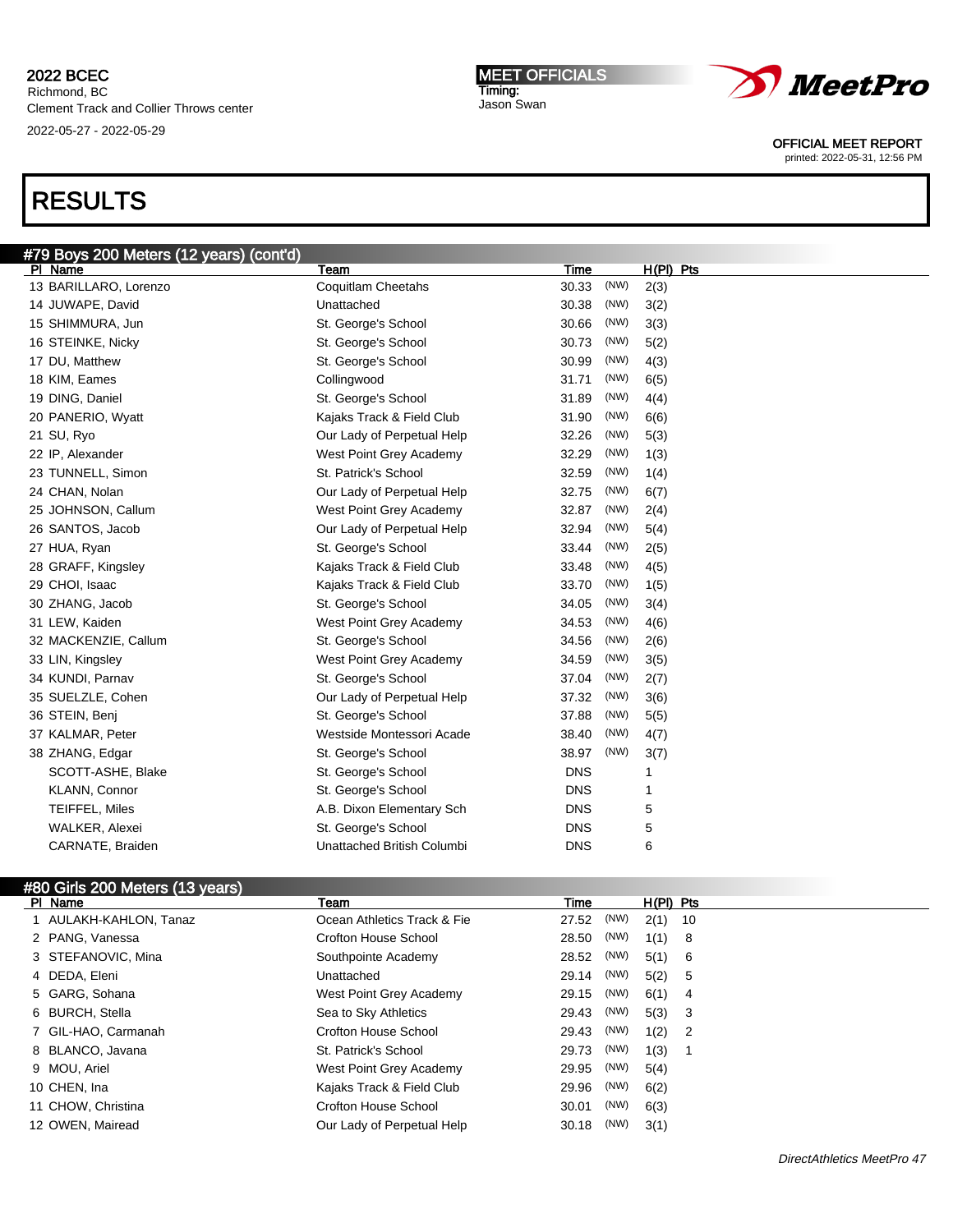MEET OFFICIALS Timing: Jason Swan



OFFICIAL MEET REPORT

printed: 2022-05-31, 12:56 PM

# RESULTS

| #80 Girls 200 Meters (13 years) (cont'd) |                               |            |      |             |
|------------------------------------------|-------------------------------|------------|------|-------------|
| PI Name                                  | Team                          | Time       |      | $H(PI)$ Pts |
| 13 DAMIANO PATERSON, Elisa               | A.B. Dixon Elementary Sch     | 30.50      | (NW) | 2(2)        |
| 14 THOMAS, Elle                          | Fraser Academy                | 30.75      | (NW) | 6(4)        |
| 15 TRINH, Haley                          | Vancouver Olympic Club        | 30.82      | (NW) | 6(5)        |
| 16 WENGLOWSKI, Audrey                    | Kajaks Track & Field Club     | 30.98      | (NW) | 4(1)        |
| 17 KUGELMAN-BARCELON, Soliel             | A.B. Dixon Elementary Sch     | 31.09      | (NW) | 4(2)        |
| 18 WITTENBERG, Sydney                    | <b>York House School</b>      | 31.13      | (NW) | 4(3)        |
| 19 XU, Amice                             | Unattached                    | 31.40      | (NW) | 4(4)        |
| 20 CHARLTON, Sienna                      | <b>Crofton House School</b>   | 31.53      | (NW) | 3(2)        |
| 21 WONG, Mackensie                       | <b>York House School</b>      | 31.55      | (NW) | 1(4)        |
| 22 GREIG, Olivia                         | <b>Beach Grove Elementary</b> | 31.65      | (NW) | 2(3)        |
| 23 WALES, Christina                      | A.B. Dixon Elementary Sch     | 31.79      | (NW) | 3(3)        |
| 24 LEHMAN, Sara                          | Our Lady of Perpetual Help    | 32.79      | (NW) | 3(4)        |
| 25 GADD, Natalie                         | <b>Crofton House School</b>   | 32.85      | (NW) | 2(4)        |
| 26 TEE, Sydney                           | <b>Crofton House School</b>   | 33.05      | (NW) | 5(5)        |
| 27 HO, Kaitlyn                           | <b>Crofton House School</b>   | 33.48      | (NW) | 1(5)        |
| 28 EYRE, Leighton                        | <b>Crofton House School</b>   | 33.57      | (NW) | 4(5)        |
| 29 DREIZIN, Abigail                      | <b>Crofton House School</b>   | 33.95      | (NW) | 5(6)        |
| 30 LAM, Veronica                         | A.B. Dixon Elementary Sch     | 34.78      | (NW) | 3(5)        |
| 31 RAMANATHAN, Savannah                  | <b>York House School</b>      | 34.98      | (NW) | 2(5)        |
| 32 LAI, Jade                             | Unattached                    | 35.66      | (NW) | 1(6)        |
| HARDCASTLE, Elizabeth                    | <b>Crofton House School</b>   | <b>DNS</b> |      | 1           |
| CHEEMA, Aria                             | Kajaks Track & Field Club     | <b>DNS</b> |      | 2           |
| SIDDIQUI, Ayesha                         | <b>Crofton House School</b>   | <b>DNS</b> |      | 2           |
| <b>KENNEDY, Katherine</b>                | Kajaks Track & Field Club     | <b>DNS</b> |      | 3           |
| MIYANJI, Mahdiya                         | <b>Crofton House School</b>   | <b>DNS</b> |      | 3           |
|                                          |                               |            |      |             |

| #81 Boys 200 Meters (13 years) |                           |       |      |             |    |
|--------------------------------|---------------------------|-------|------|-------------|----|
| PI Name                        | Team                      | Time  |      | $H(PI)$ Pts |    |
| 1 TATEH, Ache                  | Vancouver Thunderbirds    | 26.34 | (NW) | 7(1)        | 10 |
| 2 LI, Bradley                  | St. George's School       | 26.74 | (NW) | 4(1)        | 8  |
| 3 UDE, David                   | Vancouver Thunderbirds    | 27.18 | (NW) | 6(1)        | 6  |
| 4 COLTELLARO, Francesco        | St. George's School       | 27.61 | (NW) | 6(2)        | 5  |
| 5 LO, Timothy                  | West Point Grey Academy   | 27.78 | (NW) | 4(2)        | 4  |
| 6 RUCCHIN, Cyrus               | West Point Grey Academy   | 27.90 | (NW) | 4(3)        | 3  |
| YEN, Aiden                     | Kajaks Track & Field Club | 28.23 | (NW) | 6(3)        | 2  |
| 8 XIAO, Michael                | St. George's School       | 28.41 | (NW) | 6(4)        |    |
| 9 WANG, Tom                    | St. George's School       | 28.45 | (NW) | 1(1)        |    |
| 9 ONG, Joshua                  | St. George's School       | 28.45 | (NW) | 2(1)        |    |
| 11 HOWARD, Aidan               | St. George's School       | 28.46 | (NW) | 7(2)        |    |
| 12 BRACE, Elliott              | West Point Grey Academy   | 28.51 | (NW) | 3(1)        |    |
| 13 SANGHA, Gurshaan            | Unattached                | 28.56 | (NW) | 4(4)        |    |
| 14 ACEBEDO, Manny              | St. Patrick's School      | 28.63 | (NW) | 3(2)        |    |
| 15 MARTIN, Drew                | St. Patrick's School      | 28.64 | (NW) | 1(2)        |    |
| 16 TURNBULL, Angus             | Fraser Academy            | 28.72 | (NW) | 6(5)        |    |
| 17 NISHI, Colin                | Homma Elementary School   | 28.73 | (NW) | 7(3)        |    |
| 18 HARVEY, Kian                | St. George's School       | 28.81 | (NW) | 5(1)        |    |
|                                |                           |       |      |             |    |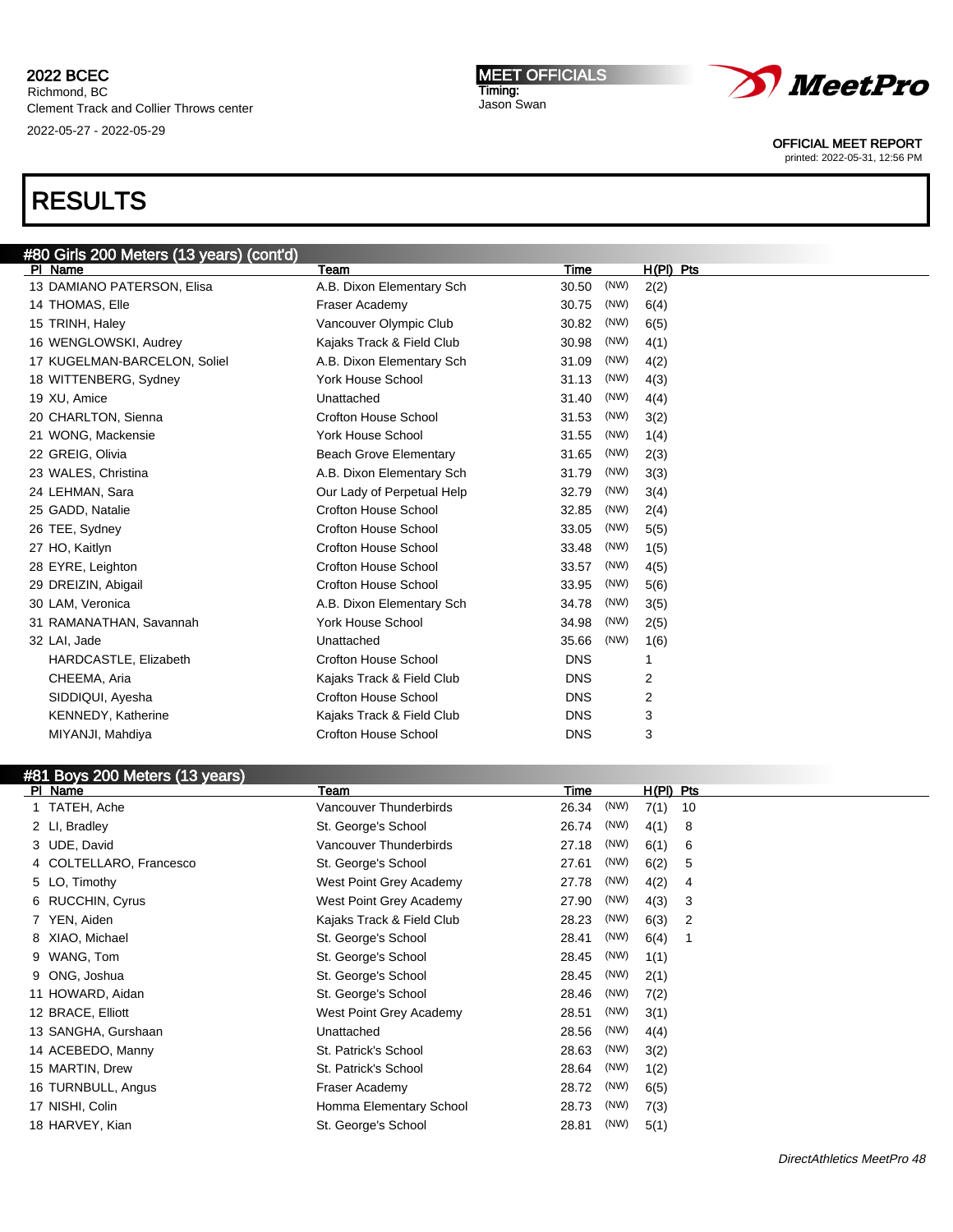Richmond, BC Clement Track and Collier Throws center 2022-05-27 - 2022-05-29

# RESULTS

| #81 Boys 200 Meters (13 years) (cont'd) |                            |               |             |
|-----------------------------------------|----------------------------|---------------|-------------|
| PI Name                                 | Team                       | Time          | $H(PI)$ Pts |
| 19 RENTZ, Asher                         | St. George's School        | (NW)<br>28.90 | 2(2)        |
| 20 DHINJAL, Drayden                     | St. George's School        | 28.97<br>(NW) | 1(3)        |
| 21 LAN, Sean                            | St. George's School        | 28.99<br>(NW) | 2(3)        |
| 22 KONG, Nathan                         | A.B. Dixon Elementary Sch  | (NW)<br>29.12 | 3(3)        |
| 23 BOOTH, Alexander                     | St. George's School        | (NW)<br>29.21 | 3(4)        |
| 24 SCHWARTZ, Noah                       | St. George's School        | (NW)<br>29.25 | 7(4)        |
| 25 TIU, Roehm                           | Our Lady of Perpetual Help | (NW)<br>29.34 | 1(4)        |
| 26 KUMAR, Aryan                         | A.B. Dixon Elementary Sch  | (NW)<br>29.50 | 1(5)        |
| 27 SCHWARTZ, Jacob                      | St. George's School        | 29.55<br>(NW) | 2(4)        |
| 28 LAU, Clarence                        | Our Lady of Perpetual Help | 29.62<br>(NW) | 5(2)        |
| 29 NUCA, George                         | A.B. Dixon Elementary Sch  | (NW)<br>29.76 | 3(5)        |
| 30 NAGATA, Connor                       | A.B. Dixon Elementary Sch  | (NW)<br>29.93 | 5(3)        |
| 31 KUSUMOTO, Kayden                     | St. George's School        | 29.93<br>(NW) | 7(5)        |
| 32 PAN, Cobre                           | Unattached                 | 29.94<br>(NW) | 6(6)        |
| 33 KAPASI, Imran                        | Southpointe Academy        | (NW)<br>30.30 | 6(7)        |
| 34 SULEMAN, Mattie                      | St. George's School        | (NW)<br>30.33 | 4(5)        |
| 35 SJOHOLM, Felix                       | St. George's School        | (NW)<br>30.68 | 5(4)        |
| 36 CANNELL, Calder                      | West Point Grey Academy    | (NW)<br>30.72 | 4(6)        |
| 37 HOWARD, Ryan                         | West Point Grey Academy    | (NW)<br>31.09 | 2(5)        |
| 38 AMARAL DE ASIS, Caio                 | St. Patrick's School       | (NW)<br>31.20 | 7(6)        |
| 39 HUANG, Winston                       | St. George's School        | (NW)<br>31.32 | 5(5)        |
| 40 HUGHES, Alec                         | West Point Grey Academy    | (NW)<br>31.33 | 3(6)        |
| 41 WILBECK, Gabriel                     | Our Lady of Perpetual Help | (NW)<br>31.46 | 5(6)        |
| 42 HENRY, Jaxon                         | St. Patrick's School       | (NW)<br>31.70 | 2(6)        |
| 43 WERNER, Eric                         | Our Lady of Perpetual Help | (NW)<br>32.03 | 7(7)        |
| 44 MAZANKOWSKI, Leo                     | Our Lady of Perpetual Help | (NW)<br>34.07 | 2(7)        |
| 45 QIU, Thomas                          | St. George's School        | 34.10<br>(NW) | 1(6)        |
| XAUSA, Hudson                           | St. George's School        | <b>DNS</b>    | 1           |
| MARWAHA, Maahi                          | Vancouver Thunderbirds     | <b>DNS</b>    | 3           |
| DAI, Nathan                             | St. George's School        | <b>DNS</b>    | 4           |
| SO, Ethan                               | St. George's School        | <b>DNS</b>    | 5           |
|                                         |                            |               |             |

# #82 Girls 1200m SMR (11 years)

| Team<br>PI.                    | Time    | Pts |  |
|--------------------------------|---------|-----|--|
| Our Lady of Perpetual Help (A) | 3:52.05 | 10  |  |
| 2 West Point Grey Academy (A)  | 3:56.18 |     |  |
| 3 Crofton House School (A)     | 4:01.59 |     |  |
| 4 Crofton House School (B)     | 4:06.54 |     |  |

## #83 Boys 1200m SMR (11 years)

| Team<br>PI.                    | Time    | Pts |  |
|--------------------------------|---------|-----|--|
| 1 St. George's School (A)      | 3:35.89 | 10  |  |
| 2 St. Patrick's School (A)     | 3:36.97 |     |  |
| 3 St. George's School (B)      | 3:48.75 | ь   |  |
| 4 West Point Grey Academy (A)  | 3:54.19 |     |  |
| Our Lady of Perpetual Help (A) | DQ      |     |  |



OFFICIAL MEET REPORT

printed: 2022-05-31, 12:56 PM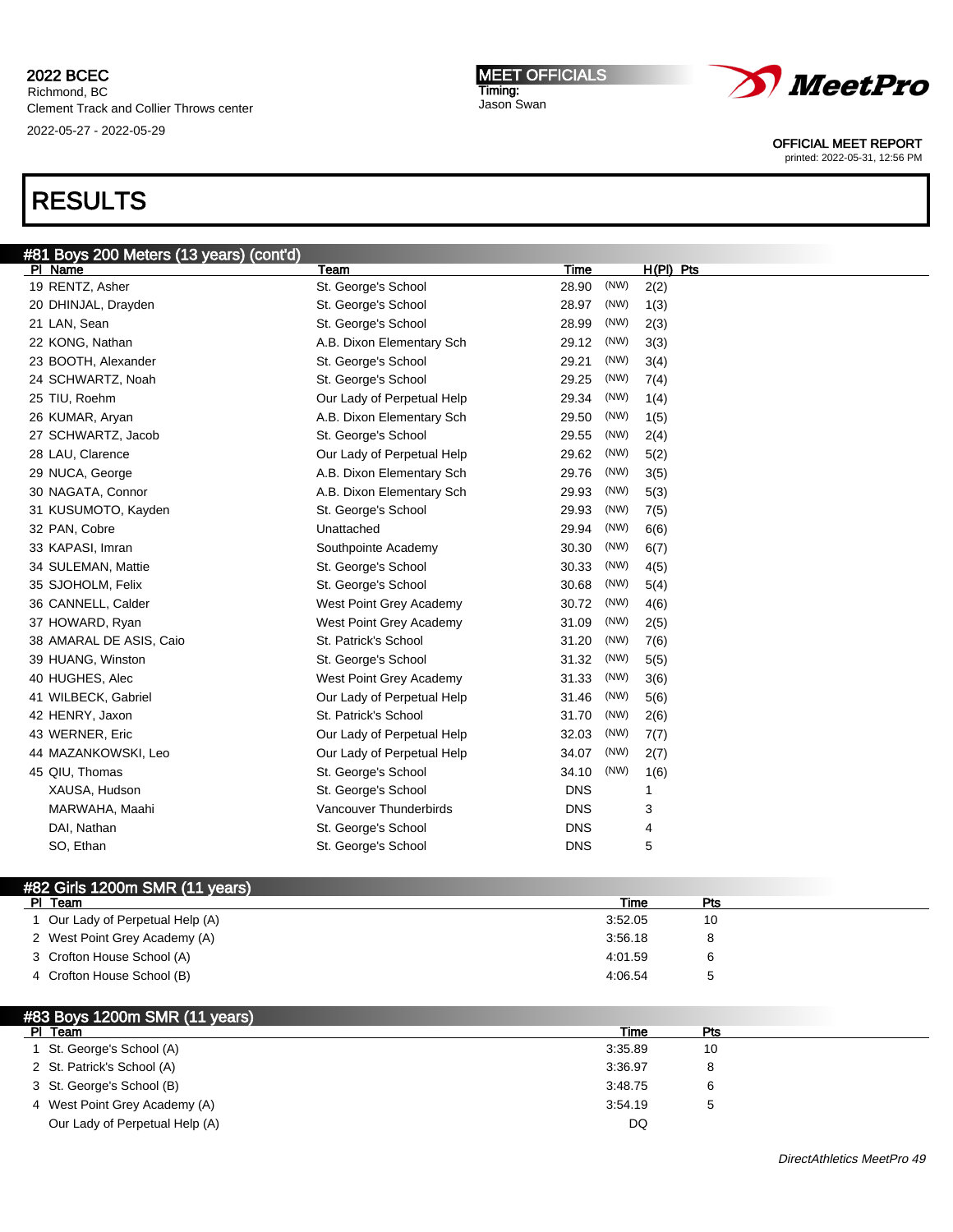2022-05-27 - 2022-05-29

#### MEET OFFICIALS Timing: Jason Swan



OFFICIAL MEET REPORT

printed: 2022-05-31, 12:56 PM

# RESULTS

| #84 Girls 1200m SMR (12 years)   |            |     |  |
|----------------------------------|------------|-----|--|
| PI Team                          | Time       | Pts |  |
| 1 Our Lady of Perpetual Help (A) | 3:42.01    | 10  |  |
| 2 Crofton House School (A)       | 3:49.15    |     |  |
| 3 Crofton House School (B)       | 3:53.11    |     |  |
| West Point Grey Academy (A)      | <b>DNS</b> |     |  |
|                                  |            |     |  |

| Time    | Pts |  |
|---------|-----|--|
| 3:22.69 | 10  |  |
| 3:30.30 |     |  |
| 3:36.22 |     |  |
| 3:42.65 |     |  |
| 3:42.94 |     |  |
|         |     |  |

# #86 Girls 1200m SMR (13 years)

| PI.<br>Team                        | Time       | Pts |  |
|------------------------------------|------------|-----|--|
| Kajaks Track & Field Club (A)      | 3:30.54    | 10  |  |
| 2 Our Lady of Perpetual Help (A)   | 3:45.81    | 8   |  |
| 3 Crofton House School (B)         | 3:46.33    | 6   |  |
| 4 A.B. Dixon Elementary School (A) | 3:51.65    |     |  |
| 5 Crofton House School (A)         | 3:59.91    |     |  |
| West Point Grey Academy (A)        | <b>DNS</b> |     |  |

## #87 Boys 1200m SMR (13 years)

| PI Team                            | Time    | Pts |  |
|------------------------------------|---------|-----|--|
| 1 St. George's School (B)          | 3:10.89 | 10  |  |
| 2 St. George's School (A)          | 3:15.42 | 8   |  |
| 3 Our Lady of Perpetual Help (A)   | 3:33.56 |     |  |
| 4 West Point Grey Academy (A)      | 3:33.91 |     |  |
| 5 A.B. Dixon Elementary School (A) | 3:38.11 |     |  |

## #89 Boys High Jump (10 years)

| PI Name            | Team                | <b>Mark</b> 0.90  |         | 0.95    | 1.00    | 1.05       | 1.10       | 1.15       | Pts |
|--------------------|---------------------|-------------------|---------|---------|---------|------------|------------|------------|-----|
| SIMMONS, Micah     | St. George's Scho   | 1.10m             | $\circ$ | $\circ$ | XO      | $\circ$    | O          | <b>XXX</b> | 10  |
| 2 SHILLETTO, David | St. George's Scho   | 1.10 <sub>m</sub> | XO.     | XO.     | $\circ$ | $\circ$    | $\circ$    | <b>XXX</b> | 8   |
| 3 CARSWELL, Woody  | St. Patrick's Schoo | 1.05m             | $\circ$ | $\circ$ | O       | $\Omega$   | <b>XXX</b> |            | 6   |
| 4 HARDY, Ryan      | West Point Grey A   | 1.05m             | $\circ$ | $\circ$ | XO      | $\circ$    | XXX        |            | 5   |
| 5 LY, Oliver       | A.B. Dixon Eleme    | 1.05m             | $\circ$ | $\circ$ | $\circ$ | XO         | XXX        |            | 2.5 |
| 5 VALYEAR, Owen    | Langley Mustangs    | 1.05m             | $\circ$ | $\circ$ | $\circ$ | XO         | XXX        |            | 2.5 |
| 5 GONZALEZ, Caius  | Vancouver Thund     | 1.05m             | $\circ$ | $\circ$ | $\circ$ | XO         | XXX        |            | 2.5 |
| 5 NAGRA, Jeevan    | Vancouver Thund     | 1.05m             | $\circ$ | $\circ$ | $\circ$ | XO         | XXX        |            | 2.5 |
| 9 HARVEY, Owen     | West Point Grey A   | 1.00m             | $\circ$ | O       | $\circ$ | <b>XXX</b> |            |            |     |
| 10 MEDIANU, Luca   | Kajaks Track & Fi   | 1.00m             | $\circ$ | XO      | O       | <b>XXX</b> |            |            |     |
| 10 BURGOYNE, James | West Point Grey A   | 1.00m             | $\circ$ | XO      | O       | <b>XXX</b> |            |            |     |
| 12 THOMAS, Caleb   | Our Lady of Perpe   | 1.00m XXO         |         | $\circ$ | O       | <b>XXX</b> |            |            |     |
| 13 GODWIN, Ethan   | St. George's Scho   | 1.00m             | $\circ$ | O       | XO      | <b>XXX</b> |            |            |     |
| 14 DURHAM, Elliot  | St. George's Scho   | 1.00m             | $\circ$ | XO      | XO      | <b>XXX</b> |            |            |     |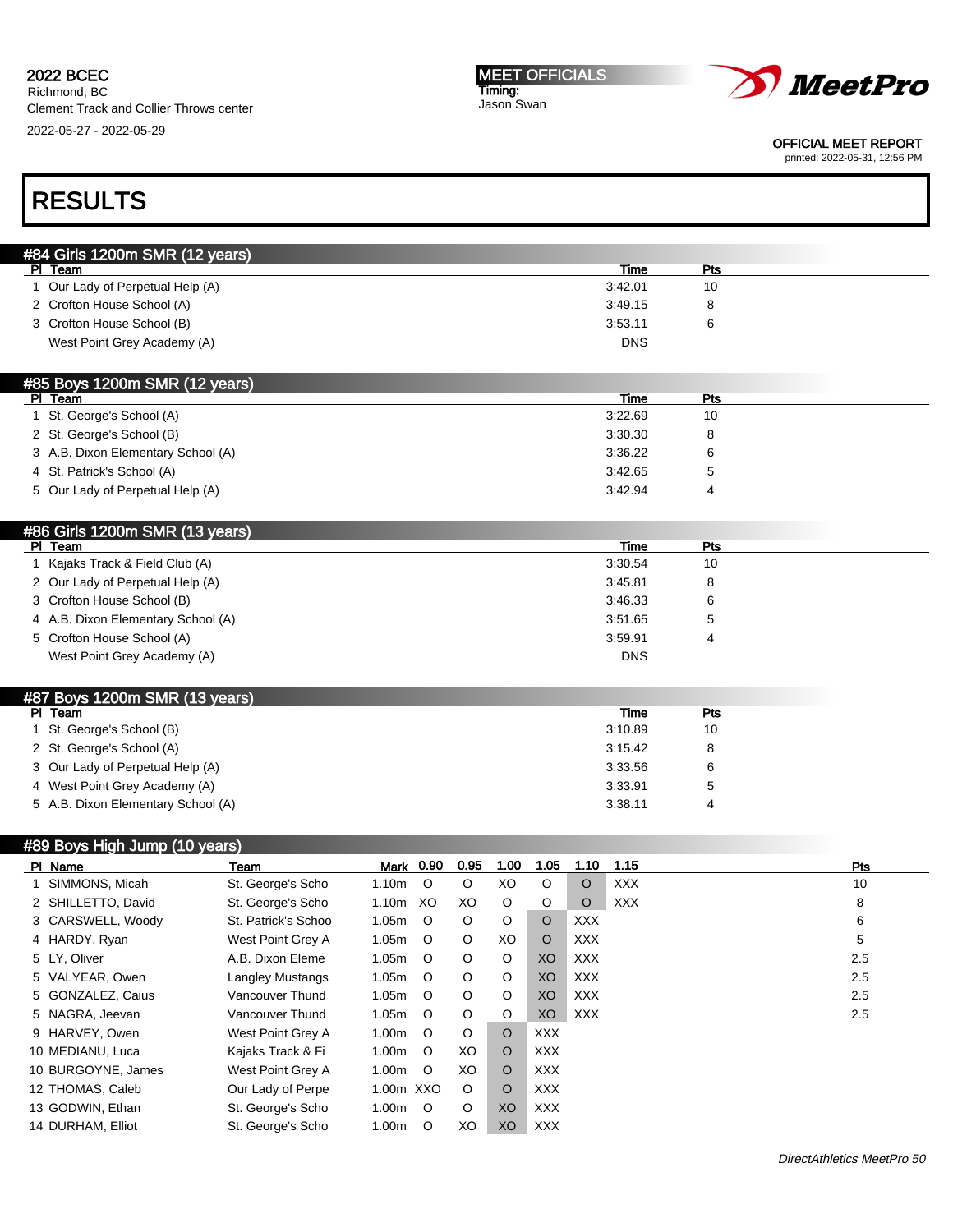MEET OFFICIALS Timing: Jason Swan



OFFICIAL MEET REPORT

printed: 2022-05-31, 12:56 PM

# RESULTS

## #89 Boys High Jump (10 years) (cont'd)

| PI Name             | Team                | Mark              | 0.90    | 0.95       | 1.00       | 1.05 | 1.10 | 1.15 | Pts |
|---------------------|---------------------|-------------------|---------|------------|------------|------|------|------|-----|
| 15 WANG, Ethan      | St. Patrick's Schoo | 0.95 <sub>m</sub> | $\circ$ |            | <b>XXX</b> |      |      |      |     |
| 16 BOURNE, Bentley  | A.B. Dixon Eleme    | 0.95 <sub>m</sub> | O       | XO         | <b>XXX</b> |      |      |      |     |
| 17 VIRANI, Sterling | West Point Grey A   | 0.90 <sub>m</sub> | O       | <b>XXX</b> |            |      |      |      |     |
| 18 SANDER, Henry    | West Point Grey A   | 0.90 <sub>m</sub> | XO      | <b>XXX</b> |            |      |      |      |     |
| BROWN, Jack         | West Point Grey A   |                   | NH XXX  |            |            |      |      |      |     |
|                     |                     |                   |         |            |            |      |      |      |     |

### #90 Girls High Jump (10 years)

| PI Name               | Team                    | Mark 0.95         |         | 1.00    | 1.05       | 1.10       | 1.15    | 1.20       | 1.23       | Pts |
|-----------------------|-------------------------|-------------------|---------|---------|------------|------------|---------|------------|------------|-----|
| 1 LANE, Abbey         | Vancouver Thund         | 1.23m             | $\circ$ | $\circ$ | $\circ$    | $\circ$    | O       | XXO        | <b>XXO</b> | 10  |
| 2 IP-JANSEN, Chloe    | West Point Grey A       | 1.20m             | $\circ$ | $\circ$ | $\circ$    | XO         | O       | $\circ$    | <b>XXX</b> | 8   |
| 3 BANATH, Riley       | West Point Grey A       | 1.15m             | $\circ$ | $\circ$ | $\circ$    | O          | $\circ$ | <b>XXX</b> |            | 6   |
| 4 LAI HAINSTOCK, Kaya | Our Lady of Perpe       | 1.15m             | $\circ$ | $\circ$ | $\circ$    | $\circ$    | XO      | <b>XXX</b> |            | 5   |
| 5 DUHME, Emily        | Crofton House Sc        | 1.15m             | $\circ$ | $\circ$ | O          | XO         | XO      | <b>XXX</b> |            | 4   |
| 6 ACEBEDO, Theresa    | St. Patrick's Schoo     | 1.05m             | $\circ$ | XO.     | $\circ$    | <b>XXX</b> |         |            |            | 2.5 |
| 6 BOOTH, Annabelle    | York House Schoo        | 1.05m             | $\circ$ | XO.     | $\circ$    | XXX        |         |            |            | 2.5 |
| 8 JOHNS, Capri        | Crofton House Sc        | 1.05m             | XO.     | XO      | $\circ$    | <b>XXX</b> |         |            |            |     |
| 9 CHUAH, Audrey       | York House Schoo        | 1.05m             | $\circ$ | O       | XO         | <b>XXX</b> |         |            |            |     |
| 10 WARDLE, Audrey     | York House Schoo        | 1.00 <sub>m</sub> | $\circ$ | XXO     | <b>XXX</b> |            |         |            |            |     |
| 10 RANDALL, Renee     | West Point Grey A       | 1.00 <sub>m</sub> | $\circ$ | XXO     | XXX        |            |         |            |            |     |
| 12 LIU, Natalie       | West Point Grey A       | 0.95 <sub>m</sub> | $\circ$ | XXX     |            |            |         |            |            |     |
| 13 RICHARDSON, Clara  | <b>Langley Mustangs</b> | 0.95m XXO         |         | XXX     |            |            |         |            |            |     |
| GILL, Jayden          | West Point Grey A       |                   | NH XXX  |         |            |            |         |            |            |     |
| KOWNACKI, Aria        | Vancouver Thund         | <b>DNS</b>        |         |         |            |            |         |            |            |     |

| #91 Boys shot Put 9 yrs 2 Kg (9 years) |                    |                         |                   |             |             |             |       |       |       |     |  |
|----------------------------------------|--------------------|-------------------------|-------------------|-------------|-------------|-------------|-------|-------|-------|-----|--|
|                                        | PI Name            | Team                    | <b>Mark</b>       | Rnd 1       | Rnd 2       | Rnd 3       | Rnd 4 | Rnd 5 | Rnd 6 | Pts |  |
|                                        | 1 KIM, Finnegan    | St. George's Scho       | 5.71 <sub>m</sub> | 5.20        | 5.71        | 5.68        |       |       |       | 10  |  |
|                                        | 2 KIRKER, Emmett   | St. George's Scho       | 5.59m             | 4.29        | 5.59        | <b>FOUL</b> |       |       |       | 8   |  |
|                                        | 3 BOURNE, Emmitt   | A.B. Dixon Eleme        | 5.41 <sub>m</sub> | <b>FOUL</b> | 4.87        | 5.41        |       |       |       | 6   |  |
|                                        | 4 FORDYCE, Finlay  | St. George's Scho       | 5.14m             | 5.01        | 5.03        | 5.14        |       |       |       | 5   |  |
|                                        | 5 GUDEWILL, Hayden | St. George's Scho       | 5.05 <sub>m</sub> | 4.68        | 4.89        | 5.05        |       |       |       | 4   |  |
|                                        | 6 GHAG, Jagur      | St. George's Scho       | 4.96m             | 4.84        | 4.96        | <b>FOUL</b> |       |       |       | 3   |  |
|                                        | 7 MARWAHA, Waris   | Vancouver Thund         | 4.94 <sub>m</sub> | 4.56        | 4.84        | 4.94        |       |       |       | 2   |  |
|                                        | 8 KALPAKIAN, Jake  | St. George's Scho       | 4.92m             | 3.35        | 3.99        | 4.92        |       |       |       |     |  |
|                                        | 9 ROCH, Kingston   | St. George's Scho       | 4.69m             | 4.69        | <b>FOUL</b> | <b>FOUL</b> |       |       |       |     |  |
|                                        | 10 WELLS, Landon   | <b>Langley Mustangs</b> | 4.51m             | 4.51        | 4.38        | 4.45        |       |       |       |     |  |
|                                        | 11 THOMSON, Kayden | Kajaks Track & Fi       | 4.27m             | 4.27        | 4.17        | 4.01        |       |       |       |     |  |
|                                        | 12 ZHU, Sunny      | West Point Grey A       | 3.81 <sub>m</sub> | 3.81        | 3.27        | 3.29        |       |       |       |     |  |
|                                        | LOTFI, Darien      | West Point Grey A       | <b>DNS</b>        |             |             |             |       |       |       |     |  |

| #92 Girls discus 12 yrs 750g (12 years) |                    |                  |         |       |       |       |       |       |       |     |  |
|-----------------------------------------|--------------------|------------------|---------|-------|-------|-------|-------|-------|-------|-----|--|
|                                         | PI Name            | Team             | Mark    | Rnd 1 | Rnd 2 | Rnd 3 | Rnd 4 | Rnd 5 | Rnd 6 | Pts |  |
|                                         | 1 CHEUNG, Victoria | Crofton House Sc | 15.48ml | 15.48 |       |       |       |       |       | 10  |  |
|                                         | 2 LANG, Charlotte  | York House Schoo | 14.71m  | 14.71 |       |       |       |       |       |     |  |
|                                         | 3 WATSON, Gwyneth  | Crofton House Sc | 14.32m  | 14.32 |       |       |       |       |       |     |  |
|                                         | 4 VERMA, Anya      | York House Schoo | 14.06m  | 14.06 |       |       |       |       |       |     |  |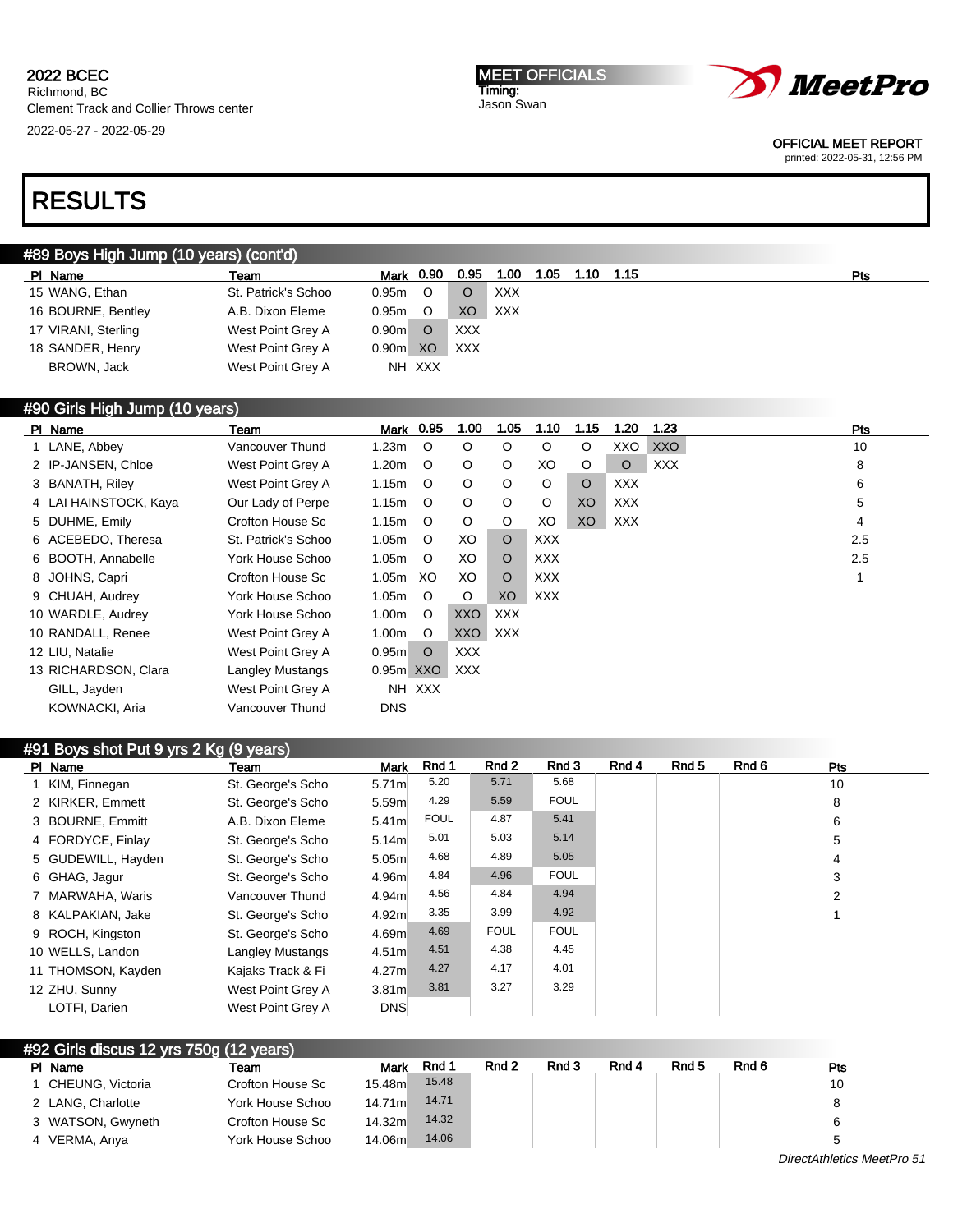MEET OFFICIALS Timing: Jason Swan



OFFICIAL MEET REPORT

printed: 2022-05-31, 12:56 PM

# RESULTS

### #92 Girls discus 12 yrs 750g (12 years) (cont'd)

| PI Name                                    | Team              | <b>Mark</b> | Rnd 1 | Rnd 2 | Rnd 3 | Rnd 4 | Rnd 5 | Rnd 6 | <b>Pts</b> |  |
|--------------------------------------------|-------------------|-------------|-------|-------|-------|-------|-------|-------|------------|--|
| 5 YICK, Amber                              | A.B. Dixon Eleme  | 13.14ml     | 13.14 |       |       |       |       |       | 4          |  |
| 6 MAY, Audrey                              | Crofton House Sc  | 12.79m      | 12.79 |       |       |       |       |       | 3          |  |
| 7 CHUAH, Jocelyn                           | York House Schoo  | 11.56m      | 11.56 |       |       |       |       |       | 2          |  |
| 8 TROTMAN, Elle                            | West Point Grey A | 11.12m      | 11.12 |       |       |       |       |       |            |  |
| 9 HANNIBAL, Samarrah                       | Crofton House Sc  | 10.52m      | 10.52 |       |       |       |       |       |            |  |
| 10 YANG, Lucy                              | West Point Grey A | 9.18m       | 9.18  |       |       |       |       |       |            |  |
| MACKENZIE-LINDSAY, Sienna York House Schoo |                   | <b>DNS</b>  |       |       |       |       |       |       |            |  |

## #93 Boys High Jump (11 years)

| PI Name              | Team                | <b>Mark 1.05</b>  |         | 1.10    | 1.15       | 1.20       | 1.25       | 1.30       | 1.35       | Pts |
|----------------------|---------------------|-------------------|---------|---------|------------|------------|------------|------------|------------|-----|
| 1 EVANOFF, Hugo      | West Point Grey A   | 1.35m             | $\circ$ | $\circ$ | O          | $\circ$    | $\circ$    | XO         | <b>XXO</b> | 10  |
| 2 MACCOSHAM, Jack    | St. George's Scho   | 1.30 <sub>m</sub> | O       | O       | O          | O          | XXO        | XO         | XXX        | 8   |
| 3 LOWTHER, Porter    | St. Patrick's Schoo | 1.25m             | O       | XO      | $\circ$    | XO         | $\circ$    | <b>XXX</b> |            | 6   |
| 4 SPENCE, Truemaine  | Coquitlam Cheeta    | 1.25m             | O       | XXO     | XXO        | XO         | $\circ$    | <b>XXX</b> |            | 5   |
| 5 REEBYE, Varad      | St. George's Scho   | 1.20m             | O       | $\circ$ | $\circ$    | $\circ$    | <b>XXX</b> |            |            | 4   |
| 6 KIM, Elliott       | St. George's Scho   | 1.20m             | O       | O       | XO         | $\circ$    | <b>XXX</b> |            |            | 3   |
| 7 TEIFFEL, Miles     | A.B. Dixon Eleme    | 1.15m             | $\circ$ | O       | $\circ$    | <b>XXX</b> |            |            |            | 2   |
| 8 ISAAC, Drew        | St. George's Scho   | 1.10m             | $\circ$ | $\circ$ | <b>XXX</b> |            |            |            |            |     |
| 9 BEAULAC, Owen      | St. Patrick's Schoo | 1.10m             | XO.     | $\circ$ | <b>XXX</b> |            |            |            |            |     |
| 10 ZHAN, James       | St. George's Scho   | 1.10m             | $\circ$ | XO      | <b>XXX</b> |            |            |            |            |     |
| 10 LO, Noah          | St. George's Scho   | 1.10m             | $\circ$ | XO      | <b>XXX</b> |            |            |            |            |     |
| 12 SINCLAIR, Teagan  | West Point Grey A   | 1.10m             | $\circ$ | XXO     | XXX        |            |            |            |            |     |
| 13 KROONDYK, Aidan   | Our Lady of Perpe   | 1.10m XXO         |         | XXO     | XXX        |            |            |            |            |     |
| 14 PON, James        | West Point Grey A   | 1.05m XO          |         | XXX     |            |            |            |            |            |     |
| JOHNSTON, Wyatt      | West Point Grey A   |                   | NH XXX  |         |            |            |            |            |            |     |
| MACINTYRE, Jack      | West Point Grey A   |                   | NH XXX  |         |            |            |            |            |            |     |
| SHENG, Oscar         | St. George's Scho   |                   | NH XXX  |         |            |            |            |            |            |     |
| OEI, Ashton          | Unattached          |                   | NH XXX  |         |            |            |            |            |            |     |
| MCDONOUGH, Torakichi | West Point Grey A   | <b>DNS</b>        |         |         |            |            |            |            |            |     |

## #94 Boys High Jump (12 years)

| PI Name                | Team                 | Mark              | 1.10    | 1.15       | 1.20       | 1.25       | 1.30       | 1.35       | l.40 | 1.45    | 1.48       | 1.50       | <b>Pts</b> |
|------------------------|----------------------|-------------------|---------|------------|------------|------------|------------|------------|------|---------|------------|------------|------------|
| 1 WEIDERICK, Nate      | <b>Sherwood Park</b> | 1.48m             | $\circ$ | $\circ$    | $\circ$    | $\circ$    | O          | $\circ$    | O    | O       | $\circ$    | <b>XXX</b> | 10         |
| 2 BARILLARO, Lorenzo   | Coquitlam Cheeta     | 1.45m             | $\circ$ | P.         | $\circ$    | O          | $\circ$    | $\circ$    | O    | $\circ$ | <b>XXX</b> |            | 8          |
| 3 SU, Ryo              | Our Lady of Perpe    | 1.30 <sub>m</sub> | $\circ$ | $\circ$    | $\circ$    | O          | <b>XXO</b> | <b>XXX</b> |      |         |            |            | 6          |
| 4 SIDDOO, Raehaan      | St. George's Scho    | 1.30 <sub>m</sub> | $\circ$ | P          | $\circ$    | XXO        | <b>XXO</b> | <b>XXX</b> |      |         |            |            | 4          |
| 4 LY, Tyler            | A.B. Dixon Eleme     | 1.30 <sub>m</sub> | $\circ$ | P          | $\circ$    | XXO        | XXO        | <b>XXX</b> |      |         |            |            | 4          |
| 4 MEDIANU, Eric        | Kajaks Track & Fi    | 1.30 <sub>m</sub> | $\circ$ | $\circ$    | XXO        | $\circ$    | XXO        | <b>XXX</b> |      |         |            |            | 4          |
| 7 LEE, Nathan          | St. George's Scho    | 1.25m             | $\circ$ | P          | O          | $\circ$    | <b>XXX</b> |            |      |         |            |            | 2          |
| 8 KIRKER, Gray         | St. George's Scho    | 1.20 <sub>m</sub> | $\circ$ | P          | $\circ$    | <b>XXX</b> |            |            |      |         |            |            | 0.5        |
| 8 FREIRE, Christopher  | Our Lady of Mercy    | 1.20m             | $\circ$ | $\circ$    | $\circ$    | <b>XXX</b> |            |            |      |         |            |            | 0.5        |
| 10 PINSONNEAULT, Bauer | St. Patrick's Schoo  | 1.20m             | P       | P          | XO         | <b>XXX</b> |            |            |      |         |            |            |            |
| 10 RAY, Matthew        | A.B. Dixon Eleme     | 1.20m             | $\circ$ | P          | XO         | <b>XXX</b> |            |            |      |         |            |            |            |
| 12 KIM, Eames          | Collingwood          | 1.10 <sub>m</sub> | $\circ$ | <b>XXX</b> |            |            |            |            |      |         |            |            |            |
| <b>KWAN, Andrew</b>    | West Point Grey A    | NΗ                | P       | P          | <b>XXX</b> |            |            |            |      |         |            |            |            |
| IP, Alexander          | West Point Grey A    | NΗ                | P       | P          | <b>XXX</b> |            |            |            |      |         |            |            |            |
|                        |                      |                   |         |            |            |            |            |            |      |         |            |            |            |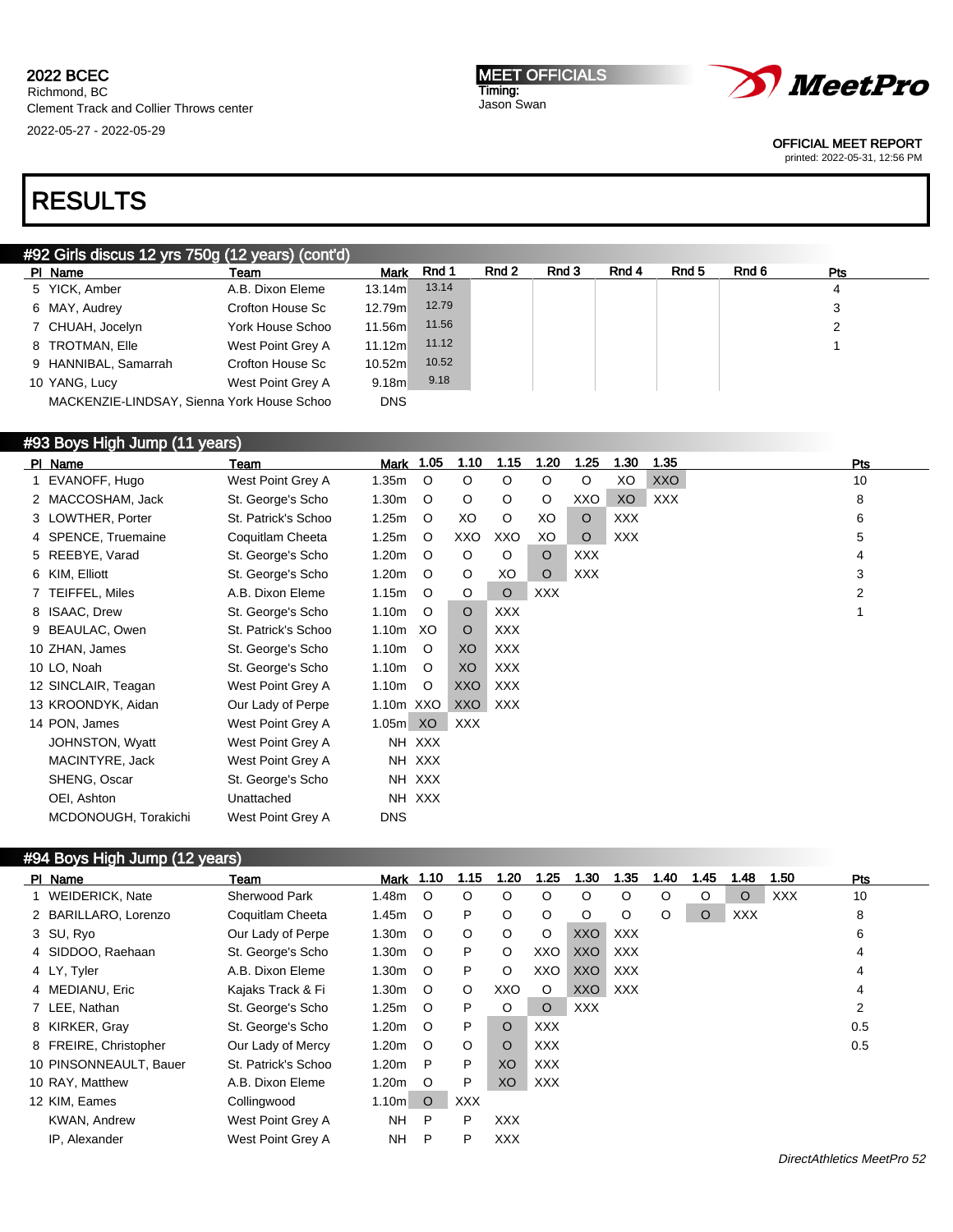2022-05-27 - 2022-05-29

MEET OFFICIALS Timing: Jason Swan



OFFICIAL MEET REPORT

printed: 2022-05-31, 12:56 PM

# RESULTS

## #94 Boys High Jump (12 years) (cont'd)

| PI Name        | Team              | Mark 1.10  |   | 1.15 | 1.20 | 1.25 | 1.30 | 1.35 | 1.40 | 1.45 | 1.48 | 1.50 | Pts |
|----------------|-------------------|------------|---|------|------|------|------|------|------|------|------|------|-----|
| JIA, Dan       | West Point Grey A | NH         | P | XXX  |      |      |      |      |      |      |      |      |     |
| BRAR, Japinder | Vancouver Thund   | NH.        | P |      | XXX  |      |      |      |      |      |      |      |     |
| LIN, Kingsley  | West Point Grey A | NH         | P |      | XXX  |      |      |      |      |      |      |      |     |
| BROWN, James   | St. George's Scho | DNS        |   |      |      |      |      |      |      |      |      |      |     |
| PANERIO, Wyatt | Kajaks Track & Fi | <b>DNS</b> |   |      |      |      |      |      |      |      |      |      |     |
|                |                   |            |   |      |      |      |      |      |      |      |      |      |     |

## #95 Girls Long Jump (9 years)

| PI Name                    | Team                    | <b>Mark</b> | Rnd 1       | Rnd 2       | Rnd 3       | Rnd 4 | Rnd 5 | Rnd 6 | F(PI) Pts |                |
|----------------------------|-------------------------|-------------|-------------|-------------|-------------|-------|-------|-------|-----------|----------------|
| 1 ASTLES, Avril            | Crofton House Sc        | 3.48m (NW)  | 3.06        | 3.25        | 3.48        |       |       |       | 1(1)      | 10             |
| 2 SZIGETI, Isla            | Crofton House Sc        | 2.98m (NW)  | 2.71        | 2.70        | 2.98        |       |       |       | 1(2)      | 8              |
| 3 KHARE, Milana            | Crofton House Sc        | 2.88m (NW)  | 2.86        | 2.76        | 2.88        |       |       |       | 1(3)      | 6              |
| 4 LOCONTE, Ava             | Vancouver Thund         | 2.86m (NW)  | 2.67        | 2.86        | 2.81        |       |       |       | 2(1)      | 5              |
| 5 POON, Alexa              | Crofton House Sc        | 2.86m (NW)  | <b>FOUL</b> | 2.86        | <b>FOUL</b> |       |       |       | 2(2)      | 4              |
| 6 BAINS, Seylah            | Kajaks Track & Fi       | 2.83m (NW)  | 2.53        | 2.59        | 2.83        |       |       |       | 2(3)      | 3              |
| 7 RATHSACK, Nayri          | Crofton House Sc        | 2.81m (NW)  | 2.42        | 2.81        | 2.70        |       |       |       | 2(4)      | $\overline{2}$ |
| 8 Bl, Angelina             | Crofton House Sc        | 2.80m (NW)  | <b>PASS</b> | <b>FOUL</b> | 2.80        |       |       |       | 1(4)      | $\mathbf{1}$   |
| 9 GAETZ, Peyton            | West Point Grey A       | 2.78m (NW)  | <b>FOUL</b> | 2.68        | 2.78        |       |       |       | 1(5)      |                |
| 10 BONN, Charlotte         | West Point Grey A       | 2.77m (NW)  | 2.57        | 2.77        | <b>FOUL</b> |       |       |       | 2(5)      |                |
| 11 CERVANTES, Olivia       | West Point Grey A       | 2.68m (NW)  | FOUL        | 2.68        | 2.51        |       |       |       | 1(6)      |                |
| 12 EVANOFF, Abigail        | West Point Grey A       | 2.62m (NW)  | 2.39        | 2.62        | 2.61        |       |       |       | 1(7)      |                |
| 13 SINCLAIR, Camille       | York House Schoo        | 2.62m (NW)  | 2.62        | <b>FOUL</b> | 2.53        |       |       |       | 1(13)     |                |
| 14 BRANDT, Caitlyn         | Collingwood             | 2.56m (NW)  | PASS        | 2.56        | 2.43        |       |       |       | 1(9)      |                |
| 15 TSAO, Emma              | Crofton House Sc        | 2.55m (NW)  | 2.53        | 2.49        | 2.55        |       |       |       | 1(10)     |                |
| 15 SKARSGARD, Camille      | West Point Grey A       | 2.55m (NW)  | 2.33        | 2.55        | 2.46        |       |       |       | 2(6)      |                |
| 16 MORI, Sophia            | Crofton House Sc        | 2.55m (NW)  | 2.33        | 2.55        | 2.46        |       |       |       | 2(6)      |                |
| 18 VIGO MATRANGA, Victoria | <b>Crofton House Sc</b> | 2.52m (NW)  | 2.22        | 2.52        | 2.10        |       |       |       | 2(8)      |                |
| 19 KATO, Mona              | York House Schoo        | 2.46m (NW)  | <b>FOUL</b> | 2.38        | 2.46        |       |       |       | 1(11)     |                |
| 20 XU, Angelina            | West Point Grey A       | 2.44m (NW)  | PASS        | <b>PASS</b> | 2.44        |       |       |       | 2(9)      |                |
| 21 KWAN, Veneta            | Crofton House Sc        | 2.43m (NW)  | <b>PASS</b> | 2.43        | 2.18        |       |       |       | 1(12)     |                |
| 22 GREER, Lily             | Our Lady of Perpe       | 2.42m (NW)  | 2.42        | <b>PASS</b> | 2.36        |       |       |       | 1(13)     |                |
| 23 LALL, Samara            | Crofton House Sc        | 2.39m (NW)  | 2.26        | 2.28        | 2.39        |       |       |       | 2(10)     |                |
| 24 YEN, Megan              | York House Schoo        | 2.39m (NW)  | 2.39        | <b>PASS</b> | 2.26        |       |       |       | 1(14)     |                |
| 25 NARULA, Sarina          | Crofton House Sc        | 2.38m (NW)  | PASS        | 2.38        | 2.17        |       |       |       | 2(11)     |                |
| 26 TOEWS, Kinsley          | Langley Mustangs        | 2.38m (NW)  | 2.16        | 2.38        | <b>FOUL</b> |       |       |       | 2(12)     |                |
| 27 SANDHU, Aria            | York House Schoo        | 2.37m (NW)  | PASS        | <b>PASS</b> | 2.37        |       |       |       | 2(13)     |                |
| 28 SANGRA, Reya            | Crofton House Sc        | 2.35m (NW)  | <b>PASS</b> | <b>PASS</b> | 2.35        |       |       |       | 2(14)     |                |
| 29 SIMS, Natalie           | Crofton House Sc        | 2.33m (NW)  | PASS        | <b>PASS</b> | 2.33        |       |       |       | 1(15)     |                |
| 30 CHAN, Noelle            | Crofton House Sc        | 2.32m (NW)  | 2.21        | 2.32        | 1.87        |       |       |       | 2(15)     |                |
| 31 LING, Mia               | Crofton House Sc        | 2.31m (NW)  | 2.31        | <b>PASS</b> | 1.96        |       |       |       | 2(16)     |                |
| 32 PANENKA, Chloe          | West Point Grey A       | 2.26m (NW)  | <b>PASS</b> | <b>PASS</b> | 2.26        |       |       |       | 1(16)     |                |
| 33 KREEK, Victoria         | St. Patrick's Schoo     | 2.21m (NW)  | 2.21        | <b>PASS</b> | PASS        |       |       |       | 2(17)     |                |
| 34 WVONG, Kormella         | Our Lady of Perpe       | 2.20m (NW)  | <b>PASS</b> | 2.20        | 2.02        |       |       |       | 2(18)     |                |
| 35 MCCONNELL, Katherine    | Crofton House Sc        | 2.19m (NW)  | 2.19        | 2.08        | 2.17        |       |       |       | 2(19)     |                |
| 36 MA, Gloria              | West Point Grey A       | 2.18m (NW)  | <b>FOUL</b> | <b>PASS</b> | 2.18        |       |       |       | 1(17)     |                |
| 37 KONG, Alycia            | Our Lady of Perpe       | 2.16m (NW)  | <b>PASS</b> | 2.16        | 1.83        |       |       |       | 2(20)     |                |
| 38 DHAMI, Mahlia           | A.B. Dixon Eleme        | 2.15m (NW)  | PASS        | 2.15        | 2.10        |       |       |       | 2(21)     |                |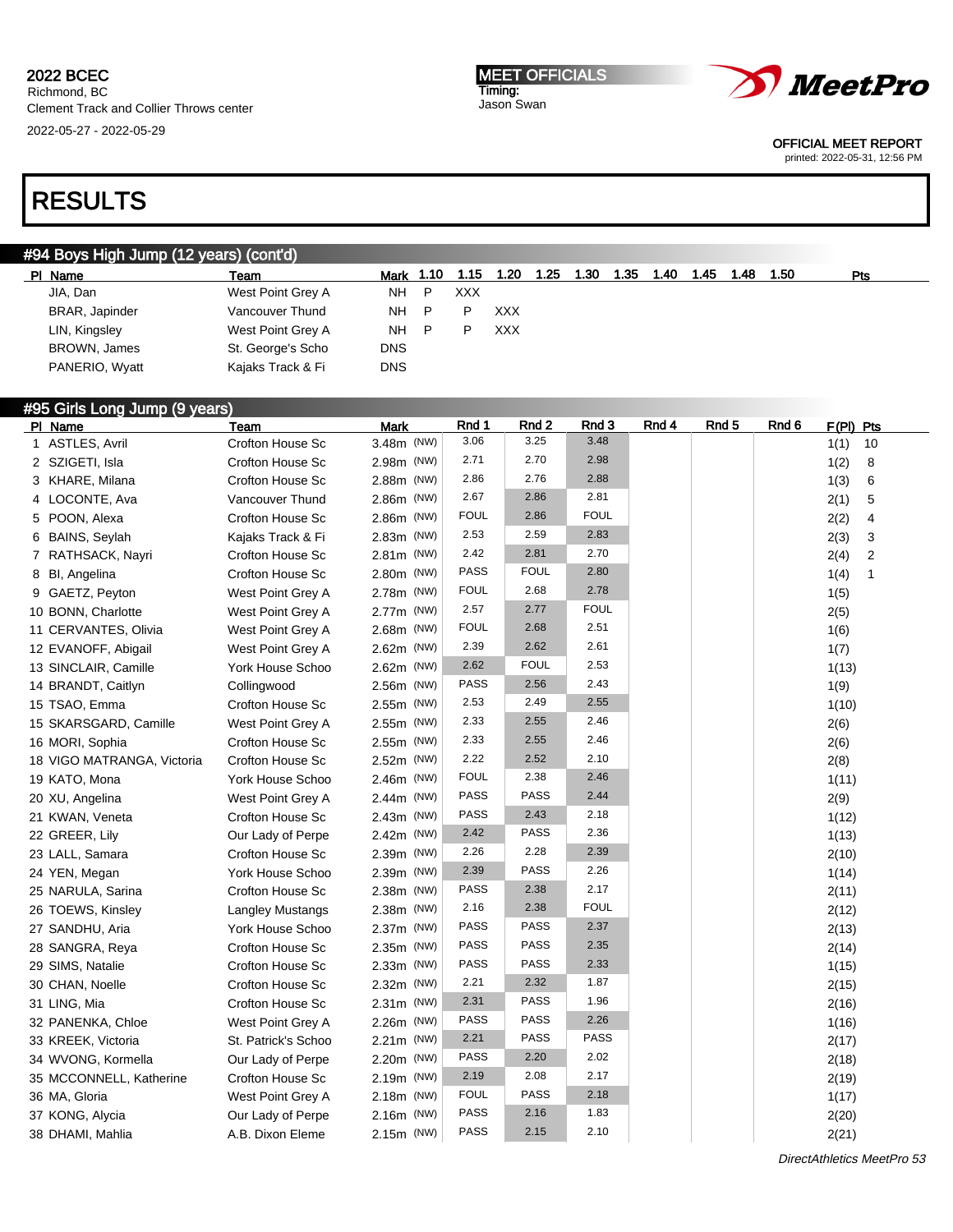MEET OFFICIALS Timing: Jason Swan



OFFICIAL MEET REPORT

printed: 2022-05-31, 12:56 PM

# RESULTS

| #95 Girls Long Jump (9 years) (cont'd) |                         |             |             |                  |       |       |       |                      |  |  |  |
|----------------------------------------|-------------------------|-------------|-------------|------------------|-------|-------|-------|----------------------|--|--|--|
| PI Name                                | Team                    | <b>Mark</b> | Rnd 1       | Rnd <sub>2</sub> | Rnd 3 | Rnd 4 | Rnd 5 | Rnd 6<br>$F(PI)$ Pts |  |  |  |
| 39 ZHAI, Rachel                        | A.B. Dixon Eleme        | 2.13m (NW)  | <b>FOUL</b> | <b>FOUL</b>      | 2.13  |       |       | 1(18)                |  |  |  |
| 40 SECCOMBE, Evie                      | Crofton House Sc        | 2.10m (NW)  | <b>PASS</b> | <b>PASS</b>      | 2.10  |       |       | 2(22)                |  |  |  |
| 41 TUPPER, Scarlett                    | Vancouver Thund         | 2.08m (NW)  | <b>PASS</b> | <b>PASS</b>      | 2.08  |       |       | 1(19)                |  |  |  |
| 42 LI, Skylar                          | Crofton House Sc        | 2.07m (NW)  | <b>PASS</b> | <b>PASS</b>      | 2.07  |       |       | 1(20)                |  |  |  |
| 43 WANG, Joyce                         | Crofton House Sc        | 2.03m (NW)  | <b>PASS</b> | <b>PASS</b>      | 2.03  |       |       | 2(23)                |  |  |  |
| 44 WOODWARD, Samantha                  | <b>Crofton House Sc</b> | 2.00m (NW)  | <b>PASS</b> | <b>PASS</b>      | 2.00  |       |       | 1(21)                |  |  |  |
| 45 FOLEY, Alexandra                    | St. Patrick's Schoo     | 1.97m (NW)  | <b>PASS</b> | <b>PASS</b>      | 1.97  |       |       | 2(24)                |  |  |  |
| 46 SIMMONS, Maeve                      | Crofton House Sc        | 1.94m (NW)  | PASS        | <b>PASS</b>      | 1.94  |       |       | 2(25)                |  |  |  |
| 47 ZHOU, Yale                          | Crofton House Sc        | 1.92m (NW)  | <b>PASS</b> | <b>FOUL</b>      | 1.92  |       |       | 1(22)                |  |  |  |
| 48 HOGEWONING, Amarra                  | <b>Langley Mustangs</b> | 1.81m (NW)  | <b>PASS</b> | <b>PASS</b>      | 1.81  |       |       | 1(23)                |  |  |  |
| 49 JOHNS, Chanel                       | Crofton House Sc        | 1.76m (NW)  | <b>PASS</b> | <b>PASS</b>      | 1.76  |       |       | 1(24)                |  |  |  |
| 50 SERVATI, Niki                       | West Point Grey A       | 1.74m (NW)  | <b>PASS</b> | <b>PASS</b>      | 1.74  |       |       | 2(26)                |  |  |  |
| 51 MAHAFFY-RENWICK, Aislin             | <b>Langley Mustangs</b> | 1.69m (NW)  | <b>PASS</b> | <b>PASS</b>      | 1.69  |       |       | 2(27)                |  |  |  |
| 52 WARDLE, Els                         | St. Patrick's Schoo     | 1.54m (NW)  | <b>FOUL</b> | <b>PASS</b>      | 1.54  |       |       | 1(25)                |  |  |  |
| 53 NOCENTE, Charlotte                  | Crofton House Sc        | 1.42m (NW)  | <b>PASS</b> | <b>PASS</b>      | 1.42  |       |       | 2(28)                |  |  |  |
| 54 ST-AMOUR, Deryn                     | West Point Grey A       | 1.06m (NW)  | <b>PASS</b> | <b>PASS</b>      | 1.06  |       |       | 2(29)                |  |  |  |
| <b>KEAY, Parker</b>                    | West Point Grey A       | <b>NM</b>   |             |                  |       |       |       | 2                    |  |  |  |
| VALL, Sahara                           | Kajaks Track & Fi       | <b>DNS</b>  |             |                  |       |       |       |                      |  |  |  |
| MARTINDALE, Celia                      | West Point Grey A       | <b>DNS</b>  |             |                  |       |       |       |                      |  |  |  |
| ROWLEY, Olive                          | West Point Grey A       | <b>DNS</b>  |             |                  |       |       |       |                      |  |  |  |
| TUPPER, Rubi                           | Vancouver Thund         | <b>DNS</b>  |             |                  |       |       |       |                      |  |  |  |
| SHI-BAKER, Jaimee                      | <b>Crofton House Sc</b> | <b>DNS</b>  |             |                  |       |       |       |                      |  |  |  |

### #96 Girls Shotput 11 yrs 2 Kg (11 years) Pl Name Team Mark Rnd 1 Rnd 2 Rnd 3 Rnd 4 Rnd 5 Rnd 6 Pts 1 GABRI, Anhad Green Timbers 8.46m 8.45 8.21 8.46 10 2 ZHUANG, Jenny A.B. Dixon Eleme 6.95m 5.56 6.63 6.95 8 3 COOPER, Elizabeth Crofton House Sc 6.41m 6.41 5.46 5.52 4 SIERECKI, Daniela Kajaks Track & Fi 6.04m 5.78 6.04 5.99 5 5 WANG, Ariel Crofton House Sc 5.98m 5.76 5.98 5.48 4 6 LIU, Rebecca West Point Grey A 5.43m 3.02 5.18 5.43 3 7 CAMPBELL, Samantha West Point Grey A 5.39m 4.99 5.36 5.39 5.39 8 LALARI, Sienna West Point Grey A 5.07m 4.63 4.73 5.07 1 9 MONTAGUE, Kate West Point Grey A 5.02m 4.20 4.26 5.02 10 LI, Amy Crofton House Sc 4.76m 4.76 3.57 4.63 11 JIANG, Iris Crofton House Sc 4.75m 4.75 4.16 4.33 12 LOCONTE, Katia Vancouver Thund 4.41m FOUL 4.13 4.41 13 LING, Chloe Crofton House Sc 4.41m PASS 4.41 3.39 14 MAH, Cassandra **Crofton House Sc** 4.20m 4.20 3.78 3.95 15 NIU, Jocelyn Crofton House Sc 4.09m 3.80 3.38 4.09 16 JIANG, Aileen Crofton House Sc 4.06m 3.74 4.05 4.06 17 FRANCO, Liliana St. Patrick's Schoo 3.75m 3.75 3.31 3.70 18 HIGUCHI, Hana **A.B. Dixon Eleme** 3.66m 3.50 3.66 3.06 19 HUAMALI, Aaliyah Crofton House Sc 3.50m PASS 3.49 3.50 20 GAN, Natalie **West Point Grey A** 3.50m 3.50 FOUL 3.39 HARDCASTLE, Emma Crofton House Sc NM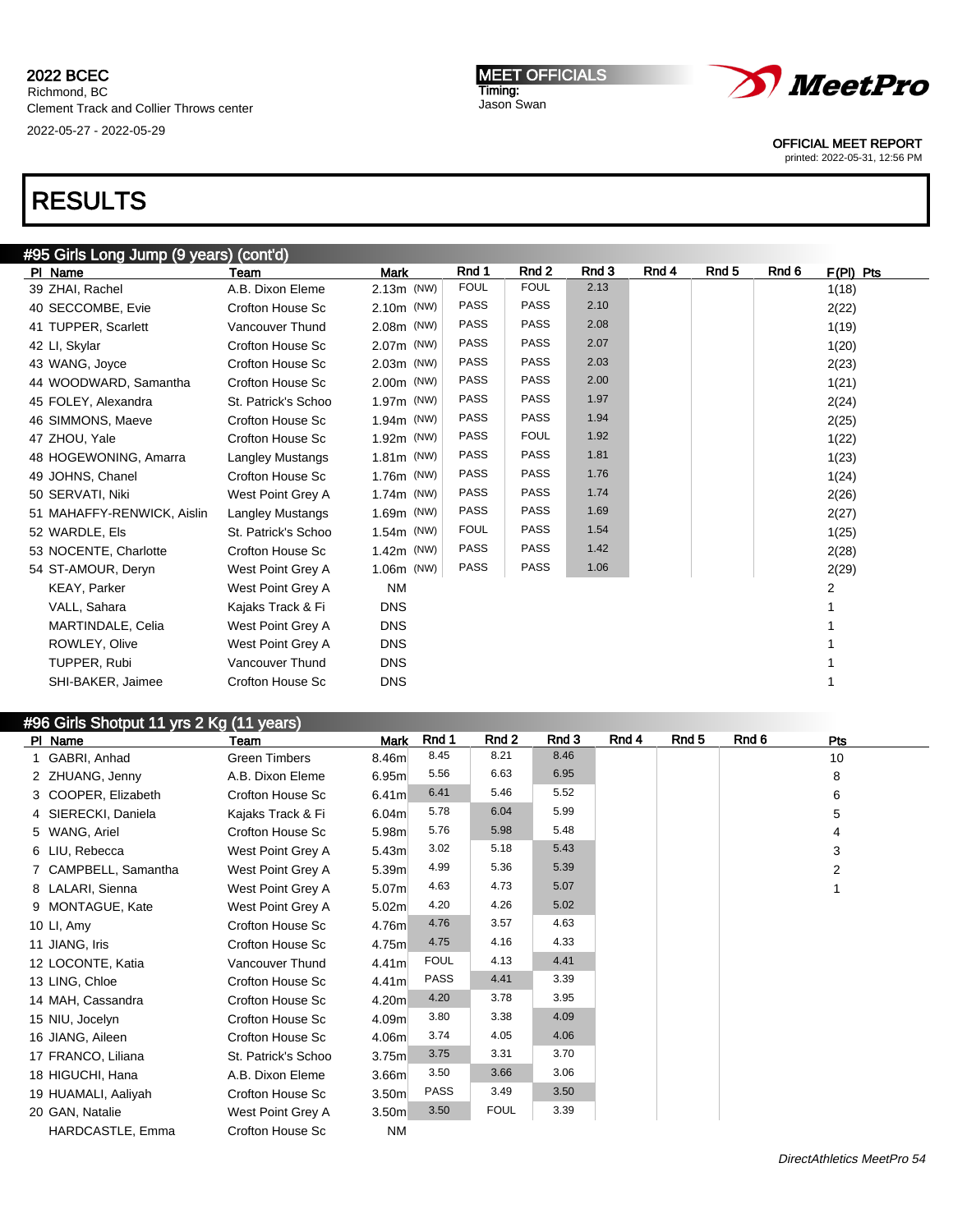#### MEET OFFICIALS Timing: Jason Swan



OFFICIAL MEET REPORT printed: 2022-05-31, 12:56 PM

# RESULTS

# #96 Girls Shotput 11 yrs 2 Kg (11 years) (cont'd)

| PI Name        | Team                | Mark      | <b>Rnd</b> | Rnd <sub>2</sub> | Rnd 3 | Rnd 4 | Rnd <sub>5</sub> | Rnd 6 | Pts |  |
|----------------|---------------------|-----------|------------|------------------|-------|-------|------------------|-------|-----|--|
| TADDEI, Alexis | West Point Grey A   | <b>NM</b> |            |                  |       |       |                  |       |     |  |
| GAREAU, Caiden | St. Patrick's Schoo | <b>NM</b> |            |                  |       |       |                  |       |     |  |

| #97 boys Discus 12 yrs 1 Kg (12 years) |                   |                     |             |       |       |       |       |       |       |            |
|----------------------------------------|-------------------|---------------------|-------------|-------|-------|-------|-------|-------|-------|------------|
|                                        | PI Name           | Team                | <b>Mark</b> | Rnd 1 | Rnd 2 | Rnd 3 | Rnd 4 | Rnd 5 | Rnd 6 | <b>Pts</b> |
|                                        | 1 SIMMONS, Pierce | St. George's Scho   | 17.10m      | 17.10 |       |       |       |       |       | 10         |
|                                        | 2 JUBB, Keegan    | St. Patrick's Schoo | 16.99m      | 16.99 |       |       |       |       |       | 8          |
|                                        | 3 EADE, Piper     | A.B. Dixon Eleme    | 16.92m      | 16.92 |       |       |       |       |       | 6          |
|                                        | 4 MIAO, Davin     | St. George's Scho   | 15.34m      | 15.34 |       |       |       |       |       | 5          |
|                                        | 5 HENDERSON, Finn | St. George's Scho   | 14.75m      | 14.75 |       |       |       |       |       | 4          |
|                                        | 6 KIRKER, Gray    | St. George's Scho   | 14.71m      | 14.71 |       |       |       |       |       | 3          |
|                                        | 7 ZHAO, Lucas     | St. George's Scho   | 14.17m      | 14.17 |       |       |       |       |       | 2          |
|                                        | 8 BREALEY, Weston | St. George's Scho   | 13.33m      | 13.33 |       |       |       |       |       |            |
|                                        | 9 JOHNSON, Callum | West Point Grey A   | 12.94m      | 12.94 |       |       |       |       |       |            |
|                                        | 10 STEIN, Benj    | St. George's Scho   | 10.18m      | 10.18 |       |       |       |       |       |            |

| #98 Boys Long Jump (10 years) |                         |             |             |             |             |       |                  |       |           |                |  |
|-------------------------------|-------------------------|-------------|-------------|-------------|-------------|-------|------------------|-------|-----------|----------------|--|
| PI Name                       | Team                    | <b>Mark</b> | Rnd 1       | Rnd 2       | Rnd 3       | Rnd 4 | Rnd <sub>5</sub> | Rnd 6 | F(PI) Pts |                |  |
| 1 MAVRITSAKIS, Billy          | Ocean Athletics Tr      | 3.87m (NW)  | <b>FOUL</b> | 3.87        | 3.80        |       |                  |       | 1(1)      | 10             |  |
| 2 PANG, Darren                | St. George's Scho       | 3.54m (NW)  | 3.25        | 3.54        | <b>FOUL</b> |       |                  |       | 1(2)      | 8              |  |
| 3 HETHERINGTON, Parker        | Unattached              | 3.52m (NW)  | 3.52        | 3.33        | 3.35        |       |                  |       | 2(1)      | 6              |  |
| 4 TANG, Kasper                | St. George's Scho       | 3.49m (NW)  | 3.38        | 3.49        | <b>FOUL</b> |       |                  |       | 1(3)      | 5              |  |
| 5 SIMMONS, Micah              | St. George's Scho       | 3.42m (NW)  | 3.31        | 3.42        | 3.30        |       |                  |       | 1(4)      | 4              |  |
| 6 KRPAN, Ivan                 | Our Lady of Perpe       | 3.42m (NW)  | <b>PASS</b> | 3.13        | 3.42        |       |                  |       | 1(9)      | 3              |  |
| 7 CASTRO, Caio                | Vancouver Thund         | 3.33m (NW)  | 3.27        | 3.14        | 3.33        |       |                  |       | 1(6)      | $\overline{2}$ |  |
| 8 ZHAO, Marshall              | St. George's Scho       | 3.31m (NW)  | 3.31        | <b>PASS</b> | 3.04        |       |                  |       | 1(7)      | 1              |  |
| 9 VARMA VITUG, Armaan         | St. George's Scho       | 3.25m (NW)  | 3.25        | 3.14        | 2.86        |       |                  |       | 1(8)      |                |  |
| 10 BROWN, Jack                | West Point Grey A       | 3.18m (NW)  | 3.10        | 3.18        | 2.93        |       |                  |       | 2(2)      |                |  |
| 11 BURGOYNE, James            | West Point Grey A       | 3.12m (NW)  | 2.90        | 3.05        | 3.12        |       |                  |       | 2(3)      |                |  |
| 12 YUAN, Jaydon               | Vancouver Thund         | 3.12m (NW)  | 3.12        | <b>PASS</b> | <b>FOUL</b> |       |                  |       | 1(9)      |                |  |
| 13 SIDDOO, Zamir              | St. George's Scho       | 3.10m (NW)  | <b>FOUL</b> | 3.10        | <b>FOUL</b> |       |                  |       | 2(4)      |                |  |
| 14 QIU, Albert                | St. George's Scho       | 3.04m (NW)  | <b>FOUL</b> | 3.04        | 2.72        |       |                  |       | 2(5)      |                |  |
| 15 VALYEAR, Owen              | <b>Langley Mustangs</b> | 3.03m (NW)  | 3.03        | <b>PASS</b> | <b>FOUL</b> |       |                  |       | 1(10)     |                |  |
| 16 GODWIN, Ethan              | St. George's Scho       | 2.99m (NW)  | 2.99        | 2.83        | 2.70        |       |                  |       | 2(6)      |                |  |
| 17 WANG, Alex                 | St. George's Scho       | 2.98m (NW)  | <b>PASS</b> | <b>FOUL</b> | 2.98        |       |                  |       | 2(7)      |                |  |
| 17 SHILLETTO, David           | St. George's Scho       | 2.98m (NW)  | <b>PASS</b> | <b>FOUL</b> | 2.98        |       |                  |       | 2(7)      |                |  |
| 19 MULLER, Mason              | Fraser Academy          | 2.93m (NW)  | PASS        | <b>PASS</b> | 2.93        |       |                  |       | 1(11)     |                |  |
| 20 MENDES, Noah               | Our Lady of Perpe       | 2.89m (NW)  | <b>FOUL</b> | <b>PASS</b> | 2.89        |       |                  |       | 2(9)      |                |  |
| 21 DURHAM, Elliot             | St. George's Scho       | 2.84m (NW)  | PASS        | <b>PASS</b> | 2.84        |       |                  |       | 2(10)     |                |  |
| 22 CHAN, Aaron                | West Point Grey A       | 2.79m (NW)  | <b>PASS</b> | <b>PASS</b> | 2.79        |       |                  |       | 2(11)     |                |  |
| 23 MEDIANU, Luca              | Kajaks Track & Fi       | 2.78m (NW)  | PASS        | <b>FOUL</b> | 2.78        |       |                  |       | 1(12)     |                |  |
| 23 ZHANG, Keelyn              | St. George's Scho       | 2.78m (NW)  | <b>PASS</b> | <b>FOUL</b> | 2.78        |       |                  |       | 1(12)     |                |  |
| 25 THOMAS, Caleb              | Our Lady of Perpe       | 2.77m (NW)  | PASS        | <b>PASS</b> | 2.77        |       |                  |       | 1(14)     |                |  |
| 26 LAM, Travis                | A.B. Dixon Eleme        | 2.62m (NW)  | PASS        | <b>PASS</b> | 2.62        |       |                  |       | 2(12)     |                |  |
| 27 VIRANI, Sterling           | West Point Grey A       | 2.59m (NW)  | PASS        | <b>PASS</b> | 2.59        |       |                  |       | 2(13)     |                |  |
| 28 LIU, Tyler                 | Kajaks Track & Fi       | 2.55m (NW)  | PASS        | <b>FOUL</b> | 2.55        |       |                  |       | 2(14)     |                |  |
|                               |                         |             |             |             |             |       |                  |       |           |                |  |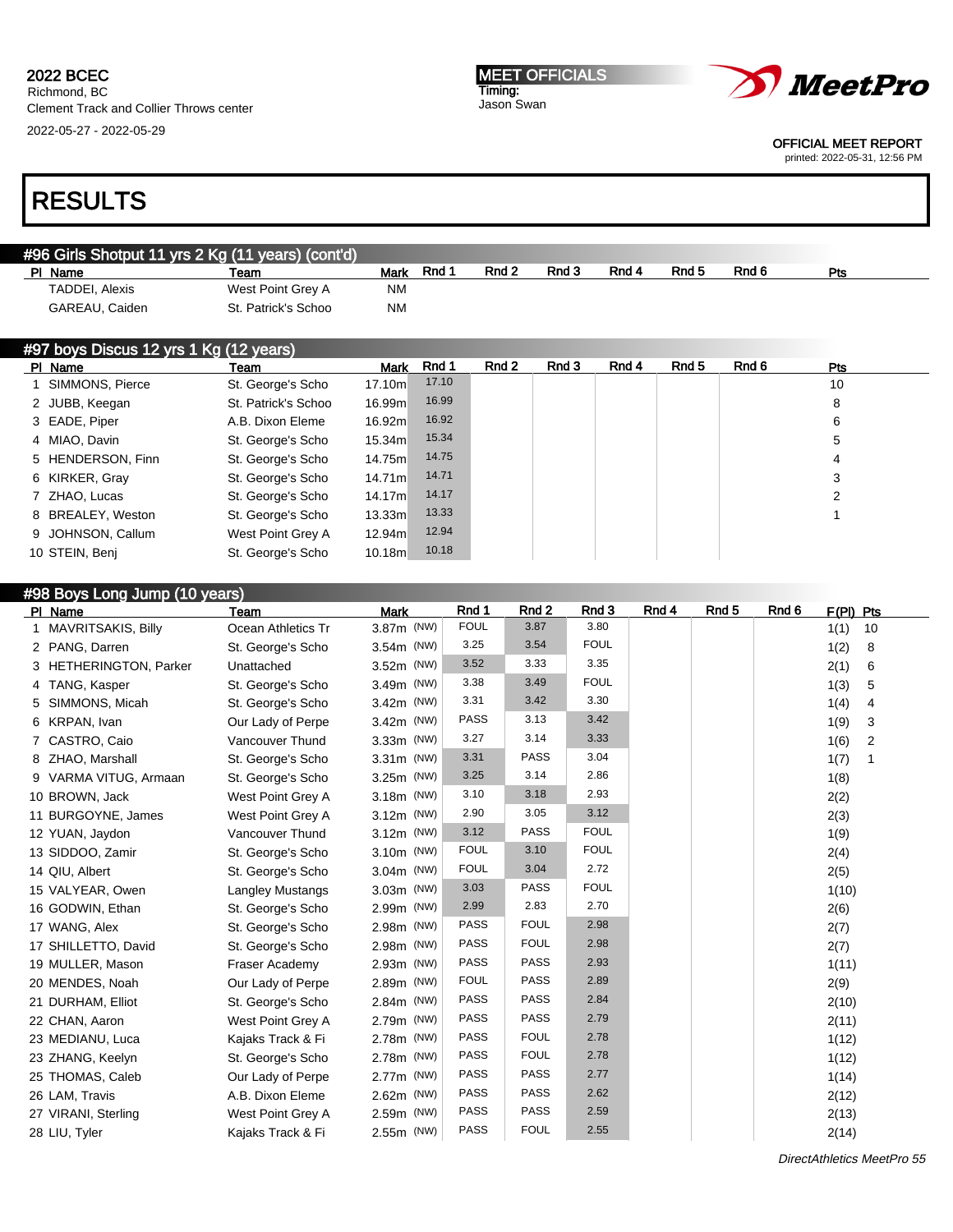# RESULTS

| #98 Boys Long Jump (10 years) (cont'd) |                     |              |             |             |             |       |       |       |                |  |  |
|----------------------------------------|---------------------|--------------|-------------|-------------|-------------|-------|-------|-------|----------------|--|--|
| PI Name                                | Team                | Mark         | Rnd 1       | Rnd 2       | Rnd 3       | Rnd 4 | Rnd 5 | Rnd 6 | $F(PI)$ Pts    |  |  |
| 29 HUANG, Jayden                       | Vancouver Thund     | 2.47m (NW)   | <b>PASS</b> | <b>FOUL</b> | 2.47        |       |       |       | 1(15)          |  |  |
| 30 LINTERN, Owen                       | St. Patrick's Schoo | 2.42m (NW)   | PASS        | <b>FOUL</b> | 2.42        |       |       |       | 2(15)          |  |  |
| 31 MADDEN, Jack                        | Our Lady of Perpe   | 2.16m (NW)   | <b>PASS</b> | <b>PASS</b> | 2.16        |       |       |       | 2(16)          |  |  |
| 32 AAMODT, Ethan                       | Vancouver Thund     | $2.00m$ (NW) | <b>PASS</b> | <b>PASS</b> | 2.00        |       |       |       | 2(17)          |  |  |
| BLACKSTOCK, Adrian                     | West Point Grey A   | <b>NM</b>    | <b>FOUL</b> | <b>PASS</b> | <b>FOUL</b> |       |       |       |                |  |  |
| GEE, Isaac                             | West Point Grey A   | <b>NM</b>    | <b>FOUL</b> | <b>PASS</b> | <b>FOUL</b> |       |       |       |                |  |  |
| WOOLFORD, Thomas                       | Kajaks Track & Fi   | <b>NM</b>    | <b>PASS</b> | <b>FOUL</b> | <b>FOUL</b> |       |       |       |                |  |  |
| KOCHIS, Lucas                          | Our Lady of Perpe   | <b>NM</b>    | <b>FOUL</b> | <b>PASS</b> | <b>FOUL</b> |       |       |       |                |  |  |
| FOSTER, Logan                          | Vancouver Thund     | <b>NM</b>    |             |             |             |       |       |       |                |  |  |
| WELZ, Jack                             | Pebble Hill         | <b>NM</b>    |             |             |             |       |       |       |                |  |  |
| NAGRA, Jeevan                          | Vancouver Thund     | <b>NM</b>    |             |             |             |       |       |       |                |  |  |
| CARSWELL, Woody                        | St. Patrick's Schoo | <b>NM</b>    | <b>FOUL</b> | <b>FOUL</b> | <b>FOUL</b> |       |       |       | 2              |  |  |
| WANG, Ethan                            | St. Patrick's Schoo | <b>NM</b>    | <b>FOUL</b> | <b>PASS</b> | <b>FOUL</b> |       |       |       | 2              |  |  |
| SHAH, Ameya                            | Kajaks Track & Fi   | <b>NM</b>    | <b>FOUL</b> | <b>FOUL</b> | <b>FOUL</b> |       |       |       | 2              |  |  |
| RODRIGUEZ, Kyle                        | St. Patrick's Schoo | <b>DNS</b>   |             |             |             |       |       |       | $\overline{2}$ |  |  |
| NG, Lucas                              | St. George's Scho   | <b>DNS</b>   |             |             |             |       |       |       | 2              |  |  |
|                                        |                     |              |             |             |             |       |       |       |                |  |  |

## #99 Boys Shot Put 13 yrs 3 Kg (13 years)

| PI Name                 | Team                 | Mark               | Rnd 1       | Rnd 2 | Rnd 3 | Rnd 4 | Rnd 5 | Rnd 6 | Pts            |
|-------------------------|----------------------|--------------------|-------------|-------|-------|-------|-------|-------|----------------|
| 1 GABRI, Gursher        | <b>Green Timbers</b> | 13.41 <sub>m</sub> | 13.04       | 13.13 | 13.41 |       |       |       | 10             |
| 2 TYLER, lan            | St. George's Scho    | 10.88m             | 10.77       | 10.88 | 10.29 |       |       |       | 8              |
| 3 COLTELLARO, Francesco | St. George's Scho    | 10.02m             | 9.84        | 10.02 | 9.90  |       |       |       | 6              |
| 4 LAZARE, Henry         | St. George's Scho    | 9.12 <sub>m</sub>  | 8.96        | 9.12  | 8.96  |       |       |       | 5              |
| 5 ACEBEDO, Manny        | St. Patrick's Schoo  | 8.93m              | 8.28        | 8.93  | 8.73  |       |       |       | 4              |
| 6 DHALIWAL, Taran       | St. George's Scho    | 8.74m              | 8.03        | 8.74  | 8.13  |       |       |       | 3              |
| 7 NUCA, George          | A.B. Dixon Eleme     | 8.52 <sub>m</sub>  | 8.12        | 8.47  | 8.52  |       |       |       | $\overline{2}$ |
| 8 JANG, Noah            | A.B. Dixon Eleme     | 8.16m              | 7.79        | 8.16  | 8.02  |       |       |       |                |
| 9 DHINJAL, Drayden      | St. George's Scho    | 7.97m              | 7.56        | 7.97  | 7.82  |       |       |       |                |
| 10 QIU, Thomas          | St. George's Scho    | 7.78m              | 7.22        | 7.78  | 7.70  |       |       |       |                |
| 11 BOURNE, Grady        | A.B. Dixon Eleme     | 7.29m              | 6.78        | 6.19  | 7.29  |       |       |       |                |
| 12 NAGATA, Connor       | A.B. Dixon Eleme     | 6.78m              | 5.49        | 6.78  | 6.45  |       |       |       |                |
| 13 MCDONOUGH, Joe       | St. Patrick's Schoo  | 6.72 <sub>m</sub>  | 6.00        | 6.72  | 6.60  |       |       |       |                |
| 14 TSIANDOULAS, Jacob   | St. George's Scho    | 6.18m              | 6.18        | 5.54  | 5.33  |       |       |       |                |
| 15 LO, Ray              | Our Lady of Perpe    | 5.73 <sub>m</sub>  | 4.37        | 5.73  | 5.38  |       |       |       |                |
| 16 ARANGO-SMITH, Sama   | St. George's Scho    | 5.48 <sub>m</sub>  | <b>PASS</b> | 5.37  | 5.48  |       |       |       |                |
| 17 LEE, Owen            | Kajaks Track & Fi    | 5.23 <sub>m</sub>  | 5.15        | 5.23  | 4.48  |       |       |       |                |
| TIU, Roehm              | Our Lady of Perpe    | <b>DNS</b>         |             |       |       |       |       |       |                |

| #100 boys Discus 10 yrs 750g (10 years) | Rnd 2<br>Rnd 3<br>Rnd 6<br>Rnd 4<br>Rnd <sub>5</sub><br>Rnd 1<br><b>Mark</b><br><b>Pts</b><br>PI Name<br>Team |                   |         |       |  |  |  |  |  |    |  |  |  |
|-----------------------------------------|---------------------------------------------------------------------------------------------------------------|-------------------|---------|-------|--|--|--|--|--|----|--|--|--|
|                                         |                                                                                                               |                   |         |       |  |  |  |  |  |    |  |  |  |
|                                         | <b>BOURNE, Bentley</b>                                                                                        | A.B. Dixon Eleme  | 15.48m  | 15.48 |  |  |  |  |  | 10 |  |  |  |
|                                         | 2 SIMMONS, Micah                                                                                              | St. George's Scho | 15.25m  | 15.25 |  |  |  |  |  | 8  |  |  |  |
|                                         | 3 KRPAN, Ivan                                                                                                 | Our Lady of Perpe | 15.06ml | 15.06 |  |  |  |  |  | 6  |  |  |  |
|                                         | 4 LANG, Marvin                                                                                                | St. George's Scho | 14.55ml | 14.55 |  |  |  |  |  | 5  |  |  |  |
|                                         | 5 LIU, Ted                                                                                                    | St. George's Scho | 12.54m  | 12.54 |  |  |  |  |  | 4  |  |  |  |
|                                         | 6 PANG, Darren                                                                                                | St. George's Scho | 12.06m  | 12.06 |  |  |  |  |  |    |  |  |  |



Timing: Jason Swan

MEET OFFICIALS

OFFICIAL MEET REPORT

printed: 2022-05-31, 12:56 PM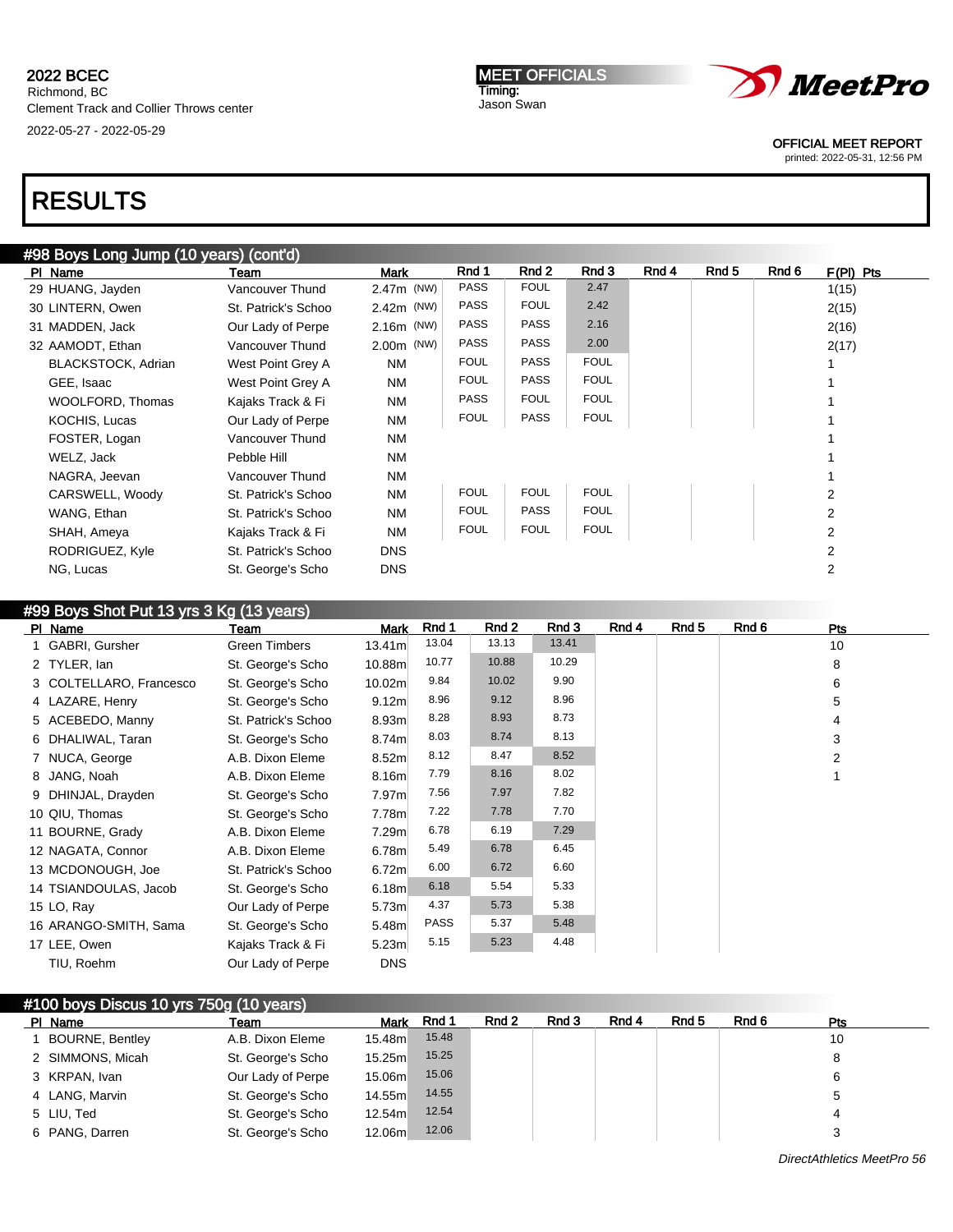Richmond, BC Clement Track and Collier Throws center 2022-05-27 - 2022-05-29

#101 Girls High Jump (12 years)

#### MEET OFFICIALS Timing: Jason Swan



OFFICIAL MEET REPORT

printed: 2022-05-31, 12:56 PM

# RESULTS

## #100 boys Discus 10 yrs 750g (10 years) (cont'd)

| PI Name         | Team                       | Mark      | Rnd 1 | Rnd 2 | Rnd 3 | Rnd 4 | Rnd <sub>5</sub> | Rnd 6 | Pts |
|-----------------|----------------------------|-----------|-------|-------|-------|-------|------------------|-------|-----|
| 7 CASTON, Kyron | Unattached British         | 10.35m    | 10.35 |       |       |       |                  |       |     |
| 8 MUNDI, Manraj | <b>Universal Athletics</b> | 9.54m     | 9.54  |       |       |       |                  |       |     |
| 9 SINGH, Akaash | St. George's Scho          | 8.28m     | 8.28  |       |       |       |                  |       |     |
| TANG, Kasper    | St. George's Scho          | <b>NM</b> |       |       |       |       |                  |       |     |

| (12 years) אווט וו $\mu$ (12 years) |                         |                   |            |            |            |            |            |            |            |      |     |
|-------------------------------------|-------------------------|-------------------|------------|------------|------------|------------|------------|------------|------------|------|-----|
| PI Name                             | Team                    | Mark              | 1.05       | 1.10       | 1.15       | 1.20       | 1.25       | 1.30       | 1.35       | 1.40 | Pts |
| 1 DENNIS, Jaylah                    | Coquitlam Cheeta        | 1.35m             | P          | $\circ$    | $\circ$    | O          | O          | XXO        | XO         | XXX  | 10  |
| 2 LANG, Charlotte                   | York House Schoo        | 1.30 <sub>m</sub> | O          | XO         | O          | O          | $\circ$    | XO         | <b>XXX</b> |      | 8   |
| 3 KHARE, Avani                      | Crofton House Sc        | 1.30 <sub>m</sub> | O          | $\circ$    | O          | O          | $\circ$    | <b>XXO</b> | <b>XXX</b> |      | 6   |
| 4 BLESCH, Madeleine                 | Vancouver Thund         | 1.25m             | O          | $\circ$    | $\circ$    | O          | $\circ$    | <b>XXX</b> |            |      | 5   |
| 5 ANDERSON, Ava                     | West Point Grey A       | 1.20 <sub>m</sub> | O          | $\circ$    | $\circ$    | $\circ$    | <b>XXX</b> |            |            |      | 4   |
| 6 LANE, Carly                       | Vancouver Thund         | 1.20m             | XO         | $\circ$    | XO         | $\circ$    | <b>XXX</b> |            |            |      | 3   |
| 7 TSAI, Brielle                     | Crofton House Sc        | 1.20 <sub>m</sub> | $\circ$    | O          | O          | XXO        | <b>XXX</b> |            |            |      | 2   |
| 8 ABRAHAMS, Oke                     | Crofton House Sc        | 1.20 <sub>m</sub> | XO         | XXO        | XXO        | <b>XXO</b> | <b>XXX</b> |            |            |      |     |
| 9 ZHANG, Nicole                     | James Thompson          | 1.15m             | $\circ$    | O          | O          | <b>XXX</b> |            |            |            |      |     |
| 10 VERMA, Anya                      | York House Schoo        | 1.15m             | O          | O          | XO         | <b>XXX</b> |            |            |            |      |     |
| 11 SUNDSET, Scarlett                | <b>Langley Mustangs</b> | 1.15m             | $\circ$    | XXO        | XO         | XXX        |            |            |            |      |     |
| 12 BASTIEN, Isabelle                | York House Schoo        | 1.10m             | $\circ$    | $\circ$    | <b>XXX</b> |            |            |            |            |      |     |
| 12 KAPOOR, Sarina                   | Crofton House Sc        | 1.10m             | $\circ$    | O          | <b>XXX</b> |            |            |            |            |      |     |
| 14 KELLY, Ceola                     | Collingwood             | 1.10m             | O          | XO         | <b>XXX</b> |            |            |            |            |      |     |
| 15 LIANG, Carrie                    | Crofton House Sc        | 1.05m             | $\circ$    | <b>XXX</b> |            |            |            |            |            |      |     |
| 16 FITZMAURICE, Sophie              | Our Lady of Perpe       | 1.05m             | XO         | XXX        |            |            |            |            |            |      |     |
| LEE, Madeleine                      | Crofton House Sc        | NH                | <b>XXX</b> |            |            |            |            |            |            |      |     |
| ST-AMOUR, Fleur                     | West Point Grey A       | <b>DNS</b>        |            |            |            |            |            |            |            |      |     |
| DONKOR-LEH, Nayram                  | Coquitlam Cheeta        | <b>DNS</b>        |            |            |            |            |            |            |            |      |     |
|                                     |                         |                   |            |            |            |            |            |            |            |      |     |

# #102 Boys Long Jump (11 years)

| PI Name            | Team                | Mark         | Rnd 1       | Rnd 2       | Rnd 3       | Rnd 4 | Rnd 5 | Rnd 6 | $F(PI)$ Pts |     |  |
|--------------------|---------------------|--------------|-------------|-------------|-------------|-------|-------|-------|-------------|-----|--|
| 1 LY, Jacob        | Southpointe Acad    | 3.75m (NW)   | 3.67        | 3.75        | 3.75        |       |       |       | 2(1)        | 10  |  |
| 2 LIANGA, Tahsi    | St. Patrick's Schoo | 3.70m (NW)   | 3.49        | 3.58        | 3.70        |       |       |       | 2(2)        | - 8 |  |
| 3 EVANOFF, Hugo    | West Point Grey A   | 3.53m (NW)   | 3.38        | 3.35        | 3.53        |       |       |       | 1(1)        | - 6 |  |
| 4 RAHN, Adam       | Our Lady of Perpe   | 3.34m (NW)   | 3.34        | <b>FOUL</b> | <b>FOUL</b> |       |       |       | 2(3)        | 5   |  |
| 5 SINCLAIR, Teagan | West Point Grey A   | 3.32m (NW)   | <b>FOUL</b> | 3.06        | 3.32        |       |       |       | 2(4)        | 4   |  |
| 6 BIRING, Armaan   | Vancouver Olympi    | 3.26m (NW)   | 3.23        | 3.06        | 3.26        |       |       |       | 1(2)        | 3   |  |
| 7 GROSS, Benjamin  | West Point Grey A   | 3.26m (NW)   | 3.26        | 3.01        | <b>FOUL</b> |       |       |       | 1(7)        | 2   |  |
| 8 BIRING, Arjan    | Vancouver Olympi    | 3.25m (NW)   | 3.25        | 3.08        | 3.23        |       |       |       | 1(4)        |     |  |
| 9 TEIFFEL, Miles   | A.B. Dixon Eleme    | 3.24m (NW)   | 3.24        | 3.03        | 2.87        |       |       |       | 2(5)        |     |  |
| 10 TEMPLETON, Jack | West Point Grey A   | $3.16m$ (NW) | <b>FOUL</b> | 3.06        | 3.16        |       |       |       | 2(6)        |     |  |
| 11 ZHAN, James     | St. George's Scho   | 3.15m (NW)   | 3.04        | 3.10        | 3.15        |       |       |       | 1(5)        |     |  |
| 12 CLARK, Maxwell  | Kajaks Track & Fi   | 3.14m (NW)   | 3.14        | 3.03        | 3.03        |       |       |       | 1(6)        |     |  |
| 13 WATT, Kenny     | St. George's Scho   | 3.09m (NW)   | 3.01        | <b>PASS</b> | 3.09        |       |       |       | 1(7)        |     |  |
| 14 KROONDYK, Aidan | Our Lady of Perpe   | 3.08m (NW)   | <b>PASS</b> | <b>PASS</b> | 3.08        |       |       |       | 2(7)        |     |  |
| 15 REEBYE, Varad   | St. George's Scho   | 3.05m (NW)   | 3.03        | 3.05        | <b>PASS</b> |       |       |       | 1(8)        |     |  |
| 16 BRANDT, Charles | Collingwood         | 3.05m (NW)   | 2.93        | <b>FOUL</b> | 3.05        |       |       |       | 2(8)        |     |  |
| 17 MACCOSHAM, Jack | St. George's Scho   | 3.00m (NW)   | <b>PASS</b> | <b>PASS</b> | 3.00        |       |       |       | 1(9)        |     |  |

DirectAthletics MeetPro 57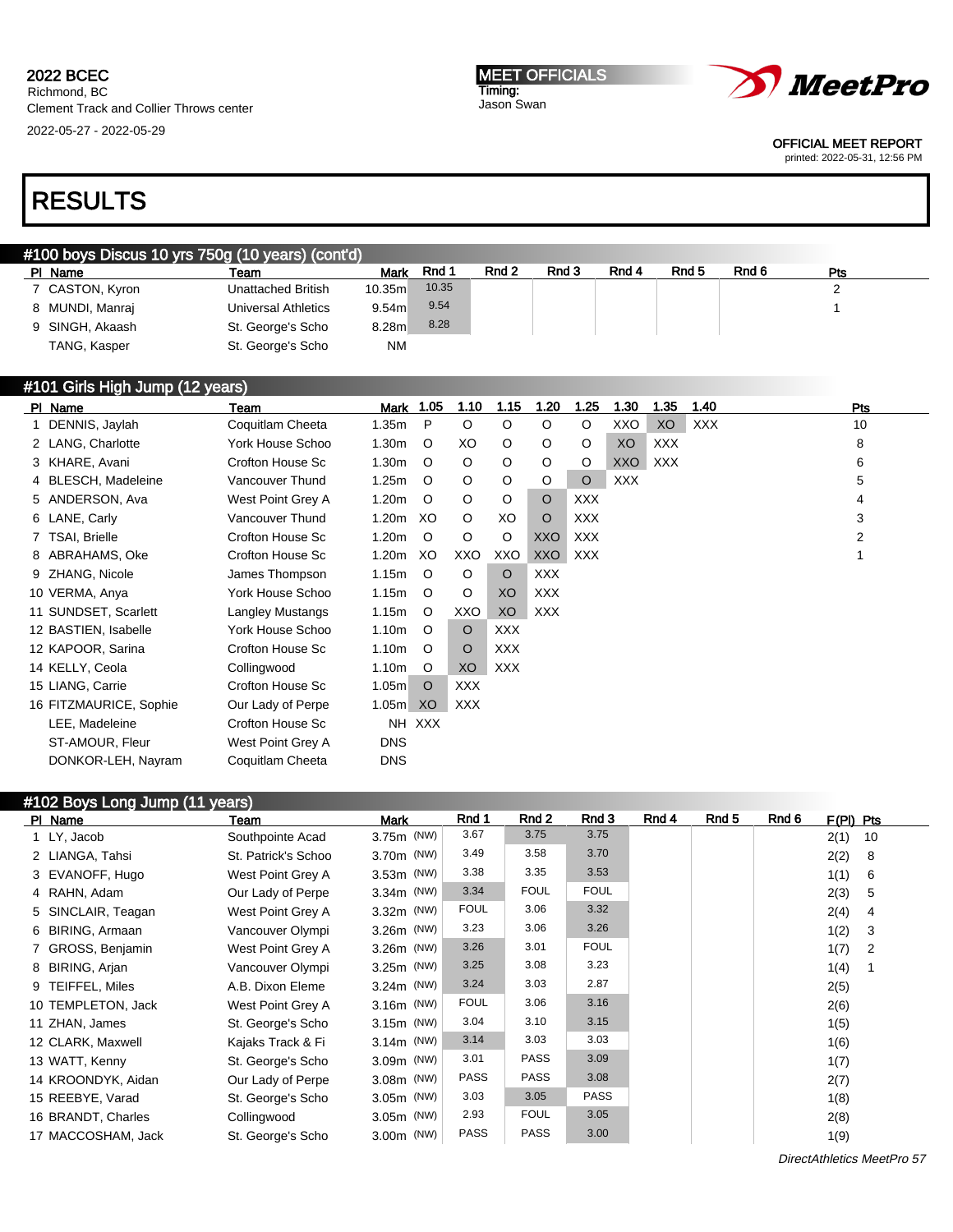MEET OFFICIALS Timing: Jason Swan



OFFICIAL MEET REPORT

printed: 2022-05-31, 12:56 PM

# RESULTS

| #102 Boys Long Jump (11 years) (cont'd) |                     |             |             |                  |             |       |       |       |                |  |  |
|-----------------------------------------|---------------------|-------------|-------------|------------------|-------------|-------|-------|-------|----------------|--|--|
| PI Name                                 | Team                | <b>Mark</b> | Rnd 1       | Rnd <sub>2</sub> | Rnd 3       | Rnd 4 | Rnd 5 | Rnd 6 | $F(PI)$ Pts    |  |  |
| 17 GILL, Vir                            | St. George's Scho   | 3.00m (NW)  | <b>FOUL</b> | <b>PASS</b>      | 3.00        |       |       |       | 2(9)           |  |  |
| 19 YANG, Edward                         | West Point Grey A   | 2.99m (NW)  | 2.99        | <b>PASS</b>      | <b>PASS</b> |       |       |       | 1(10)          |  |  |
| 19 NELSON, Ethan                        | St. Patrick's Schoo | 2.99m (NW)  | 2.99        | <b>PASS</b>      | <b>PASS</b> |       |       |       | 1(10)          |  |  |
| 21 HOWARD, Alex                         | Vancouver Thund     | 2.96m (NW)  | <b>PASS</b> | <b>PASS</b>      | 2.96        |       |       |       | 2(10)          |  |  |
| 22 STINSON, Oliver                      | St. Patrick's Schoo | 2.89m (NW)  | 2.89        | <b>PASS</b>      | 2.86        |       |       |       | 2(11)          |  |  |
| 23 MOCKETT, Eddie                       | Our Lady of Perpe   | 2.84m (NW)  | <b>PASS</b> | <b>PASS</b>      | 2.84        |       |       |       | 1(12)          |  |  |
| 24 YUNG, Timothy                        | Our Lady of Perpe   | 2.79m (NW)  | <b>PASS</b> | <b>PASS</b>      | 2.79        |       |       |       | 2(12)          |  |  |
| 25 CHEN, Raymond                        | St. George's Scho   | 2.74m (NW)  | <b>PASS</b> | <b>PASS</b>      | 2.74        |       |       |       | 2(13)          |  |  |
| 26 PEGADO, Nathaniel                    | St. Patrick's Schoo | 2.73m (NW)  | <b>PASS</b> | <b>PASS</b>      | 2.73        |       |       |       | 2(14)          |  |  |
| 26 MURRAY, Gus                          | St. Patrick's Schoo | 2.73m (NW)  | <b>PASS</b> | <b>PASS</b>      | 2.73        |       |       |       | 2(14)          |  |  |
| 28 MACINTYRE, Jack                      | West Point Grey A   | 2.64m (NW)  | <b>PASS</b> | <b>PASS</b>      | 2.64        |       |       |       | 1(13)          |  |  |
| 28 ZHANG, Marco                         | St. George's Scho   | 2.64m (NW)  | <b>PASS</b> | <b>PASS</b>      | 2.64        |       |       |       | 2(16)          |  |  |
| 30 THACKER, Grandon                     | Langley Mustangs    | 2.62m (NW)  | <b>PASS</b> | <b>PASS</b>      | 2.62        |       |       |       | 1(14)          |  |  |
| 31 HASELDEN, Christian                  | West Point Grey A   | 2.57m (NW)  | <b>PASS</b> | <b>FOUL</b>      | 2.57        |       |       |       | 1(15)          |  |  |
| 32 YAN, Ayden                           | St. Patrick's Schoo | 2.48m (NW)  | <b>PASS</b> | <b>PASS</b>      | 2.48        |       |       |       | 2(17)          |  |  |
| 33 MCDONOUGH, Thomas                    | St. Patrick's Schoo | 2.43m (NW)  | <b>FOUL</b> | <b>PASS</b>      | 2.43        |       |       |       | 2(18)          |  |  |
| 34 TSAO, Yugo                           | St. George's Scho   | 2.38m (NW)  | <b>PASS</b> | <b>PASS</b>      | 2.38        |       |       |       | 1(16)          |  |  |
| PRESA, Santiago                         | A.B. Dixon Eleme    | <b>NM</b>   |             |                  |             |       |       |       |                |  |  |
| ORTVED, Stellan                         | Collingwood         | <b>NM</b>   | <b>FOUL</b> | <b>PASS</b>      | <b>FOUL</b> |       |       |       |                |  |  |
| SPENCE, Truemaine                       | Coquitlam Cheeta    | <b>NM</b>   |             |                  |             |       |       |       |                |  |  |
| MCDONOUGH, Torakichi                    | West Point Grey A   | <b>NM</b>   |             |                  |             |       |       |       |                |  |  |
| FOX, Liam                               | Coquitlam Cheeta    | <b>DNS</b>  |             |                  |             |       |       |       | $\overline{2}$ |  |  |
|                                         |                     |             |             |                  |             |       |       |       |                |  |  |

# #103 boys Shot Put 12 years 3Kg (12 years)

|                      | Team                                                                                                                                                                                                                                                            | Mark              | Rnd 1       | Rnd 2       | Rnd 3       | Rnd 4 | Rnd 5 | Rnd 6 | Pts |
|----------------------|-----------------------------------------------------------------------------------------------------------------------------------------------------------------------------------------------------------------------------------------------------------------|-------------------|-------------|-------------|-------------|-------|-------|-------|-----|
|                      | St. George's Scho                                                                                                                                                                                                                                               | 8.34 <sub>m</sub> | 7.97        | 8.00        | 8.34        |       |       |       | 10  |
|                      | St. George's Scho                                                                                                                                                                                                                                               | 8.25 <sub>m</sub> | 8.25        | 7.19        | 7.82        |       |       |       | 8   |
|                      | St. George's Scho                                                                                                                                                                                                                                               | 8.07 <sub>m</sub> | 7.77        | <b>FOUL</b> | 8.07        |       |       |       | 6   |
|                      | A.B. Dixon Eleme                                                                                                                                                                                                                                                | 7.71 <sub>m</sub> | 6.89        | 7.25        | 7.71        |       |       |       | 5   |
|                      | West Point Grey A                                                                                                                                                                                                                                               | 7.44m             | 7.44        | 6.55        | 6.68        |       |       |       | 4   |
|                      | Kajaks Track & Fi                                                                                                                                                                                                                                               | 6.24m             | 6.24        | 5.99        | 6.19        |       |       |       | 3   |
|                      | St. George's Scho                                                                                                                                                                                                                                               | 6.07 <sub>m</sub> | 5.37        | 6.07        | <b>FOUL</b> |       |       |       | 2   |
|                      | St. George's Scho                                                                                                                                                                                                                                               | 5.96m             | 5.74        | <b>FOUL</b> | 5.96        |       |       |       |     |
|                      | St. George's Scho                                                                                                                                                                                                                                               | 5.49m             | 5.49        | 5.48        | 4.95        |       |       |       |     |
|                      | St. George's Scho                                                                                                                                                                                                                                               | 5.47m             | <b>FOUL</b> | 5.47        | 5.14        |       |       |       |     |
|                      | St. George's Scho                                                                                                                                                                                                                                               | 5.11 <sub>m</sub> | 4.89        | 4.99        | 5.11        |       |       |       |     |
|                      | Vancouver Thund                                                                                                                                                                                                                                                 | 4.65m             | 4.62        | 4.65        | 4.45        |       |       |       |     |
|                      | St. George's Scho                                                                                                                                                                                                                                               | 3.78 <sub>m</sub> | 3.41        | 3.50        | 3.78        |       |       |       |     |
| BAHMANIA, Param Deep | Kajaks Track & Fi                                                                                                                                                                                                                                               | <b>DNS</b>        |             |             |             |       |       |       |     |
| BURGOYNE, Max        | West Point Grey A                                                                                                                                                                                                                                               | <b>DNS</b>        |             |             |             |       |       |       |     |
| LOCONTE, Lorenzo     | Vancouver Thund                                                                                                                                                                                                                                                 | <b>DNS</b>        |             |             |             |       |       |       |     |
|                      | PI Name<br>1 SIMMONS, Pierce<br>2 CAO, Matthew<br>3 ZHAO, Lucas<br>4 EADE, Piper<br>5 GIBSON, Luke<br>6 PANERIO, Wyatt<br>7 DING, Daniel<br>8 DULAY, Ariun<br>9 BREALEY, Weston<br>10 KUNDI, Parnav<br>11 CHIU, Mattias<br>12 GONZALEZ, Jacob<br>13 STEIN, Benj |                   |             |             |             |       |       |       |     |

### #104 Boys discus 11 yrs 750g (11 years) PI Name \_\_\_\_\_\_\_\_\_\_\_\_\_\_\_\_Team \_\_\_\_\_\_\_\_\_\_\_\_\_Mark Rnd 1 \_\_Rnd 2 \_\_Rnd 3 \_\_Rnd 4 \_\_Rnd 5 \_\_Rnd 6 \_\_\_\_\_\_Pts 1 ZHAO, Tiger Cur Lady of Perpe 14.23m 14.23 2 PON, James West Point Grey A 13.99m 13.99 8 8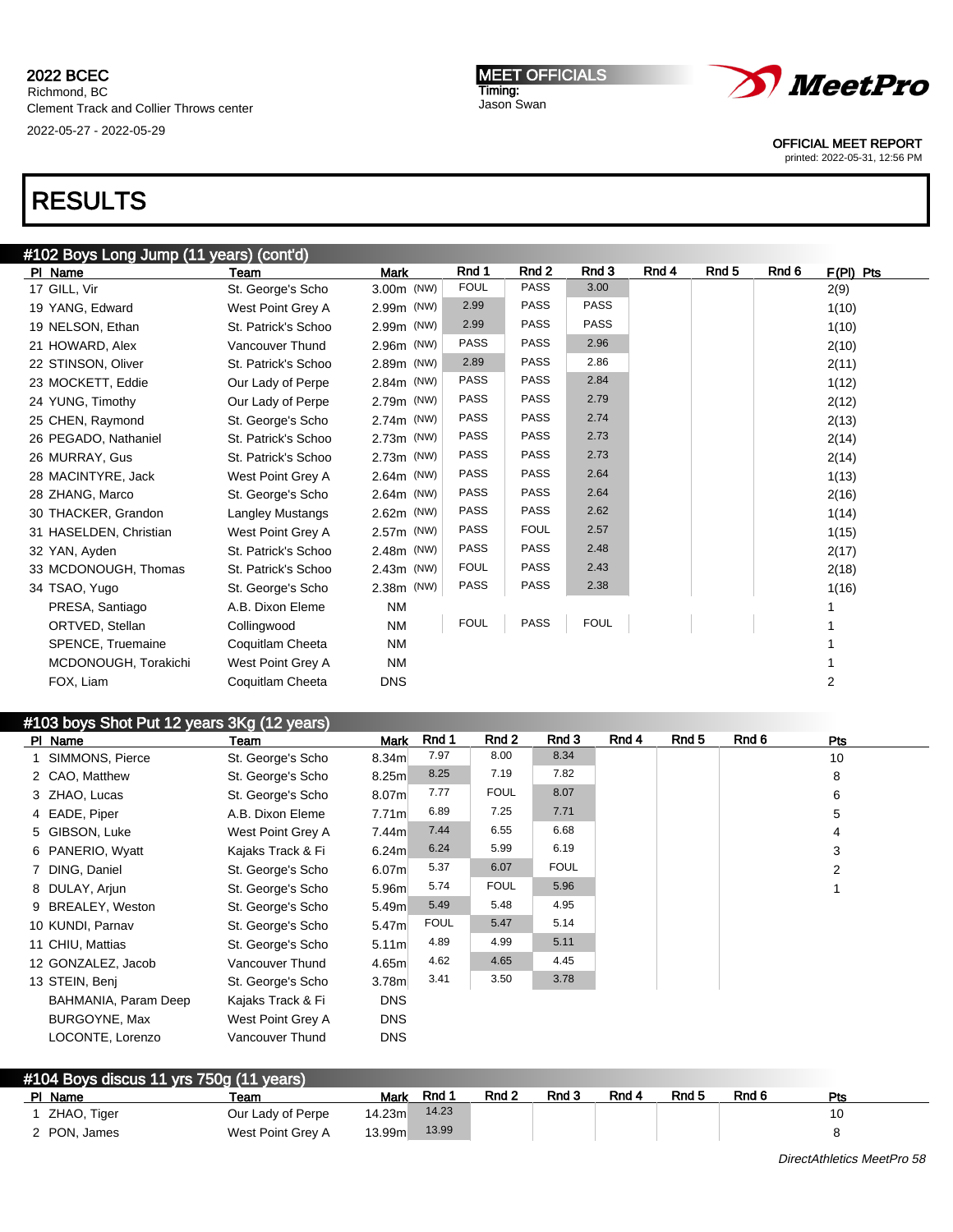# RESULTS

## #104 Boys discus 11 yrs 750g (11 years) (cont'd)

| PI Name               | Team                    | <b>Mark</b> | Rnd 1       | Rnd 2 | Rnd 3 | Rnd 4 | Rnd 5 | Rnd 6 | Pts |
|-----------------------|-------------------------|-------------|-------------|-------|-------|-------|-------|-------|-----|
| 3 TSAO, Yugo          | St. George's Scho       | 13.87m      | 13.87       |       |       |       |       |       | 6   |
| 4 LIU, Timothy        | St. George's Scho       | 12.86m      | 12.86       |       |       |       |       |       | 5   |
| 5 MOK, Erwin          | St. George's Scho       | 12.58m      | 12.58       |       |       |       |       |       | 4   |
| 6 QUINLAN, Declan     | West Point Grey A       | 12.28m      | 12.28       |       |       |       |       |       | 3   |
| 7 GILL, Vir           | St. George's Scho       | 10.98m      | 10.98       |       |       |       |       |       | 2   |
| 8 HAWKINS, Ethan      | West Point Grey A       | 10.71m      | 10.71       |       |       |       |       |       |     |
| 9 FULLER, Thomas      | St. George's Scho       | 10.05m      | 10.05       |       |       |       |       |       |     |
| 10 MACINTYRE, Jack    | West Point Grey A       | 9.66m       | 9.66        |       |       |       |       |       |     |
| 11 PLANK, Aaron       | Coquitlam Cheeta        | 7.73m       | 7.73        |       |       |       |       |       |     |
| MCDONOUGH, Torakichi  | West Point Grey A       | <b>NM</b>   |             |       |       |       |       |       |     |
| JOHNSTON, Wyatt       | West Point Grey A       | <b>NM</b>   |             |       |       |       |       |       |     |
| NEWMAN-BENNETT, James | Our Lady of Perpe       | <b>NM</b>   | <b>FOUL</b> |       |       |       |       |       |     |
| THACKER, Grandon      | <b>Langley Mustangs</b> | <b>NM</b>   |             |       |       |       |       |       |     |

### #105 Girls Long Jump (11 years)

| PI Name                                        | <b>Team</b>             | <b>Mark</b>  | Rnd 1       | Rnd <sub>2</sub> | Rnd 3       | Rnd 4 | Rnd 5 | Rnd 6 | $F(PI)$ Pts |    |
|------------------------------------------------|-------------------------|--------------|-------------|------------------|-------------|-------|-------|-------|-------------|----|
| 1 UZOZIE, Chioma                               | Vancouver Thund         | 3.87m (NW)   | 3.71        | 3.65             | 3.87        |       |       |       | 1(1)        | 10 |
| 2 CHAPMAN, Ryen                                | West Vancouver T        | 3.55m (NW)   | 3.55        | 3.26             | <b>FOUL</b> |       |       |       | 1(2)        | 8  |
| 3 POON, Madison                                | Crofton House Sc        | 3.51m (NW)   | 3.51        | 2.99             | 3.31        |       |       |       | 2(1)        | 6  |
| 4 ENCARNACION, Victoria Arta YNew West Spartan |                         | 3.30m (NW)   | 3.08        | 3.04             | 3.30        |       |       |       | 1(3)        | 5  |
| 5 ZHENG, Fiona                                 | <b>Crofton House Sc</b> | 3.16m (NW)   | 3.16        | 3.07             | 3.02        |       |       |       | 2(2)        | 4  |
| 6 HAMILTON, Iben                               | St. Patrick's Schoo     | 3.12m (NW)   | 2.74        | 2.76             | 3.12        |       |       |       | 2(3)        | 3  |
| 7 SISGOREO, Thea                               | Vancouver Thund         | $3.11m$ (NW) | 2.85        | 3.11             | 3.07        |       |       |       | 2(4)        | 2  |
| 8 CHAN, Daphne                                 | Crofton House Sc        | 3.07m (NW)   | 3.06        | 3.07             | 2.83        |       |       |       | 1(4)        | 1  |
| 9 YU, Nicole                                   | York House Schoo        | 3.06m (NW)   | <b>FOUL</b> | <b>FOUL</b>      | 3.06        |       |       |       | 2(5)        |    |
| 10 SUAREZ LEON, Romina                         | Our Lady of Perpe       | 3.04m (NW)   | 3.04        | 3.01             | 2.89        |       |       |       | 1(5)        |    |
| 11 WANG, Ariel                                 | <b>Crofton House Sc</b> | 3.04m (NW)   | <b>PASS</b> | <b>PASS</b>      | 3.04        |       |       |       | 1(10)       |    |
| 12 CURTIS, Nora                                | St. Patrick's Schoo     | 3.02m (NW)   | 3.02        | <b>FOUL</b>      | 2.89        |       |       |       | 1(7)        |    |
| 13 GIL-HAO, Lucia                              | Crofton House Sc        | 3.00m (NW)   | PASS        | 2.86             | 3.00        |       |       |       | 2(6)        |    |
| 14 TORONYI, Isla                               | St. Patrick's Schoo     | 2.99m (NW)   | 2.99        | 2.91             | 2.83        |       |       |       | 2(7)        |    |
| 15 LAM, Beatrice                               | Crofton House Sc        | 2.98m (NW)   | 2.98        | 2.97             | 2.82        |       |       |       | 2(8)        |    |
| 16 MONTAGUE, Kate                              | West Point Grey A       | 2.92m (NW)   | 2.81        | 2.92             | <b>FOUL</b> |       |       |       | 1(8)        |    |
| 17 COOPER, Elizabeth                           | <b>Crofton House Sc</b> | 2.91m (NW)   | <b>PASS</b> | <b>PASS</b>      | 2.91        |       |       |       | 1(9)        |    |
| 18 SIERECKI, Daniela                           | Kajaks Track & Fi       | 2.89m (NW)   | 2.89        | <b>PASS</b>      | 2.86        |       |       |       | 2(9)        |    |
| 19 SKARSGARD, Nicola                           | West Point Grey A       | 2.86m (NW)   | 2.77        | 2.78             | 2.86        |       |       |       | 1(10)       |    |
| 20 DODD, Madelena                              | St. Patrick's Schoo     | 2.80m (NW)   | <b>PASS</b> | 2.74             | 2.80        |       |       |       | 1(11)       |    |
| 21 MAH, Cassandra                              | Crofton House Sc        | 2.80m (NW)   | <b>FOUL</b> | <b>FOUL</b>      | 2.80        |       |       |       | 2(10)       |    |
| 22 LI, Amy                                     | <b>Crofton House Sc</b> | 2.72m (NW)   | <b>PASS</b> | <b>PASS</b>      | 2.72        |       |       |       | 1(12)       |    |
| 23 HINES, Thea                                 | Kajaks Track & Fi       | 2.65m (NW)   | <b>PASS</b> | <b>PASS</b>      | 2.65        |       |       |       | 2(11)       |    |
| 24 GUIZZO, Carmela                             | Our Lady of Perpe       | 2.63m (NW)   | <b>PASS</b> | <b>PASS</b>      | 2.63        |       |       |       | 2(12)       |    |
| 25 WOOD, Elizabeth                             | West Point Grey A       | 2.53m (NW)   | <b>PASS</b> | <b>PASS</b>      | 2.53        |       |       |       | 1(13)       |    |
| 25 LALARI, Sienna                              | West Point Grey A       | 2.53m (NW)   | <b>PASS</b> | <b>PASS</b>      | 2.53        |       |       |       | 2(13)       |    |
| 27 LALANI, Emerson                             | <b>Crofton House Sc</b> | 2.31m (NW)   | <b>PASS</b> | PASS             | 2.31        |       |       |       | 1(14)       |    |
| 28 HO, Amanda                                  | West Point Grey A       | 2.30m (NW)   | <b>FOUL</b> | <b>FOUL</b>      | 2.30        |       |       |       | 1(15)       |    |
| 29 LEE, Teagan                                 | Our Lady of Perpe       | 2.29m (NW)   | <b>PASS</b> | PASS             | 2.29        |       |       |       | 2(14)       |    |
| 30 PENSTOCK, Presley                           | St. Patrick's Schoo     | 2.28m (NW)   | <b>FOUL</b> | <b>PASS</b>      | 2.28        |       |       |       | 2(15)       |    |

DirectAthletics MeetPro 59

*MeetPro* 

OFFICIAL MEET REPORT

printed: 2022-05-31, 12:56 PM

MEET OFFICIALS Timing: Jason Swan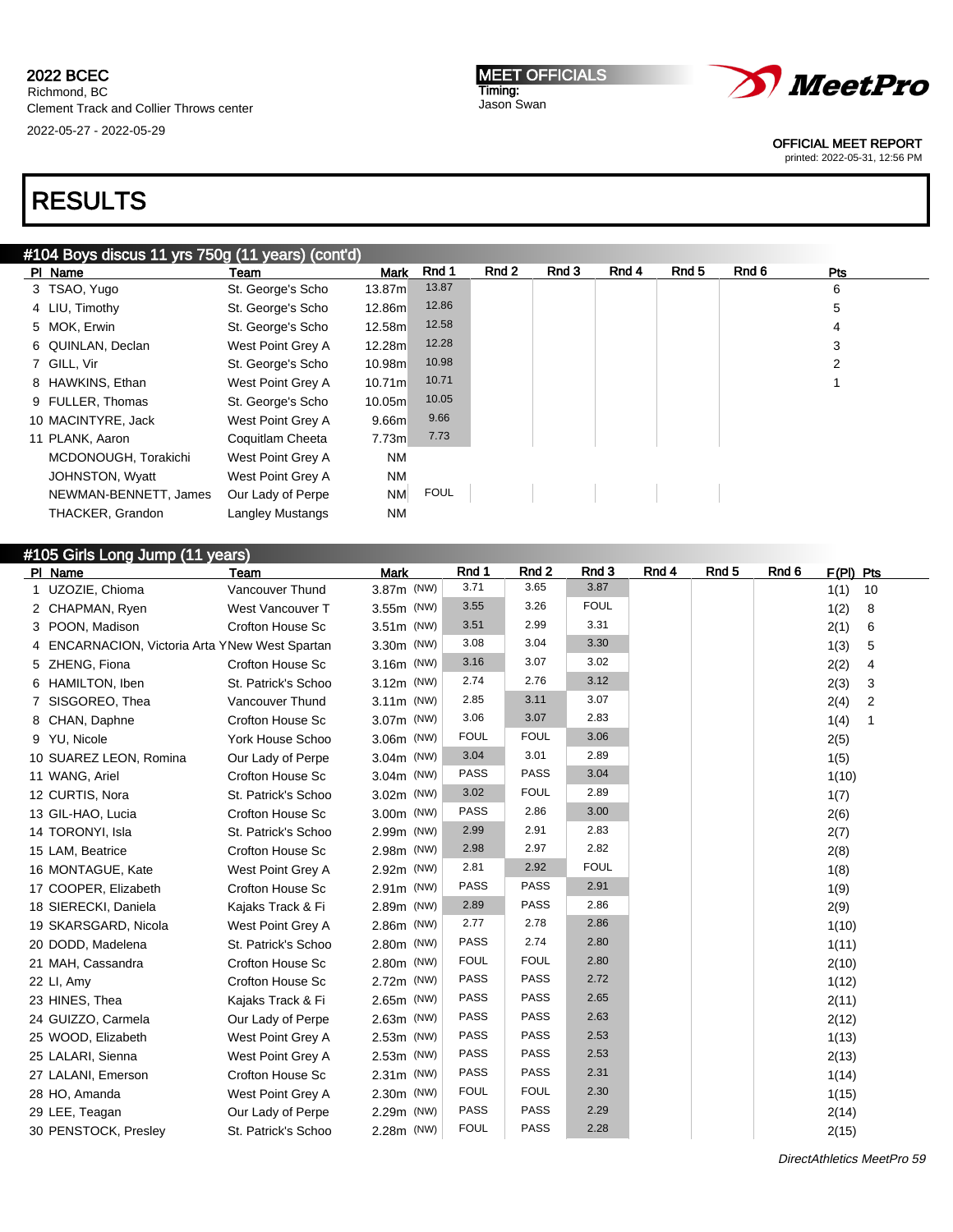#### MEET OFFICIALS Timing: Jason Swan



OFFICIAL MEET REPORT

printed: 2022-05-31, 12:56 PM

# RESULTS

## #105 Girls Long Jump (11 years) (cont'd)

| PI Name            | Team                | <b>Mark</b>  | Rnd 1       | Rnd 2       | Rnd 3 | Rnd 4 | Rnd 5 | Rnd 6 | $F(PI)$ Pts |
|--------------------|---------------------|--------------|-------------|-------------|-------|-------|-------|-------|-------------|
| 31 HENDY, Ivy      | Langley Mustangs    | $2.26m$ (NW) | <b>PASS</b> | <b>PASS</b> | 2.26  |       |       |       | 2(16)       |
| 32 GAREAU, Caiden  | St. Patrick's Schoo | $2.10m$ (NW) | <b>PASS</b> | <b>PASS</b> | 2.10  |       |       |       | 1(16)       |
| 33 FRANCO, Liliana | St. Patrick's Schoo | $2.04m$ (NW) | <b>FOUL</b> | <b>PASS</b> | 2.04  |       |       |       | 2(17)       |
| MCKINNEY, Ali      | Our Lady of Perpe   | <b>DNS</b>   |             |             |       |       |       |       |             |
| ZHUANG, Jenny      | A.B. Dixon Eleme    | <b>DNS</b>   |             |             |       |       |       |       |             |
| HARDCASTLE, Emma   | Crofton House Sc    | <b>DNS</b>   |             |             |       |       |       |       |             |
| FAULDS, Avery      | Our Lady of Perpe   | <b>DNS</b>   |             |             |       |       |       |       |             |
| TADDEI, Alexis     | West Point Grey A   | <b>DNS</b>   |             |             |       |       |       |       | 2           |
| LOOS, Maria        | St. Patrick's Schoo | <b>DNS</b>   |             |             |       |       |       |       | 2           |

## #106 Girls Shotput 12 yrs 3 Kg (12 years)

| PI Name              | Team                    | <b>Mark</b>       | Rnd 1 | Rnd 2 | Rnd 3 | Rnd 4 | Rnd <sub>5</sub> | Rnd 6 | <b>Pts</b> |
|----------------------|-------------------------|-------------------|-------|-------|-------|-------|------------------|-------|------------|
| 1 LANE, Carly        | Vancouver Thund         | 6.21 <sub>m</sub> | 5.39  | 6.21  | 5.61  |       |                  |       | 10         |
| 2 ZHENG, Natalie     | West Point Grey A       | 5.88m             | 5.38  | 5.83  | 5.88  |       |                  |       | 8          |
| 3 ITUARTE, Maria     | Our Lady of Perpe       | 5.83m             | 5.83  | 5.62  | 5.83  |       |                  |       | 6          |
| 4 WALTON, Adelaide   | Fraser Academy          | 5.73 <sub>m</sub> | 5.69  | 5.59  | 5.73  |       |                  |       | 5          |
| 5 VERMA, Anya        | York House Schoo        | 5.66m             | 5.01  | 4.96  | 5.66  |       |                  |       | 4          |
| 6 ABRAHAMS, Oke      | Crofton House Sc        | 5.39m             | 5.10  | 5.39  | 5.05  |       |                  |       | 3          |
| 7 KHARE, Avani       | Crofton House Sc        | 4.98m             | 4.26  | 4.06  | 4.98  |       |                  |       | 2          |
| 8 BAUMAN, Soleil     | Crofton House Sc        | 4.91 <sub>m</sub> | 4.91  | 4.20  | 4.56  |       |                  |       |            |
| 9 KELLY, Ceola       | Collingwood             | 4.19m             | 3.56  | 4.13  | 4.19  |       |                  |       |            |
| 10 MAY, Audrey       | Crofton House Sc        | 3.99m             | 3.99  | 3.50  | 3.58  |       |                  |       |            |
| 11 SUNDSET, Scarlett | <b>Langley Mustangs</b> | 3.91 <sub>m</sub> | 3.43  | 3.66  | 3.91  |       |                  |       |            |
| 12 CHUAH, Jocelyn    | York House Schoo        | 3.66 <sub>m</sub> | 3.66  | 3.33  | 3.64  |       |                  |       |            |
| DONKOR-LEH, Nayram   | Coquitlam Cheeta        | <b>DNS</b>        |       |       |       |       |                  |       |            |
| TAKAI, Kaede         | Coquitlam Cheeta        | <b>DNS</b>        |       |       |       |       |                  |       |            |
| PASHBY, Carmen       | West Point Grey A       | <b>DNS</b>        |       |       |       |       |                  |       |            |

## #107 Girls High Jump (13 years)

| PI Name                 | Team               | <b>Mark 1.15</b>  |         | 1.20       | 1.25       | 1.30    | 1.35       | 1.40    | 1.45       | 1.50    | 1.55 | Pts |
|-------------------------|--------------------|-------------------|---------|------------|------------|---------|------------|---------|------------|---------|------|-----|
| 1 ARMSTRONG, Jaime      | York House Schoo   | 1.50 <sub>m</sub> | P       | P          | $\circ$    | $\circ$ | XO.        | O       | $\circ$    | $\circ$ | P    | 10  |
| 2 FRASER, Taya          | Coquitlam Cheeta   | 1.40m             | $\circ$ | $\circ$    | O          | $\circ$ | O          | $\circ$ | XXX.       |         |      | 8   |
| 3 ROURKE, Kate          | General Gordon     | 1.40m             | P       | $\circ$    | $\circ$    | $\circ$ | O          | XO      | <b>XXX</b> |         |      | 6   |
| 4 CHEN, Fiona           | West Point Grey A  | 1.30m             | $\circ$ | $\circ$    | XXO        | $\circ$ | <b>XXX</b> |         |            |         |      | 5   |
| 5 WITTENBERG, Sydney    | York House Schoo   | 1.30 <sub>m</sub> | XO.     | XO         | $\circ$    | XO      | XX         |         |            |         |      | 4   |
| 6 TEIFFEL, Mielle       | A.B. Dixon Eleme   | 1.20m             | $\circ$ | $\circ$    | <b>XXX</b> |         |            |         |            |         |      | 3   |
| 7 HATTON, Kaia          | Unattached British | 1.20m             | XO.     | $\circ$    | <b>XXX</b> |         |            |         |            |         |      | 2   |
| 8 BOECK, Zara           | Vancouver Thund    | 1.20m             | XO.     | XO         | <b>XXX</b> |         |            |         |            |         |      |     |
| 9 YOUNG, Madison        | General Gordon     | 1.20m             | XO      | XXO        | XXX        |         |            |         |            |         |      |     |
| 10 PACHECO, Nicole      | A.B. Dixon Eleme   | 1.15m             | $\circ$ | <b>XXX</b> |            |         |            |         |            |         |      |     |
| 11 LIN, Maya            | West Point Grey A  | 1.15m             | XO      | <b>XXX</b> |            |         |            |         |            |         |      |     |
| 12 ZHANG, Ashley        | Collingwood        | 1.15m XXO         |         | XXX        |            |         |            |         |            |         |      |     |
| <b>IVANOVIC, Stella</b> | Our Lady of Perpe  |                   | NH XXX  |            |            |         |            |         |            |         |      |     |
| DAMIANO PATERSON, Elisa | A.B. Dixon Eleme   |                   | NH XXX  |            |            |         |            |         |            |         |      |     |
| POPOVA, Theodora        | Kajaks Track & Fi  |                   | NH XXX  |            |            |         |            |         |            |         |      |     |
| CHEN, Ina               | Kajaks Track & Fi  | <b>DNS</b>        |         |            |            |         |            |         |            |         |      |     |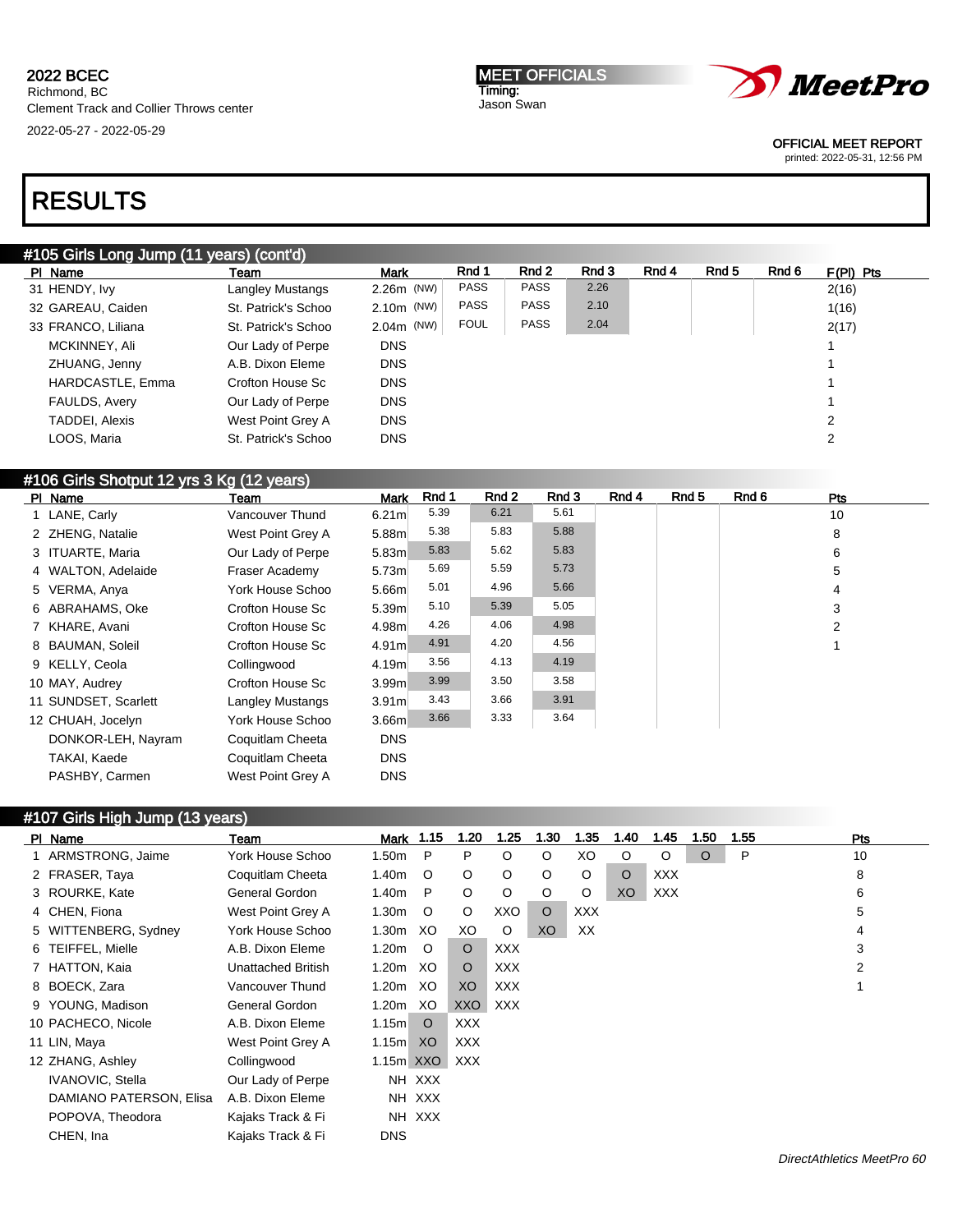Richmond, BC Clement Track and Collier Throws center 2022-05-27 - 2022-05-29

#### MEET OFFICIALS Timing: Jason Swan



OFFICIAL MEET REPORT

printed: 2022-05-31, 12:56 PM

# RESULTS

## #107 Girls High Jump (13 years) (cont'd) Pl Name Team Mark 1.15 1.20 1.25 1.30 1.35 1.40 1.45 1.50 1.55 Pts BURCH, Stella Sea to Sky Athleti DNS GODWIN, Emma Crofton House Sc DNS

| #108 Girls discus 10yrs 750g (10 years) |                      |                   |                   |       |       |       |       |       |       |            |  |
|-----------------------------------------|----------------------|-------------------|-------------------|-------|-------|-------|-------|-------|-------|------------|--|
|                                         | PI Name              | Team              | <b>Mark</b>       | Rnd 1 | Rnd 2 | Rnd 3 | Rnd 4 | Rnd 5 | Rnd 6 | <b>Pts</b> |  |
|                                         | JAGGER, Tamsen       | Our Lady of Perpe | 14.87m            | 14.87 |       |       |       |       |       | 10         |  |
|                                         | 2 HARA, Zoey         | Crofton House Sc  | 13.03m            | 13.03 |       |       |       |       |       | 8          |  |
|                                         | 3 HATTON, Cassia     | Unattached        | 11.53m            | 11.53 |       |       |       |       |       | 6          |  |
|                                         | 4 LEE, Aryana        | Crofton House Sc  | 10.72ml           | 10.72 |       |       |       |       |       | 5          |  |
|                                         | 5 CHU, Gabriella     | Crofton House Sc  | 10.35m            | 10.35 |       |       |       |       |       | 4          |  |
|                                         | 6 LAZARE, Chloe      | Crofton House Sc  | 10.02m            | 10.02 |       |       |       |       |       | 3          |  |
|                                         | 7 WANG, Christina    | Crofton House Sc  | 7.18m             | 7.18  |       |       |       |       |       | 2          |  |
|                                         | 8 GILL, Hannah       | Vancouver Thund   | 6.22m             | 6.22  |       |       |       |       |       |            |  |
|                                         | 9 HE, Nicole         | Crofton House Sc  | 5.73 <sub>m</sub> | 5.73  |       |       |       |       |       |            |  |
|                                         | 10 RICHARDSON, Clara | Langley Mustangs  | 5.14 <sub>m</sub> | 5.14  |       |       |       |       |       |            |  |

### #109 Girls Long Jump (13 years) Pl Name Team Mark Rnd 1 Rnd 2 Rnd 3 Rnd 4 Rnd 5 Rnd 6 F(Pl) Pts 1 PANG, Vanessa Crofton House Sc 4.68m (NW) 4.68 4.61 FOUL 1 10 10 2 BAILEY, Paige Vancouver Thund 4.34m (NW) 4.34 4.30 4.34 1(2) 8 3 ARMSTRONG, Jaime York House Schoo 4.27m (NW) 4.27 4.15 FOUL 201 2(1) 6 4 FRASER, Taya Coquitlam Cheeta 4.24m (NW) 4.24 4.00 3.36 1(3) 5 5 GIL-HAO, Carmanah Crofton House Sc 4.21m (NW) 3.75 3.96 4.21 2(2) 4 6 TRINH, Haley Vancouver Olympi 4.10m (NW) 4.10 FOUL FOUL 2(3) 3 7 SZUCS, Elisse West Point Grey A 4.08m (NW) 4.02 4.08 3.97 1(4) 2 8 HATTON, Kaia Unattached British 3.90m (NW) 3.90 3.70 3.56 2(4) 1 9 CURTAIN, Clare Crofton House Sc 3.89m (NW) 3.89 FOUL 3.81 100 1(5) 10 OWEN, Mairead Cur Lady of Perpe 3.88m (NW) 3.88 3.80 FOUL 10 1(6) 11 BLANCO, Javana St. Patrick's Schoo 3.86m (NW) 3.66 3.59 3.86 3.86 2(5) 12 WITTENBERG, Sydney York House Schoo 3.77m (NW) 3.77 3.77 FOUL 76 169 206 13 TAI, Zara Crofton House Sc 3.77m (NW) 3.65 3.77 3.73 2(10) 14 ROBINSON, Olivia Vancouver Thund 3.71m (NW) 3.49 3.71 PASS 1(7) 3.49 1(7) 15 JOHNSON, Kristin York House Schoo 3.69m (NW) 3.69 3.44 3.51 2(8) 16 TOEWS, Adriana Langley Mustangs 3.67 m (NW) 3.65 3.67 3.67 and 3.67 2(9) 17 CASEY, Nyla Vancouver Olympi 3.66m (NW) 3.66 3.38 3.23 2(10) 18 MOU, Ariel **West Point Grey A** 3.63 m (NW) 3.63 3.63 FOUL **18** 18 19 WENGLOWSKI, Audrey Kajaks Track & Fi 3.61m (NW) 3.61 FOUL 3.49 2(11) 20 CHEN, Fiona **West Point Grey A** 3.55m (NW) 3.30 3.44 3.55 2(12) 21 MINDELL, Lily York House Schoo 3.55m (NW) 3.55 FOUL 3.38 2(16) 22 WOO, Kaila Coquitlam Cheeta 3.54m (NW) FOUL 3.54 3.38 1(9) 23 LIN, Hannah Unknown 3.53m (NW) 3.53 3.48 3.32 1(10) 24 LEHMAN, Sara Our Lady of Perpe 3.50m (NW) 3.50 3.36 3.44 2(14) 25 KENNEDY, Katherine Kajaks Track & Fi 3.47m (NW) 3.47 FOUL 3.45 2(15) 26 CHAN, Chloe Kajaks Track & Fi 3.44m (NW) PASS 3.44 3.23 216 2(16) 27 SMITH, Bryanna Kajaks Track & Fi 3.36m (NW) 3.36 3.32 3.26 2(17) 28 DAMIANO PATERSON, Elisa A.B. Dixon Eleme 3.34m (NW) FOUL 3.34 3.18 100 111 111

DirectAthletics MeetPro 61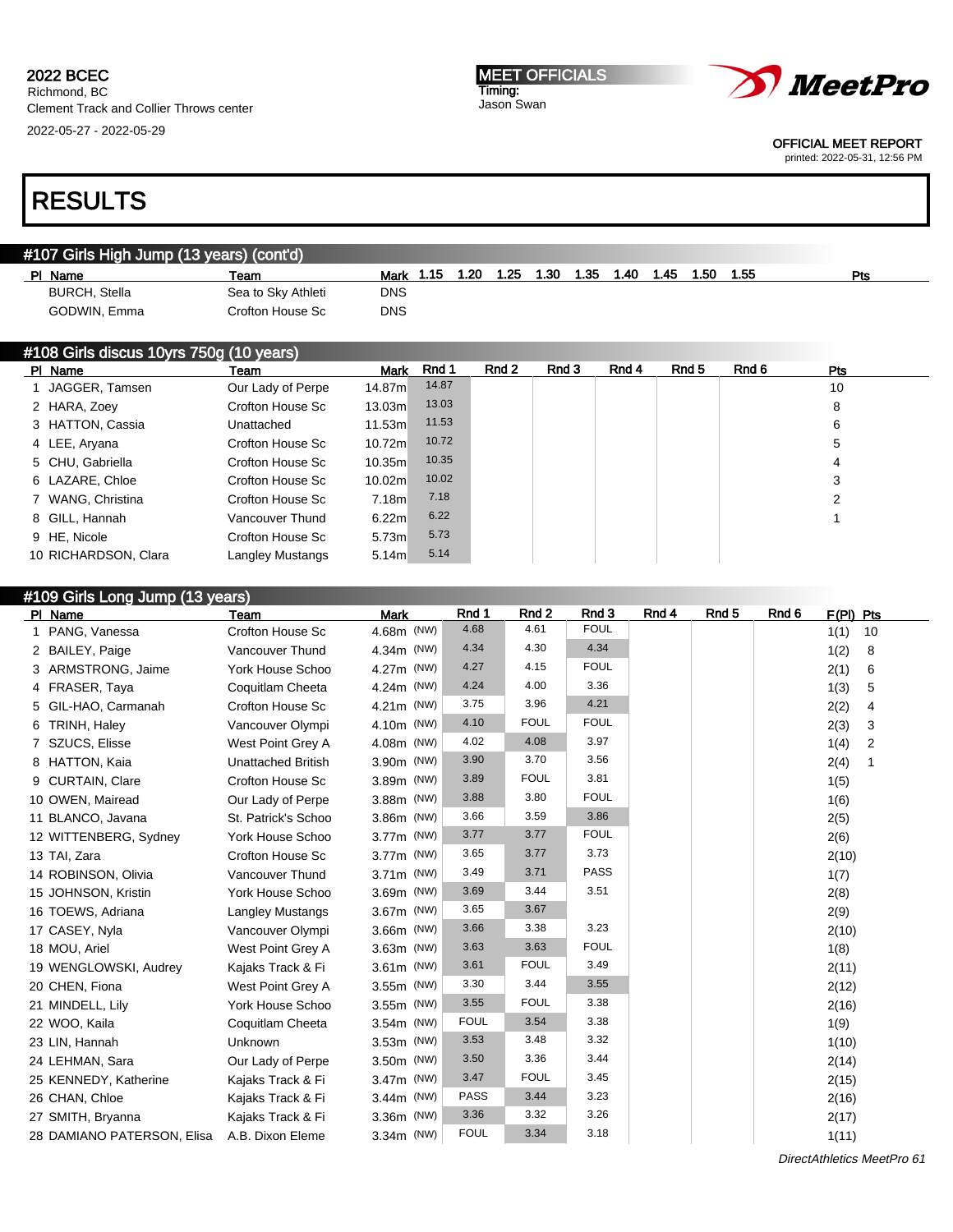2022-05-27 - 2022-05-29

# RESULTS

| <b>MEET OFFICIALS</b> |
|-----------------------|
| Timing:               |
| Jason Swan            |



OFFICIAL MEET REPORT

printed: 2022-05-31, 12:56 PM

## #109 Girls Long Jump (13 years) (cont'd) Pl Name Team Team Mark Rnd 1 Rnd 2 Rnd 3 Rnd 4 Rnd 5 Rnd 6 F(Pl) Pts 29 ZHANG, Ashley Collingwood 3.20m (NW) PASS PASS 3.20 13.20 1(12) 30 IVANOVIC, Stella **Our Lady of Perpe** 2.92m (NW) PASS PASS 2.92 10 10 113) 31 WATSON, Stella West Point Grey A 2.88m (NW) PASS FOUL 2.88 1(14) 32 MAVRIKOS, Aria **St. Patrick's Schoo 2.78m** (NW) PASS PASS 2.78 12.78 1(15) 33 FOX, Marisa Coquitlam Cheeta 2.76m (NW) PASS PASS 2.76 1(16) 34 PLANK, Kelsie Coquitlam Cheeta 2.73m (NW) PASS PASS 2.73 2.73 35 LIU, Alyssa Unattached 2.59m (NW) PASS PASS 2.59 1(17) LIN, Maya West Point Grey A NM FOUL FOUL | FOUL | 1 ABHARI, Renata Coquitlam Cheeta DNS 1 THOMAS, Elle **Fraser Academy** DNS 1 DAVISON, Elle **General Gordon** DNS 1 FLETCHER-BOSTWICK, Aja Coquitlam Cheeta DNS 2 MACNEILL, Calla Coquitlam Cheeta DNS 2

| #110 Boys Shot Put 11 yrs 2 Kg (11 years) |                         |                     |                   |             |       |       |       |       |       |            |  |
|-------------------------------------------|-------------------------|---------------------|-------------------|-------------|-------|-------|-------|-------|-------|------------|--|
|                                           | PI Name                 | Team                | <b>Mark</b>       | Rnd 1       | Rnd 2 | Rnd 3 | Rnd 4 | Rnd 5 | Rnd 6 | <b>Pts</b> |  |
|                                           | 1 KIM, Elliott          | St. George's Scho   | 7.97m             | 7.90        | 7.97  | 7.81  |       |       |       | 10         |  |
|                                           | 2 NEWMAN-BENNETT, James | Our Lady of Perpe   | 7.93m             | 7.51        | 7.54  | 7.93  |       |       |       | 8          |  |
|                                           | 3 ZHAO, Tiger           | Our Lady of Perpe   | 6.96m             | 6.05        | 6.75  | 6.96  |       |       |       | 6          |  |
|                                           | 4 MCDONOUGH, Thomas     | St. Patrick's Schoo | 6.29 <sub>m</sub> | 5.45        | 6.28  | 6.29  |       |       |       | 5          |  |
|                                           | 5 QUARRY, Cohen         | West Point Grey A   | 5.99m             | 5.31        | 5.70  | 5.99  |       |       |       | 4          |  |
|                                           | 6 PON, James            | West Point Grey A   | 5.92 <sub>m</sub> | 5.41        | 5.68  | 5.92  |       |       |       | 3          |  |
|                                           | 7 LIU, Issac            | West Point Grey A   | 5.71 <sub>m</sub> | 4.89        | 5.59  | 5.71  |       |       |       | 2          |  |
|                                           | 8 HAWKINS, Ethan        | West Point Grey A   | 5.39 <sub>m</sub> | 5.39        | 5.21  | 5.36  |       |       |       |            |  |
|                                           | 9 FULLER, Thomas        | St. George's Scho   | 5.26 <sub>m</sub> | 4.58        | 5.26  | 4.34  |       |       |       |            |  |
|                                           | 10 MACINTYRE, Jack      | West Point Grey A   | 4.96m             | 4.96        | 4.45  | 4.42  |       |       |       |            |  |
|                                           | 11 JUBB, Rylan          | St. Patrick's Schoo | 4.82m             | <b>FOUL</b> | 4.79  | 4.82  |       |       |       |            |  |
|                                           | 12 LIU, Timothy         | St. George's Scho   | 4.50m             | 2.83        | 4.50  | 3.98  |       |       |       |            |  |
|                                           | MCDONOUGH, Torakichi    | West Point Grey A   | <b>DNS</b>        |             |       |       |       |       |       |            |  |
|                                           | MOK, Erwin              | St. George's Scho   | <b>DNS</b>        |             |       |       |       |       |       |            |  |

## #111 Girls discus 11 yrs 750g (11 years)

| PI Name             | Team                | <b>Mark</b>       | Rnd 1 | Rnd 2 | Rnd 3 | Rnd 4 | Rnd 5 | Rnd 6 | Pts |  |
|---------------------|---------------------|-------------------|-------|-------|-------|-------|-------|-------|-----|--|
| GABRI, Anhad        | Green Timbers       | 26.70m            | 26.70 |       |       |       |       |       | 10  |  |
| 2 HAMILTON, Iben    | St. Patrick's Schoo | 14.78m            | 14.78 |       |       |       |       |       | 8   |  |
| 3 CHAPMAN, Ryen     | West Vancouver T    | 14.73m            | 14.73 |       |       |       |       |       | 6   |  |
| 4 NICOLA, Chloe     | York House Schoo    | 12.72m            | 12.72 |       |       |       |       |       | 5   |  |
| 5 COOPER, Elizabeth | Crofton House Sc    | 12.61m            | 12.61 |       |       |       |       |       | 4   |  |
| 6 MAH, Cassandra    | Crofton House Sc    | 12.59m            | 12.59 |       |       |       |       |       | 2.5 |  |
| 6 LI, Amy           | Crofton House Sc    | 12.59m            | 12.59 |       |       |       |       |       | 2.5 |  |
| 8 WANG, Ariel       | Crofton House Sc    | 11.98m            | 11.98 |       |       |       |       |       |     |  |
| 9 DHALIWAL, Amaaris | York House Schoo    | 11.89m            | 11.89 |       |       |       |       |       |     |  |
| 10 LEUNG, Zooey     | Crofton House Sc    | 11.84m            | 11.84 |       |       |       |       |       |     |  |
| 11 LAM, Beatrice    | Crofton House Sc    | 9.60 <sub>m</sub> | 9.60  |       |       |       |       |       |     |  |
| CAMPBELL, Samantha  | West Point Grey A   | <b>DNS</b>        |       |       |       |       |       |       |     |  |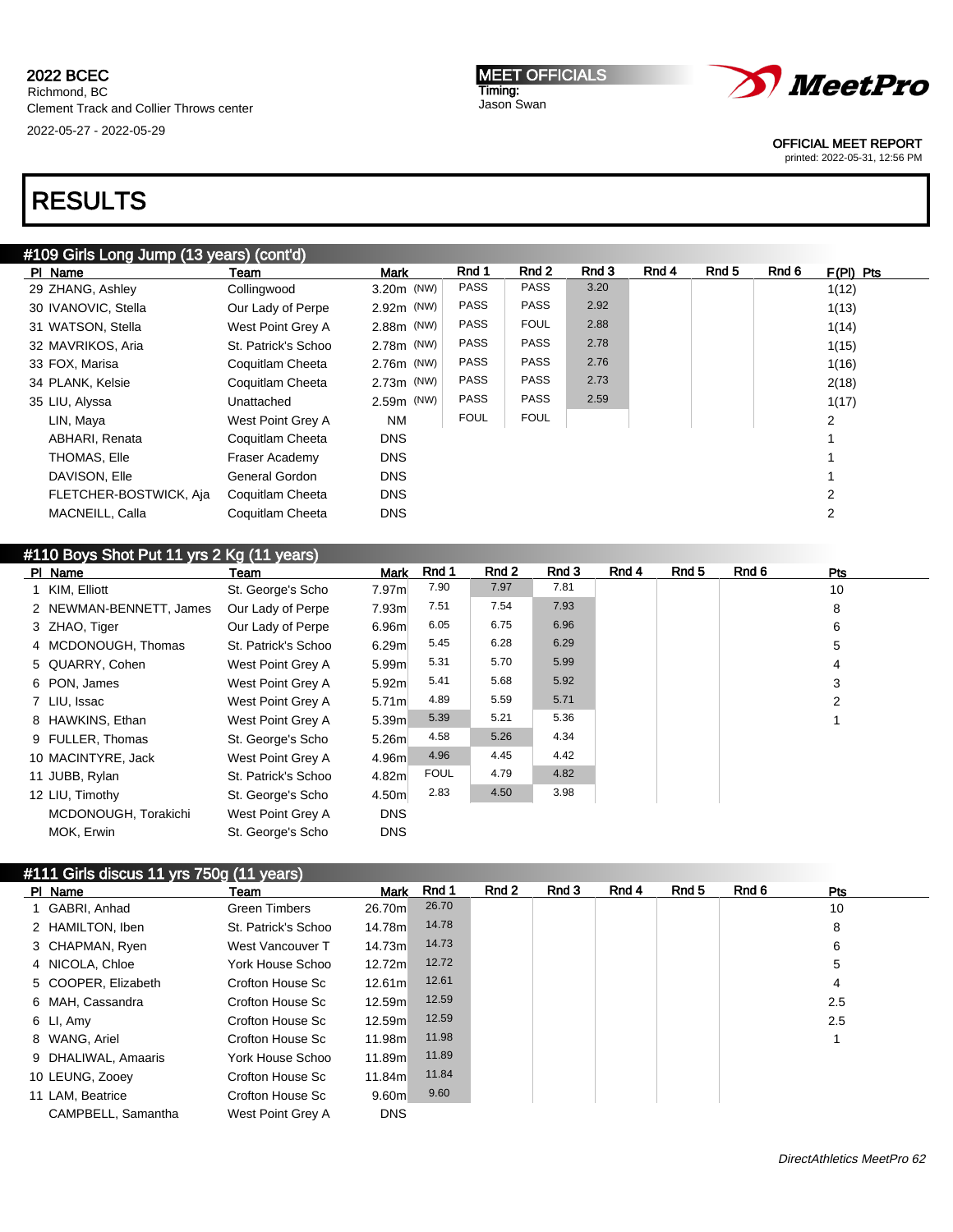2022-05-27 - 2022-05-29

MEET OFFICIALS Timing: Jason Swan



OFFICIAL MEET REPORT

printed: 2022-05-31, 12:56 PM

# RESULTS

### #112 Girls High Jump (9 years) Pl Name Team Mark 0.85 0.90 0.95 1.00 1.05 1.08 1.11 1.14 1.17 1.20 Pts 1 ASTLES, Avril **Crofton House Sc** 1.17m O O O O P O O XO O XXX 10 2 BONN, Charlotte **West Point Grey A 1.14m** P O O XO P O XXO XXO XXX 8 8 3 BAINS, Seylah Kajaks Track & Fi 1.05m O O O O O XXX 6 4 LALL, Samara Crofton House Sc 1.00m O XO XO XO P XXX 4.5 4 UPTON, Avery York House Schoo 1.00m O XXO O XO XXX 4.5 6 VIGO MATRANGA, Victoria Crofton House Sc 0.95m O O O XX P X 3 3 7 MAHAFFY-RENWICK, Aislin Langley Mustangs 0.95m O XO O XXX 2 8 KATO, Mona York House Schoo 0.95m O O XO XXX 1 9 POON, Alexa Crofton House Sc 0.95m O XO | XO X P X 10 WONG, Rya Burnaby Striders T 0.95m O O XXO XXX 10 KHARE, Milana Crofton House Sc 0.95m O O XXO XX P X 12 MOUNTEER, Paige York House Schoo 0.95m XXO O XXO XXX 13 RATHSACK, Nayri **Crofton House Sc** 0.90m O O XXX 13 LOCONTE, Ava Vancouver Thund 0.90m O O XXX 13 SANGRA, Reya Crofton House Sc 0.90m O O XXX 16 EVANOFF, Abigail West Point Grey A 0.90m O O XXX 17 ZHAI, Rachel A.B. Dixon Eleme 0.90m XO XXO XX P P X 17 PANENKA, Chloe West Point Grey A 0.90m XO XXO XX P P X 19 ZHANG, Brianna York House Schoo 0.85m O XXX 20 POTTER, Victoria **West Point Grey A** 0.85m XXO XXX 21 GAETZ, Peyton West Point Grey A 0.80m XXX 22 SERVATI, Niki West Point Grey A 0.80m XXX 23 KARIM, Khaliya **West Point Grey A** 0.80m XXX Pl Name **Team Mark 0.80** Pts and the Present of Present of the Present of Present of Present of Present of Present 1 ASTLES, Avril Crofton House Sc (cont'd) O 10 3 BAINS, Seylah Kajaks Track & Fi (cont'd) O 6 4 LALL, Samara Crofton House Sc (cont'd) O 4.5 4 UPTON, Avery York House Schoo (cont'd) O 4.5 6 VIGO MATRANGA, Victoria Crofton House Sc (cont'd) O 3 3 7 MAHAFFY-RENWICK, Aislin Langley Mustangs (cont'd) O 2 8 KATO, Mona York House Schoo (cont'd) O 1 9 POON, Alexa Crofton House Sc (cont'd) O 10 WONG, Rya Burnaby Striders T (cont'd) O 10 KHARE, Milana Crofton House Sc (cont'd) O 12 MOUNTEER, Paige York House Schoo (cont'd) O 13 RATHSACK, Nayri Crofton House Sc (cont'd) O 13 LOCONTE, Ava Vancouver Thund (cont'd) O 13 SANGRA, Reya Crofton House Sc (cont'd) O 16 EVANOFF, Abigail West Point Grey A (cont'd) XO 17 ZHAI, Rachel **A.B. Dixon Eleme** (cont'd) O 17 PANENKA, Chloe West Point Grey A (cont'd) O 19 ZHANG, Brianna York House Schoo (cont'd) O 20 POTTER, Victoria West Point Grey A (cont'd) XO 21 GAETZ, Peyton West Point Grey A 0.80m O 22 SERVATI, Niki West Point Grey A 0.80m XO 23 KARIM, Khaliya West Point Grey A 0.80m XXO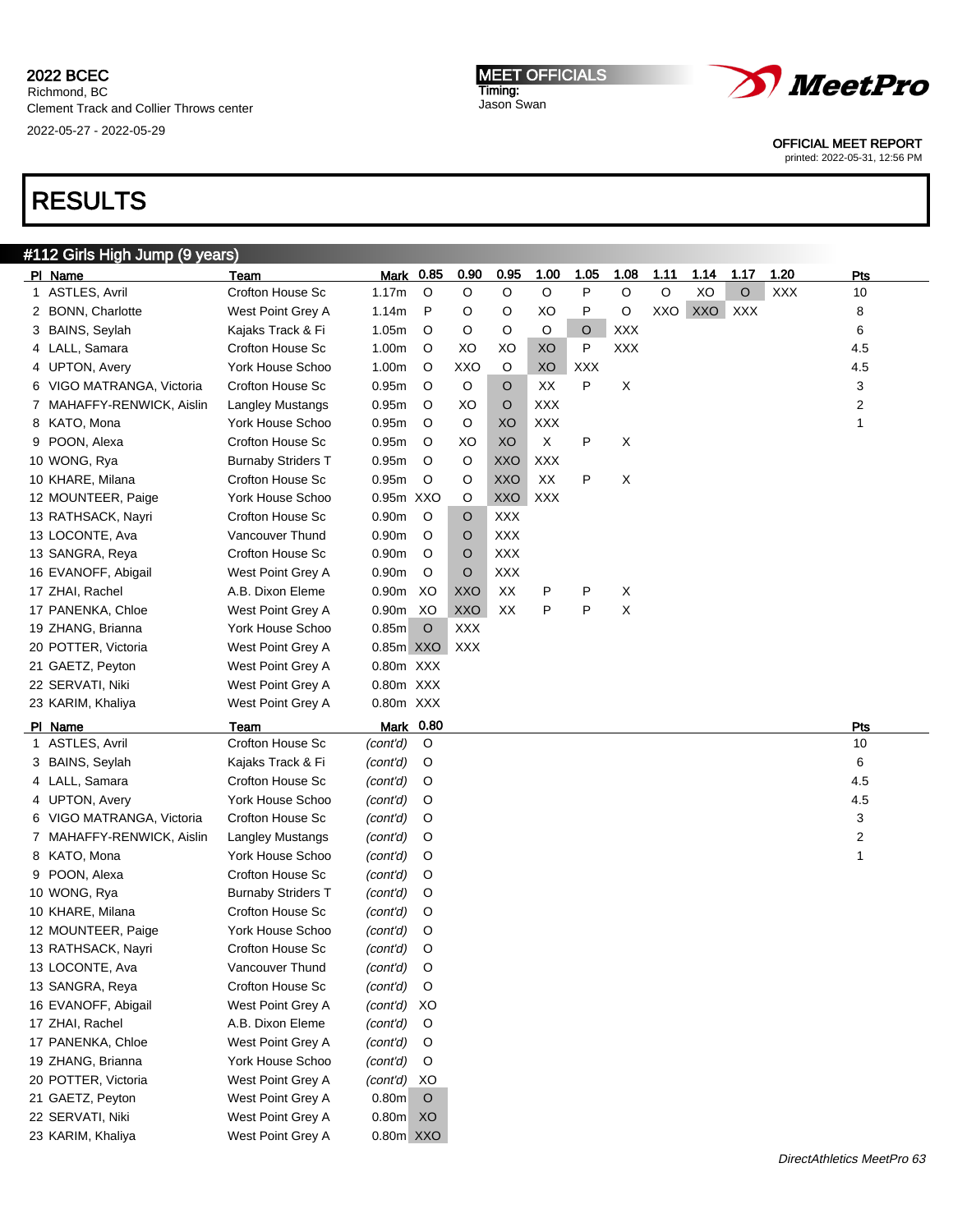2022-05-27 - 2022-05-29





OFFICIAL MEET REPORT

printed: 2022-05-31, 12:56 PM

# RESULTS

## #113 Boys High Jump (9 years)

|   | PI Name                     | Team                    | Mark 0.90         |         | 0.95       | 1.00       | 1.05       | 1.10       | 1.15       | Pts |
|---|-----------------------------|-------------------------|-------------------|---------|------------|------------|------------|------------|------------|-----|
| 1 | DHALIWAL, Zoraveer          | St. George's Scho       | 1.10m             | $\circ$ | $\circ$    | O          | O          | <b>XXO</b> | <b>XXX</b> | 10  |
|   | 2 THOMSON, Kayden           | Kajaks Track & Fi       | 1.05m             | $\circ$ | O          | O          | $\circ$    | <b>XXX</b> |            | 8   |
|   | 3 CHAN, Zachary             | Kajaks Track & Fi       | 1.05m             | $\circ$ | O          | O          | XO         | <b>XXX</b> |            | 5.5 |
|   | 3 ARMSTRONG, John           | St. George's Scho       | 1.05m             | $\circ$ | O          | O          | XO         | <b>XXX</b> |            | 5.5 |
|   | 5 ROCH, Kingston            | St. George's Scho       | 1.05m             | $\circ$ | O          | O          | <b>XXO</b> | <b>XXX</b> |            | 4   |
|   | 6 KIRKER, Emmett            | St. George's Scho       | 1.05m             | $\circ$ | O          | XO         | <b>XXO</b> | <b>XXX</b> |            | 3   |
|   | 7 O'DONNELL, Finn (finnlay) | West Vancouver T        | 1.00m             | $\circ$ | O          | $\circ$    | <b>XXX</b> |            |            | 2   |
|   | 8 LIM, Theodore Alexander   | West Point Grey A       | 1.00m             | $\circ$ | XO         | XO         | <b>XXX</b> |            |            | 0.5 |
|   | 8 HAMILTON, Benjamin        | St. George's Scho       | 1.00m             | $\circ$ | XO         | XO         | <b>XXX</b> |            |            | 0.5 |
|   | 10 WANG, Rocky              | A.B. Dixon Eleme        | 1.00m             | $\circ$ | XXO        | XO         | <b>XXX</b> |            |            |     |
|   | 11 KIM, Finnegan            | St. George's Scho       | 0.95m             | $\circ$ | O          | <b>XXX</b> |            |            |            |     |
|   | 11 BAI, Michael             | West Point Grey A       | 0.95m             | $\circ$ | $\circ$    | <b>XXX</b> |            |            |            |     |
|   | 13 GHAG, Jagur              | St. George's Scho       | 0.95m             | $\circ$ | XO         | <b>XXX</b> |            |            |            |     |
|   | 14 GUDEWILL, Hayden         | St. George's Scho       | 0.90 <sub>m</sub> | $\circ$ | <b>XXX</b> |            |            |            |            |     |
|   | 14 VALYEAR, Connor          | <b>Langley Mustangs</b> | 0.90 <sub>m</sub> | $\circ$ | <b>XXX</b> |            |            |            |            |     |
|   | 16 SCOTT, Bowie             | West Point Grey A       | 0.90m XXO         |         | <b>XXX</b> |            |            |            |            |     |
|   | WEISHAAR, Brixton           | A.B. Dixon Eleme        |                   | NH XXX  |            |            |            |            |            |     |
|   | LEVINE, Beckem              | West Point Grey A       |                   | NH XXX  |            |            |            |            |            |     |
|   | <b>HAMILTON, Nicholas</b>   | St. George's Scho       |                   | NH XXX  |            |            |            |            |            |     |
|   | CHAN, Brayden               | St. George's Scho       |                   | NH XXX  |            |            |            |            |            |     |
|   | ALI, Zaidan                 | West Point Grey A       |                   | NH XXX  |            |            |            |            |            |     |
|   | GU, Ian                     | West Point Grey A       |                   | NH XXX  |            |            |            |            |            |     |
|   | CHANG, Ashton               | St. George's Scho       |                   | NH XXX  |            |            |            |            |            |     |
|   | ZHU, Sunny                  | West Point Grey A       |                   | NH XXX  |            |            |            |            |            |     |
|   | MOSHER, Nicholas            | Kajaks Track & Fi       | <b>DNS</b>        |         |            |            |            |            |            |     |
|   | LOTFI, Darien               | West Point Grey A       | <b>DNS</b>        |         |            |            |            |            |            |     |
|   | MERAN BENZ, Alejandra       | Unattached              | <b>DNS</b>        |         |            |            |            |            |            |     |
|   | SIAN, Sahil                 | West Point Grey A       | <b>DNS</b>        |         |            |            |            |            |            |     |
|   | PRESA, Cristobal            | A.B. Dixon Eleme        | <b>DNS</b>        |         |            |            |            |            |            |     |
|   |                             |                         |                   |         |            |            |            |            |            |     |

## #114 Girls Long Jump (10 years)

| PI Name                  | Team                | <b>Mark</b>  | Rnd 1       | Rnd 2       | Rnd 3       | Rnd 4 | Rnd 5 | Rnd 6<br>$F(PI)$ Pts |                |
|--------------------------|---------------------|--------------|-------------|-------------|-------------|-------|-------|----------------------|----------------|
| 1 IP-JANSEN, Chloe       | West Point Grey A   | 3.66m (NW)   | 3.66        | 3.45        | 3.62        |       |       | $1(1)$ 10            |                |
| 2 HAMZE, Tamara          | Vancouver Thund     | 3.50m (NW)   | 3.50        | 3.01        | <b>FOUL</b> |       |       | 2(1)                 | - 8            |
| 3 DUHME, Emily           | Crofton House Sc    | 3.40m (NW)   | 3.26        | 3.40        | 3.32        |       |       | 2(2)                 | - 6            |
| 4 LANE, Abbey            | Vancouver Thund     | 3.25m (NW)   | 3.15        | 3.11        | 3.25        |       |       | 2(3)                 | - 5            |
| 5 KOWNACKI, Aria         | Vancouver Thund     | 3.22m (NW)   | 3.21        | 3.22        | 3.21        |       |       | 2(4)                 | $\overline{4}$ |
| 6 LEIGH, Ganessa         | Ladner Elementar    | 3.22m (NW)   | 3.22        | 3.14        | 3.02        |       |       | 2(7)                 | - 3            |
| 7 DAVIS, Ella            | Vancouver Olympi    | $3.11m$ (NW) | 2.90        | 2.96        | 3.11        |       |       | $1(2)$ 2             |                |
| 8 CHU, Gabriella         | Crofton House Sc    | $3.08m$ (NW) | 3.03        | 2.69        | 3.08        |       |       | 1(3)                 |                |
| 9 BARRETT-STEWART, Grace | Our Lady of Perpe   | $3.03m$ (NW) | 3.03        | <b>PASS</b> | 2.58        |       |       | 2(6)                 |                |
| 10 MONCEY, Ayla          | Vancouver Thund     | 2.99m (NW)   | 2.93        | 2.99        | 2.81        |       |       | 1(4)                 |                |
| 11 JAGGER, Tamsen        | Our Lady of Perpe   | 2.95m (NW)   | 2.90        | 2.84        | 2.95        |       |       | 1(5)                 |                |
| 12 CHUAH, Audrey         | York House Schoo    | 2.95m (NW)   | <b>PASS</b> | 2.95        | 2.71        |       |       | 1(7)                 |                |
| 13 HOCHHALTER, Brighton  | St. Patrick's Schoo | 2.91m (NW)   | 2.75        | <b>PASS</b> | 2.91        |       |       | 1(7)                 |                |
| 14 LAI HAINSTOCK, Kaya   | Our Lady of Perpe   | 2.87m (NW)   | 2.67        | 2.87        | <b>FOUL</b> |       |       | 2(7)                 |                |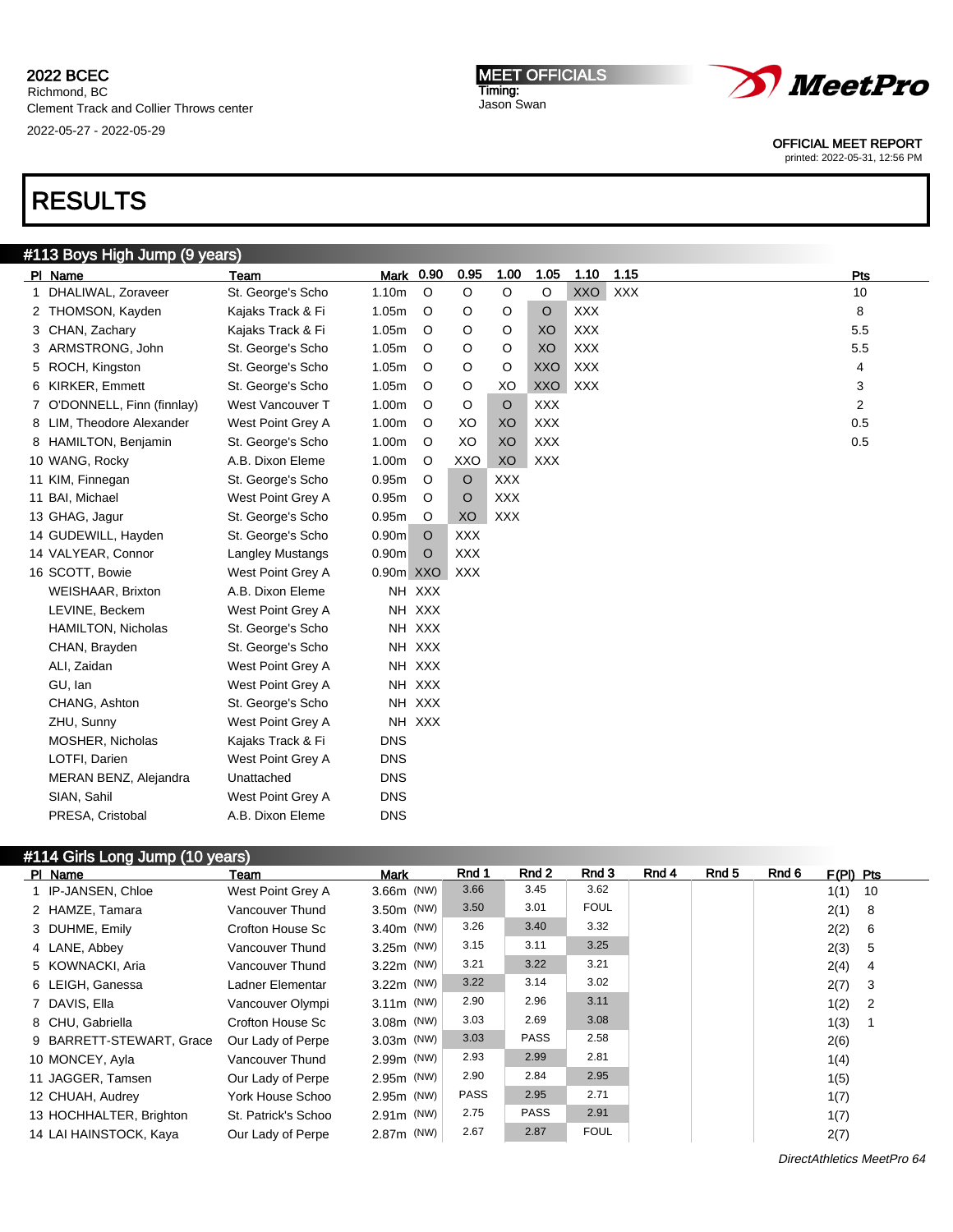Richmond, BC Clement Track and Collier Throws center 2022-05-27 - 2022-05-29

MEET OFFICIALS Timing: Jason Swan



OFFICIAL MEET REPORT

printed: 2022-05-31, 12:56 PM

# RESULTS

| #114 Girls Long Jump (10 years) (cont'd) |                         |             |             |                  |             |       |                  |       |                |  |  |
|------------------------------------------|-------------------------|-------------|-------------|------------------|-------------|-------|------------------|-------|----------------|--|--|
| PI Name                                  | Team                    | <b>Mark</b> | Rnd 1       | Rnd <sub>2</sub> | Rnd 3       | Rnd 4 | Rnd <sub>5</sub> | Rnd 6 | $F(PI)$ Pts    |  |  |
| 15 HARROP LOPEZ, Ines                    | Crofton House Sc        | 2.85m (NW)  | 2.85        | <b>PASS</b>      | 2.54        |       |                  |       | 1(8)           |  |  |
| 16 LEE, Aryana                           | Crofton House Sc        | 2.80m (NW)  | 2.73        | <b>PASS</b>      | 2.80        |       |                  |       | 1(9)           |  |  |
| 17 JOHNS, Capri                          | <b>Crofton House Sc</b> | 2.75m (NW)  | <b>PASS</b> | <b>FOUL</b>      | 2.75        |       |                  |       | 2(8)           |  |  |
| 18 BANATH, Riley                         | West Point Grey A       | 2.73m (NW)  | 2.73        | <b>PASS</b>      | 2.64        |       |                  |       | 1(10)          |  |  |
| 19 BOOTH, Annabelle                      | York House Schoo        | 2.70m (NW)  | <b>PASS</b> | 2.60             | 2.70        |       |                  |       | 2(9)           |  |  |
| 20 LAZARE, Chloe                         | Crofton House Sc        | 2.70m (NW)  | <b>PASS</b> | <b>PASS</b>      | 2.70        |       |                  |       | 1(11)          |  |  |
| 21 ROOPANI, Aiza                         | York House Schoo        | 2.68m (NW)  | 2.68        | <b>PASS</b>      | 2.54        |       |                  |       | 1(12)          |  |  |
| 22 LOUIE, Abby                           | York House Schoo        | 2.65m (NW)  | <b>PASS</b> | <b>PASS</b>      | 2.65        |       |                  |       | 2(10)          |  |  |
| 23 DESJARDINS, Lillie                    | York House Schoo        | 2.61m (NW)  | <b>PASS</b> | <b>PASS</b>      | 2.61        |       |                  |       | 1(13)          |  |  |
| 24 CONDON, Eilee                         | Coquitlam Cheeta        | 2.57m (NW)  | <b>PASS</b> | PASS             | 2.57        |       |                  |       | 2(11)          |  |  |
| 25 LANG, Chloe                           | West Point Grey A       | 2.53m (NW)  | <b>PASS</b> | <b>PASS</b>      | 2.53        |       |                  |       | 2(12)          |  |  |
| 26 RICHARDSON, Clara                     | <b>Langley Mustangs</b> | 2.52m (NW)  | PASS        | 2.22             | 2.52        |       |                  |       | 1(14)          |  |  |
| 27 WU, Emily                             | West Point Grey A       | 2.48m (NW)  | PASS        | <b>FOUL</b>      | 2.48        |       |                  |       | 1(15)          |  |  |
| 28 JACQUES, Ivy                          | Our Lady of Perpe       | 2.42m (NW)  | <b>FOUL</b> | <b>PASS</b>      | 2.42        |       |                  |       | 2(13)          |  |  |
| 29 MTANGA, Maka                          | St. Patrick's Schoo     | 2.40m (NW)  | <b>PASS</b> | <b>PASS</b>      | 2.40        |       |                  |       | 2(14)          |  |  |
| 30 DO, Reina                             | Crofton House Sc        | 2.33m (NW)  | <b>PASS</b> | <b>PASS</b>      | 2.33        |       |                  |       | 2(15)          |  |  |
| 30 HATTON, Cassia                        | Unattached              | 2.33m (NW)  | <b>FOUL</b> | <b>FOUL</b>      | 2.33        |       |                  |       | 2(15)          |  |  |
| 32 NG, Grace                             | St. Patrick's Schoo     | 2.26m (NW)  | PASS        | <b>FOUL</b>      | 2.26        |       |                  |       | 1(16)          |  |  |
| 33 MARCOS, Mia                           | Coquitlam Cheeta        | 2.22m (NW)  | <b>PASS</b> | <b>FOUL</b>      | 2.22        |       |                  |       | 2(17)          |  |  |
| 34 WANG, Christina                       | <b>Crofton House Sc</b> | 2.20m (NW)  | <b>PASS</b> | <b>PASS</b>      | 2.20        |       |                  |       | 2(18)          |  |  |
| 35 MASON, Cassandra                      | St. Patrick's Schoo     | 2.18m (NW)  | <b>FOUL</b> | <b>PASS</b>      | 2.18        |       |                  |       | 2(19)          |  |  |
| 36 DELANEY, Nova                         | St. Patrick's Schoo     | 2.14m (NW)  | <b>PASS</b> | <b>FOUL</b>      | 2.14        |       |                  |       | 2(20)          |  |  |
| 37 HE, Nicole                            | <b>Crofton House Sc</b> | 2.12m (NW)  | PASS        | <b>PASS</b>      | 2.12        |       |                  |       | 2(21)          |  |  |
| 38 OBERTI, Annamaria                     | West Vancouver T        | 2.11m (NW)  | <b>FOUL</b> | <b>FOUL</b>      | 2.11        |       |                  |       | 1(17)          |  |  |
| 38 GILL, Jayden                          | West Point Grey A       | 2.11m (NW)  | <b>FOUL</b> | <b>FOUL</b>      | 2.11        |       |                  |       | 1(17)          |  |  |
| 40 ARIAS-NEUMEYER, Allegra               | <b>Crofton House Sc</b> | 2.10m (NW)  | PASS        | <b>FOUL</b>      | 2.10        |       |                  |       | 1(19)          |  |  |
| 41 MOTLEY, Isv                           | St. Patrick's Schoo     | 1.95m (NW)  | <b>FOUL</b> | PASS             | 1.95        |       |                  |       | 1(20)          |  |  |
| JIANG, Helen                             | Crofton House Sc        | <b>NM</b>   | PASS        | <b>FOUL</b>      | <b>FOUL</b> |       |                  |       |                |  |  |
| GILL, Hannah                             | Vancouver Thund         | <b>NM</b>   | <b>FOUL</b> | <b>FOUL</b>      | <b>FOUL</b> |       |                  |       | 2              |  |  |
| LEE. Minah                               | St. Patrick's Schoo     | <b>DNS</b>  |             |                  |             |       |                  |       | $\overline{2}$ |  |  |

## #115 Girls Shotput 13 yrs 3 Kg (13 years)

| PI Name                 | Team                      | <b>Mark</b>       | Rnd 1 | Rnd 2       | Rnd 3       | Rnd 4 | Rnd 5 | Rnd 6 | <b>Pts</b> |
|-------------------------|---------------------------|-------------------|-------|-------------|-------------|-------|-------|-------|------------|
| 1 STEVENS, Tatyanna     | Vancouver Thund           | 8.56m             | 8.56  | 8.40        | 8.40        |       |       |       | 10         |
| 2 SZUCS, Elisse         | West Point Grey A         | 8.06m             | 8.06  | <b>FOUL</b> | 7.84        |       |       |       | 8          |
| 3 WONG, Hailey          | York House Schoo          | 7.85 <sub>m</sub> | 7.32  | 7.85        | 7.61        |       |       |       | 6          |
| 4 ECKMAN, Jamie         | York House Schoo          | 7.60m             | 7.22  | 7.26        | 7.60        |       |       |       | 5          |
| 5 HATTON, Kaia          | <b>Unattached British</b> | 7.60m             | 7.60  | 6.65        | 6.94        |       |       |       | 4          |
| 6 WANG, Victoria        | Crofton House Sc          | 7.09m             | 6.43  | 7.09        | 6.89        |       |       |       | 3          |
| 7 KAY, Danielle         | Unattached                | 7.09m             | 7.09  | 6.81        | 6.60        |       |       |       | 2          |
| 8 FRASER, Taya          | Coquitlam Cheeta          | 6.87m             | 6.87  | 6.35        | 6.09        |       |       |       |            |
| 9 LIU, Alyssa           | Unattached                | 6.75m             | 6.66  | 6.06        | 6.75        |       |       |       |            |
| 10 FOX, Marisa          | Coquitlam Cheeta          | 6.74m             | 4.17  | 4.26        | 6.74        |       |       |       |            |
| 11 HE, Jessica          | Crofton House Sc          | 6.63m             | 6.19  | 6.63        | 6.46        |       |       |       |            |
| 12 RAMANATHAN, Savannah | York House Schoo          | 6.35 <sub>m</sub> | 6.15  | 6.35        | 6.21        |       |       |       |            |
| 13 CURTAIN, Clare       | Crofton House Sc          | 6.16m             | 6.16  | 6.06        | <b>FOUL</b> |       |       |       |            |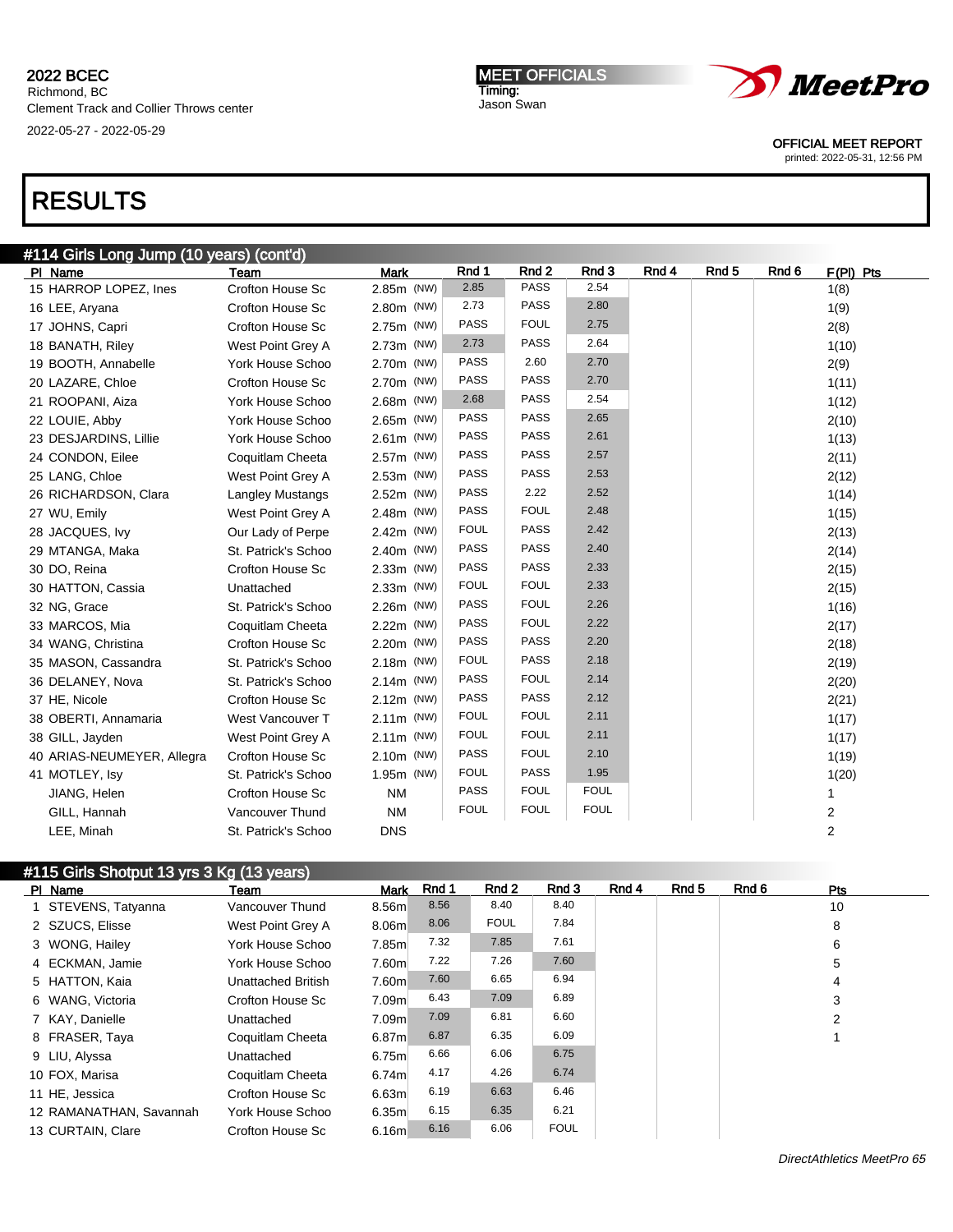MEET OFFICIALS Timing: Jason Swan



OFFICIAL MEET REPORT

printed: 2022-05-31, 12:56 PM

# RESULTS

## #115 Girls Shotput 13 yrs 3 Kg (13 years) (cont'd)

| PI Name               | Team                | <b>Mark</b>       | Rnd 1 | Rnd 2 | Rnd 3       | Rnd 4 | Rnd 5 | Rnd 6 | <b>Pts</b> |  |
|-----------------------|---------------------|-------------------|-------|-------|-------------|-------|-------|-------|------------|--|
| 14 TAI, Zara          | Crofton House Sc    | 5.94m             | 5.94  | 5.60  | 5.78        |       |       |       |            |  |
| 15 GODWIN, Emma       | Crofton House Sc    | 5.83m             | 5.83  | 5.63  | <b>PASS</b> |       |       |       |            |  |
| 16 DERKSEN, Rachel    | St. Patrick's Schoo | 5.82m             | 4.63  | 5.16  | 5.82        |       |       |       |            |  |
| 17 MAVRIKOS, Aria     | St. Patrick's Schoo | 5.79m             | 5.79  | 4.66  | 5.51        |       |       |       |            |  |
| 18 CHAN, Chloe        | Kajaks Track & Fi   | 5.61 <sub>m</sub> | 5.61  | 5.39  | 5.11        |       |       |       |            |  |
| 19 KENNEDY, Katherine | Kajaks Track & Fi   | 5.42 <sub>m</sub> | 5.42  | 5.35  | 4.64        |       |       |       |            |  |
| 20 PACHECO, Nicole    | A.B. Dixon Eleme    | 5.27 <sub>m</sub> | 4.93  | 5.27  | 5.20        |       |       |       |            |  |
| 21 ZHANG, Ashley      | Collingwood         | 5.16m             | 5.05  | 4.77  | 5.16        |       |       |       |            |  |
| PLANK, Kelsie         | Coquitlam Cheeta    | <b>DNS</b>        |       |       |             |       |       |       |            |  |
| GILL, Zoya            | Crofton House Sc    | <b>DNS</b>        |       |       |             |       |       |       |            |  |
| ABHARI, Renata        | Coquitlam Cheeta    | <b>DNS</b>        |       |       |             |       |       |       |            |  |

## #116 Girls Long Jump (12 years)

| PI Name                | Team                    | <b>Mark</b>  | Rnd 1       | Rnd 2       | Rnd 3       | Rnd 4 | Rnd 5 | Rnd 6 | $F(PI)$ Pts |    |
|------------------------|-------------------------|--------------|-------------|-------------|-------------|-------|-------|-------|-------------|----|
| 1 CHEUNG, Victoria     | Crofton House Sc        | 4.08m (NW)   | 3.99        | 3.84        | 4.08        |       |       |       | 1(1)        | 10 |
| 2 DENNIS, Jaylah       | Coquitlam Cheeta        | 3.96m (NW)   | 3.83        | 3.96        | 3.90        |       |       |       | 2(1)        | 8  |
| 3 CAO, Julia           | West Point Grey A       | 3.94m (NW)   | 3.76        | <b>FOUL</b> | 3.94        |       |       |       | 1(2)        | 6  |
| 4 ROGALSKI, Nicola     | Golden Ears Athle       | 3.92m (NW)   | 3.76        | 3.83        | 3.92        |       |       |       | 2(2)        | 5  |
| 5 SALONGA, Francesca   | Coquitlam Cheeta        | 3.75m (NW)   | 3.29        | <b>FOUL</b> | 3.75        |       |       |       | 1(3)        | 4  |
| 6 JEFFERSON, Isabela   | St. Patrick's Schoo     | 3.63m (NW)   | 3.63        | 3.54        | 3.63        |       |       |       | 2(3)        | 3  |
| 7 ADAM, Ella           | Fraser Academy          | 3.59m (NW)   | 3.59        | <b>FOUL</b> | 3.51        |       |       |       | 2(4)        | 2  |
| 8 ANDERSON, Ava        | West Point Grey A       | 3.57m (NW)   | 3.51        | 3.57        | 3.51        |       |       |       | 1(4)        | 1  |
| 9 KAPOOR, Sarina       | <b>Crofton House Sc</b> | 3.52m (NW)   | 3.07        | 3.52        | 3.18        |       |       |       | 1(5)        |    |
| 10 BUDHIRAJA, Jiya     | Vancouver Thund         | 3.47m (NW)   | 3.47        | 3.45        | 3.24        |       |       |       | 1(6)        |    |
| 11 PON, Samantha       | West Point Grey A       | 3.46m (NW)   | 3.46        | <b>FOUL</b> | 3.46        |       |       |       | 1(7)        |    |
| 12 PETKOV, Karina      | Vancouver Thund         | 3.46m (NW)   | 3.46        | 3.44        | 2.93        |       |       |       | 1(12)       |    |
| 13 LANG, Charlotte     | York House Schoo        | 3.38m (NW)   | 3.22        | 3.08        | 3.38        |       |       |       | 2(5)        |    |
| 14 TSAI, Brielle       | <b>Crofton House Sc</b> | 3.36m (NW)   | 3.36        | 3.21        | <b>FOUL</b> |       |       |       | 1(9)        |    |
| 15 LANE, Carly         | Vancouver Thund         | 3.24m (NW)   | 3.18        | <b>FOUL</b> | 3.24        |       |       |       | 2(6)        |    |
| 16 HOCHHALTER, Cassidy | St. Patrick's Schoo     | 3.23m (NW)   | 3.16        | 3.23        | 3.18        |       |       |       | 1(10)       |    |
| 17 KELLY, Ceola        | Collingwood             | 3.22m (NW)   | 3.22        | 3.22        | 3.18        |       |       |       | 2(7)        |    |
| 18 DIXON, Isla         | West Point Grey A       | 3.18m (NW)   | <b>FOUL</b> | <b>FOUL</b> | 3.18        |       |       |       | 1(11)       |    |
| 19 CHAN, Aisha         | York House Schoo        | 3.15m (NW)   | 3.15        | 3.03        | 2.87        |       |       |       | 1(12)       |    |
| 20 VERMA, Anya         | York House Schoo        | 3.05m (NW)   | 2.92        | 2.75        | 3.05        |       |       |       | 2(8)        |    |
| 21 ZHOU, Joanna        | West Point Grey A       | 3.05m (NW)   | <b>PASS</b> | <b>PASS</b> | 3.05        |       |       |       | 2(12)       |    |
| 22 PETKOV, Eva         | Vancouver Thund         | $3.01m$ (NW) | <b>FOUL</b> | <b>FOUL</b> | 3.01        |       |       |       | 2(10)       |    |
| 23 MATHISON, Ava       | Crofton House Sc        | 2.94m (NW)   | 2.94        | <b>PASS</b> | 2.52        |       |       |       | 2(11)       |    |
| 24 ZHENG, Natalie      | West Point Grey A       | 2.93m (NW)   | 2.93        | <b>PASS</b> | <b>FOUL</b> |       |       |       | 2(12)       |    |
| 25 MAY, Audrey         | <b>Crofton House Sc</b> | 2.91m (NW)   | 2.91        | <b>PASS</b> | 2.84        |       |       |       | 2(13)       |    |
| 26 ABRAHAMS, Oke       | Crofton House Sc        | 2.90m (NW)   | 2.85        | <b>PASS</b> | 2.90        |       |       |       | 1(13)       |    |
| 27 FITZMAURICE, Sophie | Our Lady of Perpe       | 2.85m (NW)   | <b>PASS</b> | <b>PASS</b> | 2.85        |       |       |       | 2(14)       |    |
| 28 LEE, Madeleine      | Crofton House Sc        | 2.82m (NW)   | <b>PASS</b> | <b>PASS</b> | 2.82        |       |       |       | 1(14)       |    |
| 29 LEE, Chantelle      | West Point Grey A       | 2.76m (NW)   | <b>FOUL</b> | <b>PASS</b> | 2.76        |       |       |       | 2(15)       |    |
| 30 MOHAPEL, Ana        | St. Patrick's Schoo     | 2.62m (NW)   | <b>PASS</b> | <b>PASS</b> | 2.62        |       |       |       | 1(15)       |    |
| 31 LIU, Mandy          | St. Patrick's Schoo     | 2.55m (NW)   | <b>FOUL</b> | PASS        | 2.55        |       |       |       | 2(16)       |    |
| 32 BAUMAN, Soleil      | Crofton House Sc        | 2.53m (NW)   | <b>FOUL</b> | <b>PASS</b> | 2.53        |       |       |       | 2(17)       |    |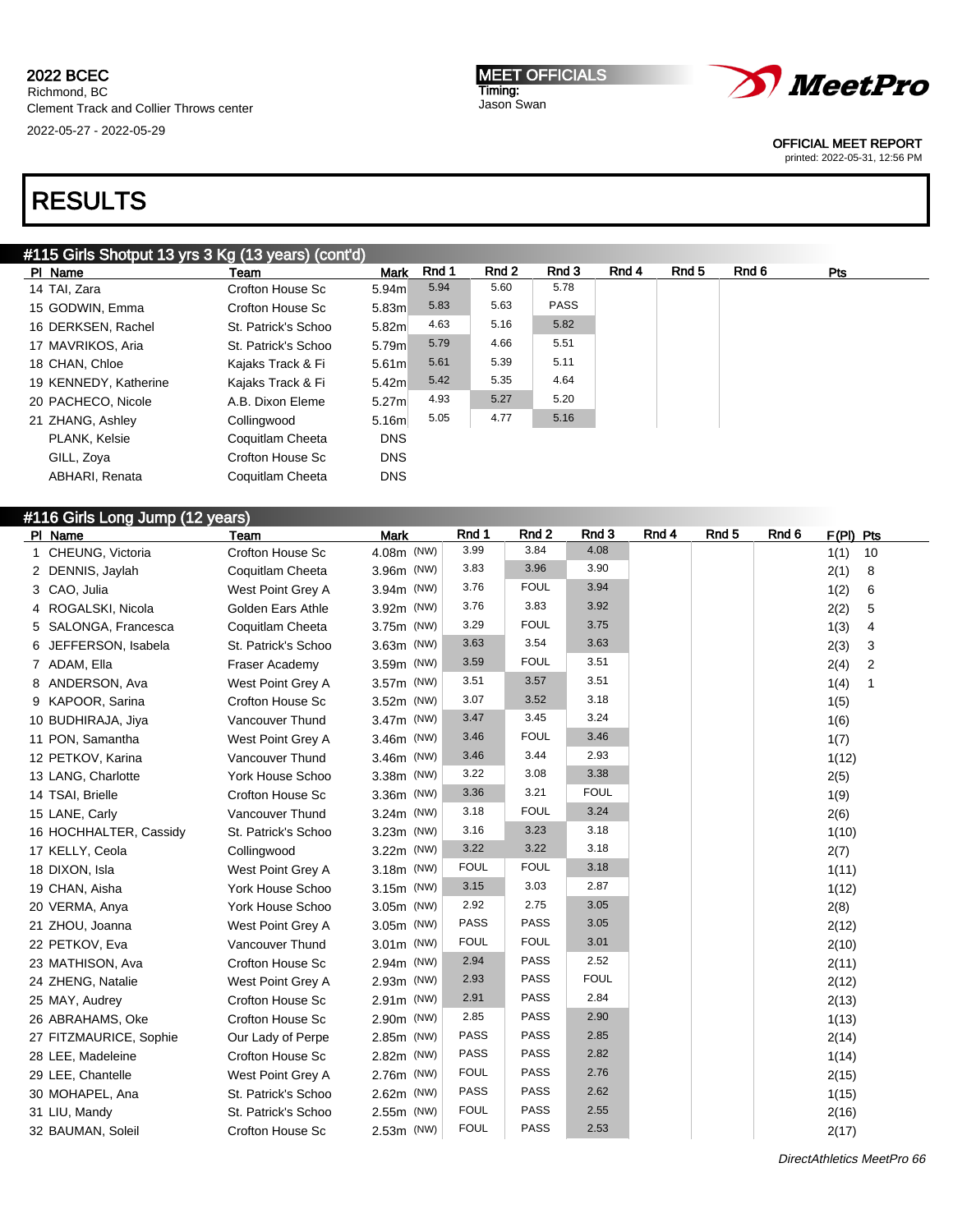# RESULTS

| #116 Girls Long Jump (12 years) (cont'd) |  |
|------------------------------------------|--|
|------------------------------------------|--|

| PI Name               | Team                | <b>Mark</b>  | Rnd 1       | Rnd 2       | Rnd 3       | Rnd 4 | Rnd 5 | Rnd 6 | $F(PI)$ Pts   |
|-----------------------|---------------------|--------------|-------------|-------------|-------------|-------|-------|-------|---------------|
| 33 ZHANG, Leyang      | West Point Grey A   | $2.35m$ (NW) | <b>PASS</b> | <b>PASS</b> | 2.35        |       |       |       | 2(18)         |
| 34 LEE, Claire        | York House Schoo    | $2.23m$ (NW) | <b>PASS</b> | <b>PASS</b> | 2.23        |       |       |       | 1(16)         |
| DERY, Brianna         | St. Patrick's Schoo | <b>NM</b>    | <b>PASS</b> | <b>PASS</b> | <b>FOUL</b> |       |       |       |               |
| XIA, Alice            | York House Schoo    | <b>NM</b>    | <b>FOUL</b> | <b>PASS</b> | <b>FOUL</b> |       |       |       | 2             |
| YANG, Lucy            | West Point Grey A   | <b>DNS</b>   |             |             |             |       |       |       |               |
| <b>FENRICK, Ciara</b> | Coquitlam Cheeta    | <b>DNS</b>   |             |             |             |       |       |       |               |
| TAKAI. Kaede          | Coquitlam Cheeta    | <b>DNS</b>   |             |             |             |       |       |       |               |
| PASHBY, Carmen        | West Point Grey A   | <b>DNS</b>   |             |             |             |       |       |       | $\mathcal{P}$ |
| PANSEGRAU, Elise      | York House Schoo    | <b>DNS</b>   |             |             |             |       |       |       | 2             |

## #117 Boys High Jump (13 years)

| PI Name                | <b>Team</b>         | Mark 1.15  |         | 1.20       | 1.25       | 1.30       | 1.35       | 1.40       | 1.45       | 1.50       | 1.55       | 1.68       | Pts |
|------------------------|---------------------|------------|---------|------------|------------|------------|------------|------------|------------|------------|------------|------------|-----|
| 1 TYLER, lan           | St. George's Scho   | 1.55m      | $\circ$ | O          | O          | $\circ$    | O          | O          | O          | O          | O          | <b>XXX</b> | 10  |
| 2 TATEH, Ache          | Vancouver Thund     | 1.50m      | O       | O          | O          | O          | O          | $\circ$    | XXO        | XXO        | <b>XXX</b> |            | 8   |
| 3 XIAO, Robin          | St. George's Scho   | 1.40m      | O       | O          | O          | $\circ$    | O          | $\circ$    | <b>XXX</b> |            |            |            | 6   |
| 4 XAUSA, Hudson        | St. George's Scho   | 1.40m      | $\circ$ | O          | O          | $\circ$    | XO         | <b>XXO</b> | <b>XXX</b> |            |            |            | 5   |
| 5 XIAO, Michael        | St. George's Scho   | 1.35m      | O       | O          | O          | $\circ$    | $\circ$    | P          | P          | <b>XXX</b> |            |            | 4   |
| 6 LO, Timothy          | West Point Grey A   | 1.35m      | XO      | O          | O          | XO         | XO         | <b>XXX</b> |            |            |            |            | 3   |
| 7 KIRKER, Declan       | St. George's Scho   | 1.35m      | $\circ$ | O          | O          | $\circ$    | <b>XXO</b> | X          | XX         |            |            |            | 2   |
| 8 URBAN, Willem        | St. George's Scho   | 1.30m      | $\circ$ | O          | XO         | $\circ$    | <b>XXX</b> |            |            |            |            |            | 1   |
| 9 AMARAL DE ASIS, Caio | St. Patrick's Schoo | 1.30m      | O       | XO         | O          | XO         | <b>XXX</b> |            |            |            |            |            |     |
| 10 KONG, Nathan        | A.B. Dixon Eleme    | 1.25m      | $\circ$ | $\circ$    | $\circ$    | <b>XXX</b> |            |            |            |            |            |            |     |
| 11 WONG, Joshua        | St. George's Scho   | 1.25m      | $\circ$ | O          | XO         | <b>XXX</b> |            |            |            |            |            |            |     |
| 11 ABRAHAMS, Zayd      | St. George's Scho   | 1.25m      | O       | O          | XO         | <b>XXX</b> |            |            |            |            |            |            |     |
| 13 KUMAR, Aryan        | A.B. Dixon Eleme    | 1.25m      | O       | XO         | XO         | <b>XXX</b> |            |            |            |            |            |            |     |
| 14 KUSUMOTO, Markus    | St. George's Scho   | 1.25m      | O       | <b>XXO</b> | XO         | <b>XXX</b> |            |            |            |            |            |            |     |
| 15 AUSTIN, Leighton    | West Point Grey A   | 1.25m      | $\circ$ | XO         | <b>XXO</b> | <b>XXX</b> |            |            |            |            |            |            |     |
| 16 LIN, Preston        | West Point Grey A   | 1.20m      | $\circ$ | $\circ$    | <b>XXX</b> |            |            |            |            |            |            |            |     |
| 17 ACEBEDO, Manny      | St. Patrick's Schoo | 1.20m      | XO      | XO         | <b>XXX</b> |            |            |            |            |            |            |            |     |
| 18 BRACE, Elliott      | West Point Grey A   | 1.20m      | $\circ$ | <b>XXO</b> | <b>XXX</b> |            |            |            |            |            |            |            |     |
| 19 WERNER, Eric        | Our Lady of Perpe   | 1.15m      | O       | <b>XXX</b> |            |            |            |            |            |            |            |            |     |
| 19 HUTCHISON, Lukas    | A.B. Dixon Eleme    | 1.15m      | $\circ$ | <b>XXX</b> |            |            |            |            |            |            |            |            |     |
| 19 KUSUMOTO, Kayden    | St. George's Scho   | 1.15m      | $\circ$ | <b>XXX</b> |            |            |            |            |            |            |            |            |     |
| 22 SULEMAN, Mattie     | St. George's Scho   | 1.15m      | XO      | <b>XXX</b> |            |            |            |            |            |            |            |            |     |
| TSIANDOULAS, Jacob     | St. George's Scho   |            | NH XXX  |            |            |            |            |            |            |            |            |            |     |
| MAZANKOWSKI, Leo       | Our Lady of Perpe   |            | NH XXX  |            |            |            |            |            |            |            |            |            |     |
| SJOHOLM, Felix         | St. George's Scho   | <b>DNS</b> |         |            |            |            |            |            |            |            |            |            |     |
| <b>TURNBULL, Angus</b> | Fraser Academy      | <b>DNS</b> |         |            |            |            |            |            |            |            |            |            |     |

| #118 Boys Long Jump (9 years) |                    |                   |              |       |       |       |       |       |       |             |  |
|-------------------------------|--------------------|-------------------|--------------|-------|-------|-------|-------|-------|-------|-------------|--|
|                               | PI Name            | Team              | Mark         | Rnd 1 | Rnd 2 | Rnd 3 | Rnd 4 | Rnd 5 | Rnd 6 | $F(PI)$ Pts |  |
|                               | WONG, Sebastian    | Collingwood       | $3.04m$ (NW) | 3.04  | 3.00  | 2.91  |       |       |       | 2(1)<br>-10 |  |
|                               | 2 ARMSTRONG, John  | St. George's Scho | 2.98m (NW)   | 2.98  | 2.92  | 2.97  |       |       |       | 2(2)<br>-8  |  |
|                               | 3 CHAN, Zachary    | Kajaks Track & Fi | 2.98m (NW)   | 2.81  | 2.65  | 2.98  |       |       |       | 2(5)<br>6   |  |
|                               | 4 GUDEWILL, Hayden | St. George's Scho | 2.96m (NW)   | 2.76  | 2.55  | 2.96  |       |       |       | 1(1)<br>-5  |  |
|                               | 5 ROCH, Kingston   | St. George's Scho | $2.91m$ (NW) | 2.85  | 2.68  | 2.91  |       |       |       | 1(2)<br>4   |  |

MEET OFFICIALS Timing: Jason Swan



OFFICIAL MEET REPORT

printed: 2022-05-31, 12:56 PM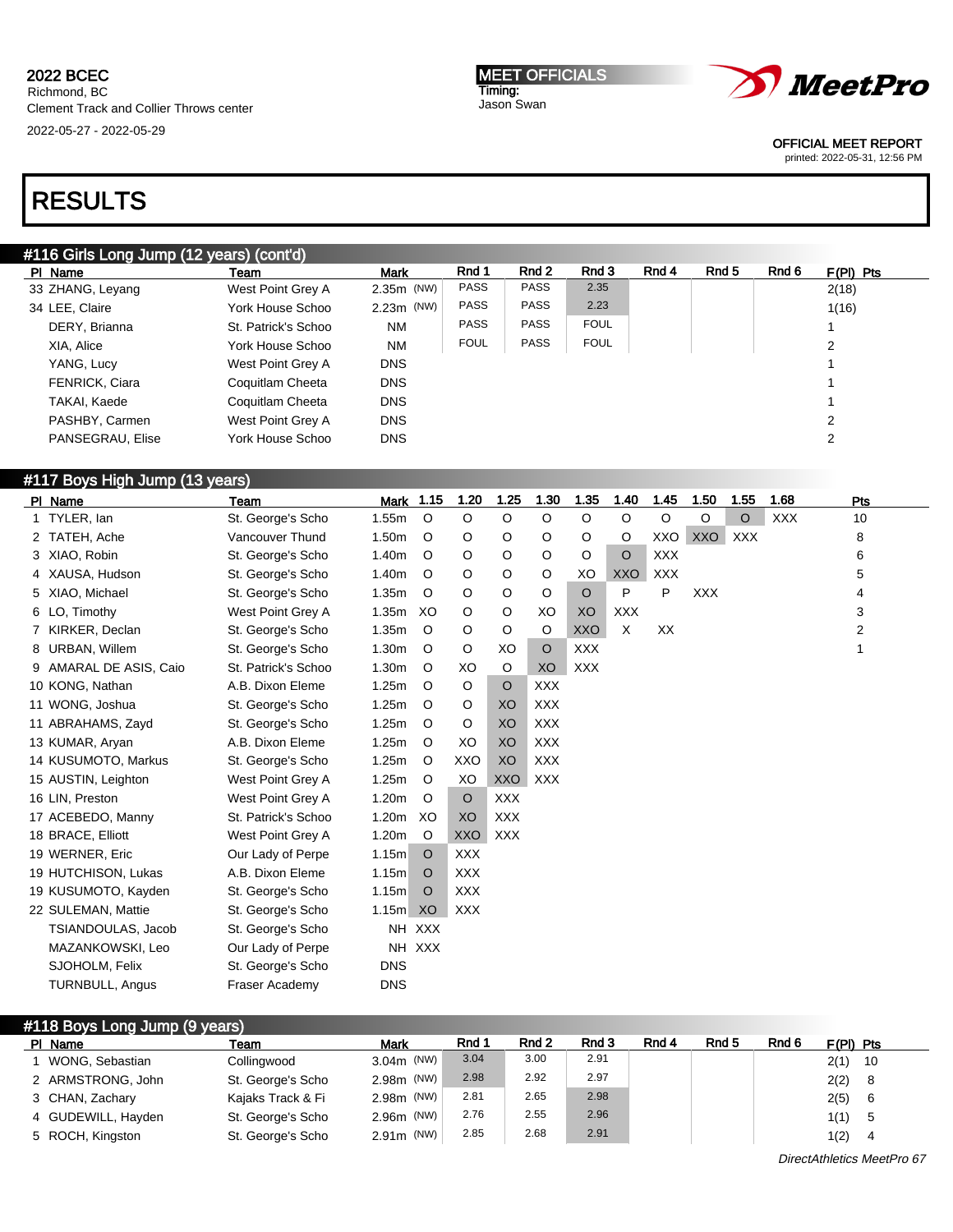Richmond, BC Clement Track and Collier Throws center 2022-05-27 - 2022-05-29

MEET OFFICIALS Timing: Jason Swan



OFFICIAL MEET REPORT

printed: 2022-05-31, 12:56 PM

# RESULTS

| #118 Boys Long Jump (9 years) (cont'd) |  |
|----------------------------------------|--|
|                                        |  |

| PI Name                  | Team                      | <b>Mark</b> | Rnd 1       | Rnd 2       | Rnd 3       | Rnd 4 | Rnd 5 | Rnd 6 | $F(PI)$ Pts            |
|--------------------------|---------------------------|-------------|-------------|-------------|-------------|-------|-------|-------|------------------------|
| 6 TANG, Lukas            | St. George's Scho         | 2.91m (NW)  | 2.91        | 2.42        | 2.69        |       |       |       | 2(4)<br>3              |
| 7 DAWE, Philip           | West Point Grey A         | 2.82m (NW)  | 2.81        | 2.82        | 2.63        |       |       |       | 1(3)<br>$\overline{2}$ |
| 8 GUIZZO, Dominic        | Our Lady of Perpe         | 2.80m (NW)  | 2.70        | 2.53        | 2.80        |       |       |       | 1(4)<br>$\mathbf{1}$   |
| 9 THOMSON, Kayden        | Kajaks Track & Fi         | 2.76m (NW)  | 2.23        | 2.52        | 2.76        |       |       |       | 2(5)                   |
| 10 BAI, Michael          | West Point Grey A         | 2.73m (NW)  | 2.29        | 2.66        | 2.73        |       |       |       | 2(6)                   |
| 11 CHAN, Brayden         | St. George's Scho         | 2.66m (NW)  | 2.55        | 2.58        | 2.66        |       |       |       | 2(7)                   |
| 12 FORDYCE, Finlay       | St. George's Scho         | 2.64m (NW)  | 2.64        | <b>FOUL</b> | <b>PASS</b> |       |       |       | 1(5)                   |
| 13 HAMILTON, Benjamin    | St. George's Scho         | 2.61m (NW)  | <b>FOUL</b> | 2.61        | 2.60        |       |       |       | 1(6)                   |
| 14 PANTON, Charlie       | St. Patrick's Schoo       | 2.60m (NW)  | 2.57        | 2.60        | 2.33        |       |       |       | 1(7)                   |
| 15 WANG, David           | St. George's Scho         | 2.58m (NW)  | 2.58        | 2.38        | 2.51        |       |       |       | 2(8)                   |
| 16 NELSON, Cole          | <b>Unattached British</b> | 2.58m (NW)  | 2.47        | 2.41        | 2.58        |       |       |       | 1(8)                   |
| 17 LEVINE, Beckem        | West Point Grey A         | 2.58m (NW)  | 2.58        | 2.45        | <b>FOUL</b> |       |       |       | 1(14)                  |
| 18 LEE, Julian           | St. George's Scho         | 2.57m (NW)  | <b>PASS</b> | 2.32        | 2.57        |       |       |       | 1(10)                  |
| 19 BAXTER, Sebastian     | West Point Grey A         | 2.57m (NW)  | 2.57        | 2.16        | 2.17        |       |       |       | 2(9)                   |
| 20 WANG, Rocky           | A.B. Dixon Eleme          | 2.56m (NW)  | 2.40        | 2.35        | 2.56        |       |       |       | 2(10)                  |
| 21 MAHAFFEY, Koa         | Our Lady of Perpe         | 2.52m (NW)  | 2.52        | 2.50        | <b>PASS</b> |       |       |       | 1(11)                  |
| 22 HOLMES, Benjamin      | Our Lady of Perpe         | 2.52m (NW)  | 2.34        | 2.52        | 2.44        |       |       |       | 2(11)                  |
| 23 BOURNE, Emmitt        | A.B. Dixon Eleme          | 2.51m (NW)  | 2.12        | 2.51        | <b>PASS</b> |       |       |       | 1(12)                  |
| 24 GHAG, Jagur           | St. George's Scho         | 2.50m (NW)  | PASS        | 2.50        | <b>FOUL</b> |       |       |       | 1(13)                  |
| 25 WOZNY-BRITCH, Joey    | Our Lady of Perpe         | 2.48m (NW)  | 2.48        | 2.48        | <b>FOUL</b> |       |       |       | 2(12)                  |
| 26 WANG, Rick            | West Point Grey A         | 2.46m (NW)  | 2.36        | <b>PASS</b> | 2.46        |       |       |       | 1(14)                  |
| 27 MANGANINI, Nicholas   | Vancouver Thund           | 2.45m (NW)  | <b>PASS</b> | 2.40        | 2.45        |       |       |       | 1(15)                  |
| 28 HAMILTON, Nicholas    | St. George's Scho         | 2.40m (NW)  | <b>FOUL</b> | 2.18        | 2.40        |       |       |       | 2(13)                  |
| 29 CHANG, Ashton         | St. George's Scho         | 2.38m (NW)  | PASS        | 2.35        | 2.38        |       |       |       | 1(16)                  |
| 30 THIESSEN, Asher       | Langley Mustangs          | 2.37m (NW)  | 2.29        | 2.37        | <b>FOUL</b> |       |       |       | 1(17)                  |
| 31 LIN, Brian            | West Point Grey A         | 2.37m (NW)  | 2.18        | 2.37        | 2.22        |       |       |       | 2(14)                  |
| 32 ALI, Zaidan           | West Point Grey A         | 2.26m (NW)  | 2.24        | 2.17        | 2.26        |       |       |       | 2(15)                  |
| 33 SCOTT, Bowie          | West Point Grey A         | 2.21m (NW)  | 2.21        | 2.20        | 2.20        |       |       |       | 2(16)                  |
| 34 LINDBERG, Baye        | St. Patrick's Schoo       | 2.10m (NW)  | <b>PASS</b> | PASS        | 2.10        |       |       |       | 2(17)                  |
| 35 WANG, Oscar           | St. George's Scho         | 2.04m (NW)  | <b>PASS</b> | <b>FOUL</b> | 2.04        |       |       |       | 2(18)                  |
| 36 GU, lan               | West Point Grey A         | 1.99m (NW)  | <b>PASS</b> | PASS        | 1.99        |       |       |       | 2(19)                  |
| 37 JONES, Michael        | West Point Grey A         | 1.96m (NW)  | <b>PASS</b> | PASS        | 1.96        |       |       |       | 2(20)                  |
| 38 WONG, Sam             | St. George's Scho         | 1.88m (NW)  | <b>FOUL</b> | PASS        | 1.88        |       |       |       | 2(21)                  |
| 39 YAN, Dustin           | St. Patrick's Schoo       | 1.80m (NW)  | <b>PASS</b> | <b>FOUL</b> | 1.80        |       |       |       | 1(18)                  |
| 40 BROWN, Henry          | St. George's Scho         | 1.77m (NW)  | <b>PASS</b> | PASS        | 1.77        |       |       |       | 2(22)                  |
| <b>WEISHAAR, Brixton</b> | A.B. Dixon Eleme          | ΝM          | <b>PASS</b> | <b>FOUL</b> | <b>FOUL</b> |       |       |       | 1                      |
| ESSER, Erik              | St. Patrick's Schoo       | NM          | <b>PASS</b> | PASS        | <b>FOUL</b> |       |       |       | 1                      |
| WEI, Kingsley            | Collingwood               | NM          | <b>FOUL</b> | PASS        | <b>FOUL</b> |       |       |       | $\mathbf{1}$           |
| CABRAL, Jordan           | Fraser Academy            | <b>DNS</b>  |             |             |             |       |       |       | 2                      |
| SIAN, Sahil              | West Point Grey A         | <b>DNS</b>  |             |             |             |       |       |       | 1                      |
| LOOS, Thomas             | St. Patrick's Schoo       | <b>DNS</b>  |             |             |             |       |       |       | 1                      |
| TJOA, Harvey             | St. George's Scho         | <b>DNS</b>  |             |             |             |       |       |       | 2                      |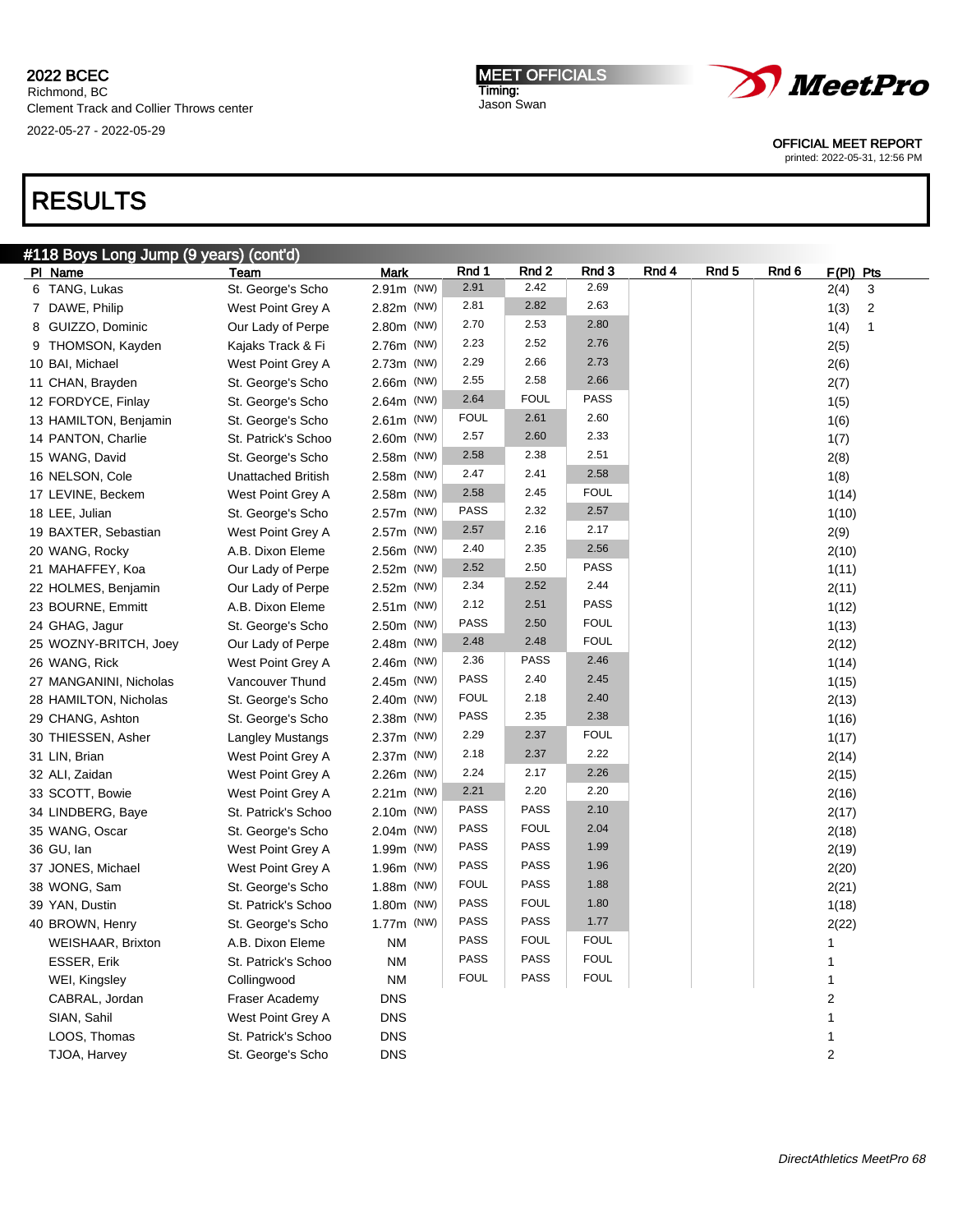Richmond, BC Clement Track and Collier Throws center 2022-05-27 - 2022-05-29

MEET OFFICIALS Timing: Jason Swan



OFFICIAL MEET REPORT

printed: 2022-05-31, 12:56 PM

# RESULTS

## #119 Girls Shotput 9 yrs 2 Kg (9 years)

| PI Name                    | Team                    | Mark              | Rnd 1       | Rnd 2       | Rnd 3       | Rnd 4 | Rnd 5 | Rnd 6 | Pts |  |
|----------------------------|-------------------------|-------------------|-------------|-------------|-------------|-------|-------|-------|-----|--|
| 1 KHARE, Milana            | Crofton House Sc        | 4.60m             | 4.57        | 4.60        | 4.04        |       |       |       | 10  |  |
| 2 BAINS, Seylah            | Kajaks Track & Fi       | 4.53m             | 3.93        | 4.53        | 4.46        |       |       |       | 8   |  |
| 3 BONN, Charlotte          | West Point Grey A       | 4.37m             | 4.31        | 3.98        | 4.37        |       |       |       | 6   |  |
| 4 LALL, Samara             | Crofton House Sc        | 4.28m             | 3.87        | 4.15        | 4.28        |       |       |       | 5   |  |
| 5 SINCLAIR, Camille        | York House Schoo        | 4.07m             | 4.07        | 3.96        | 3.77        |       |       |       | 4   |  |
| 6 VALL, Sahara             | Kajaks Track & Fi       | 4.04m             | 3.95        | 4.04        | 3.74        |       |       |       | 3   |  |
| 7 SZIGETI, Isla            | Crofton House Sc        | 4.02 <sub>m</sub> | 3.77        | 3.43        | 4.02        |       |       |       | 2   |  |
| 8 YEN, Megan               | York House Schoo        | 3.93m             | 3.93        | 3.83        | <b>FOUL</b> |       |       |       |     |  |
| 9 YICK, Madison            | A.B. Dixon Eleme        | 3.85m             | 3.85        | 3.61        | 3.61        |       |       |       |     |  |
| 10 RATHSACK, Nayri         | Crofton House Sc        | 3.78m             | 3.78        | <b>FOUL</b> | 2.07        |       |       |       |     |  |
| 11 ZHOU, Yale              | Crofton House Sc        | 3.71 <sub>m</sub> | 3.71        | 3.52        | 3.14        |       |       |       |     |  |
| 12 MORI, Sophia            | Crofton House Sc        | 3.38m             | 3.38        | 3.34        | 3.21        |       |       |       |     |  |
| 13 VIGO MATRANGA, Victoria | Crofton House Sc        | 3.33 <sub>m</sub> | 2.41        | 3.33        | 3.01        |       |       |       |     |  |
| 14 ZHANG, Brianna          | York House Schoo        | 3.29 <sub>m</sub> | 3.12        | 3.29        | 3.13        |       |       |       |     |  |
| 15 POTTER, Victoria        | West Point Grey A       | 2.83m             | 2.72        | 2.68        | 2.83        |       |       |       |     |  |
| 16 JOHNS, Chanel           | Crofton House Sc        | 2.83m             | 2.52        | 2.06        | 2.83        |       |       |       |     |  |
| 17 MAHAFFY-RENWICK, Aislin | <b>Langley Mustangs</b> | 2.82m             | 2.54        | 2.32        | 2.82        |       |       |       |     |  |
| 18 SIROUNIS, Georgia       | York House Schoo        | 2.73m             | 2.26        | 1.90        | 2.73        |       |       |       |     |  |
| 19 POON, Alexa             | Crofton House Sc        | 2.61 <sub>m</sub> | <b>FOUL</b> | 2.61        | 2.44        |       |       |       |     |  |
| SANGRA, Reya               | Crofton House Sc        | <b>DNS</b>        |             |             |             |       |       |       |     |  |
| SKARSGARD, Camille         | West Point Grey A       | <b>DNS</b>        |             |             |             |       |       |       |     |  |
|                            |                         |                   |             |             |             |       |       |       |     |  |

## #120 Boys Discus 13 yrs 1 kg (13 years)

| PI Name                 | Team                 | Mark       | Rnd 1 | Rnd 2 | Rnd 3 | Rnd 4 | Rnd 5 | Rnd 6 | Pts |
|-------------------------|----------------------|------------|-------|-------|-------|-------|-------|-------|-----|
| 1 GABRI, Gursher        | <b>Green Timbers</b> | 38.44m     | 38.44 |       |       |       |       |       | 10  |
| 2 COLTELLARO, Francesco | St. George's Scho    | 24.69m     | 24.69 |       |       |       |       |       | 8   |
| 3 TYLER, lan            | St. George's Scho    | 21.97m     | 21.97 |       |       |       |       |       | 6   |
| 4 XIAO, Robin           | St. George's Scho    | 21.33m     | 21.33 |       |       |       |       |       | 5   |
| 5 DHINJAL, Drayden      | St. George's Scho    | 21.05m     | 21.05 |       |       |       |       |       | 4   |
| 6 LAZARE, Henry         | St. George's Scho    | 20.17m     | 20.17 |       |       |       |       |       | 3   |
| 7 BOURNE, Grady         | A.B. Dixon Eleme     | 19.21m     | 19.21 |       |       |       |       |       | 2   |
| 8 ONG, Joshua           | St. George's Scho    | 19.17m     | 19.17 |       |       |       |       |       |     |
| 9 TIU, Roehm            | Our Lady of Perpe    | 18.63m     | 18.63 |       |       |       |       |       |     |
| 10 SHE, Preston         | St. George's Scho    | 17.94m     | 17.94 |       |       |       |       |       |     |
| 11 DHALIWAL, Taran      | St. George's Scho    | 17.86m     | 17.86 |       |       |       |       |       |     |
| 12 QIU, Thomas          | St. George's Scho    | 17.68m     | 17.68 |       |       |       |       |       |     |
| 13 SULEMAN, Mattie      | St. George's Scho    | 15.81m     | 15.81 |       |       |       |       |       |     |
| 14 KUSUMOTO, Markus     | St. George's Scho    | 15.48m     | 15.48 |       |       |       |       |       |     |
| 15 LO, Ray              | Our Lady of Perpe    | 14.63m     | 14.63 |       |       |       |       |       |     |
| 16 TSIANDOULAS, Jacob   | St. George's Scho    | 11.86m     | 11.86 |       |       |       |       |       |     |
| TATEH, Ache             | Vancouver Thund      | <b>DNS</b> |       |       |       |       |       |       |     |

| #121 Boys Long Jump (12 years) |                      |                     |            |      |       |             |       |       |       |              |  |
|--------------------------------|----------------------|---------------------|------------|------|-------|-------------|-------|-------|-------|--------------|--|
|                                | PI Name              | Team                | Mark       | Rnd  | Rnd 2 | Rnd 3       | Rnd 4 | Rnd 5 | Rnd 6 | F/PI)<br>Pts |  |
|                                | LINTERN, Luke        | St. Patrick's Schoo | 4.05m (NW) | 3.68 | 3.89  | 4.05        |       |       |       | 1(1)<br>10   |  |
|                                | 2 BARILLARO, Lorenzo | Coquitlam Cheeta    | 4.03m (NW) | 4.03 | 3.86  | <b>FOUL</b> |       |       |       | 1(2)<br>8    |  |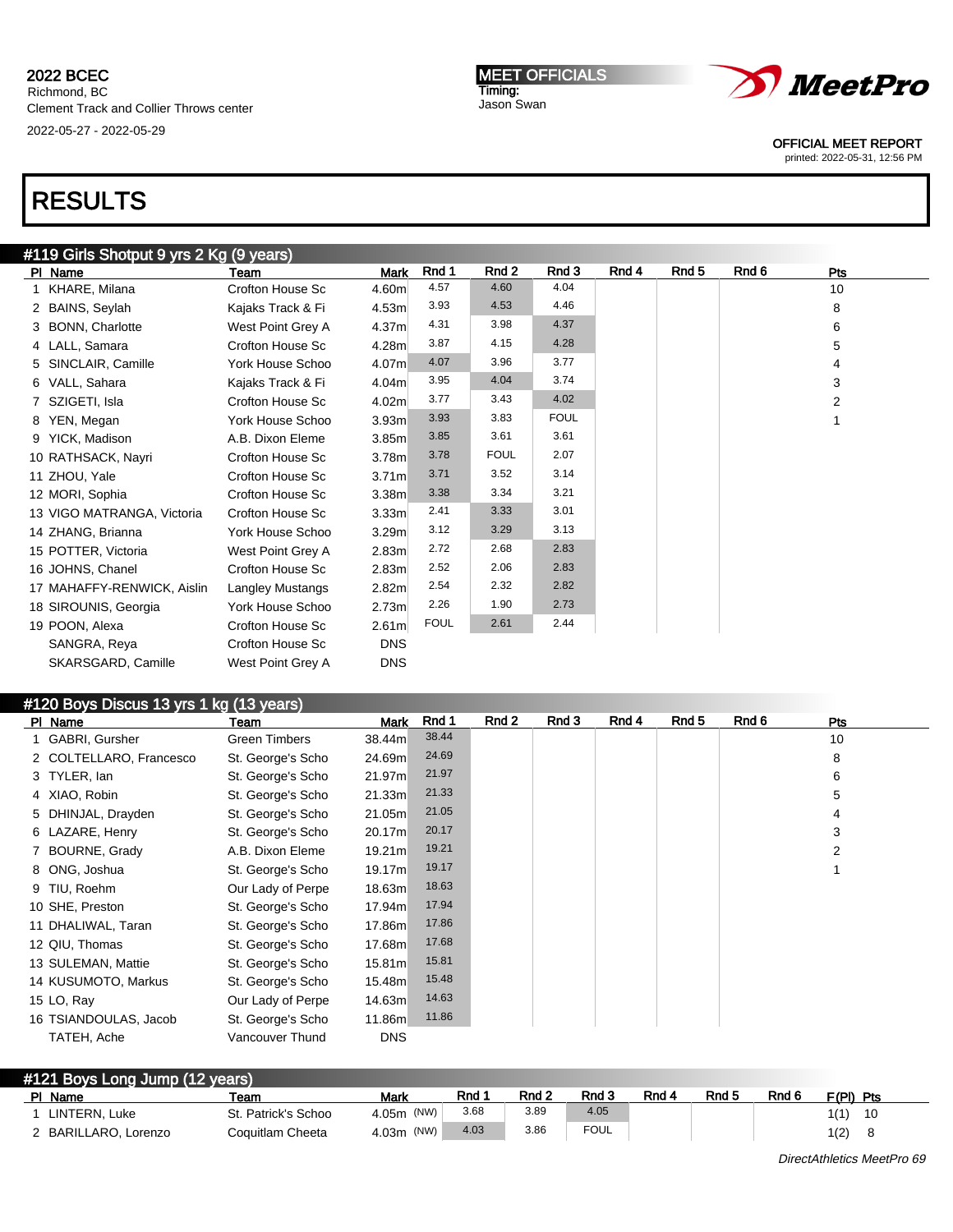Richmond, BC Clement Track and Collier Throws center 2022-05-27 - 2022-05-29

MEET OFFICIALS Timing: Jason Swan



OFFICIAL MEET REPORT

printed: 2022-05-31, 12:56 PM

# RESULTS

| #121 Boys Long Jump (12 years) (cont'd) |                        |             |             |                  |             |       |       |       |                         |                |
|-----------------------------------------|------------------------|-------------|-------------|------------------|-------------|-------|-------|-------|-------------------------|----------------|
| PI Name                                 | Team                   | <b>Mark</b> | Rnd 1       | Rnd <sub>2</sub> | Rnd 3       | Rnd 4 | Rnd 5 | Rnd 6 | F(PI) Pts               |                |
| 3 ZHAO, Lucas                           | St. George's Scho      | 3.98m (NW)  | 3.20        | 3.71             | 3.98        |       |       |       | 1(3)                    | 6              |
| 4 STEINKE, Nicky                        | St. George's Scho      | 3.94m (NW)  | <b>FOUL</b> | 3.84             | 3.94        |       |       |       | 2(1)                    | 5              |
| 5 LY, Tyler                             | A.B. Dixon Eleme       | 3.93m (NW)  | 3.71        | 3.77             | 3.93        |       |       |       | 2(2)                    | 4              |
| 6 LAU, Preston                          | Kajaks Track & Fi      | 3.93m (NW)  | <b>FOUL</b> | 3.33             | 3.93        |       |       |       | 2(9)                    | 3              |
| 7 PANERIO, Wyatt                        | Kajaks Track & Fi      | 3.93m (NW)  | <b>FOUL</b> | <b>FOUL</b>      | 3.93        |       |       |       | 1(4)                    | $\overline{2}$ |
| 8 WANG, Kevin                           | West Point Grey A      | 3.92m (NW)  | 3.78        | 3.92             | <b>FOUL</b> |       |       |       | 1(5)                    | $\mathbf{1}$   |
| 9 HOANG, Nathan                         | Vancouver Thund        | 3.83m (NW)  | 3.83        | 3.63             | 3.36        |       |       |       | 2(4)                    |                |
| 10 BLENCOWE, Henry                      | St. Patrick's Schoo    | 3.69m (NW)  | 3.69        | 3.44             | 3.51        |       |       |       | 2(5)                    |                |
| 11 CAO, Matthew                         | St. George's Scho      | 3.67m (NW)  | 3.65        | 3.67             | <b>FOUL</b> |       |       |       | 2(6)                    |                |
| 12 SHIMMURA, Jun                        | St. George's Scho      | 3.65m (NW)  | 3.53        | 3.65             | 3.48        |       |       |       | 2(7)                    |                |
| 13 GOETZ, Matthias                      | St. George's Scho      | 3.55m (NW)  | 3.47        | 3.50             | 3.55        |       |       |       | 1(6)                    |                |
| 14 SU, Ryo                              | Our Lady of Perpe      | 3.49m (NW)  | 3.40        | 3.25             | 3.49        |       |       |       | 1(7)                    |                |
| 15 LIN, Kingsley                        | West Point Grey A      | 3.45m (NW)  | 3.44        | 3.33             | 3.45        |       |       |       | 1(8)                    |                |
| 16 KIM, Eames                           | Collingwood            | 3.43m (NW)  | 3.38        | 3.29             | 3.43        |       |       |       | 1(9)                    |                |
| 17 IP, Alexander                        | West Point Grey A      | 3.39m (NW)  | 3.39        | 3.18             | 3.19        |       |       |       | 2(8)                    |                |
| 18 JOHNSON, Callum                      | West Point Grey A      | 3.30m (NW)  | 3.09        | 3.30             | 3.10        |       |       |       | 2(9)                    |                |
| 19 ZHANG, Jacob                         | St. George's Scho      | 3.25m (NW)  | 3.25        | 3.25             | 3.18        |       |       |       | 1(10)                   |                |
| 20 KONG, Ethan                          | A.B. Dixon Eleme       | 3.23m (NW)  | 3.23        | 3.14             | <b>FOUL</b> |       |       |       | 1(11)                   |                |
| 21 HUA, Ryan                            | St. George's Scho      | 3.13m (NW)  | 3.13        | <b>FOUL</b>      | PASS        |       |       |       | 1(12)                   |                |
| 22 YU, Ryan                             | St. George's Scho      | 3.10m (NW)  | <b>PASS</b> | 3.10             | 2.92        |       |       |       | 2(10)                   |                |
| 23 LEW, Kaiden                          | West Point Grey A      | 3.02m (NW)  | <b>PASS</b> | <b>PASS</b>      | 3.02        |       |       |       | 2(11)                   |                |
| 24 GONZALEZ, Jacob                      | Vancouver Thund        | 3.01m (NW)  | <b>PASS</b> | 3.01             | <b>PASS</b> |       |       |       | 1(13)                   |                |
| 25 TUNNELL, Simon                       | St. Patrick's Schoo    | 3.00m (NW)  | <b>FOUL</b> | <b>FOUL</b>      | 3.00        |       |       |       | 1(14)                   |                |
| 26 EADE, Piper                          | A.B. Dixon Eleme       | 2.95m (NW)  | PASS        | <b>PASS</b>      | 2.95        |       |       |       | 1(15)                   |                |
| 27 KUNDI, Parnav                        | St. George's Scho      | 2.93m (NW)  | <b>PASS</b> | <b>PASS</b>      | 2.93        |       |       |       | 2(12)                   |                |
| 28 BAHMANIA, Param Deep                 | Kajaks Track & Fi      | 2.90m (NW)  | <b>FOUL</b> | <b>FOUL</b>      | 2.90        |       |       |       | 1(16)                   |                |
| 29 ZHANG, Edgar                         | St. George's Scho      | 2.65m (NW)  | <b>FOUL</b> | <b>FOUL</b>      | 2.65        |       |       |       | 2(13)                   |                |
| WONG, Moses                             | West Point Grey A      | <b>NM</b>   | <b>PASS</b> | <b>PASS</b>      | <b>FOUL</b> |       |       |       | 1                       |                |
| JIA, Dan                                | West Point Grey A      | <b>NM</b>   | <b>PASS</b> | PASS             | <b>FOUL</b> |       |       |       | 1                       |                |
| <b>TEIFFEL, Miles</b>                   | A.B. Dixon Eleme       | <b>DNS</b>  |             |                  |             |       |       |       | 2                       |                |
| BRAR, Prabhdeep                         | Vancouver Thund        | <b>DNS</b>  |             |                  |             |       |       |       | 1                       |                |
| BURGOYNE, Max                           | West Point Grey A      | <b>DNS</b>  |             |                  |             |       |       |       | $\overline{2}$          |                |
| MEDIANU, Eric                           | Kajaks Track & Fi      | <b>DNS</b>  |             |                  |             |       |       |       | $\overline{2}$          |                |
| WELZ, Oliver                            | Pebble Hill            | <b>DNS</b>  |             |                  |             |       |       |       | $\mathbf{1}$            |                |
| KIRKER, Gray                            | St. George's Scho      | <b>DNS</b>  |             |                  |             |       |       |       | $\overline{\mathbf{c}}$ |                |
| BARNETT, Asher                          | Unattached             | <b>DNS</b>  |             |                  |             |       |       |       | $\overline{2}$          |                |
| BRAR, Japinder                          | <b>Vancouver Thund</b> | <b>DNS</b>  |             |                  |             |       |       |       | $\overline{2}$          |                |

| #122 Boys Shotput 10 yrs 2 Kg (10 years) |                     |                   |             |                  |       |       |       |       |     |  |
|------------------------------------------|---------------------|-------------------|-------------|------------------|-------|-------|-------|-------|-----|--|
| PI Name                                  | Team                | Mark              | Rnd 1       | Rnd <sub>2</sub> | Rnd 3 | Rnd 4 | Rnd 5 | Rnd 6 | Pts |  |
| SIMMONS, Micah                           | St. George's Scho   | 7.36m             | 7.26        | <b>PASS</b>      | 7.36  |       |       |       | 10  |  |
| 2 BOURNE, Bentley                        | A.B. Dixon Eleme    | 7.09m             | 6.98        | <b>PASS</b>      | 7.09  |       |       |       | 8   |  |
| 3 LANG, Marvin                           | St. George's Scho   | 7.00m             | 5.87        | 6.56             | 7.00  |       |       |       | 6   |  |
| 4 PANG, Darren                           | St. George's Scho   | 6.30m             | 6.30        | <b>PASS</b>      | 6.07  |       |       |       |     |  |
| 5 TAYLOR, Owen                           | St. Patrick's Schoo | 6.04 <sub>m</sub> | 6.04        | <b>PASS</b>      | 5.64  |       |       |       | 4   |  |
| 6 HARVEY, Owen                           | West Point Grey A   | 6.04m             | <b>PASS</b> | <b>PASS</b>      | 6.04  |       |       |       |     |  |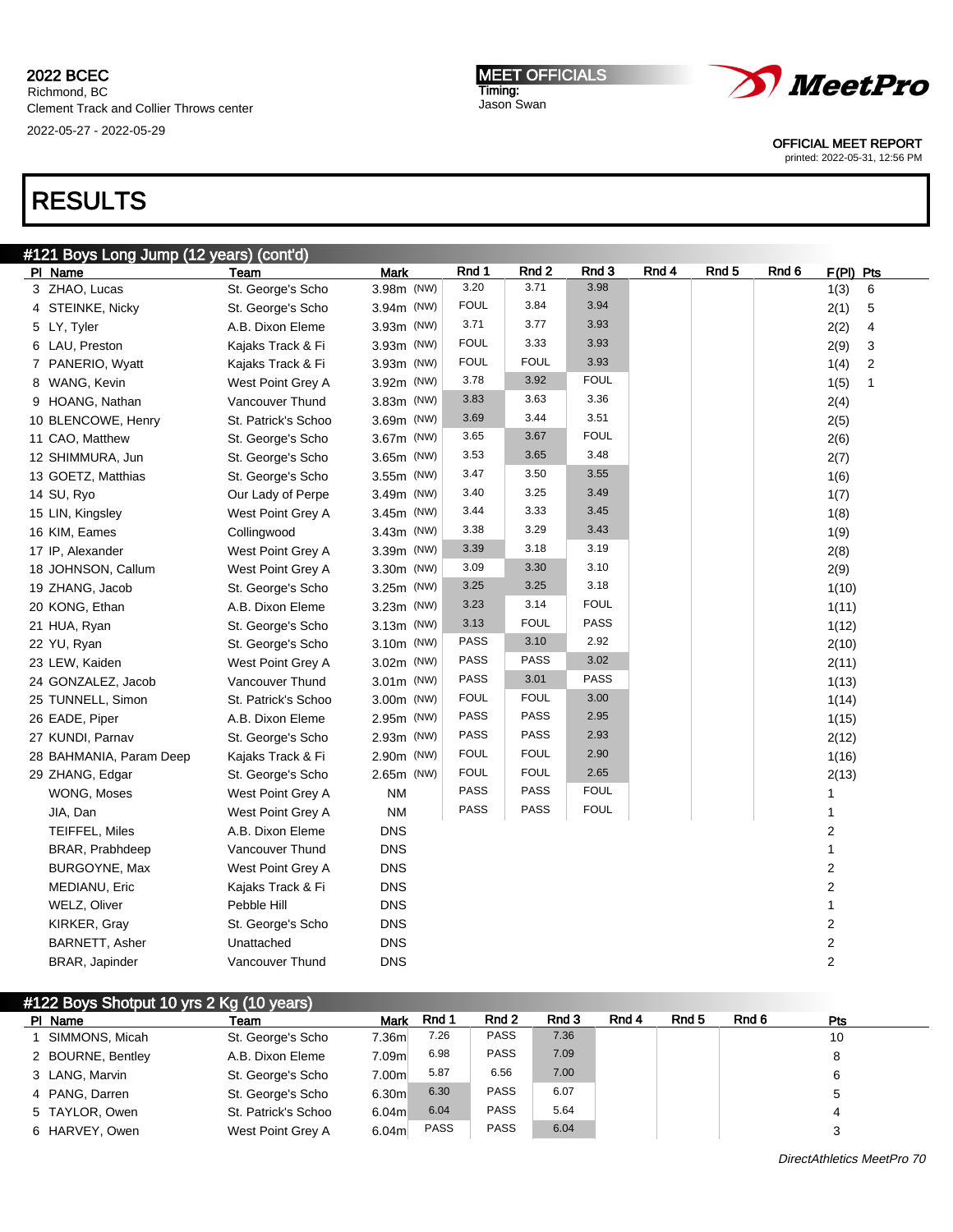MEET OFFICIALS Timing: Jason Swan



OFFICIAL MEET REPORT

printed: 2022-05-31, 12:56 PM

# RESULTS

## #122 Boys Shotput 10 yrs 2 Kg (10 years) (cont'd)

| PI Name             | Team                       | <b>Mark</b>       | Rnd 1       | Rnd 2       | Rnd 3 | Rnd 4 | Rnd 5 | Rnd 6 | <b>Pts</b> |  |
|---------------------|----------------------------|-------------------|-------------|-------------|-------|-------|-------|-------|------------|--|
| 7 KRPAN, Ivan       | Our Lady of Perpe          | 5.93 <sub>m</sub> | <b>PASS</b> | <b>PASS</b> | 5.93  |       |       |       | 2          |  |
| 8 MUNDI, Manraj     | <b>Universal Athletics</b> | 5.70m             | 4.94        | 5.43        | 5.70  |       |       |       |            |  |
| 9 LIU, Tyler        | Kajaks Track & Fi          | 5.64 <sub>m</sub> | 5.03        | 5.64        | 5.57  |       |       |       |            |  |
| 10 CASTON, Kyron    | Unattached British         | 5.31 <sub>m</sub> | 5.11        | 4.57        | 5.31  |       |       |       |            |  |
| 11 MUNRO, Sloan     | St. Patrick's Schoo        | 5.30m             | 4.37        | <b>PASS</b> | 5.30  |       |       |       |            |  |
| 12 LY, Oliver       | A.B. Dixon Eleme           | 5.24 <sub>m</sub> | 4.57        | 5.24        | 4.81  |       |       |       |            |  |
| 13 SINGH, Akaash    | St. George's Scho          | 4.77m             | 4.77        | 4.58        | 3.62  |       |       |       |            |  |
| 14 PAUL, Declan     | St. Patrick's Schoo        | 4.14m             | <b>FOUL</b> | <b>PASS</b> | 4.14  |       |       |       |            |  |
| 15 CHAN, Aaron      | West Point Grey A          | 3.14 <sub>m</sub> | <b>PASS</b> | <b>PASS</b> | 3.14  |       |       |       |            |  |
| 16 WOOLFORD, Thomas | Kajaks Track & Fi          | 3.06 <sub>m</sub> | 2.44        | 2.53        | 3.06  |       |       |       |            |  |
| 17 KARIM, Izaan     | West Point Grey A          | 2.74 <sub>m</sub> | <b>PASS</b> | <b>PASS</b> | 2.74  |       |       |       |            |  |
| NAGRA, Jeevan       | Vancouver Thund            | <b>DNS</b>        |             |             |       |       |       |       |            |  |
| TORIBIO, Maximo     | Port Guichon               | <b>DNS</b>        |             |             |       |       |       |       |            |  |
|                     |                            |                   |             |             |       |       |       |       |            |  |

# #123 Girls Discus 13yrs 750g (13 years)

| PI Name                | Team             | Mark    | Rnd 1 | Rnd 2 | Rnd 3 | Rnd 4 | Rnd 5 | Rnd 6 | <b>Pts</b> |
|------------------------|------------------|---------|-------|-------|-------|-------|-------|-------|------------|
| 1 STEVENS, Tatyanna    | Vancouver Thund  | 28.81m  | 28.81 |       |       |       |       |       | 10         |
| 2 ECKMAN, Jamie        | York House Schoo | 24.25m  | 24.25 |       |       |       |       |       | 8          |
| 3 GIL-HAO, Carmanah    | Crofton House Sc | 20.00m  | 20.00 |       |       |       |       |       | 6          |
| 4 WONG, Hailey         | York House Schoo | 19.92m  | 19.92 |       |       |       |       |       | 5          |
| 5 HORLOCK, Lily        | Vancouver Thund  | 19.56m  | 19.56 |       |       |       |       |       | 4          |
| 6 RAMANATHAN, Savannah | York House Schoo | 17.69m  | 17.69 |       |       |       |       |       | 3          |
| 7 PANG, Vanessa        | Crofton House Sc | 16.81ml | 16.81 |       |       |       |       |       | 2          |
| 8 TAI, Zara            | Crofton House Sc | 16.08m  | 16.08 |       |       |       |       |       |            |
| 9 TEIFFEL, Mielle      | A.B. Dixon Eleme | 15.23m  | 15.23 |       |       |       |       |       |            |
| 10 GILL, Zoya          | Crofton House Sc | 14.66m  | 14.66 |       |       |       |       |       |            |
| 11 GADD, Natalie       | Crofton House Sc | 14.34m  | 14.34 |       |       |       |       |       |            |

# #124 Girls High Jump (11 years)

| PI Name             | Team              | Mark              | 1.00    | 1.05    | 1.10       | 1.15       | 1.20       | 1.23    | 1.26       | <b>Pts</b> |
|---------------------|-------------------|-------------------|---------|---------|------------|------------|------------|---------|------------|------------|
| 1 KEAY, Sloan       | West Point Grey A | 1.23m             | $\circ$ | O       | P          | P          | XXO        | $\circ$ | <b>XXX</b> | 10         |
| 2 CHAPMAN, Ryen     | West Vancouver T  | 1.15m             | $\circ$ | $\circ$ | $\circ$    | $\Omega$   | <b>XXX</b> |         |            | 7          |
| 2 POON, Madison     | Crofton House Sc  | 1.15m             | $\circ$ | O       | O          | $\circ$    | <b>XXX</b> |         |            | 7          |
| 4 AULD, Ella        | West Point Grey A | 1.10m             | $\circ$ | XO      | $\circ$    | XXX        |            |         |            | 5          |
| 5 HIRTLE, Sienna    | West Point Grey A | 1.10m             | $\circ$ | $\circ$ | XO         | <b>XXX</b> |            |         |            | 4          |
| 6 HARDY, Rachel     | West Point Grey A | 1.05m             | $\circ$ | $\circ$ | P          | P          | <b>XXX</b> |         |            | 3          |
| 7 COOPER, Elizabeth | Crofton House Sc  | 1.05m             | $\circ$ | XO      | <b>XXX</b> |            |            |         |            | 2          |
| 8 MONTAGUE, Kate    | West Point Grey A | 1.00m             | $\circ$ | XXX     |            |            |            |         |            | 0.25       |
| 8 SKARSGARD, Nicola | West Point Grey A | 1.00 <sub>m</sub> | $\circ$ | XXX     |            |            |            |         |            | 0.25       |
| 8 JOHNSON, Julia    | York House Schoo  | 1.00m             | $\circ$ | P       | P          | P          | <b>XXX</b> |         |            | 0.25       |
| 8 KUSUMOTO, Meika   | York House Schoo  | 1.00m             | $\circ$ | P       | P          | P          | <b>XXX</b> |         |            | 0.25       |
| 12 LI, Amy          | Crofton House Sc  | 1.00 <sub>m</sub> | XXO     | XXX     |            |            |            |         |            |            |
| 12 STAMM, Elaina    | St. Johns Eagles  | 1.00m XXO         |         | XX.     | P          | P          | X          |         |            |            |
| GAN, Natalie        | West Point Grey A | NH                | XXX     |         |            |            |            |         |            |            |
| FAULDS, Avery       | Our Lady of Perpe | <b>NH</b>         | P       | P       | P          | P          | <b>XXX</b> |         |            |            |
| DHALIWAL, Maya      | Unattached        | <b>DNS</b>        |         |         |            |            |            |         |            |            |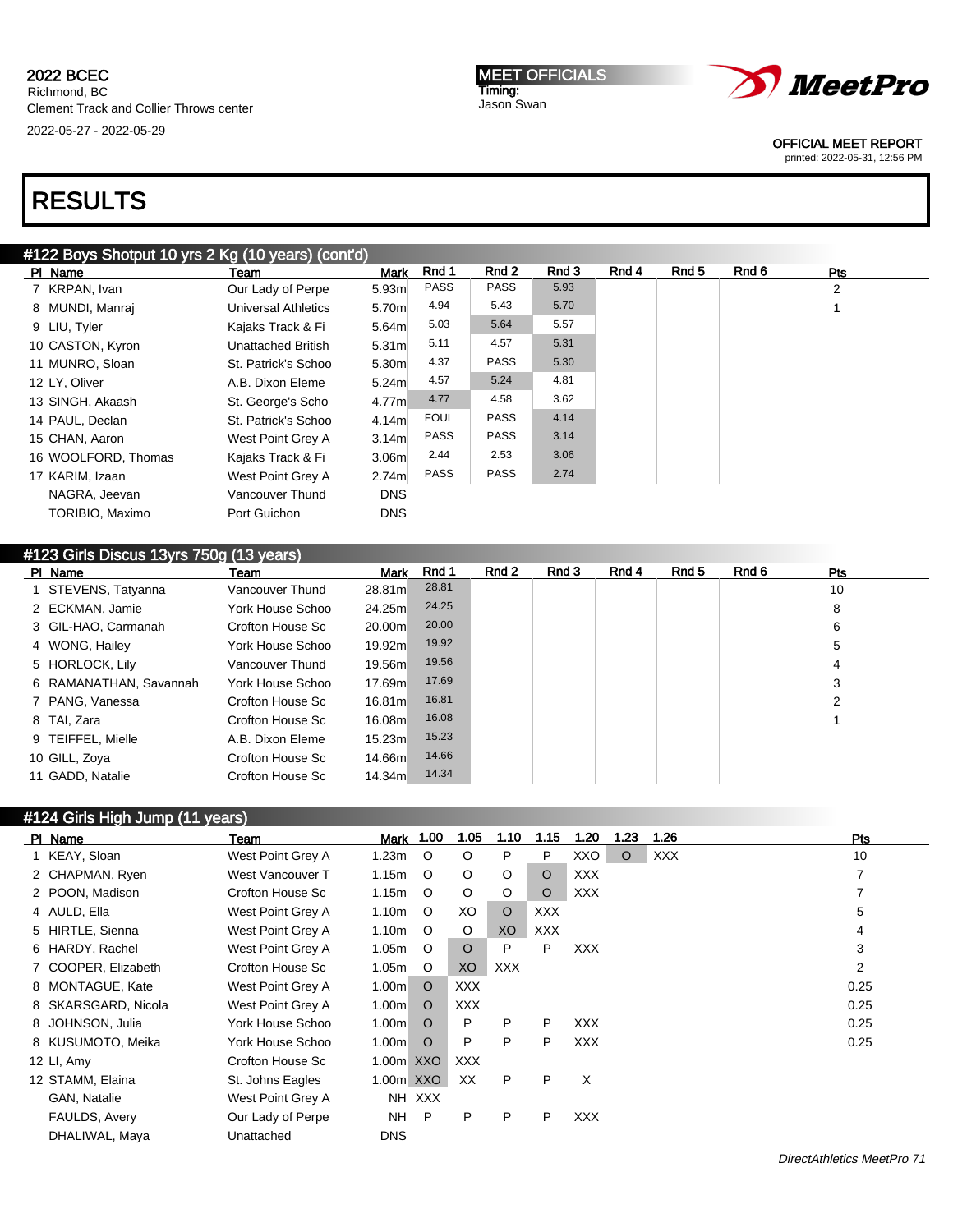Richmond, BC Clement Track and Collier Throws center 2022-05-27 - 2022-05-29

#### MEET OFFICIALS Timing: Jason Swan



OFFICIAL MEET REPORT

printed: 2022-05-31, 12:56 PM

# RESULTS

| PI Name                                  | Team             | Mark              | 1.00  | 1.05<br>1.10 | 1.15  | 1.20 | 1.23  | 1.26             |       | Pts            |
|------------------------------------------|------------------|-------------------|-------|--------------|-------|------|-------|------------------|-------|----------------|
| HARDCASTLE, Emma                         | Crofton House Sc | <b>DNS</b>        |       |              |       |      |       |                  |       |                |
| #125 Girls shotput 10yrs 2 kg (10 years) |                  |                   |       |              |       |      |       |                  |       |                |
| PI Name                                  | Team             | <b>Mark</b>       | Rnd 1 | Rnd 2        | Rnd 3 |      | Rnd 4 | Rnd <sub>5</sub> | Rnd 6 | Pts            |
| 1 HARA, Zoey                             | Crofton House Sc | 6.10 <sub>m</sub> | 5.86  | 6.10         | 5.90  |      |       |                  |       | 10             |
| 2 LANE, Abbey                            | Vancouver Thund  | 5.88m             | 5.40  | 5.88         | 5.46  |      |       |                  |       | 8              |
| 3 CHEN, Chelsea                          | York House Schoo | 5.68m             | 4.88  | 5.42         | 5.68  |      |       |                  |       | 6              |
| 4 CHUAH, Audrey                          | York House Schoo | 5.62m             | 5.55  | 5.62         | 5.42  |      |       |                  |       | 5              |
| 5 CHU, Jinghan                           | York House Schoo | 5.54m             | 5.50  | 5.35         | 5.54  |      |       |                  |       | 4              |
| 6 CONDON, Eilee                          | Coquitlam Cheeta | 5.51 <sub>m</sub> | 4.96  | 5.06         | 5.51  |      |       |                  |       | 3              |
| 7 CHU, Gabriella                         | Crofton House Sc | 5.41 <sub>m</sub> | 5.41  | 5.24         | 5.30  |      |       |                  |       | $\overline{2}$ |
| 8 LAZARE, Chloe                          | Crofton House Sc | 5.14m             | 4.51  | 3.85         | 5.14  |      |       |                  |       |                |
| 9 LEE, Aryana                            | Crofton House Sc | 5.07m             | 5.07  | 4.64         | 4.56  |      |       |                  |       |                |
| 10 LU, Katherine                         | Crofton House Sc | 4.04m             | 3.97  | 4.04         | 4.00  |      |       |                  |       |                |
| 11 LAU-FEJES, Amelia                     | York House Schoo | 3.84 <sub>m</sub> | 3.55  | 2.83         | 3.84  |      |       |                  |       |                |
| 12 JIANG, Alice                          | Crofton House Sc | 3.81 <sub>m</sub> | 3.06  | 2.68         | 3.81  |      |       |                  |       |                |
| 13 WANG, Christina                       | Crofton House Sc | 3.48 <sub>m</sub> | 2.92  | 3.48         | 3.34  |      |       |                  |       |                |
| 14 BRANKSTON, Fiona                      | York House Schoo | 3.32 <sub>m</sub> | 3.32  | <b>FOUL</b>  | 3.31  |      |       |                  |       |                |
| KOWNACKI, Aria                           | Vancouver Thund  | <b>DNS</b>        |       |              |       |      |       |                  |       |                |
|                                          |                  |                   |       |              |       |      |       |                  |       |                |

| #126 Men's Long Jump (13 years) |  |  |
|---------------------------------|--|--|
|                                 |  |  |
|                                 |  |  |

| PI Name              | Team                | Mark       | Rnd 1       | Rnd 2       | Rnd 3       | Rnd 4 | Rnd <sub>5</sub> | Rnd 6 | $F(PI)$ Pts |
|----------------------|---------------------|------------|-------------|-------------|-------------|-------|------------------|-------|-------------|
| WONG, Harold         | Vancouver Olympi    | 5.15m (NW) | 5.15        | 4.75        | 4.70        |       |                  |       | 1(1)<br>10  |
| 2 TYLER, lan         | St. George's Scho   | 4.75m (NW) | <b>FOUL</b> | <b>FOUL</b> | 4.75        |       |                  |       | 1(2)<br>8   |
| 3 UDE, David         | Vancouver Thund     | 4.74m (NW) | 4.49        | 4.74        | 4.71        |       |                  |       | 2(1)<br>6   |
| 4 NAKAMURA, Eric     | Vancouver Olympi    | 4.72m (NW) | 4.72        | 4.62        | 4.52        |       |                  |       | 2(2)<br>5   |
| 5 LO, Timothy        | West Point Grey A   | 4.63m (NW) | 4.40        | 4.63        | 4.39        |       |                  |       | 2(3)<br>4   |
| 6 TURNBULL, Angus    | Fraser Academy      | 4.59m (NW) | 4.51        | 4.59        | <b>FOUL</b> |       |                  |       | 1(3)<br>3   |
| 7 BOOTH, Alexander   | St. George's Scho   | 4.48m (NW) | 4.48        | 4.23        | 4.18        |       |                  |       | 2(4)<br>2   |
| 8 WANG, Tom          | St. George's Scho   | 4.45m (NW) | 4.32        | 4.45        | 4.44        |       |                  |       | 1(4)        |
| 9 URBAN, Willem      | St. George's Scho   | 4.29m (NW) | 3.94        | 4.04        | 4.29        |       |                  |       | 1(5)        |
| 10 NISHI. Colin      | Homma Elementar     | 4.21m (NW) | 4.21        | 3.86        | 3.87        |       |                  |       | 1(6)        |
| 11 LAZARE, Henry     | St. George's Scho   | 4.19m (NW) | 4.05        | 3.92        | 4.19        |       |                  |       | 1(7)        |
| 12 KONG, Nathan      | A.B. Dixon Eleme    | 4.07m (NW) | 3.54        | <b>FOUL</b> | 4.07        |       |                  |       | 1(8)        |
| 13 TIU, Roehm        | Our Lady of Perpe   | 4.06m (NW) | 3.65        | 4.06        | 3.56        |       |                  |       | 1(9)        |
| 14 SULEMAN, Mattie   | St. George's Scho   | 4.00m (NW) | 3.60        | 4.00        | 3.66        |       |                  |       | 2(5)        |
| 15 MARTIN, Drew      | St. Patrick's Schoo | 3.99m (NW) | 3.99        | 3.96        | 3.89        |       |                  |       | 2(6)        |
| 16 NAGATA, Connor    | A.B. Dixon Eleme    | 3.99m (NW) | 3.76        | 3.88        | 3.99        |       |                  |       | 2(10)       |
| 17 LAU, Clarence     | Our Lady of Perpe   | 3.94m (NW) | 3.94        | <b>FOUL</b> | <b>FOUL</b> |       |                  |       | 2(8)        |
| 18 CANNELL, Calder   | West Point Grey A   | 3.92m (NW) | 3.92        | 3.88        | <b>FOUL</b> |       |                  |       | 1(10)       |
| 19 JANG, Noah        | A.B. Dixon Eleme    | 3.92m (NW) | 3.92        | 3.75        | 3.72        |       |                  |       | 1(14)       |
| 20 KUSUMOTO, Kayden  | St. George's Scho   | 3.89m (NW) | 3.81        | 3.77        | 3.89        |       |                  |       | 2(9)        |
| 21 HARVEY, Kian      | St. George's Scho   | 3.87m (NW) | 3.87        | 3.70        | 3.87        |       |                  |       | 1(12)       |
| 22 PARSONS, Sky Bell | Vancouver Olympi    | 3.80m (NW) | 3.80        | 3.77        | 3.66        |       |                  |       | 2(10)       |
| 23 HENRY, Jaxon      | St. Patrick's Schoo | 3.77m (NW) | 3.77        | 3.70        | 3.65        |       |                  |       | 2(11)       |
| 24 SCHWARTZ, Noah    | St. George's Scho   | 3.77m (NW) | 3.51        | <b>FOUL</b> | 3.77        |       |                  |       | 2(15)       |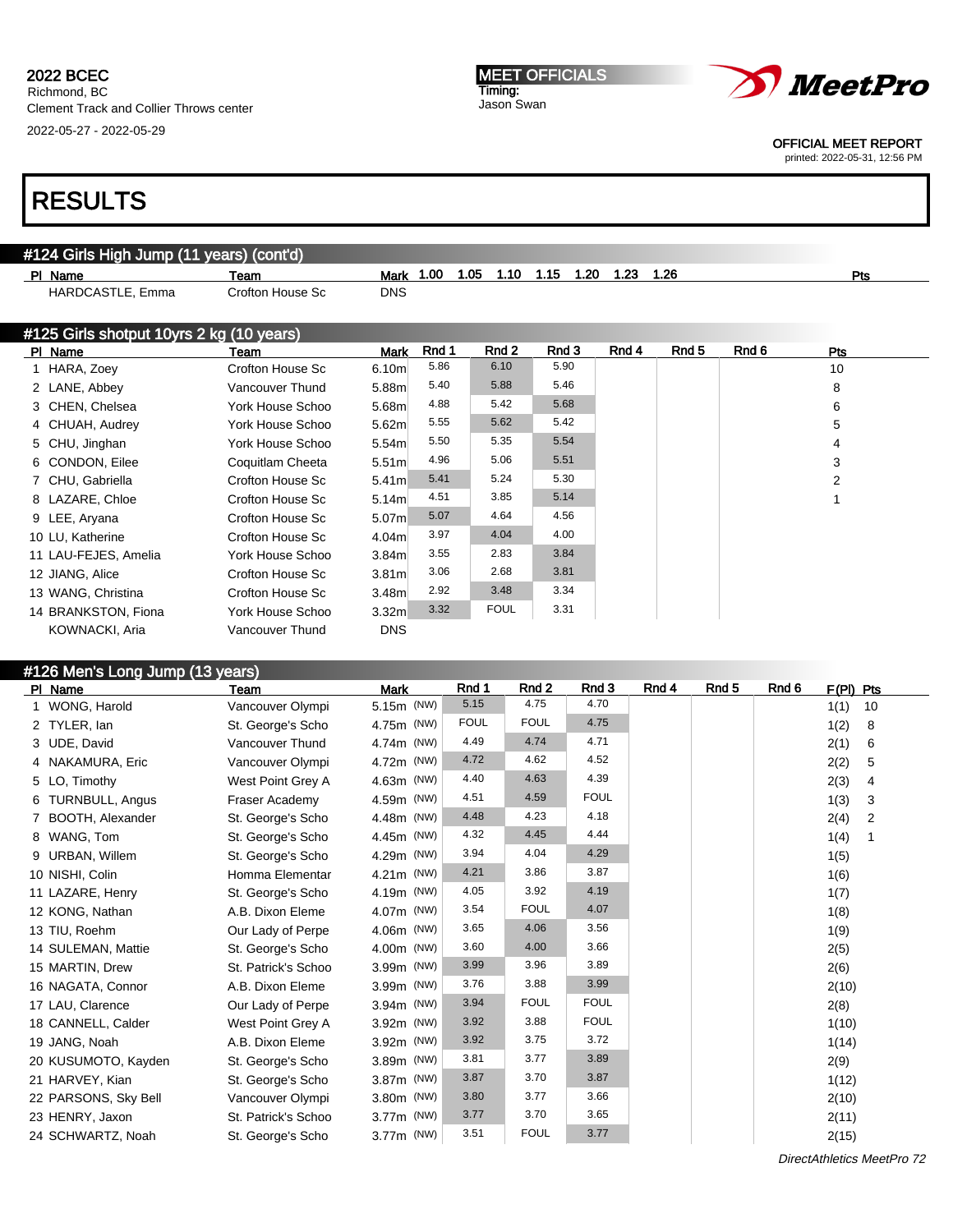### 2022 BCEC Richmond, BC Clement Track and Collier Throws center 2022-05-27 - 2022-05-29

MEET OFFICIALS Timing: Jason Swan



OFFICIAL MEET REPORT

printed: 2022-05-31, 12:56 PM

## RESULTS

| #126 Men's Long Jump (13 years) (cont'd) |  |  |
|------------------------------------------|--|--|
|                                          |  |  |

| PI Name               | Team                | <b>Mark</b> | Rnd 1       | Rnd 2       | Rnd 3       | Rnd 4 | Rnd 5 | Rnd 6 | $F(PI)$ Pts |
|-----------------------|---------------------|-------------|-------------|-------------|-------------|-------|-------|-------|-------------|
| 25 XAUSA, Hudson      | St. George's Scho   | 3.72m (NW)  | 3.72        | 3.69        | <b>FOUL</b> |       |       |       | 2(13)       |
| 26 KAPASI, Imran      | Southpointe Acad    | 3.69m (NW)  | 3.69        | 3.47        | 3.26        |       |       |       | 2(14)       |
| 27 TORONYI, Alexander | St. Patrick's Schoo | 3.66m (NW)  | 3.33        | <b>PASS</b> | 3.66        |       |       |       | 1(13)       |
| 28 SHE, Preston       | St. George's Scho   | 3.66m (NW)  | 3.66        | <b>FOUL</b> | <b>FOUL</b> |       |       |       | 2(15)       |
| 29 RENTZ, Asher       | St. George's Scho   | 3.60m (NW)  | <b>FOUL</b> | <b>FOUL</b> | 3.60        |       |       |       | 1(14)       |
| 30 WERNER, Eric       | Our Lady of Perpe   | 3.56m (NW)  | 3.44        | 3.56        | 3.41        |       |       |       | 2(16)       |
| 31 WILBECK, Gabriel   | Our Lady of Perpe   | 3.49m (NW)  | <b>PASS</b> | 3.47        | 3.49        |       |       |       | 1(15)       |
| 32 MAZANKOWSKI, Leo   | Our Lady of Perpe   | 3.39m (NW)  | <b>FOUL</b> | 3.39        | <b>FOUL</b> |       |       |       | 2(17)       |
| 33 YE, Justin         | St. George's Scho   | 3.33m (NW)  | <b>PASS</b> | <b>FOUL</b> | 3.33        |       |       |       | 1(16)       |
| 33 SHENG, Alvin       | St. George's Scho   | 3.33m (NW)  | <b>PASS</b> | 3.33        | <b>FOUL</b> |       |       |       | 2(18)       |
| 35 JIN, Howard        | St. George's Scho   | 3.30m (NW)  | <b>PASS</b> | 3.30        | 3.25        |       |       |       | 1(17)       |
| 36 HUGHES, Alec       | West Point Grey A   | 3.18m (NW)  | <b>FOUL</b> | <b>PASS</b> | 3.18        |       |       |       | 1(18)       |
| 37 HOWARD, Ryan       | West Point Grey A   | 3.12m (NW)  | <b>PASS</b> | <b>PASS</b> | 3.12        |       |       |       | 1(19)       |
| 38 ROMAS, Fabian      | A.B. Dixon Eleme    | 3.01m (NW)  | PASS        | <b>PASS</b> | 3.01        |       |       |       | 2(19)       |
| 39 LO, Ray            | Our Lady of Perpe   | 2.75m (NW)  | PASS        | <b>PASS</b> | 2.75        |       |       |       | 1(20)       |
| NEEDOBA, Oscar        | Vancouver Thund     | <b>DNS</b>  |             |             |             |       |       |       |             |
| WELZ, Oliver          | Pebble Hill         | <b>DNS</b>  |             |             |             |       |       |       |             |
| LIN, Preston          | West Point Grey A   | <b>DNS</b>  |             |             |             |       |       |       |             |
| MARWAHA, Maahi        | Vancouver Thund     | <b>DNS</b>  |             |             |             |       |       |       | 2           |
| WANG, Harold          | West Point Grey A   | <b>DNS</b>  |             |             |             |       |       |       | 2           |
| DAI, Nathan           | St. George's Scho   | <b>DNS</b>  |             |             |             |       |       |       | 2           |
|                       |                     |             |             |             |             |       |       |       |             |

### Men's Scores

| PI                | Team                               | Code             | <b>Score</b> |
|-------------------|------------------------------------|------------------|--------------|
|                   | St. George's School                | <b>STGE</b>      | 1027.5       |
| 2                 | St. Patrick's School               | <b>STPA</b>      | 185          |
| 3                 | A.B. Dixon Elementary School       | <b>DIXO</b>      | 149.5        |
| 4                 | Our Lady of Perpetual Help         | <b>OLPH</b>      | 130          |
| 5                 | West Point Grey Academy            | <b>WPGA</b>      | 108.5        |
| 6                 | West Point Grey Academy            | <b>WEST</b>      | 106.5        |
| 7                 | Vancouver Thunderbirds             | TBIR             | 88           |
| 8                 | Kajaks Track & Field Club          | KJAK             | 76.5         |
| 9                 | Unattached British Columbia        | <b>UNBC</b>      | 61.5         |
| 10                | Vancouver Olympic Club             | <b>VOCA</b>      | 48           |
| 11                | Unattached                         | <b>UNA</b>       | 47           |
| $12 \overline{ }$ | Collingwood                        | <b>COLL</b>      | 44           |
| 13                | Langley Mustangs                   | LANG             | 37.5         |
| 14                | Coquitlam Cheetahs                 | COQC             | 37           |
| 15                | West Vancouver Track & Field club  | <b>WVAN</b>      | 30           |
| 15                | Ocean Athletics Track & Field Club | <b>OATF</b>      | 30           |
| 17                | Southpointe Academy                | <b>SPAC</b><br>Α | 22           |
| 18                | <b>Green Timbers</b>               | GT               | 20           |
| 19                | Pebble Hill                        | <b>PHTS</b>      | 10           |
| 19                | Sherwood Park                      | <b>SWPK</b>      | 10           |
| 19                | Homma Elementary School            | <b>HOMM</b>      | 10           |